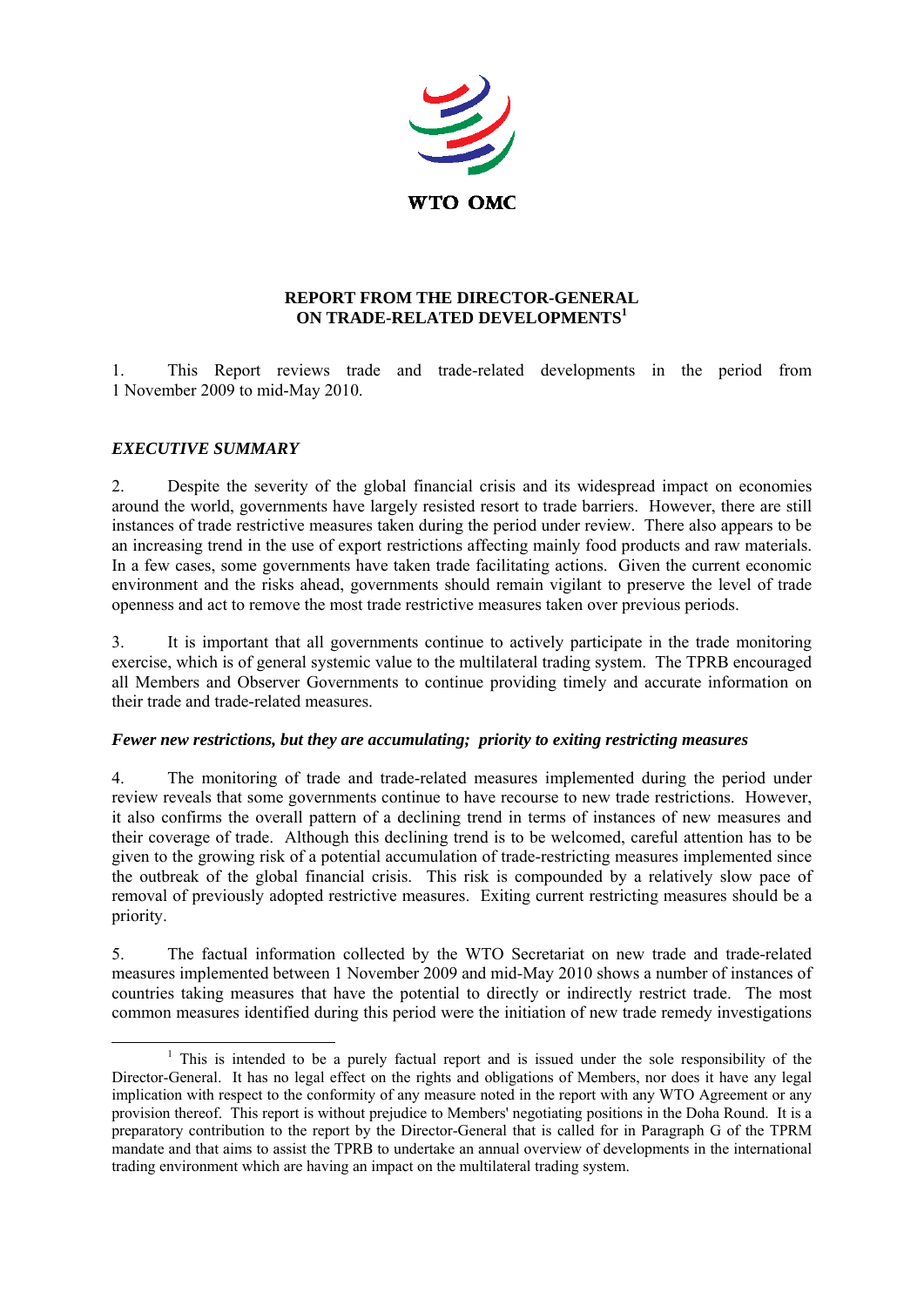(although the first four months of 2010 have shown a significant cooling-off of trade remedy use), increases in import tariffs, import bans, and import licenses. There also continued to be concerns raised by trading partners that some countries are restricting market access for imported agricultural products based on sanitary and phytosanitary considerations.

6. The new trade restricting or distorting measures that have been introduced since 1 November 2009, along with the initiation of new investigations into the imposition of trade remedy measures (a number of which may never result in the actual imposition of the measures or the restriction of trade), are estimated to have covered collectively around 0.4 per cent of annual world imports. The new measures have been concentrated in particular on base metal products (mainly steel products), followed at some distance by machinery, agricultural products and transport equipment.

7. On the other hand, some governments implemented, during this period, measures to facilitate trade, in particular by reducing or temporarily exempting import tariffs, and by terminating a few trade-restrictive actions started in previous periods. However, based on a simple count, measures that have the potential to restrict trade outnumber those that facilitate trade by a factor of 3:2.

8. There also appears to be an increasing trend in the use of export restrictions, affecting in particular food products and commodities. The most frequent measures used in this area include increases of export duties (in some cases the introduction of new duties), export prohibitions, and export quotas. The increase in export restrictions seems to be happening worldwide. A few countries also took measures to reduce export restrictions. However, export restricting measures outnumber export facilitating measures by a factor of 5:2.

## *The global economy is recovering, but risks ahead*

9. The global economic recovery has been evolving better than expected in the last six months, but the recovery is still subject to significant downsize risks. In many parts of the world the strength of the rebound is moderate. World GDP is expected to grow by 4.2 per cent in 2010 (compared with a decline of 0.5 per cent in 2009), mainly driven by good performance in emerging developing countries. Merchandise trade is forecast to expand by 9.5 per cent in 2010 after the unprecedented decline of 12.2 per cent a year earlier. In advanced economies, unemployment is projected to stay close to 9 per cent through 2011 and then to decline only slowly. Trade has an important role to play in firmly anchoring the economic recovery, and offers a sustainable, non-debt creating source of growth and development.

10. Even if the global economy is on a recovery path, the financial crisis and the global economic downturn that followed have had far-reaching effects, especially on developing countries. Economic growth in the world's low income economies has held up much better that during previous recessions. However, the overall impact of the crisis on poor countries should not be underestimated. The IMF and World Bank reported that the global economic crisis has slowed the pace of poverty reduction in developing countries. The IMF estimates that by the end of 2010, 64 million more people will have fallen into extreme poverty than without the crisis.<sup>2</sup>

## *More open trade can support the nascent economic recovery*

11. Significant risks for the trading system remain as long as unemployment continues at peak levels and government fiscal positions tighten. Keeping trade open has been and remains crucial in providing opportunities for countries to emerge from the global crisis, in particular at times when public deficits are growing for many. These opportunities can only be seized fully through a prompt and successful conclusion of the DDA. Until the Round is concluded successfully, there also remains

 $\frac{1}{2}$  $<sup>2</sup>$  IMF, World Economic Outlook, 21 April 2010.</sup>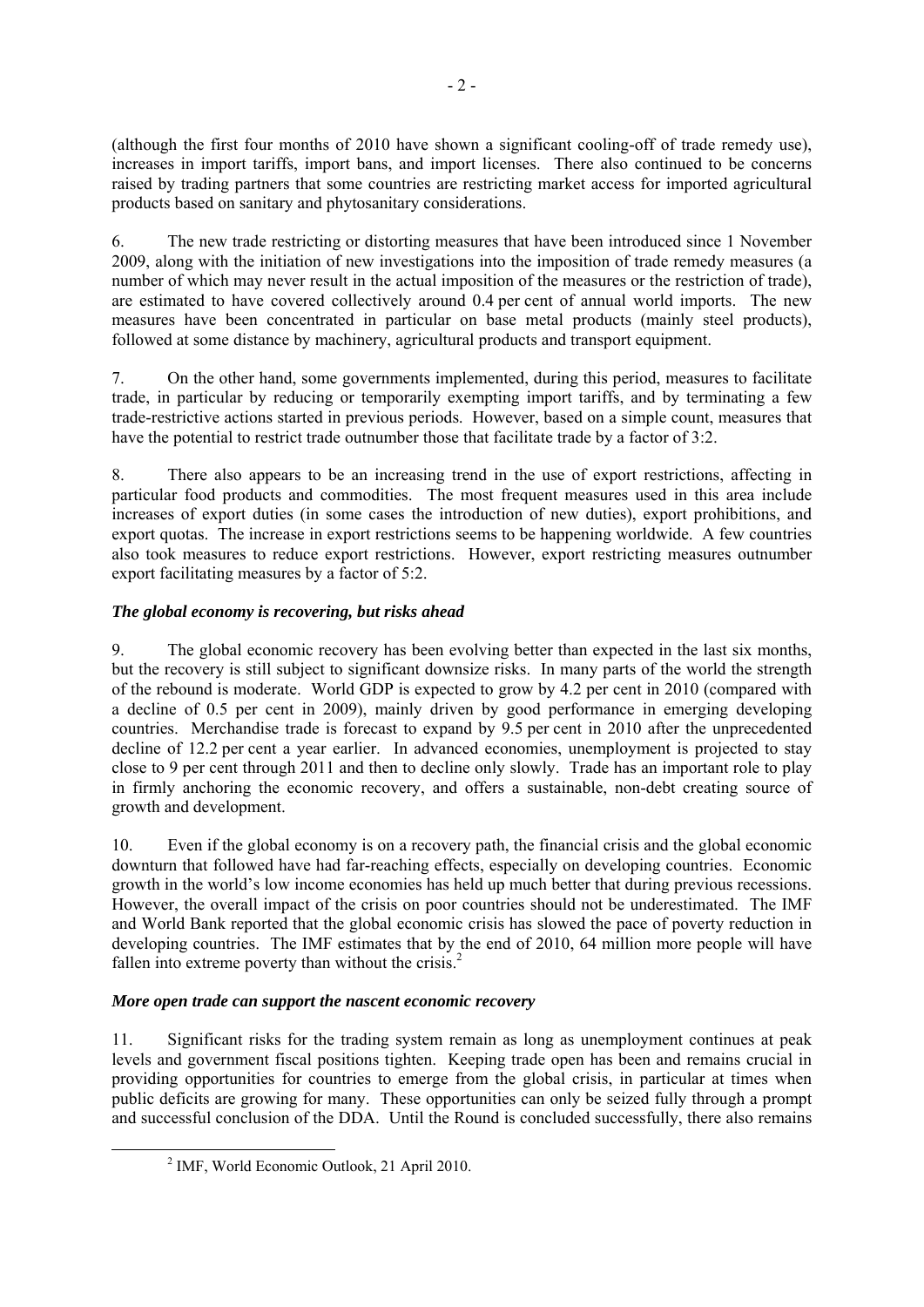a large amount of room in which protectionist pressures can continue to agitate. Implementing a coordinated programme of trade liberalization and facilitation on a global scale, including reducing the gaps between applied and bound levels of trade restriction and distortion will substantially strengthen the capacity of the multilateral trading system to help governments resist these pressures. Based on a WTO Secretariat estimate for 22 countries (developed and developing) and on the draft DDA modalities on the table, the trade-weighted average bound tariff would be cut by half (from 8.5 to 4.1 per cent).

12. Pending a successful conclusion of the DDA negotiations, it is important that governments recommit to refrain from raising trade barriers as a means of overcoming the effects of the global crisis, and to roll-back those trade restricting measures already put in place during previous periods.

## *As many stimulus programmes end, governments should remain vigilant*

13. Even if thus far resort to protectionist measures has been relatively muted, governments must remain vigilant. Economic conditions around the world, in particular persistent high levels of unemployment and mounting pressure on government finances, may continue to feed into protectionist pressures. The expected end of the government stimulus measures may add to those pressures. It is noteworthy that in some cases, governments have been confronted with strong calls to resist protectionist actions. These calls seem to have played their part in the restraint that most governments have shown in restricting trade.

14. Many government stimulus measures are still in place, but newer specific programmes are becoming less frequent than immediately after the start of the crisis. Given the sheer size of these packages, stimulus measures taken to rescue sectors of systemic importance (such as banking) or to preserve jobs (as in the automobile industry) or to stimulate demand (such as consumption tax reductions or "buy national" provisions in government procurement legislation) may be more significant in terms of their potential impact on trade and free competition than traditional trade restrictions. However, any detailed economic analysis of these measures should consider the extraordinary situation in the global economy and the exceptional responses judged necessary by governments, while avoiding counter-productive distortions of trade.

#### *Special analysis shows selected sector's trade performance and sectoral policies*

15. The sectoral analysis in the last section of this report illustrates the situation in three particularly sensitive areas (car industry, iron and steel sector, and textiles and clothing), where the global crisis seems to have been felt much harder and where governments implemented a number of trade and trade-related measures to help these sectors overcome the crisis. The analysis shows that these sectors were confronted with adjustment problems long before the crisis and that important challenges are still in front of them. They are characterized by high employment, overcapacity and were already the focus for trade restrictions.

16. The automobile industry was hit hard by the global crisis with demand falling sharply. Governments implemented a number of measures to support producers' balance sheets and to sustain consumer demand. The iron and steel industry was also heavily affected by the crisis. Many governments adopted fiscal stimulus packages, as well as a number of trade-specific measures, to support this industry. Trade-restricting measures in the textiles and clothing sector have been limited.

## *Efficiency of trade monitoring depends on more active participation of delegations*

17. The regular monitoring of trade developments has contributed to improved transparency in the multilateral trading system. WTO Members and Observer Governments have, overall, actively participated in this exercise. Active participation of all Members and Observer Governments, through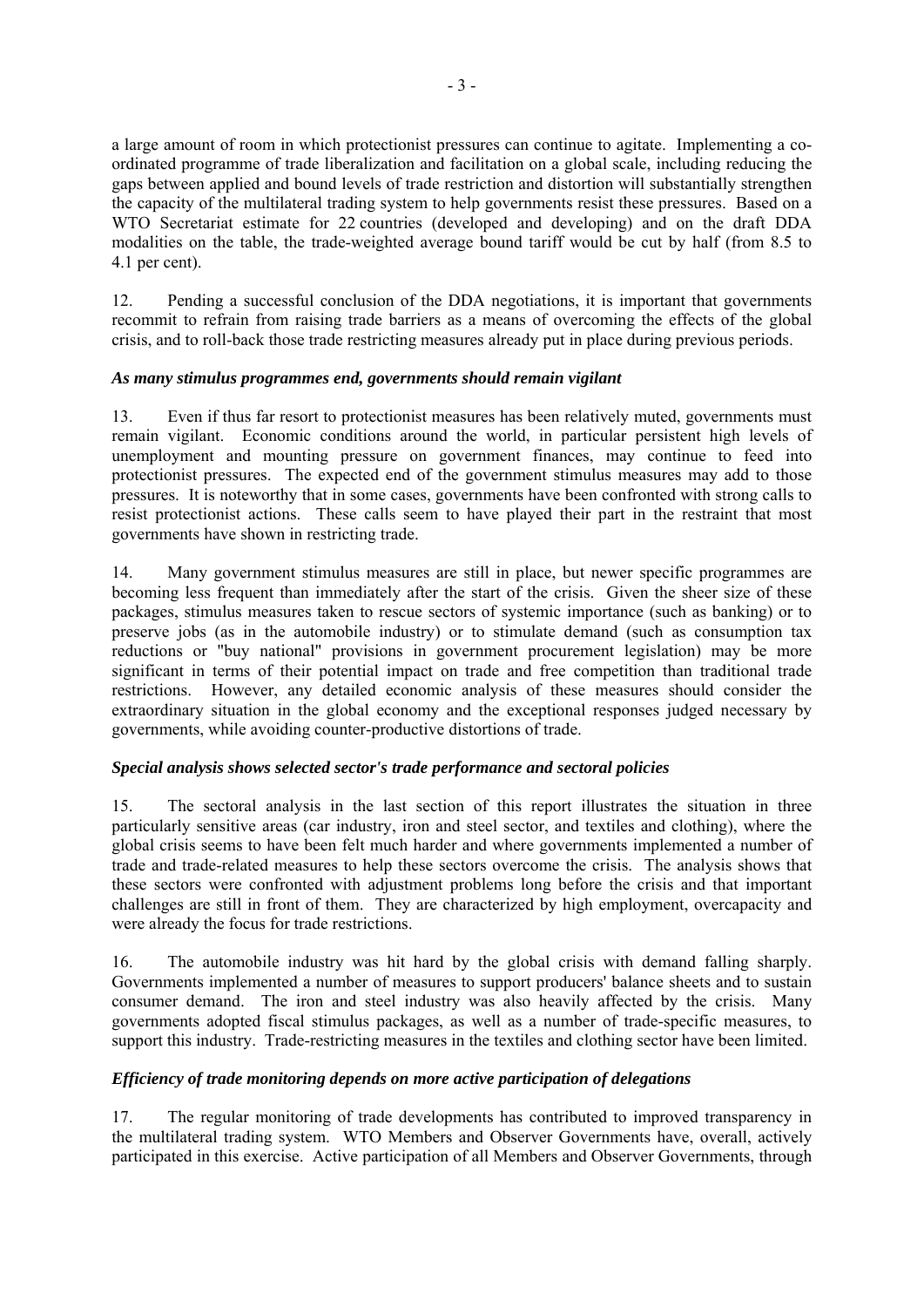the provision of initial information and the verification of listed individual measures, is needed to ensure the accuracy, comprehensiveness and relevance of this type of monitoring. The monitoring exercise is sometimes rendered difficult, for instance when a government denies the existence of trade measures or practices that have been publicized by the press and raised by its trading partners as a matter of concern.

18. Improved transparency in the multilateral system depends also on strengthening Members' response to WTO notification requirements. WTO bodies have embarked in numerous exercises to improve the timeliness and functioning of their respective notification procedures. In some of them, such as the SPS and TBT Committees, a marked increase in the number of official notifications of relevant measures has been observed. The monitoring report for the end of the year will present an overview of developments regarding notification requirements in the WTO.

## **I. INTRODUCTION**

19. The Director-General has reported regularly to WTO Members on trade and trade-related policy developments in the context of the global financial and economic crises. This Report reviews trade-related developments during the period 1 November 2009 to mid-May 2010.<sup>3</sup>

20. The TPRB has agreed to continue the monitoring of trade and trade-related policies and called for an active participation in this transparency exercise of WTO Members and Observer Governments.<sup>4</sup> Replies to the request from the Director-General for information on measures taken during the period under review were received from 27 Members and Observers (counting the EU as one), of which 16 are members of the G20 (counting the EU Member States separately).<sup>5</sup> The WTO Secretariat has drawn on these replies, as well as on a variety of other public and official sources, to prepare this Report. The Secretariat has received good cooperation from the majority of delegations that were requested to verify the accuracy of the information contained in Annexes 1 and 2. Where it has not been possible yet to verify the information this is noted in the Annexes.<sup>6</sup>

21. The country-specific measures listed in Annex 1 and 2 are new measures implemented by governments during the period under review to facilitate or restrict trade flows.

22. To contribute to informed discussion about the potential impact of policy measures in the context of the global financial crisis, this report includes in the last section of the Report a more detailed presentation of selected sectors (textiles and clothing, steel, and automobile) in which the sector's overall production and trade performance are described.

 $\frac{1}{3}$ <sup>3</sup> The previous trade monitoring report, contained in WTO document WT/TPR/OV/12 (18 November 2009), covered the period from October 2008 to October 2009. The WTO Secretariat, together with the Secretariats of the OECD and UNCTAD, issued on 8 March 2010 a more recent report on trade and investment measures by G20 economies. The relevant measures identified in that document are also reproduced in this report.

<sup>&</sup>lt;sup>4</sup> At the TPRB meeting on 22 January 2010, WTO Members agreed to maintain the trade policy monitoring exercise and encouraged all delegations to continue to contribute to its success by providing timely and accurate information on their trade and trade-related measures. It was decided that in 2010, the Director-General will prepare two monitoring reports: one in June and the other in November (WTO document WT/TPR/OV/M/7 of 3 March 2010).

 $<sup>5</sup>$  These are: Australia, Brazil, Canada, China, the European Union (France, Germany, Italy, and the</sup> United Kingdom), Indonesia, Japan, Korea Rep. of, Mexico, Turkey, the Russian Federation, and the United States.

 $6$  The inclusion of any measure in this Report or in its Annexes implies no judgement by the WTO Secretariat on whether or not such measure, or its intent, is protectionist in nature. Moreover, nothing in this Report implies any judgement, either direct or indirect, as to the consistency of any measure referred to in the Report with the provisions of any WTO Agreement.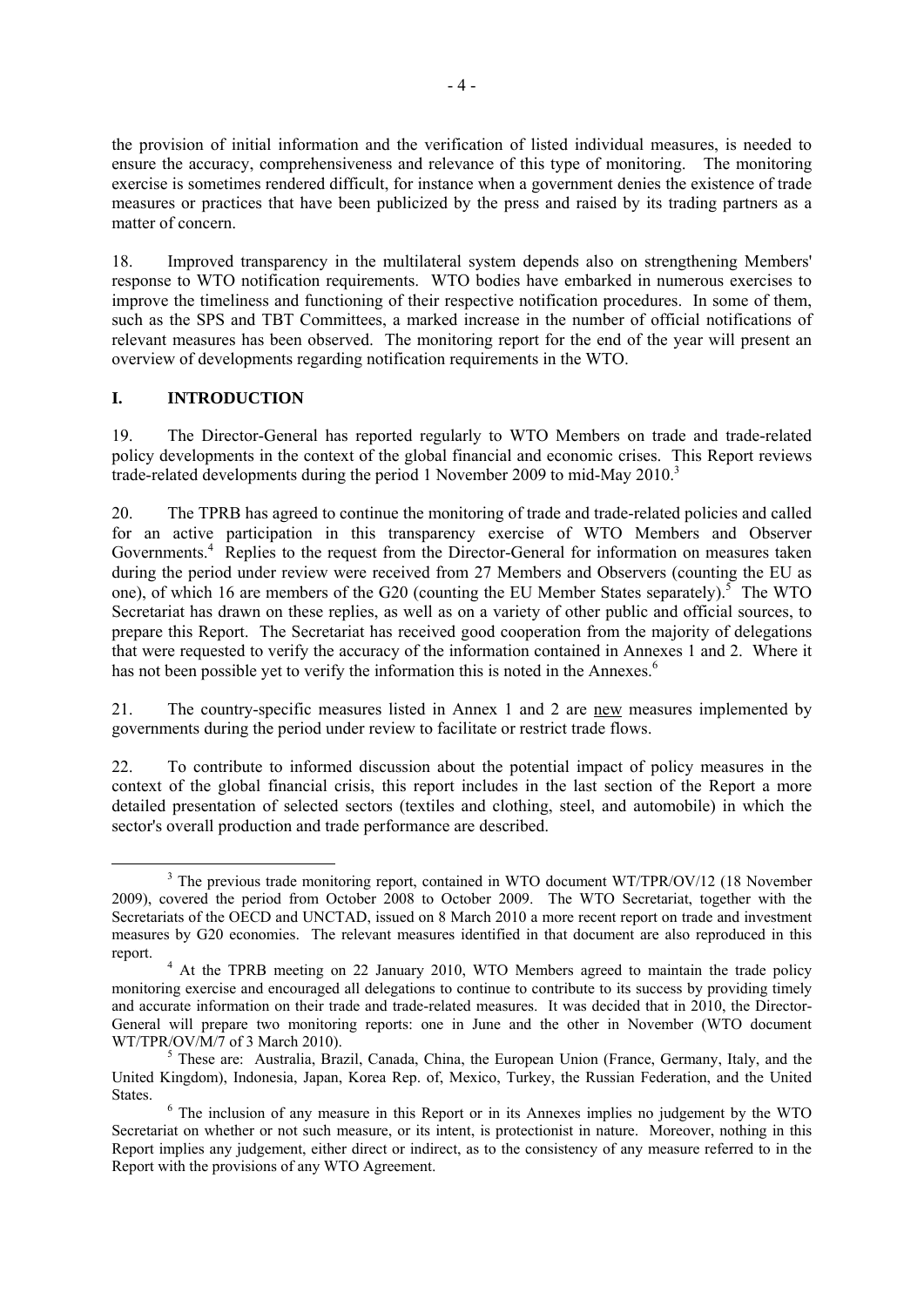#### **II. ECONOMIC AND TRADE TRENDS**

23. The global economy is recovering better than expected, but in many parts of the world the strength of the rebound is moderate.<sup>7</sup> The recovery is proceeding at different speeds within and across regions, and unemployment is still high in many economies. Emerging and developing economies are performing better. The IMF forecasts a continuation of the recovery for the world economy but at varying speeds across and within regions. $8$  World GDP is expected to grow by 4.2 per cent in 2010 (compared with a decline of 0.5 per cent in 2009), mainly driven by good performance in emerging developing countries. Merchandise trade is forecast to expand by 9.5 per cent in 2010 after the unprecedented decline of 12.2 per cent a year earlier. Exports of developing economies are expected to expand by more than 11 per cent, while those of developed economies are expected to grow by 7.5 per cent. Chart 1 illustrates the contribution of developing countries to trade recovery. Recent data show that the value of merchandise trade was around 25 per cent higher in the first three months of 2010 than in the same period of 2009, fuelled mainly by demand from Asia and higher commodity prices<sup>9</sup>

#### **Chart 1**

# **Contributions to year-on-year growth in world merchandise exports, 2007Q1 - 2010Q1**

Percentage



Note*:* Due to scarce data availability, Africa and Middle East regional totals are under-represented by about 5% and 15% respectively.

*Source:* WTO Secretariat estimates based on data compiled from IMF International Financial Stistics, Eurostat Comext Database, Global Trade Atlas and National Statistics.

 <sup>7</sup>  $7$  G20 Communiqué of the Meeting of Finance Ministers and Central Bank Governors, Washington D.C. 23 April 2010.

IMF, World Economic Outlook, 21 April 2010.

<sup>&</sup>lt;sup>9</sup> These data refer to current US dollars, i.e. they are not adjusted for inflation and therefore cannot be compared with the annual trade growth estimate (WTO Press Release 604, 2 June 2010).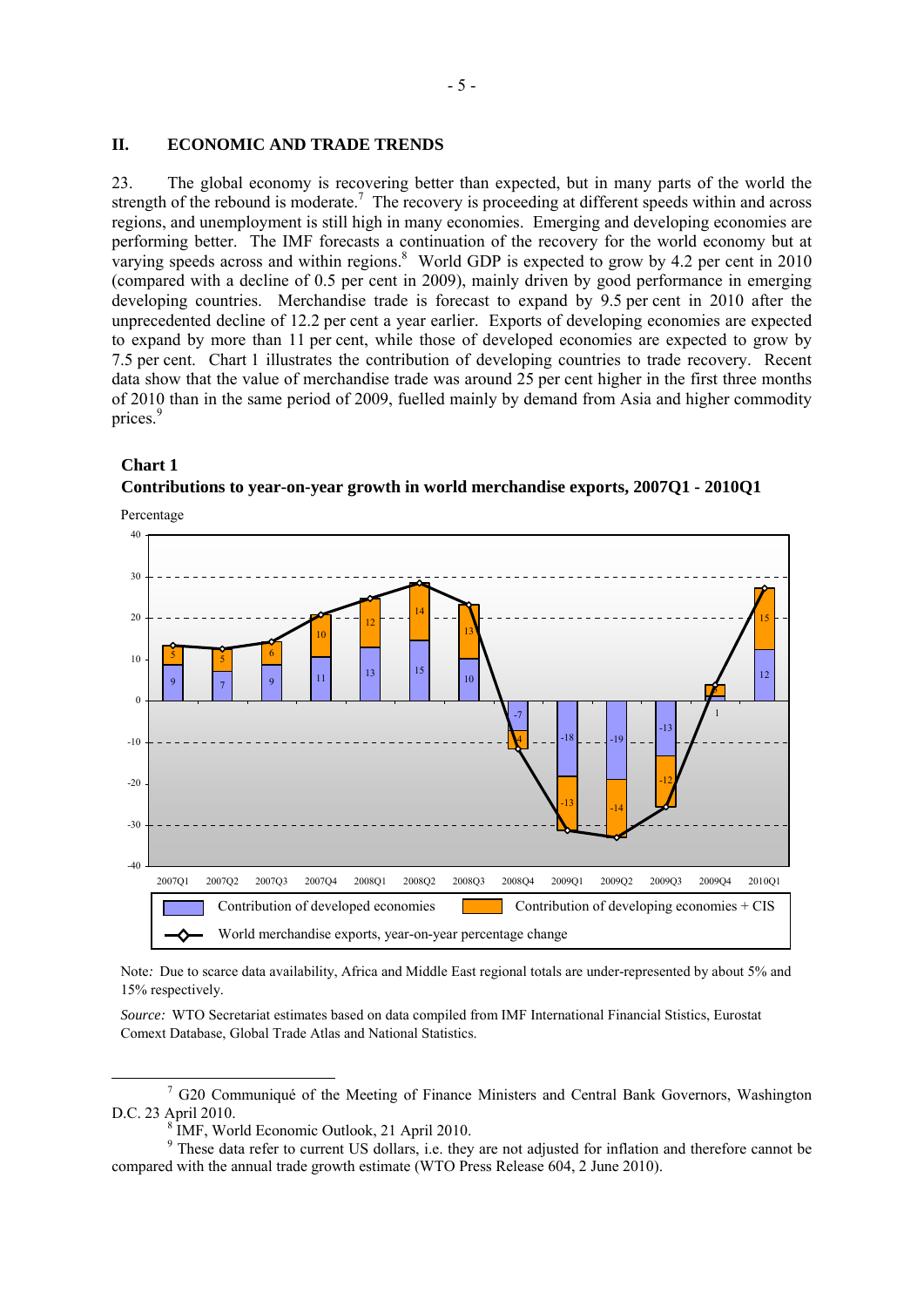#### A. GLOBAL ECONOMIC AND TRADE DEVELOPMENTS

24. Since last November, global trade flows have continued to rebound strongly from the depressed levels seen during the depths of the global financial crisis. The volume of world trade in the first quarter of 2010 was up 17 per cent over the same period in 2009 and 3.5 per cent higher than the previous quarter.10 This was the fourth consecutive quarterly increase in all regions. The magnitude of the turnaround was greater in some regions than in others (Chart 2). Asian economies in particular have seen a stronger resurgence in trade, while developed economies other than Japan have lagged somewhat, with slower but still positive trade growth (Chart 3).

25. The expansion of GDP in developing countries has increasingly been supported by private consumption and investment rather than government expenditure, an indication that growth is becoming self-sustaining. However, the revival of economic activity to date has had little impact on unemployment, which remains in the neighbourhood of 10 per cent in some developed countries (Chart 4).

26. New risks for sustained global economic recovery are emerging. Concerns about fiscal sustainability and mounting sovereign debt are producing renewed bouts of volatility in financial markets. The fiscal consolidation needed to avoid defaults could lead to slower growth in some advanced economies. The evolution of the international prices of commodities, including oil, also adds to the uncertainties and may influence the recovery (Chart 5).

27. So far, these additional risk factors have not had a measurable impact on trade, but they have clouded the outlook for the remainder of the year. In March, the WTO Secretariat forecast 9.5 per cent growth in the volume of world trade in 2010 based on the assumption that trade and GDP would continue to expand throughout the year, but that their growth rates would attenuate over time. This is consistent with data received to date and with expected near-term developments. As a result, there is no reason to adjust this projection at this time. However, it must be acknowledged that recent events have increased the level of uncertainty surrounding the March forecast.

<sup>&</sup>lt;sup>10</sup> CPB Netherlands Bureau for Economic Policy Analysis, Trade Monitor, 31 May 2010.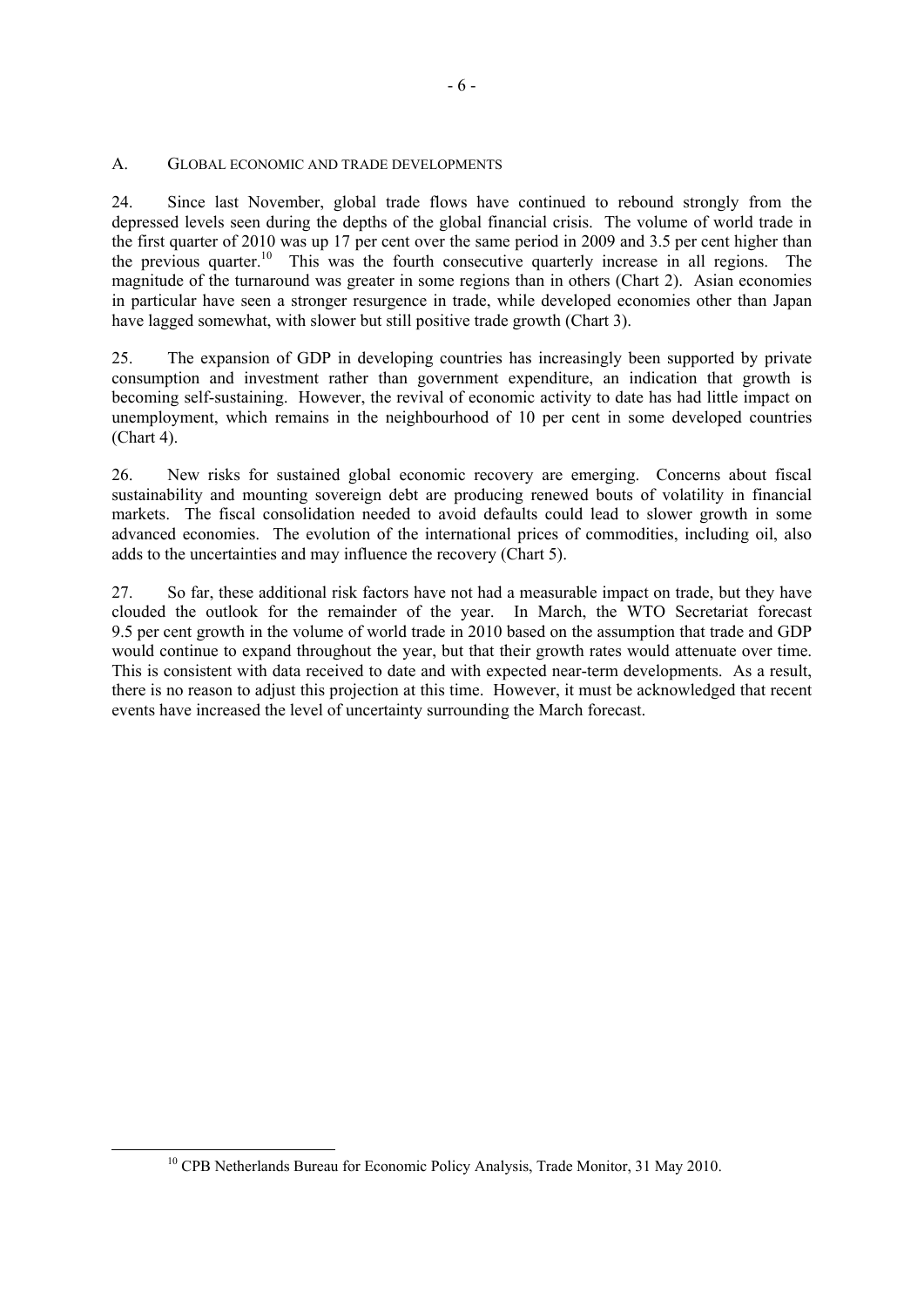

## **Chart 2 Volume of monthly exports and imports, January 2000 - March 2010**

OECD minus Turkey, Mexico, Republic of Korea, and Central European countries. a

Source: CPB Netherlands Bureau for Economic Policy Analysis.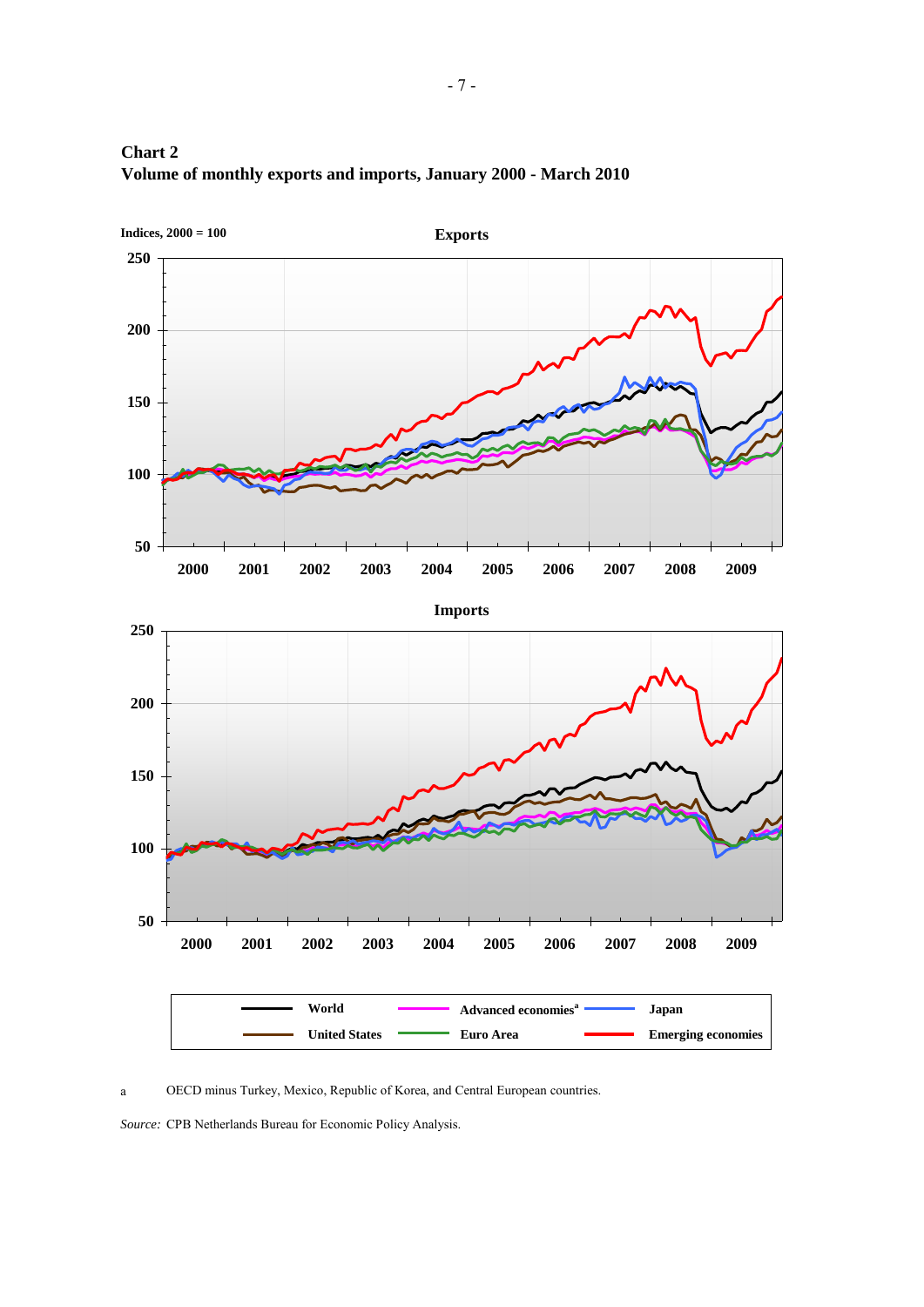## **Chart 3 Monthly merchandise exports and imports of selected economies, January 2006 - April 2010**

**(US\$ billion)**





Jan-06 Jul-06 Jan-07 Jul-07 Jan-08 Jul-08 Jan-09 Jul-09 Jan-10



Jan-06 Jul-06 Jan-07 Jul-07 Jan-08 Jul-08 Jan-09 Jul-09 Jan-10



Jan-06 Jul-06 Jan-07 Jul-07 Jan-08 Jul-08 Jan-09 Jul-09 Jan-10







Jan-06 Jul-06 Jan-07 Jul-07 Jan-08 Jul-08 Jan-09 Jul-09 Jan-10



Jan-06 Jul-06 Jan-07 Jul-07 Jan-08 Jul-08 Jan-09 Jul-09 Jan-10



Jan-06 Jul-06 Jan-07 Jul-07 Jan-08 Jul-08 Jan-09 Jul-09 Jan-10









**Chart 3 (cont'd)**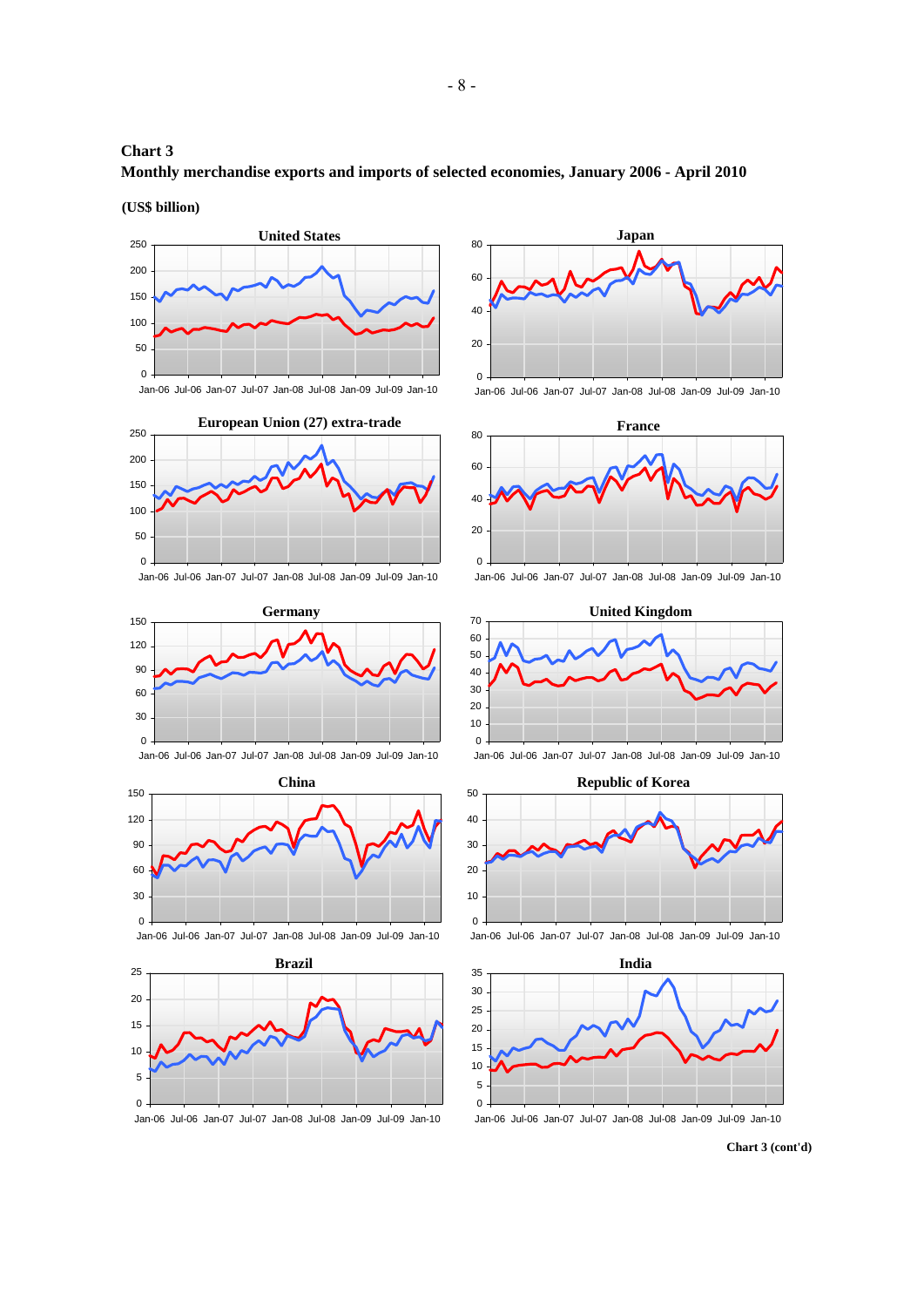



Jan-06 Jul-06 Jan-07 Jul-07 Jan-08 Jul-08 Jan-09 Jul-09 Jan-10







*Source* **:** IMF, International Financial Statistics; GTIS; GTA database; national statistics.



Jan-06 Jul-06 Jan-07 Jul-07 Jan-08 Jul-08 Jan-09 Jul-09 Jan-10









Jan-06 Jul-06 Jan-07 Jul-07 Jan-08 Jul-08 Jan-09 Jul-09 Jan-10

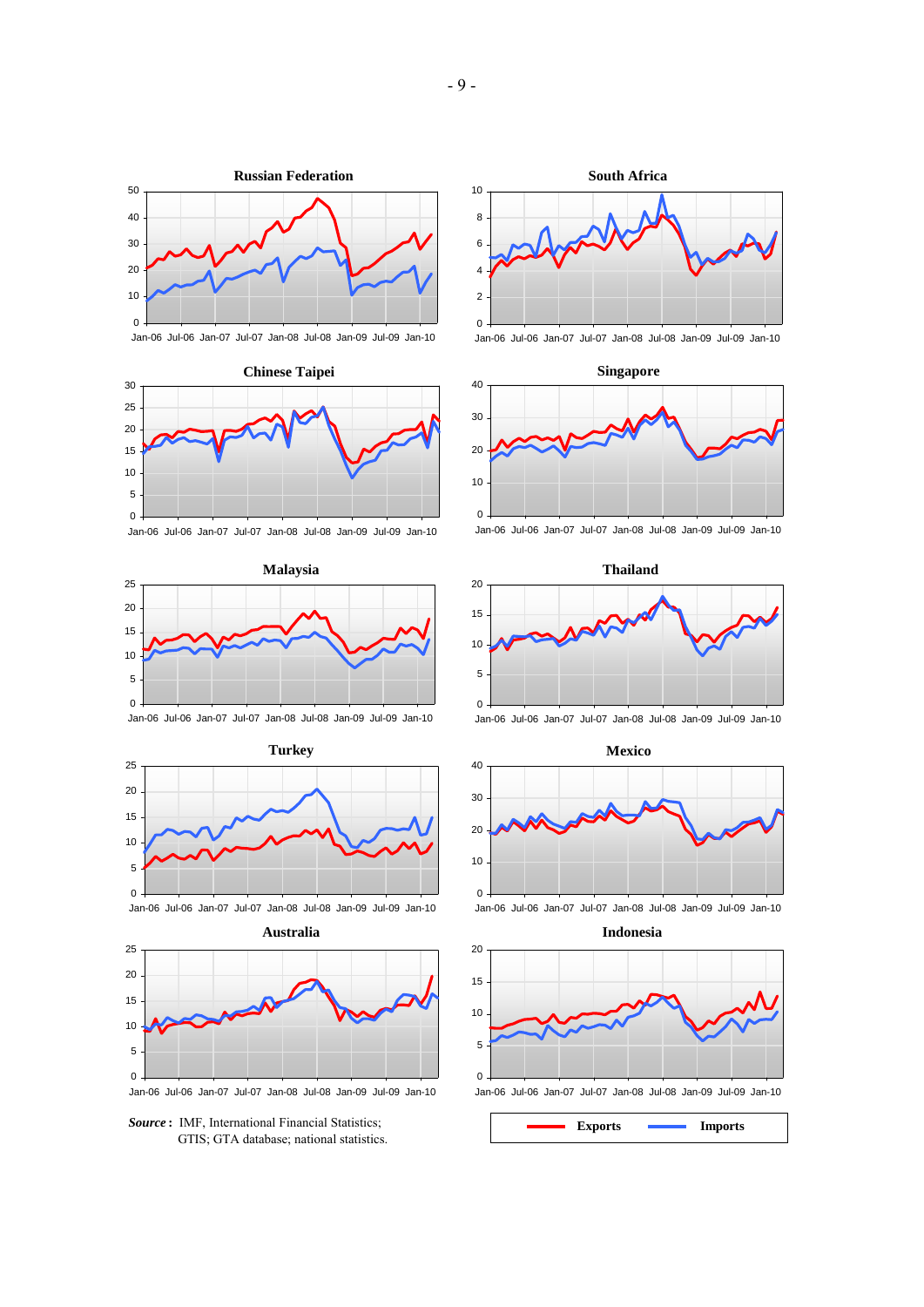

**Chart 4 Quarterly GDP growth and harmonized unemployment rates of selected economies** (Annualized percentage change over previous quarter and percentage of labour force)

**Chart 4 (cont'd)**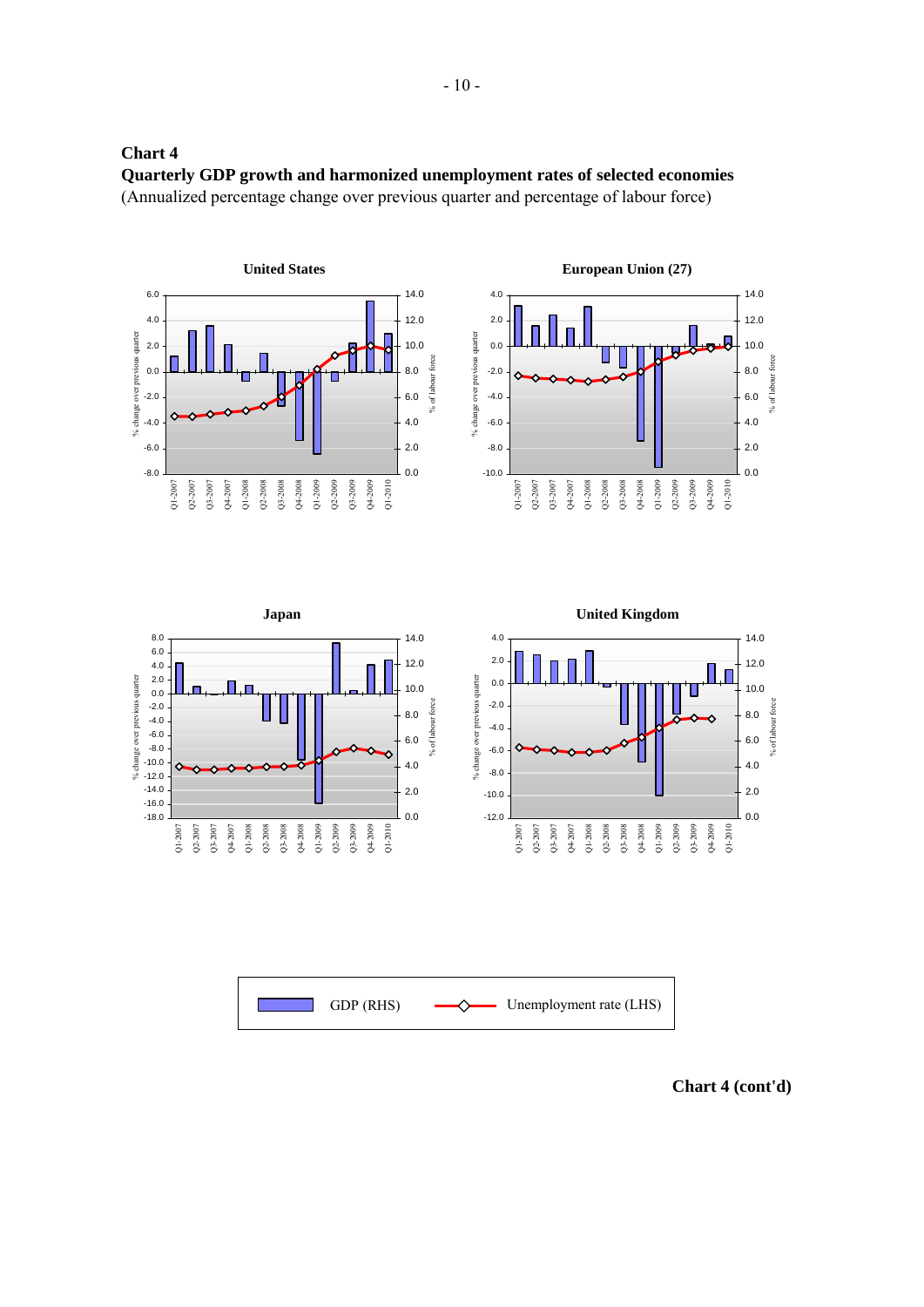

*Source* :OECD, Quarterly National Accounts and Labour Force Statistics, except for China GDP, which is estimated based on data from the Chinese National Bureau of Statistics.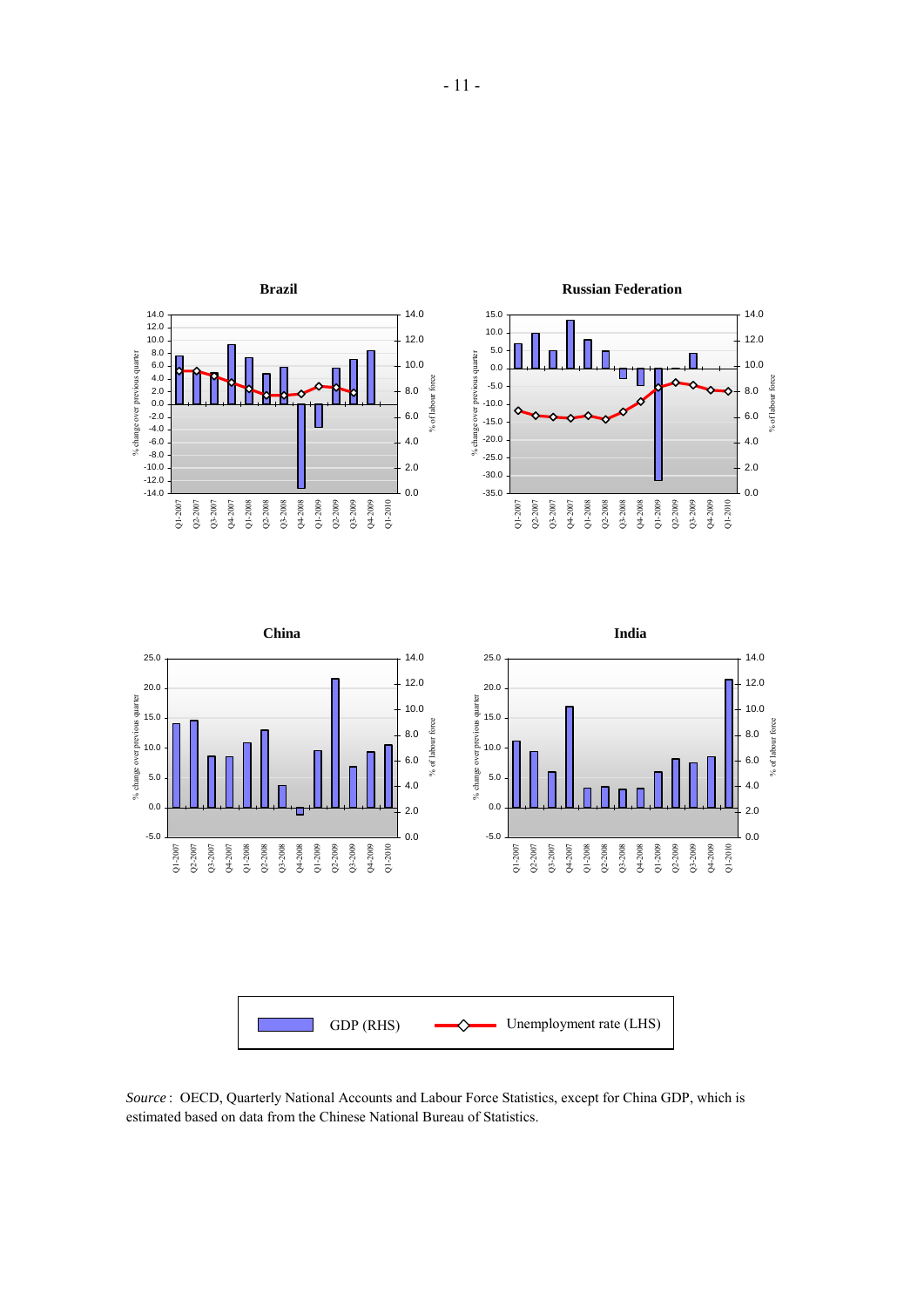

**Chart 5 Prices of selected primary commodities, January 2005 - April 2010** (Indices, 2005=100)

*Source* :IMF, Primary Commodity Prices.

## **1. Merchandise trade in volume terms**

28. Chart 2 illustrates the growth of exports and imports in volume terms through the month of March 2010. As was noted above, the volume of world trade in the first quarter of 2010 was up 17 per cent year-on-year and 5.3 per cent from the fourth quarter of 2009 (average of exports and imports) according to preliminary estimates from the Netherlands Bureau for Economic Policy Analysis (March 2010).<sup>11</sup> Exports of advanced economies increased 12.9 per cent year-on-year, led by Japan. Exports of emerging economies performed much better, growing by 21.9 per cent over the same period, with very fast growth in Asia. The figure for world trade in March was 4 per cent below the peak level recorded in April of 2008, but 21 per cent above the trough of May 2009. Exports of developing economies actually accelerated in March.

29. On the import side, advanced economies' purchases from the rest of the world were up 6.8 per cent year-on-year in the fourth quarter of 2009, led by Japan and the United States. Emerging economies recorded a substantial rise in imports, thanks to a significant increase in Asia. Imports of advanced economies grew 4.0 per cent in March. Emerging economies' imports also accelerated in March (4.6 per cent).

<sup>&</sup>lt;sup>11</sup> All volume figures are seasonally adjusted.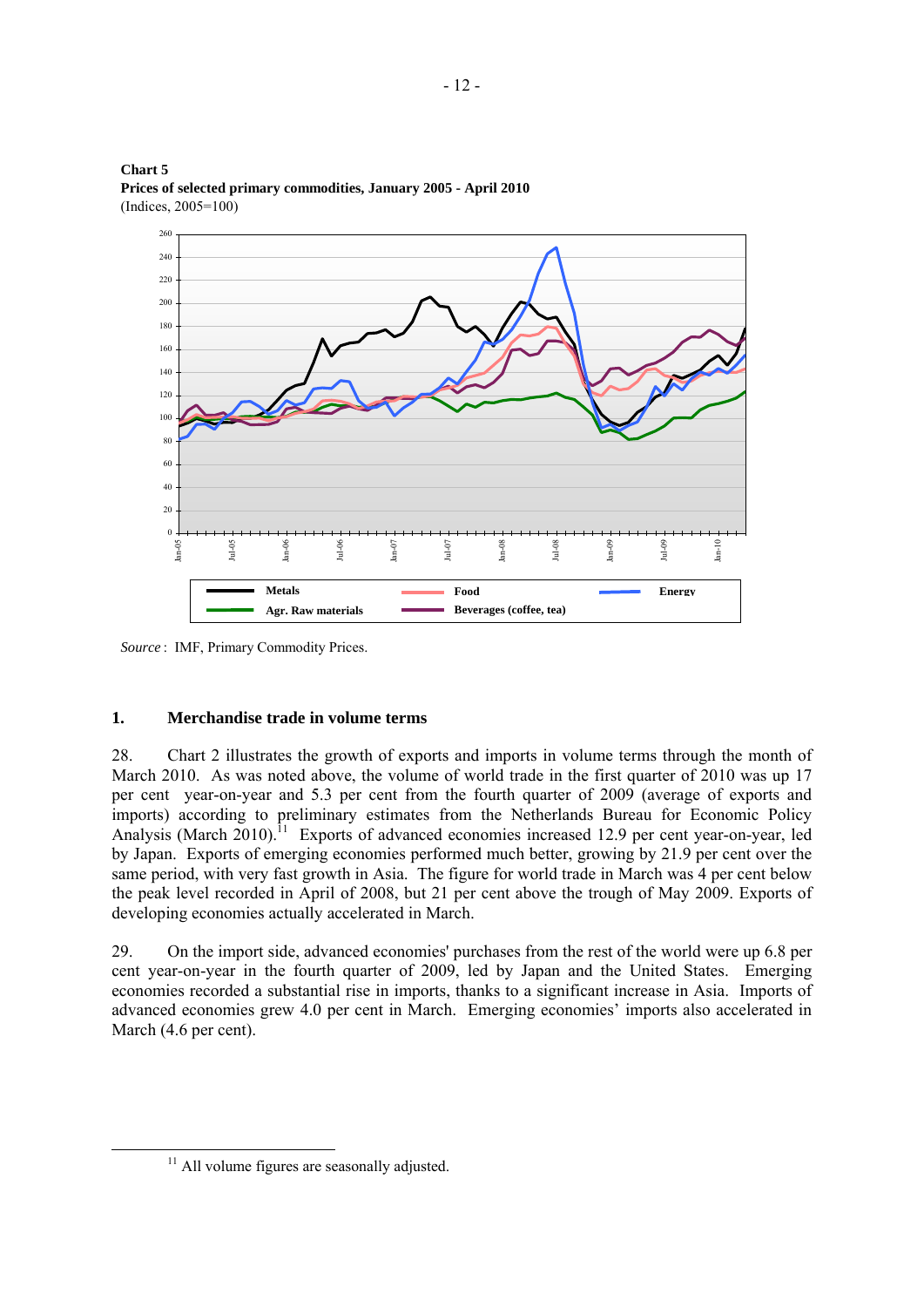## **2. Trade in value terms**

## (a) Merchandise trade and trade balances

30. Chart 3 shows merchandise exports and imports in current dollar terms for selected economies. Most countries have seen their trade flows recover substantially since bottoming out in January-February 2009.

31. As illustrated in Chart 3, the US merchandise trade deficit has narrowed, averaging US\$75 billion per month between January 2006 and October 2008 before dropping to US\$47 billion on average between November 2008 and March of this year. In the case of China, although the value of its monthly merchandise exports was traditionally higher than that of its imports, it was roughly at the same level as the value of its imports in April 2010. Japan's recovery in both exports and imports has been the fastest of any mature developed economy, and the country appears to be narrowing the gap between its current level of trade and its pre-crisis trend.

(b) Trade in commercial services

32. The availability of timely data on trade in commercial services is much more limited than for merchandise trade, but such data as do exist tell a similar story of steady improvement from the low point of trade in 2009, with some notable exceptions. Year-on-year increases in services exports and imports in the first quarter of 2010 are generally smaller than the equivalent growth rates for merchandise trade since the declines in services tended to be smaller and bottomed out slightly later.

33. US exports increased by 9 per cent year-on-year in the first quarter of 2010 while imports grew 7 per cent. France had a 5 per cent increase on the export side and 2 per cent growth on the import side, while the United Kingdom had increases of 1 per cent on both the export and import sides.<sup>12</sup> Japan's services exports and imports both declined.

#### B. RECENT DEVELOPMENTS IN TRADE FINANCE

34. In preparation for the G20 Summit in Toronto, Finance Ministers have reviewed at the end of April 2010 the report of the Group of Experts monitoring the implementation of the support package agreed by G20 Leaders a year ago in London. On 18 May, the Director-General of the WTO met with the trade finance community (trade bankers, the Berne Union of Export Credit Agencies, and representatives of international financial institutions) to discuss the latest trends in trade finance markets and steps that could be made to address the remaining hurdles to the accessibility and affordability of trade finance in all regions. The Director-General's conclusions and recommendations made during the expert meeting have been discussed and largely shared by WTO Members at the meeting of the Working Group on Trade, Debt and Finance on 4 June 2010. Following this, and further contacts with senior members of the trade banking community, the Director-General called upon financiers to keep their lines of credit open to small countries, small banks and small and medium-sized enterprises in a concentrating trade finance market, particularly in continents such as Africa in which financing gaps remain.<sup>13</sup>

35. The trade finance environment described in the G20 expert group report remains by and large valid, although recent developments – the heightened perception of sovereign debt risk in parts of the world, and higher volatility of exchange rates – have an adverse impact on the funding cost of banks, for trade finance and other banking activities. As confirmed by market participants on 18 May, trade finance markets have continued to improve since the autumn of 2009, but recovery patterns have been

 $12$  All these figures are seasonally adjusted.  $13$  Global Commodity Finance Conference, Geneva, 9-10 June, 2010.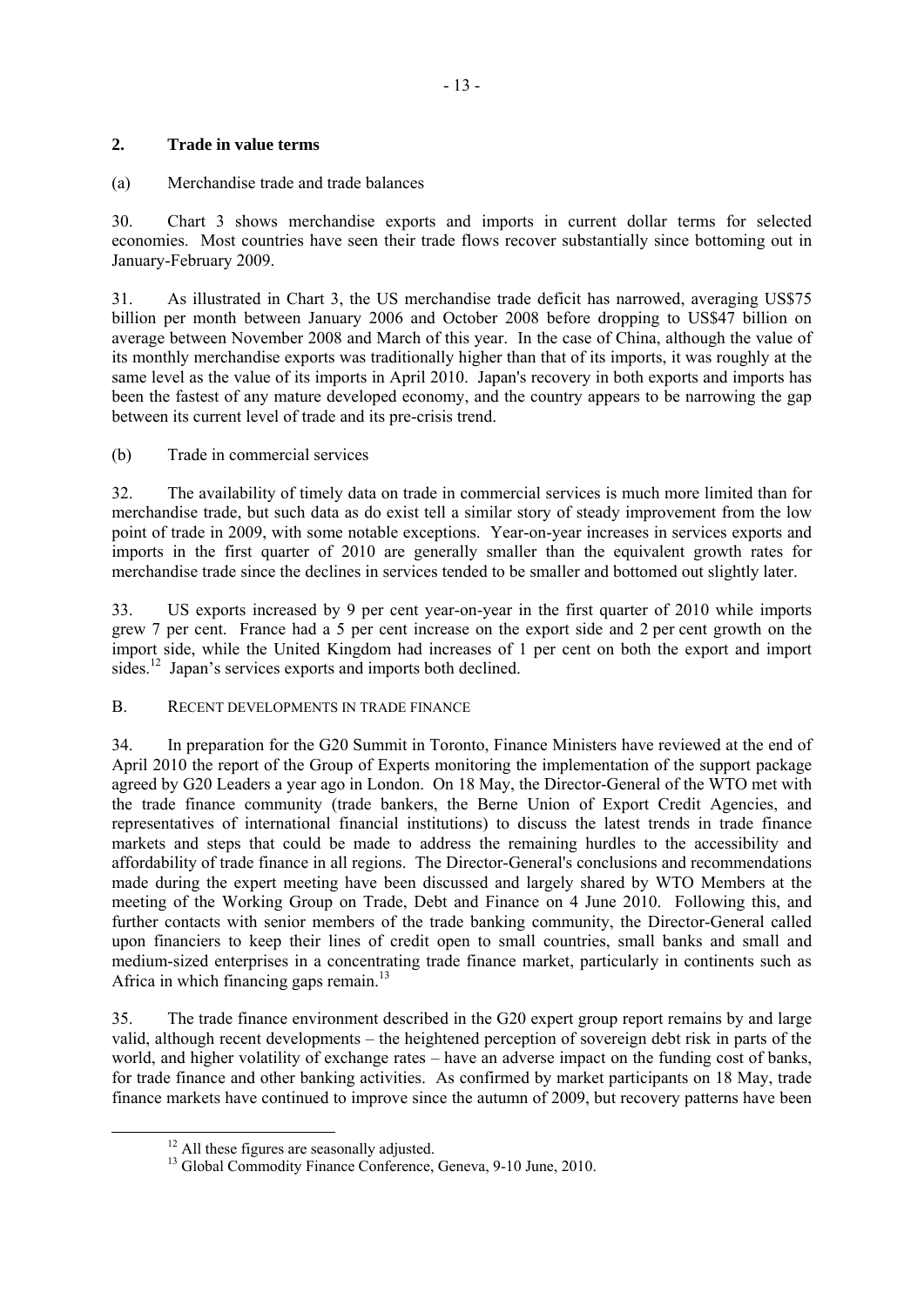mixed across regions with emerging markets leading the improvement. Consistent with the rapid recovery of trade in the Asian region, on the high end of the market there was a large appetite for risk and ample liquidity to finance trade from China, India and Korea, with a lowering of spreads. In Latin America, Brazilian authorities have been playing a significant role in the stabilization of the local market for trade finance, and hence with the recovery of trade and bank liquidity, spreads are returning to pre-crisis levels. The situation in other Latin American countries is more mixed. The same applies in the Middle-East, where the situation is easing in some countries but remains a source of concern in others.

36. In Europe, the risks associated with the situation in Greece, as well as other European countries that face the prospect of reduced credit ratings, is increasing the cost of trade lending. The Eastern European market as well as Central Asia remains difficult as it has been characterized by many trade debt restructuring agreements last year. There appear to be continuing constraints on trade finance in Africa – particularly in Sub-Saharan Africa, and in the financing of manufacturing imports and inputs. It is difficult to determine whether this phenomenon is permanent or temporary, although global commercial banks indicate that the high cost of collection of information on counterparty risk and the low profitability of small operations in the region are making the financing of trade unattractive. Hence several international players have become more selective in working with local counterparty banks, with requirements on documentation, cash collateral, and other forms of guarantees which are very difficult to fulfil. A question mark is raised as to whether enough international credit will be available to import goods when consumer and investment demand picks up in Africa.

37. The above considerations are resulting from an environment in which global banks have restored their liquidity levels, but in which banks are more selective and stringent in their assessment of counterparty risk. The overall result is that small countries, small counterparty banks and small companies appear to be hit harder in terms of access to trade credit markets worldwide.

38. While the G20 package to support short-term trade finance is generally seen as having been instrumental in dealing with the 2009 crisis, in particular by helping restore confidence and making available significant risk mitigation capacity to protect large supply-chain operators/buyers in regions such as Europe and Asia, the question arises as to whether the remaining resources could be somewhat redirected towards the needs appearing in 2010. Thanks to the G20 package, national export credit agencies (ECAs) and Multilateral Development Banks (MDBs) have stepped up their activities, mobilizing some US\$190 billion in commitments in one year. The average utilization rate for additional capacity committed has declined from some 70 per cent in the first half of 2009 to around 40 per cent in the second half, reflecting the improvement in the global market situation. Hence, the co-chairs of the G20 Trade Finance Experts Group recently recommended that the additional US\$150 billion in short-term trade finance, identified in August 2009 as a possible contingent reserve, not be deployed.

39. While thought should be given to an appropriate exit strategy from trade finance support, there should be no rush to a premature exit, particularly on the risk mitigation side, and efforts should continue to focus on situations where difficulties remain in accessing trade finance. It has also been suggested that consideration be given to enhancing capacity building to local financial institutions under the Aid-for-Trade umbrella, and to the possible creation of a trade finance facilitation programme at the African Development Bank, to deal with the problems of import financing, in particular the cost and conditions of letters of credit confirmation from African banks by the rest of the world. The latter proposal has received strong support from the WTO Expert Group on Trade Finance.

40. With respect to regulatory issues, an inter-institutional dialogue had started between representatives of the trade finance community and the Basel Committee Secretariat – notably at the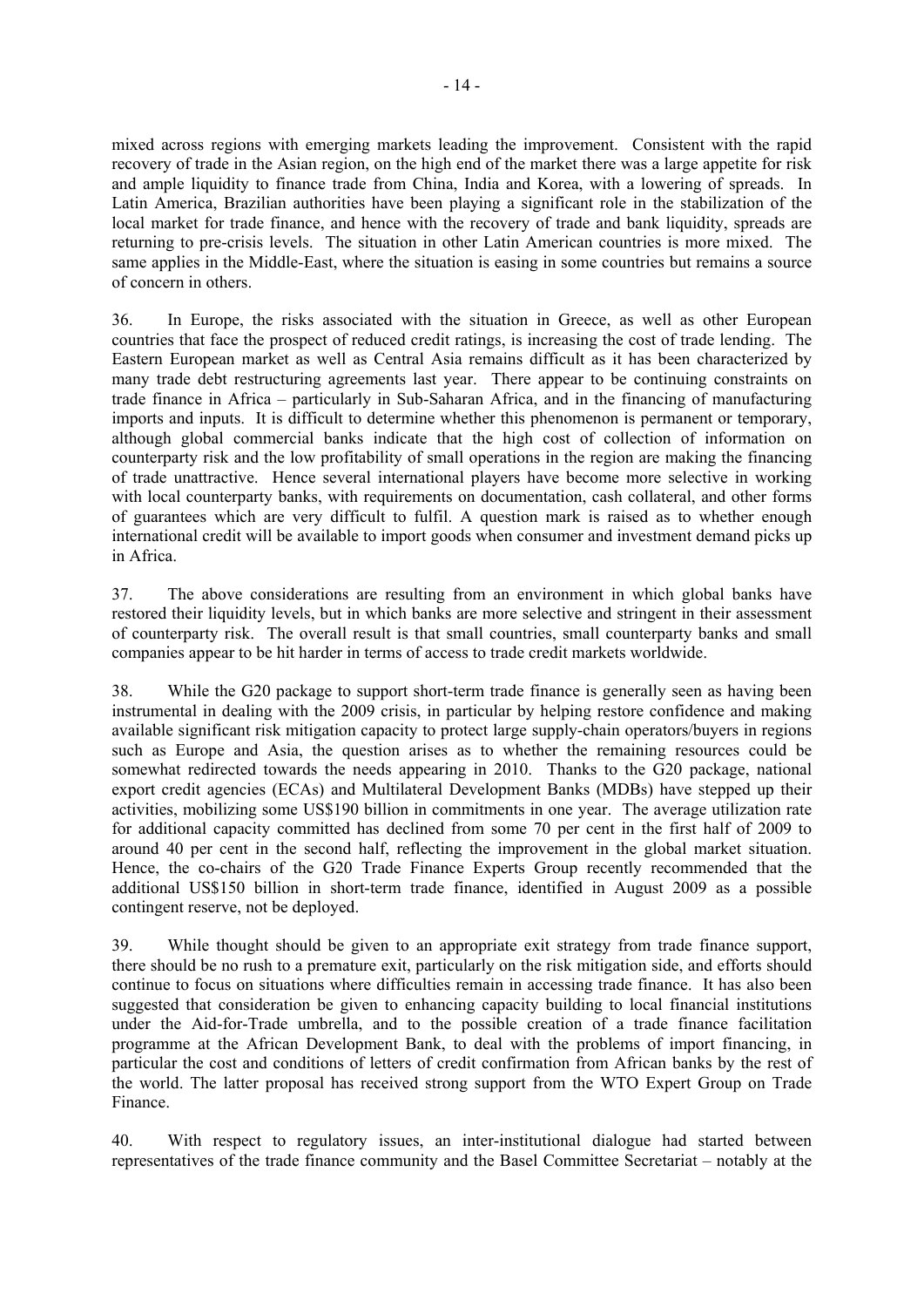WTO Expert Group Meeting on 18 May, followed by a bilateral meeting between representatives of the trade banking community and the Basel Committee Secretariat on 1 June 2010.

## **III. TRADE AND TRADE-RELATED POLICY DEVELOPMENTS**

#### A. OVERVIEW

41. The fear that countries could have systematically raised trade restrictions to protect their domestic industries in the wake of the global financial crisis and the largest economic recession since the Great Depression has not materialized. During the period under monitoring, most governments have largely resisted protectionist pressures, and in some instances even taken trade opening actions. Although some countries took measures that potentially can restrict and/or distort trade, thus far, governments continue to be overall relatively restrained in their use of protectionist trade policies.

42. So far, direct trade policy instruments have not dominated the policy response to the crisis. During the period under review, there has been continued slippage towards more trade restricting and distorting polices, including by some G20 economies. The factual information collected by the WTO Secretariat on new trade and trade-related measures implemented since 1 November 2009, shows a number of instances of countries taking measures that have the potential to directly or indirectly restrict trade. The most common measures identified during this period were the initiation of new trade remedy investigations (although the first four months of 2010 have shown a significant coolingoff of trade remedy use), increases in import tariffs, import bans, and import licenses. There also continues to be frequent complaints by trading partners that some countries may be restricting market access for imported agricultural products based on sanitary and phytosanitary considerations.

43. On the other hand, some countries implemented, during the period under review, measures that facilitate trade, in particular cases of reduction and/or temporary exemption of import tariffs. For example, on 19 April, Canada notified to the WTO its unilateral decision to eliminate customs duties on more than 1,500 tariff items (manufacturing inputs and machinery and equipment); the majority of these items, with a simple average MFN rate of 7.2 per cent, became duty-free effective as of 5 March 2010.<sup>14</sup> In addition to newly implemented measures, Annex 1 also includes the termination of trade remedy measures and other previously adopted trade restricting actions during the period covered.

44. There appears to be an increasing trend in the use of export restrictions, affecting in particular food products and commodities.<sup>15</sup> The most frequent measures used include increases of export duties (in some cases the introduction of new duties), export prohibitions, and export quotas. On the other hand, a few countries also took measures to reduce the coverage of previously implemented export restrictions.

45. The list of country-specific trade measures taken during the period under review does not include all behind the border measures. Non-tariff barriers, in particular administrative regulations, appear to be having a greater impact on trade conditions than import tariffs.

46. The reported measures that directly or indirectly have a trade restricting impact affect a relatively wide range of imports. The products most frequently affected overall by these measures (based on a rough numerical counting of the number of reported measures) include: iron and steel (and their products), machinery and equipment (including electrical equipment), glass and glassware, organic chemicals, and plastics.

<sup>&</sup>lt;sup>14</sup> WTO document G/MA/W/101 of 19 April 2010.

<sup>&</sup>lt;sup>15</sup> Export restrictions create economic inefficiencies by distorting the allocation of limited natural resources and raw materials. They have the potential to subsidize local producers by lowering the domestic prices of their inputs, and increase prices for foreign producers.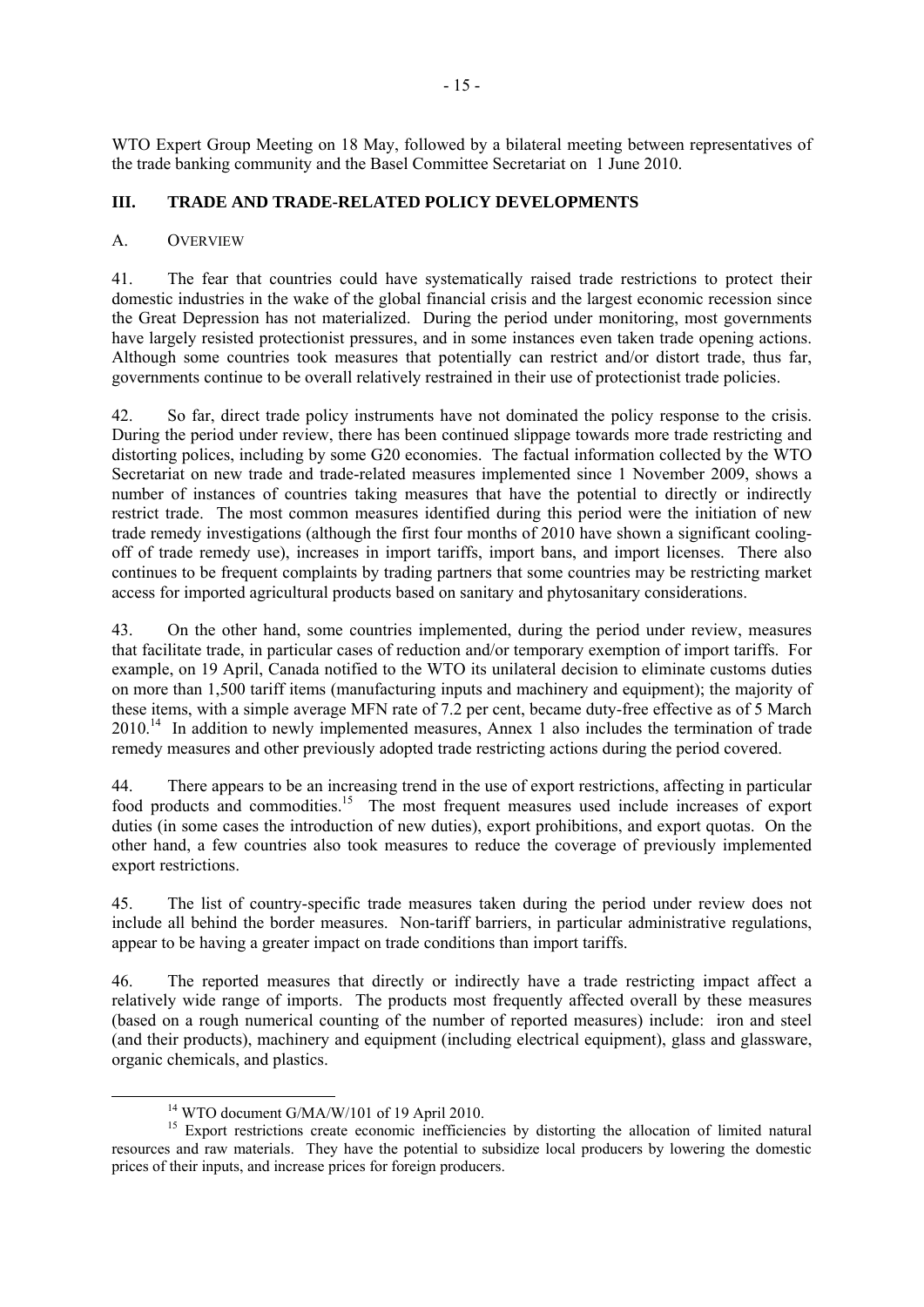47. The WTO Secretariat has calculated that new import restricting measures introduced since 1 November 2009 (along with new initiations of investigations into the imposition of trade remedy measures) cover close to 0.4 per cent of total world imports (Table 1).<sup>16</sup> It is important to emphasize that this percentage represents the trade coverage of the measures; it does not indicate the size of their impact (reduction in trade) caused by the measures themselves which, other than in the case of prohibitively high restrictions, is considerably less. In terms of trade coverage, import restricting measures mainly affect base metal products (in particular steel), machinery, live animals and products, and transport equipment.<sup>17</sup>

**Share of trade covered by import-restricting measures** 

| October 2008-October 2009 | <b>November 2009-May 2010</b> |
|---------------------------|-------------------------------|
| l.O1                      |                               |

48. Some Members continue to raise concerns about a generally stricter application of SPS and TBT regulations, and of slower customs procedures and additional requirements in the administration of import licensing measures (e.g. additional customs inspections, port of entry restrictions, expanded use of reference prices).<sup>18</sup> As indicated in previous reports, it is not easy to clearly identify the true nature and objectives of this kind of trade obstacles, nor is it evident to substantiate it empirically, but they can have a significant impact in delaying customs clearance and in raising the cost of trade transactions.

49. The measures included in Annex 1 are not all comparable, in particular in terms of their trade impact. Measures may apply to one specific product, a group of products, or they may affect all trade in a horizontal manner. Another difficulty lies in the fact that not all measures categorized as trade restrictive may have been adopted with such an intention.<sup>19</sup>

<sup>&</sup>lt;sup>16</sup> Calculations are based on the following methodology: (i) Only trade measures that are actually in force are covered. Measures that have simply been proposed, or that have not yet cleared the domestic legislative process, are not included. (ii) Where two measures exist for the same country and the same product, import figures are only counted once. (iii) The value of trade covered is for 2008, and it is counted at the sixdigit tariff line level, which is the most disaggregated level available from UN Comtrade. For many import restrictions, this overstates the value of trade affected by the measure, potentially by quite a lot; for example, an

anti-dumping action may only affect highly specific products from just a few firms.<br><sup>17</sup> If non-verified measures are included in the calculations, the trade coverage would rise up to around 0.8 per cent, and minerals (ir

<sup>&</sup>lt;sup>18</sup> SPS and TBT measures are not included in the country specific list of measures in Annex1, although they may have a direct impact on trade flows. The WTO Secretariat is not in a position to judge if a particular SPS or TBT measure was taken for other reasons than those related to SPS and TBT concerns.<br><sup>19</sup> The inclusion of any measure in the Annex Tables implies no judgement by the WTO Secretariat on

whether or not such measure, or its intent, is protectionist in nature. Moreover, nothing in the tables implies any judgement, either direct or indirect, on the consistency of any measure referred to with the provisions of any WTO agreement or such measure's impact on, or relationship with, the global financial crisis.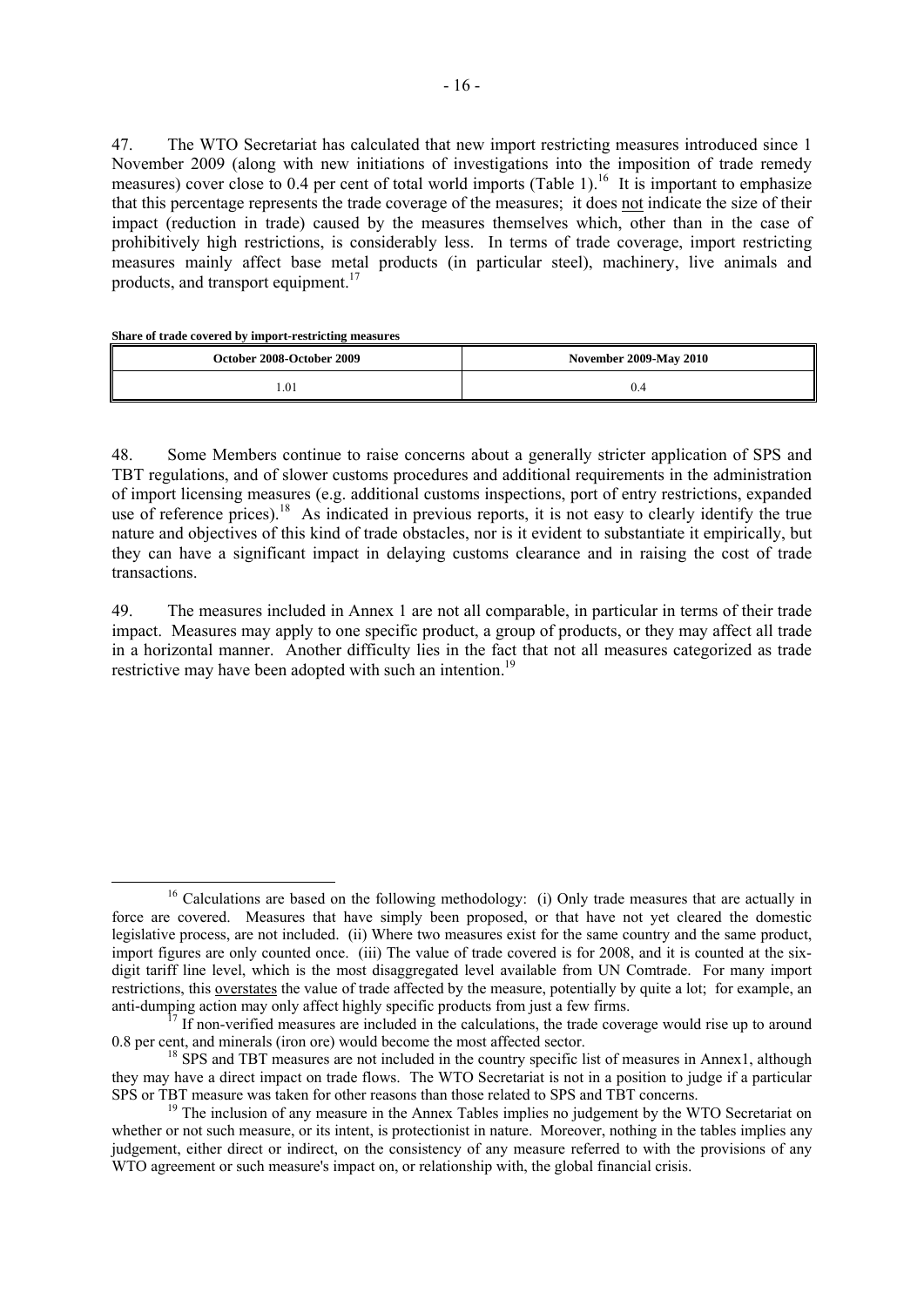| I<br>w<br>۰,<br>×<br>×<br>.,<br>۰. | ۰. |
|------------------------------------|----|

| Trade coverage of restrictive import measures, November 2009-May 2010 |  |
|-----------------------------------------------------------------------|--|
| (Per cent)                                                            |  |

| <b>HS</b> section                   | Share in total world imports | Share in total affected imports |
|-------------------------------------|------------------------------|---------------------------------|
| <b>Total imports affected</b>       | 0.40                         | 100.0                           |
| <b>Agriculture (HS 01-24)</b>       | 0.04                         | 10.6                            |
| Live animals $&$ products           | 0.02                         | 5.8                             |
| Vegetable products                  | 0.00                         | 0.7                             |
| Fats & oils                         | 0.00                         | 0.0                             |
| Prepared food etc.                  | 0.02                         | 4.0                             |
| <b>Industry products (HS 25-97)</b> | 0.36                         | 89.4                            |
| Minerals                            | 0.00                         | 0.0                             |
| Chemical & products                 | 0.01                         | 3.0                             |
| Plastics & rubber                   | 0.00                         | 0.8                             |
| Hides & skins                       | 0.00                         | 0.3                             |
| Wood & articles                     | 0.00                         | 0.1                             |
| Pulp, paper etc.                    | 0.00                         | 0.3                             |
| Textile & articles                  | 0.01                         | 3.6                             |
| Footwear, headgear                  | 0.00                         | 0.2                             |
| Articles of stone                   | 0.00                         | 0.6                             |
| Precious stones, etc.               | 0.00                         | 0.0                             |
| Base metals & products              | 0.27                         | 65.8                            |
| Machinery                           | 0.04                         | 10.1                            |
| Transport equipment                 | 0.02                         | 3.7                             |
| Precision equipment                 | 0.00                         | 0.2                             |
| Arms and ammunition                 | 0.00                         | 0.0                             |
| Miscellaneous manufacture           | 0.00                         | 0.5                             |
| Works of art, etc.                  | 0.00                         | 0.0                             |

Note: Calculations are based on 2008 import figures. Total world imports in 2008: US\$16,011.9 billion.

*Source*: WTO Secretariat estimates, based on UNSD Comtrade database.

## **1. Trade remedies (anti-dumping, countervailing and safeguard actions)**

50. The first four months of 2010 have shown a significant cooling-off of trade remedy use. Anti-dumping initiations of new investigations have decreased 35 per cent compared to the first four months of 2009.<sup>20</sup> Even if, as has been the case historically, the number of initiations is higher in the second half of the year than in the first half, it is expected that there will be fewer initiations this year than in 2009. This would run counter to historical trends that show that anti-dumping use increases in times of economic downturn.

51. Anti-dumping investigations do not always lead to the imposition of measures. From approximately six to twelve months after the initiation of an investigation, Members may impose final measures. Accordingly, the data on initiation of investigations is not an indicator of the number of final measures adopted. However, the initiation of investigations has a chilling effect on trade. The number of anti-dumping measures imposed has not shown an increase from 2008 to 2009. This is notable given that in 2007, Members initiated 163 anti-dumping investigations compared to 208 in 2008. With a 22 per cent increase in investigations from 2007 to 2008, one might have expected a

 $20$  A similar trend has been shown by the World Bank's Temporary Trade Barriers Database which notes that the first quarter of 2010 showed a 20 per cent decrease in newly initiated investigations. The figures in this database are not comparable to those of the WTO Secretariat due to different methodologies used in counting individual measures.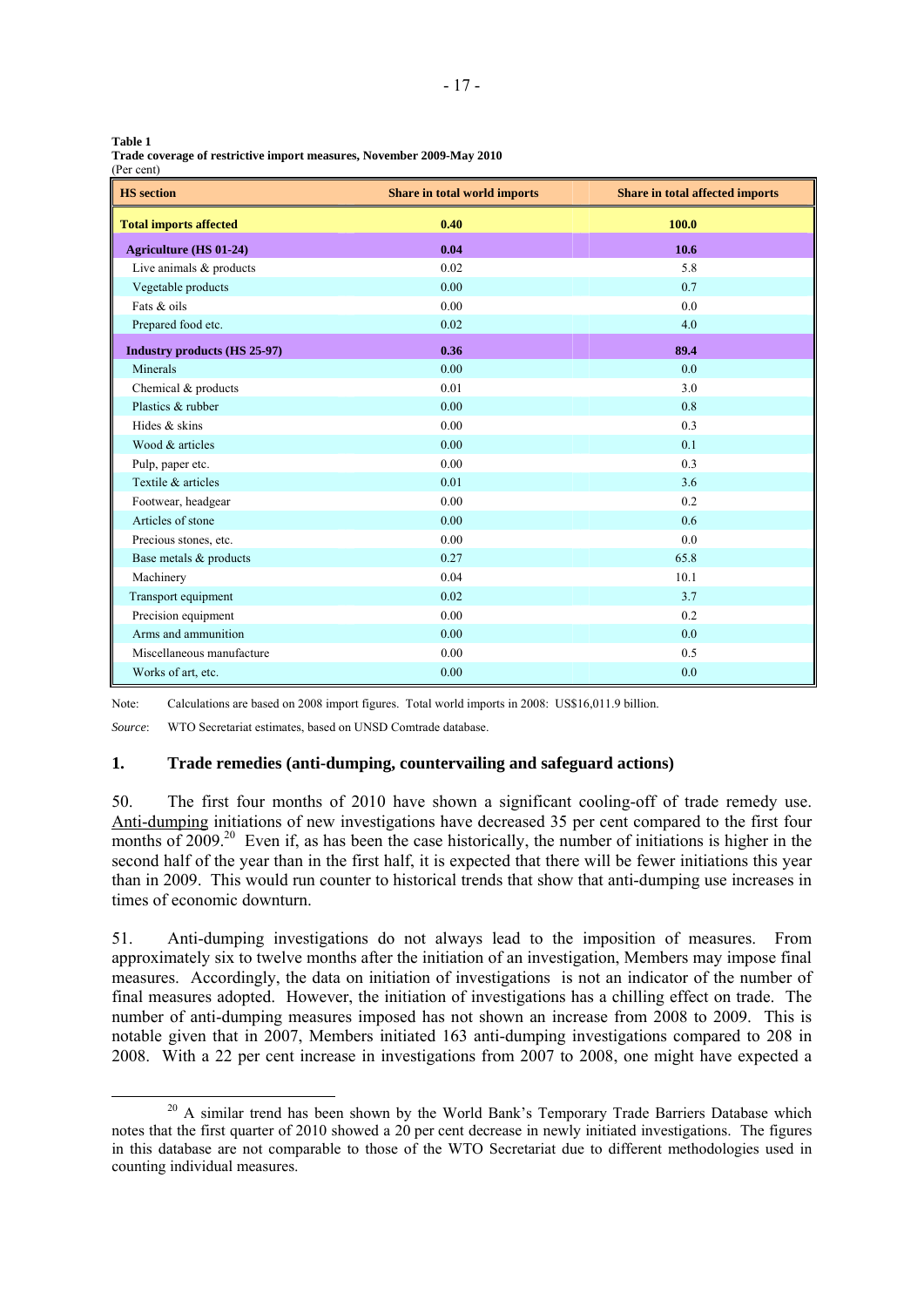similar increase in applied measures from 2008 to 2009. However, 139 final measures were imposed in 2008 compared to 138 in 2009. This is a sign that Members are perhaps showing more restraint in imposing final measures after initiating new investigations (Chart 6).



# **Chart 6 Anti-dumping actions, 2006 - 2009**

*Source:* WTO Secretariat estimates.

52. Chart 7 shows the products covered by the new investigations initiated between January and April 2010. The coverage has changed slightly from 2009, with a noticeable increase in the area of glass products. Additionally, there has been less variety in products covered in 2010, but this can be explained by the fact that there have been fewer cases initiated. Metals, including steel products, continue to be the most investigated sector.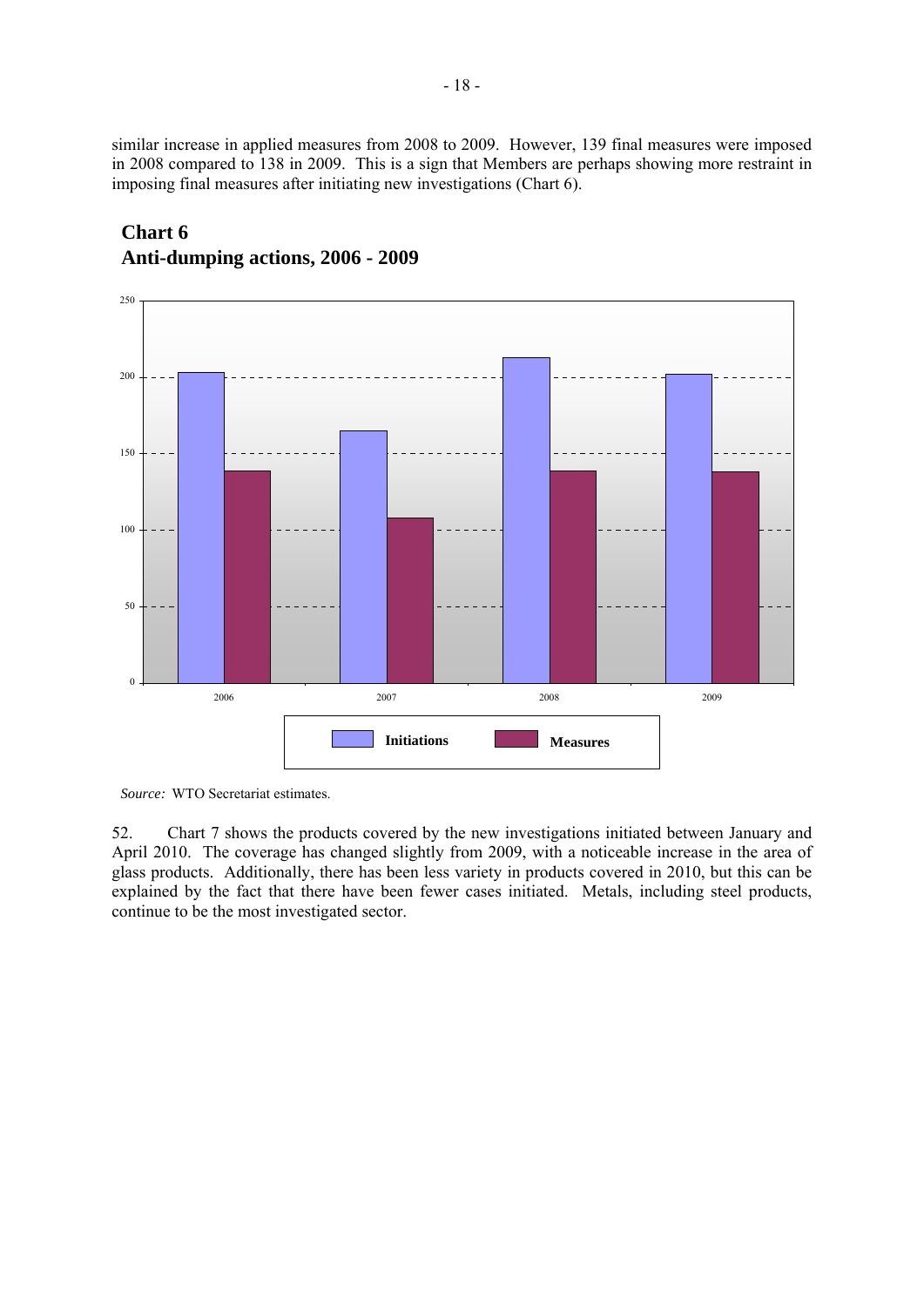

# **Chart 7 Anti-dumping initiations of new investigations, January - April 2010**

*Source:* WTO Secretariat estimates.

53. During the first four months of 2010, developing countries initiated the largest number of new investigations (mainly India, Argentina, Brazil, China and the European Union). China was the country most targetted by these initiations (Chart 8).

54. Safeguard initiations have also slowed during the first four months of 2010 compared to the same period in 2009. After a rise to almost historical highs from 2008 to 2009, the current decline in use could indicate that safeguard investigations will return closer to average levels this year. In 2009, 28 safeguard investigations were initiated compared to a yearly average of 14 since 1995. From January to April 2010 there have been ten initiations compared to 14 in the same period of 2009 (Chart 9). Accordingly, the Secretariat predicts the total for 2010 to be above average but far less than the historic high of 34 in 2002.

55. Some restraint has been shown by Members when deciding whether to impose final safeguard measures. In 2008, out of 11 initiations, six led to final measures and two were terminated without measures (three are on-going). In 2009, while data are preliminary as many cases are still on-going, out of 28 initiations of investigations, 13 have been terminated without measures. Similarly in 2010, out of 10 initiations, four have been terminated without measures.

56. Products covered in the first four months of 2010 are metals (6 cases), chemicals, glass, paper and textiles (Chart 10). In the same period of 2009, there was similar but more diverse product coverage.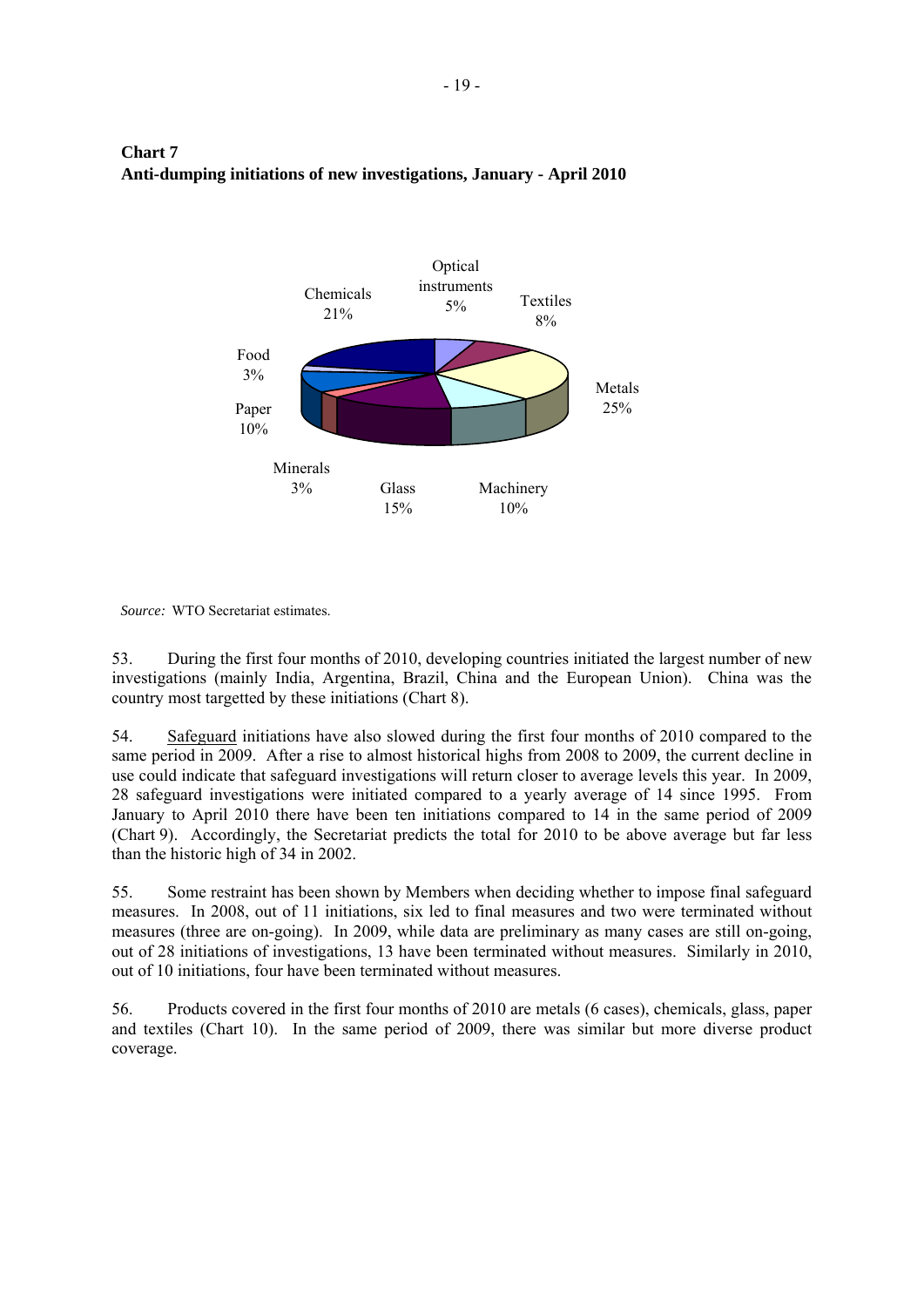**Chart 8 Anti-dumping initiations of new investigations by Member, January - April 2010**



**a) By reporting Member**

**b) By affected Member**



a Various countries affected by one investigation: Austria, Bosnia and Herzegovina, Brazil, Chile, France, India, Indonesia, Hungary, Italy, Japan, Malaysia, Netherlands, South Africa, Viet Nam.

*Source:* WTO Secretariat estimates.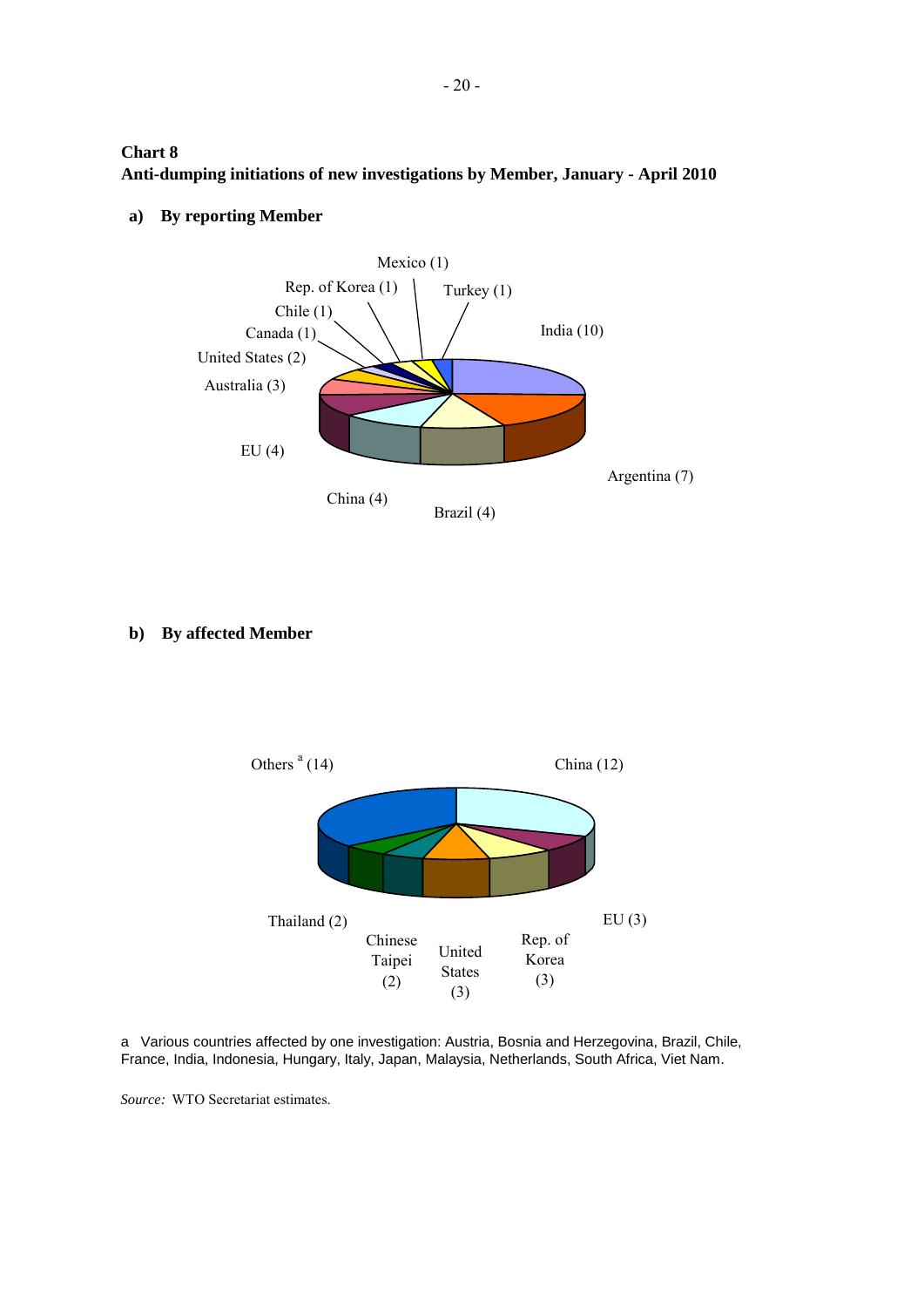# **Chart 9 Safeguard investigations by initiating Member, January - April 2010**



*Source:* WTO Secretariat estimates.

## **Chart 10 Safeguard initiations of new investigations, January - April 2010**



*Source:* WTO Secretariat estimates.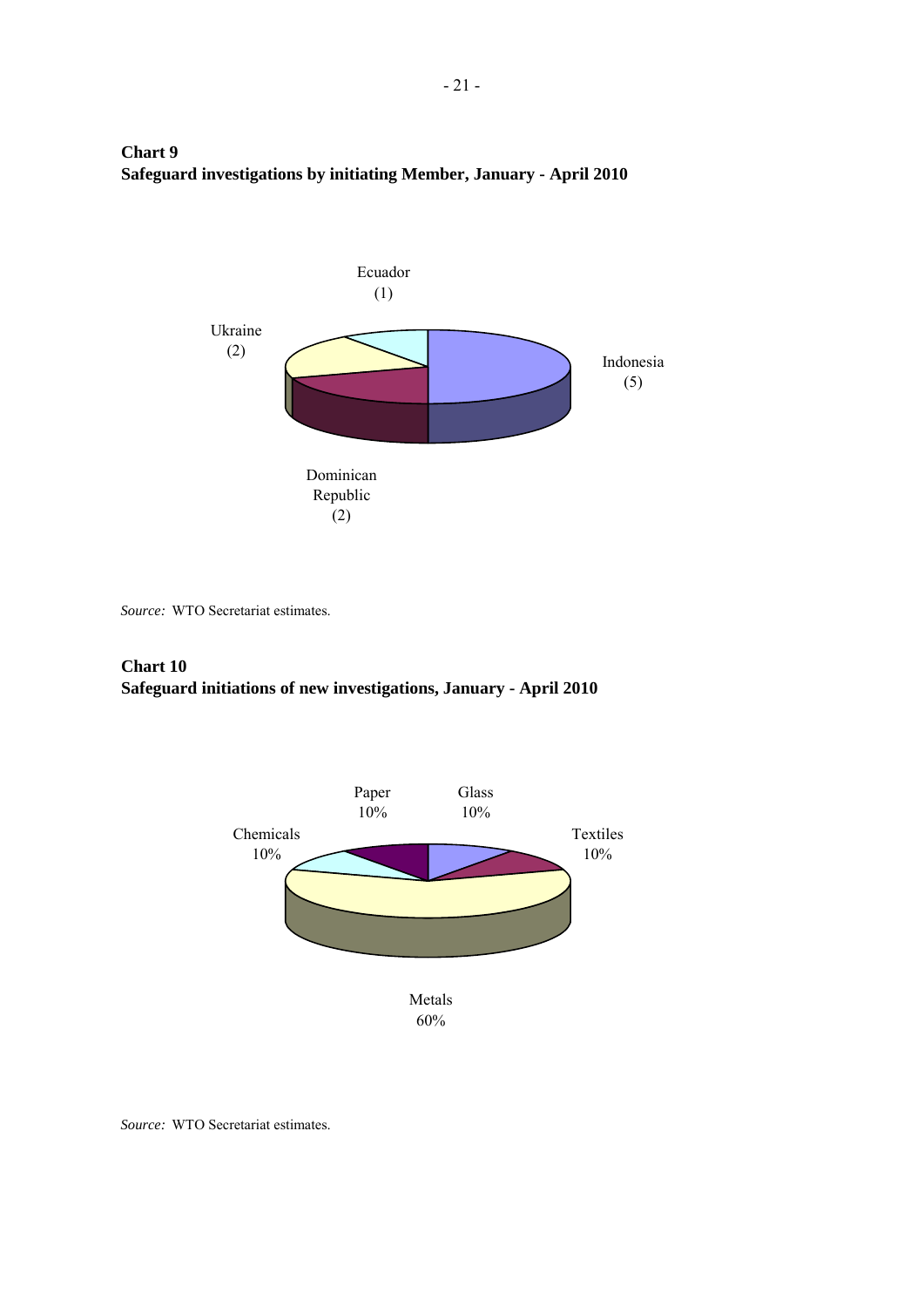57. While countervailing duty investigations spiked in 2009 to an almost historic level of 30, comparing January to April 2010 to the same period in 2009 shows a slight decrease from five to four initiations. These data make it difficult to project the total for the year, but a slight decrease could be expected. However, one notable change that could affect projections for this year is that the European Union has initiated its first countervailing duty investigation on Chinese exports.

## **2. Sanitary and Phytosanitary Measures (SPS)**

58. The SPS Agreement provides several mechanisms to monitor the imposition of trade restrictions. All WTO Members are obliged to provide an advance notification of proposed new SPS requirements, except for measures taken in response to emergency situations for which notification is to be provided immediately upon taking the measure. Other Members have the opportunity to comment on these notified measures, both directly to the notifying Member and/or by raising the issue at a regular meeting of the SPS Committee.

59. During the period from 1 November 2009 to 15 May 2010, 635 regular notifications and 50 emergency notifications were submitted by Members. This compares with 312 regular notifications and 132 emergency notifications for the same period in 2008-09. The higher number of notifications signals either an increase in regulatory activity or an improved implementation of the SPS Agreement. The data shows a significant increase in the proportion of notified SPS measures from developing country Members: around 79 per cent of the notifications submitted from 1 November 2009 through 15 May 2010 came from developing countries (the corresponding figure for the same period in 2008- 2009 was around to 67 per cent).

60. Any Member can raise a specific trade concern at any of the three regular meetings of the SPS Committee each year. In the two Committee meetings of October 2009 and March 2010, 12 new trade concerns were raised. In comparison, only 5 new specific trade concerns were raised between October 2008 and March 2009, and six new issues were raised in the June 2009 meeting.

61. Three of these 12 new issues raised concern import restrictions on beef and swine products due to either bovine spongiform encephalopathy or foot-and-mouth disease risk factors. Apart from these three new issues, three previously discussed issues on import restrictions were also raised in the SPS Committee during this period. For many of these cases, new risk assessments were being performed to determine whether to remove the import restrictions. Other Members have reported that certain WTO Members still maintain unjustified import restrictions.<sup>21</sup>

62. During this same period, one new trade concern was raised regarding restrictions of poultry meat due to avian influenza. Two previously raised concerns related to import restrictions on this same issue were also brought up during the period under study. These import restrictions relate to live birds, fresh poultry meat and meat products; and live pigs, pork products and sub-products.

63. A number of WTO Members have imposed (and a few of them still maintain) restrictions on imports of pork meat or products, and sometimes on additional products, from WTO Members who report high incidences of the A ( $H1N1$ ) virus in humans, or any occurrence in pigs.<sup>22</sup>

<sup>&</sup>lt;sup>21</sup> According to the SPS Agreement, a WTO Member may impose requirements that exceed those of the relevant international standards only where they have undertaken an appropriate risk assessment and have scientific evidence to demonstrate that the international standard would not provide sufficient health protection. In what appears to be a growing number of situations, however, Members do not accept imports on the basis of the international standards but have not provided the required scientific justification.<br><sup>22</sup> However, more countries have been lifting these restrictions recently than imposing new ones.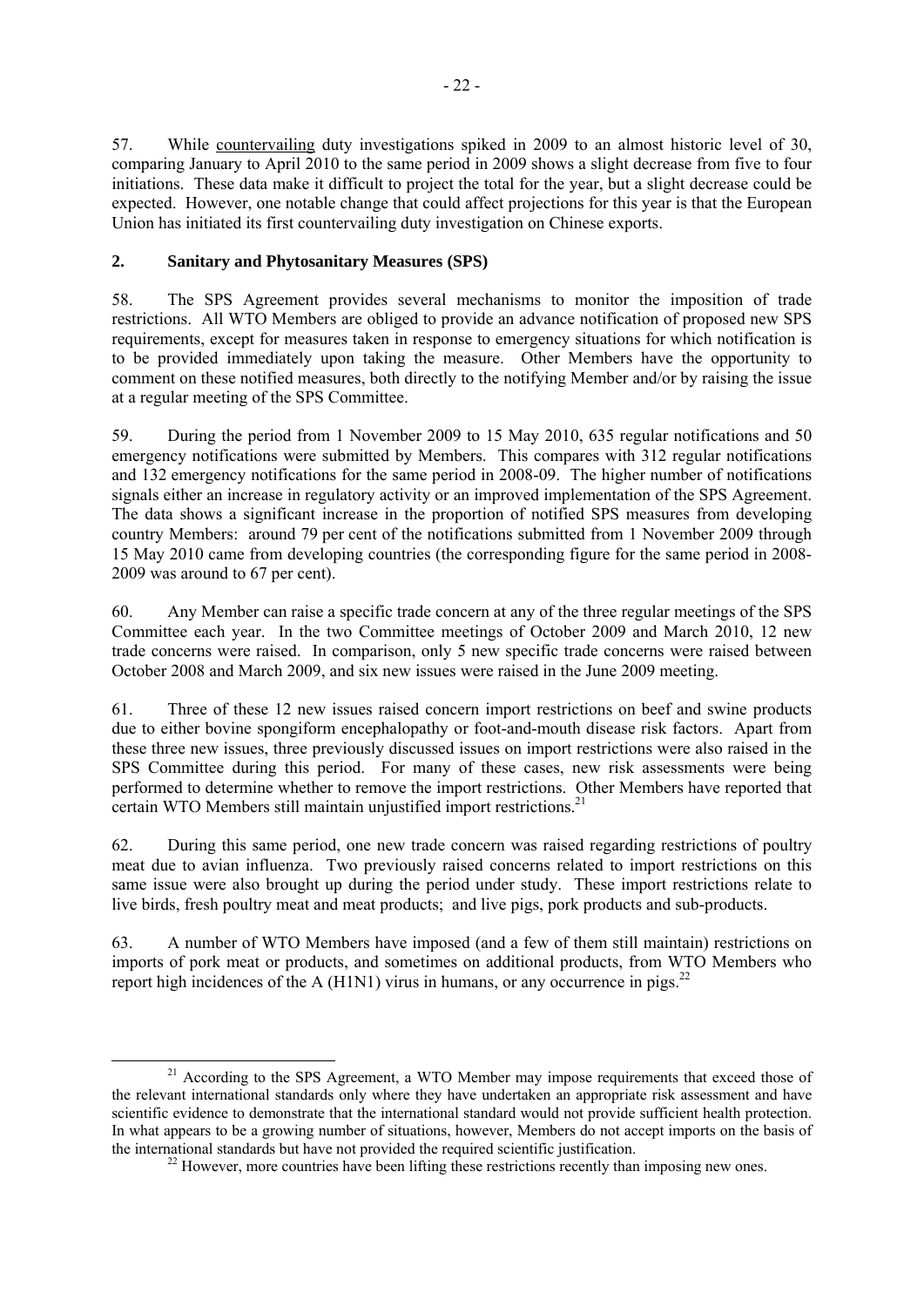64. As of 1 December 2008, the SPS Committee has agreed to new transparency guidelines which state that Members are encouraged to notify all regulations that are based on, conform to, or are substantially the same as an international standard, guideline or recommendation, if they are expected to have a significant effect on trade of other Members. From 1 November 2009 to 15 May 2010, around 14 per cent of notifications have indicated that they do not conform to an international standard, 22 per cent have indicated that they do, while 64 per cent have not specified this information at all. $^{23}$ 

- 23 -

## **3. Technical Barriers to Trade (TBT)**

65. Two aspects of the TBT Committee's work are relevant to the surveillance and monitoring of regulatory measures that have an effect on international trade: Members' notifications of draft regulations, and the discussion of potential or actual trade effects of these measures in the Committee.

66. Under the TBT Agreement, Members are required to make a notification to the WTO if a proposed regulation may have a significant effect on trade of other Members. Since the Agreement entered into force, over 12,000 notifications of new or changed regulations have been submitted by 110 WTO Members. During the period November 2009 to May 2010, the number of notifications made to the Committee continued to increase compared with previous periods: 1,030 notifications were submitted (compared to 875 notifications in the previous six months). The higher number of notifications may signal either an increase in regulatory activity or an improved implementation of the transparency provisions of the TBT Agreement.

67. The number of notifications from developing country Members is rising steadily (Chart 11). About 80 per cent of the notifications submitted during the period under consideration came from developing countries only. This rise is mainly driven by China, Korea, Indonesia and Saudi Arabia. In particular, the growth in the number of Chinese notifications is part of a long-term trend which has lasted for about five years.

68. Members also use the TBT Committee as a forum to discuss specific trade concerns that arise between them and that relate to technical regulations, standards or conformity assessment procedures. These "specific trade concerns" relate normally to proposed draft measures (notified to the TBT Committee as described above) or to the implementation of existing regulations. Members have underlined the value of the Committee's discussions on specific trade concerns; these discussions provide an opportunity for a multilateral review that enhances the transparency and predictability in the application of standards, technical regulations and conformity assessment procedures.

<sup>&</sup>lt;sup>23</sup> This includes both regular and emergency notifications.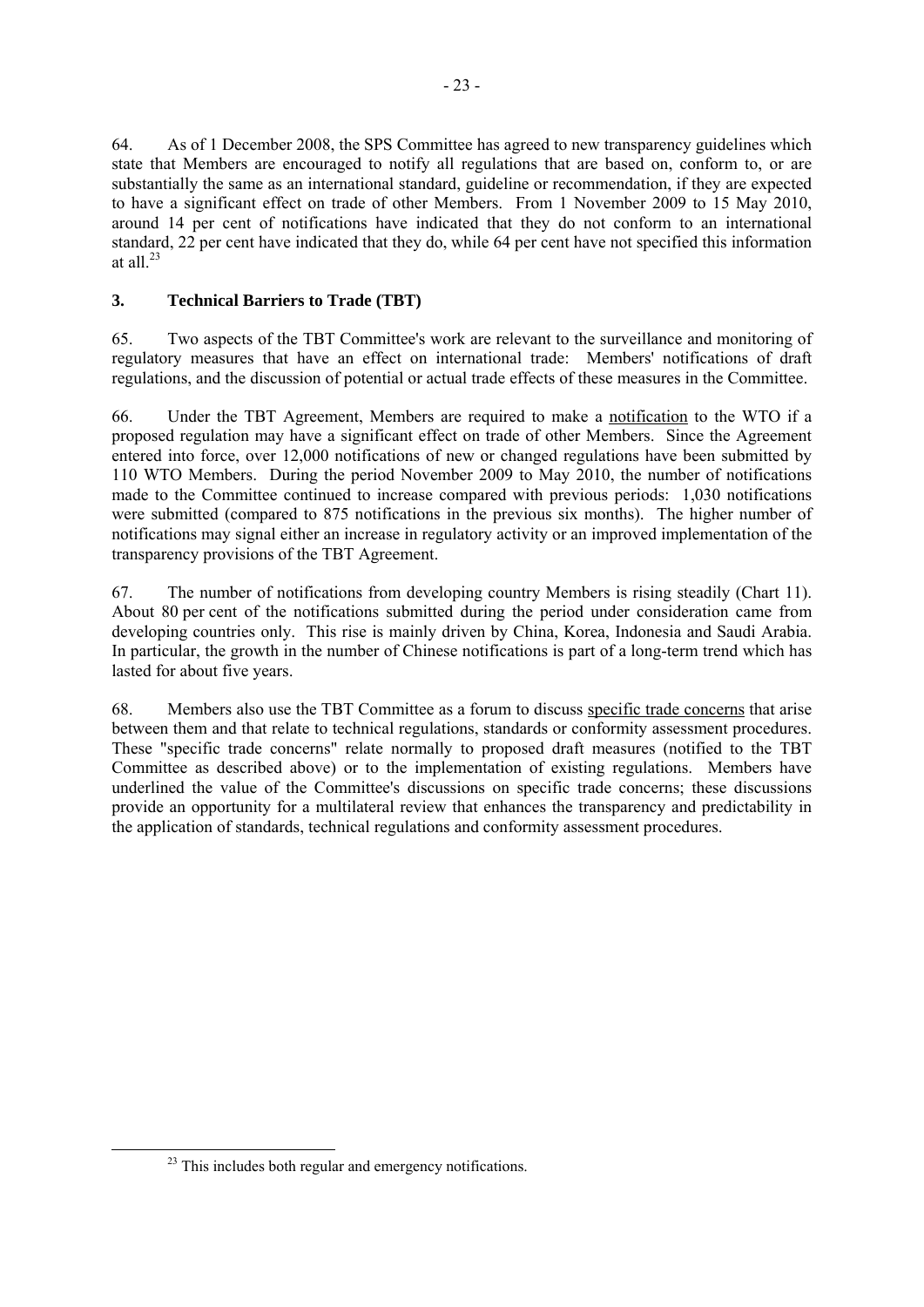

# **Chart 11 Number of TBT notifications since 2000**

*Source:* WTO Secretariat.

69. Since the TBT Agreement entered into force, 264 specific trade concerns have been discussed in the Committee. The number of concerns raised and discussed in the TBT Committee has grown significantly over the last four years. In 2009, this number reached 75, a record number (compared to 59 in 2008) (Chart 12). The significant increase in specific trade concerns raised in the TBT Committee over the last few years may, to a certain extent, be an indication of the increasingly active participation of Members in the work of the TBT Committee; it may also indicate an enhanced awareness of the importance of the implementation of the requirements in the TBT Agreement. The most frequently invoked reason for raising a concern in the TBT Committee is the need for more information or clarification about the measure at issue. The review of specific trade concerns in the Committee is thus an important monitoring mechanism.

70. By and large, the regional distribution of Members maintaining measures subject to discussion in the Committee is spread evenly across the WTO membership, with the exceptions of African and Caribbean countries. Measures maintained by developing country Members have been most frequently raised for discussion (around 60 per cent of the cases). No measures maintained by LDCs have been raised in the TBT Committee yet. Currently, three of the specific trade concerns discussed in the TBT Committee – on seals, country of origin labelling and clove cigarettes - have led to formal proceedings under the WTO Dispute Settlement Understanding.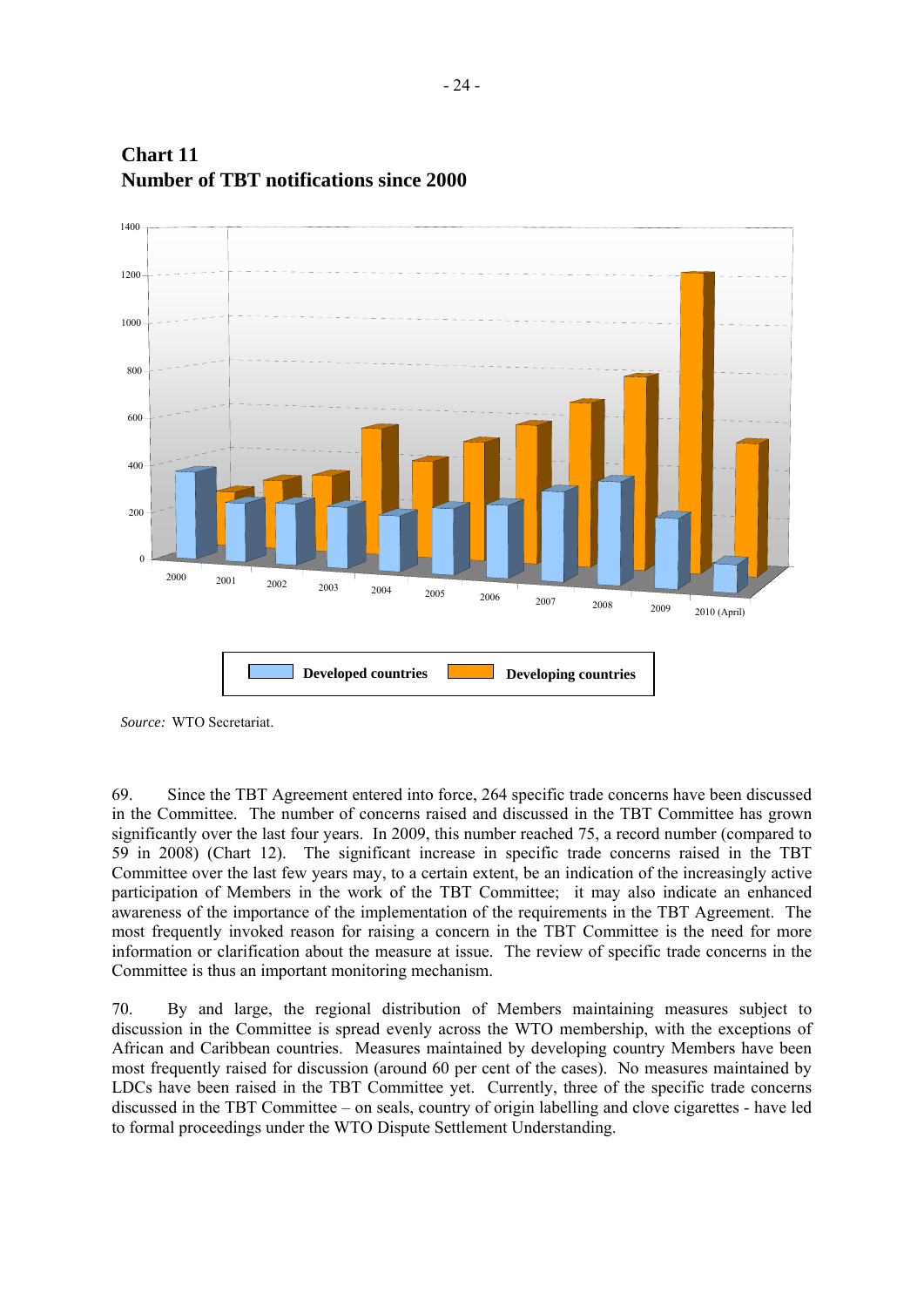



## **4. Government procurement policies**

71. Monitoring government procurement polices and practices remains a challenge, in part due to the nature of the agreement in the WTO (the plurilateral Government Procurement Agreement, GPA), but mainly to the lack of full information on changes in regulations and actual procurement practices at all levels of government. There has been a great deal of activity in this area over recent periods, in particular as a result of some components of the stimulus packages implemented in the context of the global financial crisis.

72. One important development related to government procurement during the period under review was the bilateral agreement between Canada and the United States which could provide a springboard for forward movement in the coverage negotiations under the GPA.<sup>24</sup> This possibility has arisen because key elements of the bilateral agreement are being implemented via the GPA. This also demonstrates the value of increased transparency.

73. The Canada-US bilateral agreement grew out of negotiations between the two countries to address trade frictions related to the impact on Canadian suppliers of "Buy American" requirements

*Source:* WTO Secretariat.

 <sup>24 &</sup>quot;GPA Signatories Hope U.S.-Canada Deal Triggers Stalled Market Access Talks," *Inside U.S. Trade*, February 19, 2010 and "Upbeat report on GPA talks," Washington Trade Daily, May 3, 2010.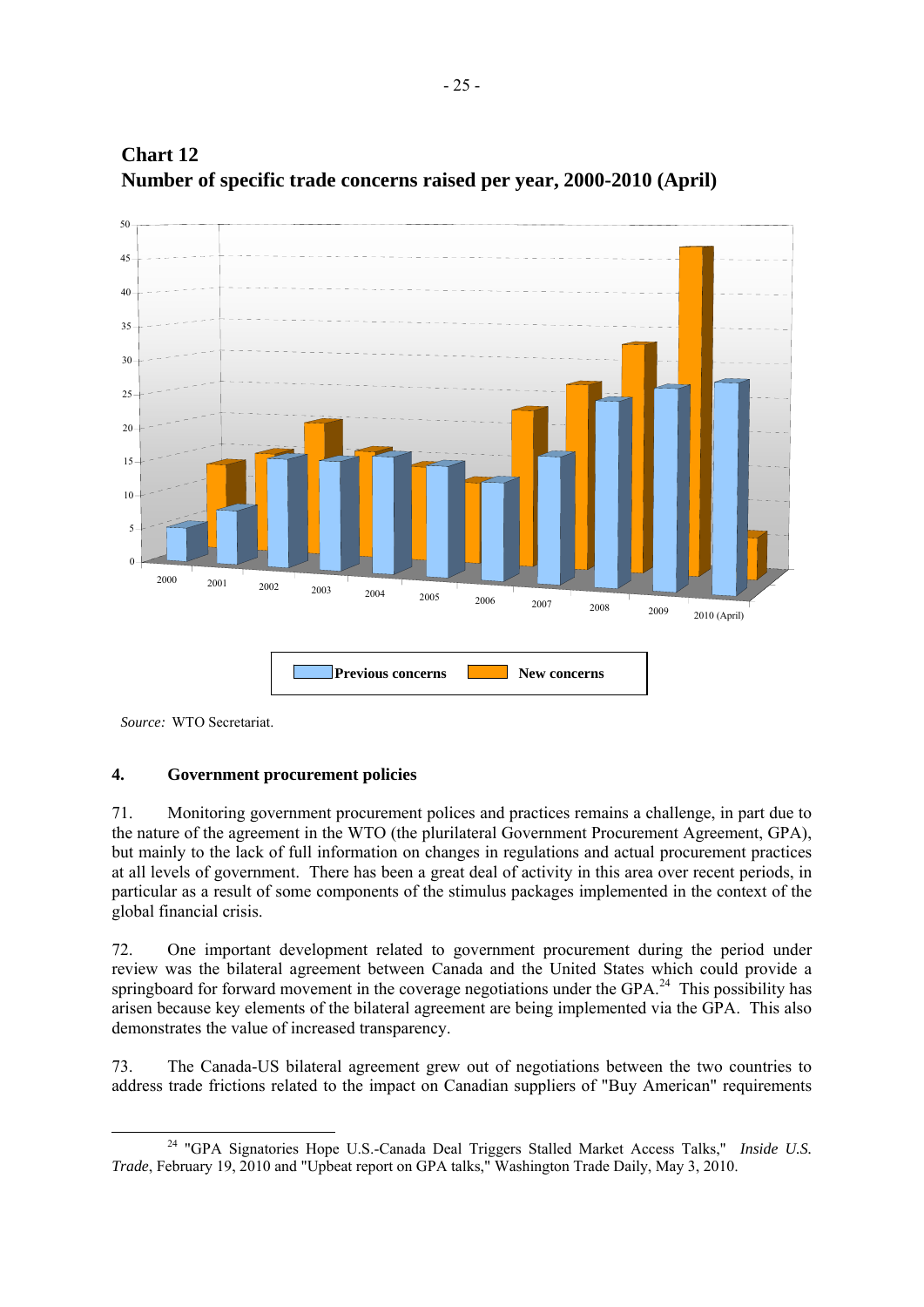contained in the American Recovery and Reinvestment Act of 2009 (i.e. the stimulus legislation).<sup>25</sup> While the restrictive impact of this legislation on the market access rights of GPA Parties is limited by a clause stipulating that the provisions in question shall be implemented "in a manner consistent with US obligations under international agreements<sup>"26</sup>, the relief provided to Canadian suppliers by this clause was limited by the (until now) separate derogation implemented by the United States against Canada in respect of US state government procurements. This, in turn, reflected Canada's refusal, until now, to include its sub-central government entities in its GPA commitments.

74. In its revised GPA offer, Canada has undertaken to cover, for the first time, a range of entities from its provinces and territories. Specifically, it will cover entities from all ten of its provinces and two of its three territories. The additional coverage proposed in Canada's revised offer has, initially, been made available only to the United States under the terms of the Canada-US bilateral agreement. However, it has also been offered to other GPA Parties, subject to the negotiation of mutually acceptable commitments (a number of those other Parties have, until now, maintained their own derogations against Canada based on Canada's above-noted past refusal to schedule its sub-central entities). The entities that are proposed to be covered in Canada's revised offer have also been incorporated in Canada's current commitments, under its recent notification, and subject to conditions noted therein.<sup>27</sup>

75. For its part, the United States has removed its above-noted derogation against Canada in respect of its state government procurements in both its current commitments and its own second revised offer under the coverage negotiations. Further, the United States' second revised offer comprises additional procurement by relevant entities regarding seven programmes funded by the American Recovery and Reinvestment Act of 2009. This additional coverage has initially been made available only to Canada (as provided under the Canada-US bilateral agreement) but has also been offered to other GPA Parties, subject to negotiation of mutually acceptable commitments.

76. In other GPA-related developments during the period under review, negotiations on the accession of Armenia are close to being concluded. China has undertaken to provide a robust revised coverage offer in the negotiations on its own accession.<sup>28</sup> In addition, at its recent Trade Policy Review meeting, China indicated that it will submit by mid-July a new proposal to join the GPA. Work continues on the accession of Jordan, and India became an observer to the Agreement in February of this year.

## B. POLICY DEVELOPMENTS IN TRADE IN SERVICES

77. With few exceptions, WTO Members are maintaining the general thrust of their services trade policies and the resulting level of market openness. Some are taking further steps to liberalize their services sectors to allow greater foreign competition.

78. In the area of telecommunication services, two-thirds of countries worldwide have eliminated monopolies and opened up fixed telephony to competition. More than 90 per cent of countries now permit competition in Internet access and mobile telephony. Three-quarters of countries no longer maintain limits of foreign ownership in the sector, while another five per cent allow foreign majority control. Privatization, either full or partial, is now in place in at least 125 fixed line incumbents and

<sup>&</sup>lt;sup>25</sup> American Recovery and Reinvestment Act of 2009, Public Law 111-5 of 17 February 2009, Sections 604 and 1605. <sup>26</sup> American Recovery and Reinvestment Act of 2009, id., Sections 604(k) and 1605(d).

<sup>27</sup> WT/Let/672, dated 19 March 2010.

<sup>&</sup>lt;sup>28</sup> Second meeting of the US-China Strategic and Economic Dialogue, Joint US-China Economic Track Fact Sheet, 25 May 2010 (US Treasury Department website).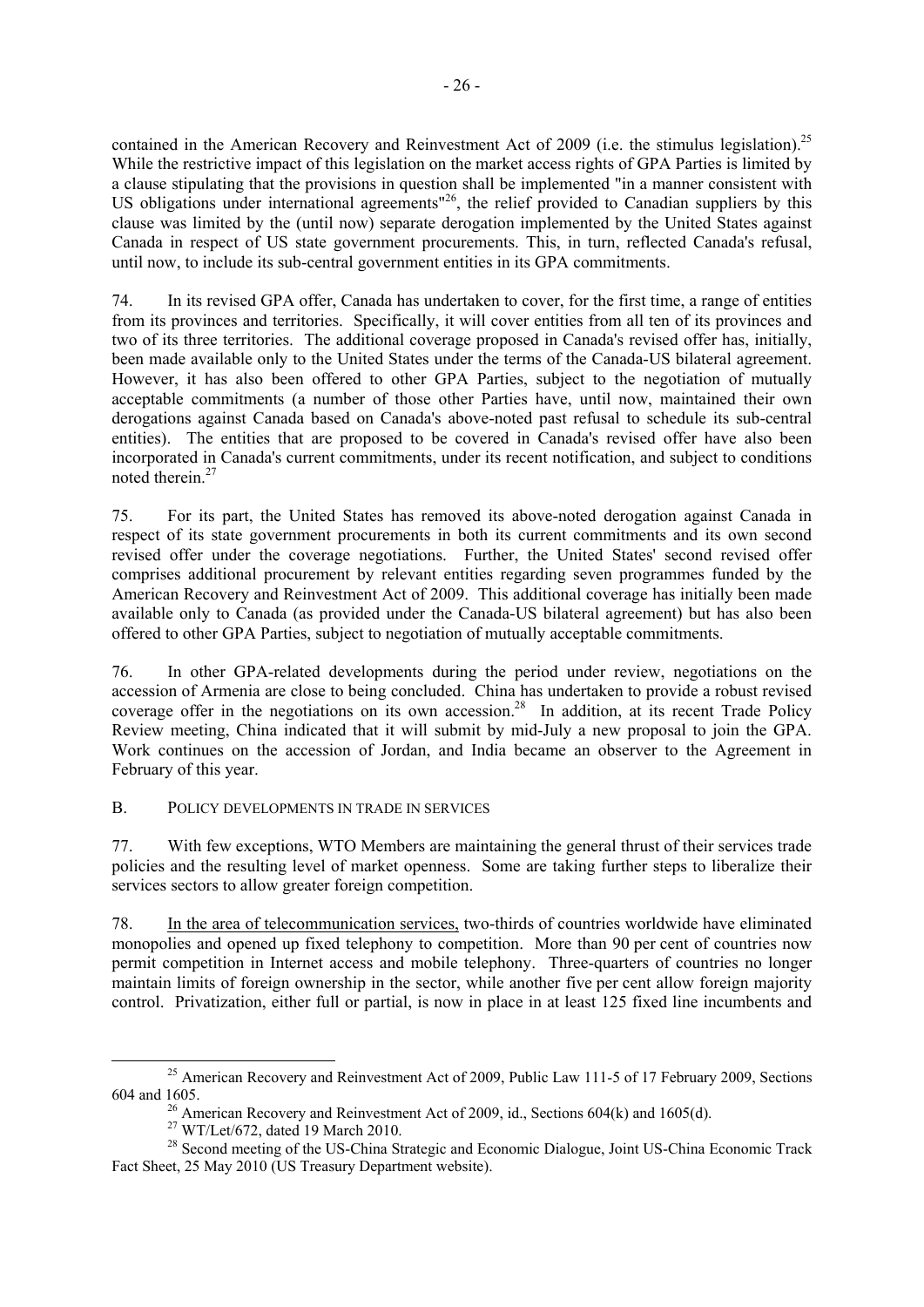plans to privatize are underway in another 67 incumbents. In Europe and the Americas, the share of privatized incumbents is 70 per cent and the share in developing countries is 60 per cent.<sup>21</sup>

79. Recently, Tanzania issued five new mobile licenses, bringing the total number to twelve. Vietnam has issued a new license for a fixed network which brings to eight the total number of fixed line operators. India held long-delayed auctions for Third Generation (3G) licenses in April for each of its geographic "circles" as well as for a license with national coverage and has now completed auctions for wireless broadband spectrum. Costa Rica issued one mobile licence in January 2010 and will launch the tender for a second license in April.

80. In the area of financial services, fewer new government support measures for the financial sector have been implemented in the past six months, but it remains unclear which earlier programmes are still in place and which have been terminated. Not all available facilities or guarantees seem to have been used, a number of policies have expired by now, and other policies have been of a one-off nature (e.g. capital injections for troubled institutions) or have been made permanent (e.g. increases in minimum deposit insurance).30

81. Since 1 January 2010, Nepal has allowed foreign banks to engage in wholesale banking through branches offices throughout the country. Nepal Rastra Bank (NRB) has defined wholesale banking as deposits above Rs.100 million and lending above Rs.300 million. Foreign banks willing to open a branch are required to bring in at least US\$30 million (Rs.2.24 billion) to be eligible for a license and are required to invest at least another US\$5 million (Rs.374 million) for each branch they want to set up in the country. Foreign banks wishing to expand their presence in Nepal must be at least B-rated as per the evaluation of international rating agencies such as Moody's and Fitch.

82. After delaying further liberalization by over a year due to the global financial crisis, on 20 April 2010 the Reserve Bank of India (RBI) announced its decision to review its position by September this year in the wake of improving conditions worldwide.<sup>31</sup> According to its Annual Monetary Policy for 2010-2011, the RBI will prepare a discussion paper on the mode of presence of foreign banks through branch or wholly- owned subsidiary by September 2010.

83. On 18 March 2010, the Bank of Thailand (BOT) lifted the one-branch restriction for full branches of foreign banks. Notification No. SorNorSor 1/2553 allows foreign banks operating a full branch to operate two additional branches and expand their market presence. The new branch can be a general branch, an electronic branch (ATM), or a currency exchange counter. Once approval is granted, the additional branch must be set up within two years.

<sup>&</sup>lt;sup>29</sup> Much of the global comparisons regarding telecommunications policies are drawn from ICT Regulatory News, May 2010, a report of recent data compiled for the ITU World Telecommunication/ICT Regulatory Data Base.<br><sup>30</sup> For an overview of the measures taken by EU member states as at 12 May 2010, see "State aid:

Overview of national measures adopted as a response to the financial/economic crisis", MEMO/10/179, Brussels, 12 May 2010, available at: http://europa.eu/rapid/pressReleasesAction.do?reference=MEMO/10/179 &format=HTML&aged=0&language=EN. For an update on the US Troubled Assets Relief Program (TARP), see the Monthly 105(a) Report – April 2010 (dated 10 May 2010), prepared by the US Treasury Department, and available at

http://www.financialstability.gov/docs/105CongressionalReports/April%202010%20105(a)%20report\_

final.pdf. <sup>31</sup> In February 2005, the RBI released the "roadmap for presence of foreign banks in India" laying out a two-track and gradualist liberalization approach. The roadmap had been divided into two phases, the first phase spanning the period March 2005-March 2009, and the second phase beginning after a review of the experience gained in the first phase. When the second phase began in April 2009, the Indian Government decided to delay implementation in light of the global financial turmoil.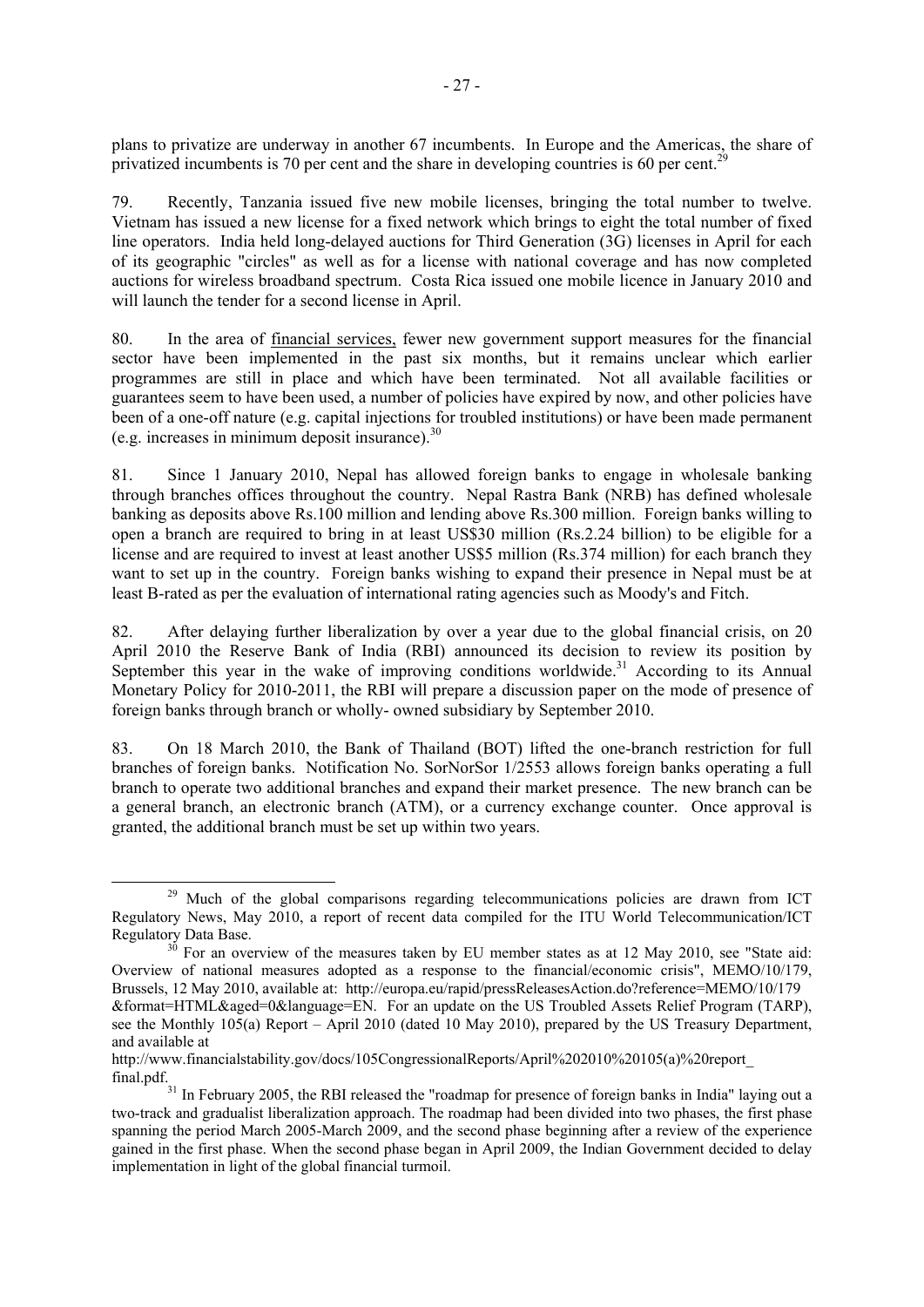84. Targeted limitations have been introduced in the area of audiovisual services by Bangladesh and Indonesia. Bangladesh decided in April 2010 to re-impose a ban on the screening of Indian movies, which had been lifted earlier the same month. A new law adopted in Indonesia in 2009 established screen quotas permitting no more than 60 per cent of screen time for foreign films. The law also includes prohibitions against the dubbing of foreign films and prevents foreign-owned companies from distributing or exhibiting films.

85. A new regulatory framework for postal-courier services was passed in Indonesia in 2009. The New Law on Postal Services (2009) abolishes monopoly powers on certain postal services but also requires that postal service suppliers (including courier and express delivery companies) be majority-owned by Indonesians. It requires that collaboration between domestic and foreign suppliers (with minority ownership) be limited to a province or capital with an international airport or harbour. The New Law also requires private sector operators to contribute to the financing of the universal postal service and that non-universal service operators give priority to the delivery of items falling under the universal postal service, subject to compensation determined by the government.

86. Regarding trade in services through the movement of natural persons (Mode-4), from 1 October 2010 a labour market opinion will be applied in Canada to all applications for foreign information technology workers – workers in seven types of IT occupations are currently exempt from this requirement.

87. From 1 March 2010, employers in Costa Rica are required to pay foreign executives a salary at least 25 per cent above the minimum salary for a similar position. Also, "Consular Visas" for foreign business visitors can now be obtained upon arrival at a Costa Rican port of entry, rather than exclusively prior to entry.

88. The Indian Government has issued guidelines for stricter enforcement of business and work visa requirements. Indian diplomatic posts now accept employment visa applications only from nationals of the country where the post is located. Other nationals are required to file their applications at the Indian diplomatic post in their country of citizenship. Additionally, it is no longer possible to use a business visa to engage in 'project or contractual work' in India. The new guidelines limit the issuance of business visas strictly to business-related activities, which generally include attending business meetings, exploring opportunities for investment or establishing a business. For other activities, an employment visa is required. The new rules have made it necessary for expatriate workers performing contract or project work under a business visa to leave India and re-enter the country for completing their existing assignments under an employment visa. The new guidelines tighten the criteria for foreigners wishing to perform project or contractual work to qualify for employment visas. Applicants, be they intra-corporate transferees or directly hired employees, are required to hold a senior-level, skilled position with the sponsoring company. Moreover, applications involving jobs for which a large number or qualified Indian nationals are available will not be considered. A new quota system is also being enforced which limits the number of foreign nationals to 1 per cent of the employer's workforce or 20 foreign workers in total, whichever is less. Companies seeking more overseas workers need the approval of the Ministry of Labour and Employment.

89. On 15 July 2009, the Japanese Government enacted significant changes to its Immigration Control and Refugee Recognition Act. The changes, which will take effect over the next three years, include the implementation of a new Resident Card, generally valid for the duration of the foreign national's period of permitted stay (previously, the Card was valid for one to five years, regardless of the permitted length of stay). The new Resident Cards will be automatically issued upon landing to individuals granted a stay of more than three months, subject to exceptions. Foreign nationals will therefore no longer need to register with their local Municipal Office. In addition, a new visa category will be introduced for trainees, to allow them to enter Japan and engage in on-the-job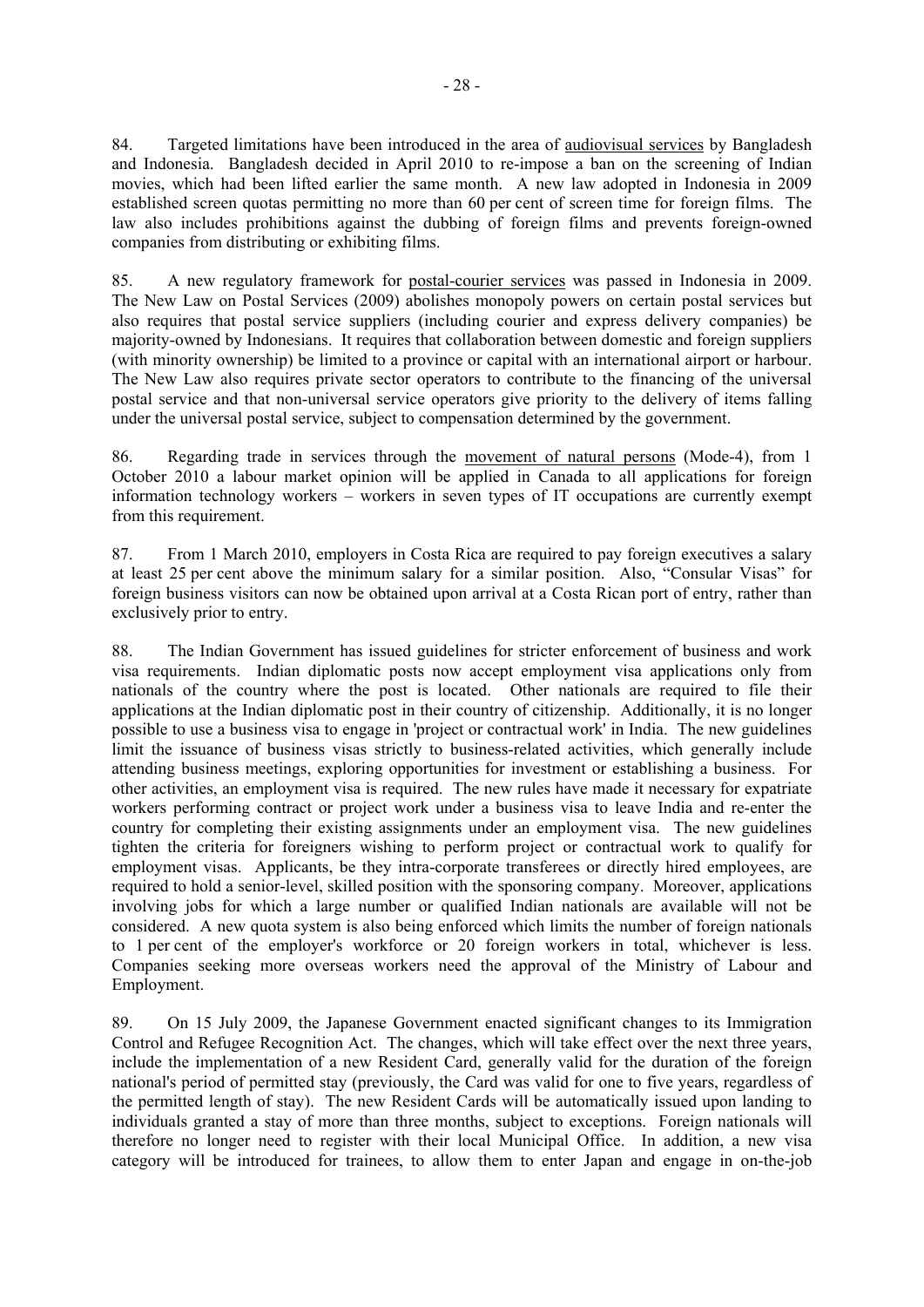training activities under an employment contract. Currently, individuals undergoing on-the-job training use the non-work trainee visa status, and they can perform work activities only by changing visa status. The new visa category is expected to be implemented on or before 15 July 2010.

90. Panamanian immigration authorities have increased the maximum duration of stay for business visitors to 180 days; nationals of countries for which Panama requires an "Authorised Visa" will generally still be limited to maximum stays of 30 days.

91. New Zealand is introducing two new immigration categories. The first will allow 300 qualifying foreigners aged between 20 and 35 to apply for work with any employer in the country for up to nine months; the second is available to another 300 young individuals who already have a permit and have received an offer of skilled employment in New Zealand for at least 12 months, for a maximum duration of stay of 24 months.

92. The Swiss Federal Council has changed the 2010 work permit quotas for non-EU/EFTA nationals on assignment in Switzerland for more than 90 days. The quota for B-permits, which are used for long-term assignments, is limited to 3,000 (reduced from 4,000 in 2009), the one for Lpermits, which are issued for a period up to one year (but are extendable up to 24 months) is 8,000 (up from 7,000 in 2009).

93. Changes to the United Kingdom's Points Based System took effect on 6 April 2010. The changes broaden the Tier 1 category for highly skilled foreigners to allow individuals with a bachelor's degree to earn points (this was previously possible only for holders of graduate-level degrees), and reduce the initial duration of stay from three to two years, while providing for the possibility of a three-year extension. Changes concern also the Tier 2 (intra-corporate transferees) category, as follows: two new subcategories have been created to allow for intra-company transfers of graduate trainees who have worked for the sending employer for at least three months, for a maximum period of one year, and of newly-hired graduates who move to learn or teach skills relevant to their new position, for a duration of stay of up to six months; the pre-employment requirement for the "standard intra-corporate category" has been increased from six to twelve months.

94. The Vietnamese Immigration Department has recently reduced the maximum initial period of stay for business visa holders from six to three months. If business visitors seek to remain in the country beyond these new maximum periods, they must obtain a work permit.

## **IV. GOVERNMENT SUPPORT MEASURES**

#### A. OVERVIEW

95. Previous monitoring reports have noted that many governments around the world, in particular those in industrialized countries, but not only them, provided massive support to financial institutions, either through guarantees, recapitalization schemes, or through "cleaning" of balance sheets from impaired assets. Other sectors of the economy also benefited from exceptional government support measures. The vast majority of these measures and actions were undertaken during the first phases of the global crisis, and new measures are becoming less frequent. The majority of new government support measures listed in Annex 2 are state aid to specific sectors (mainly agriculture), and credit insurance and guarantee schemes.

96. Government support measures were introduced to counteract the impact of the global crisis, and to jump-start the economic recovery. Nevertheless, their implementation raised, and continues to raise, concerns about some of their unintended effects on open competition and trade. For example, scrutiny of stimulus packages has revealed the extent to which government procurement in many economies escapes meaningful multilateral disciplines.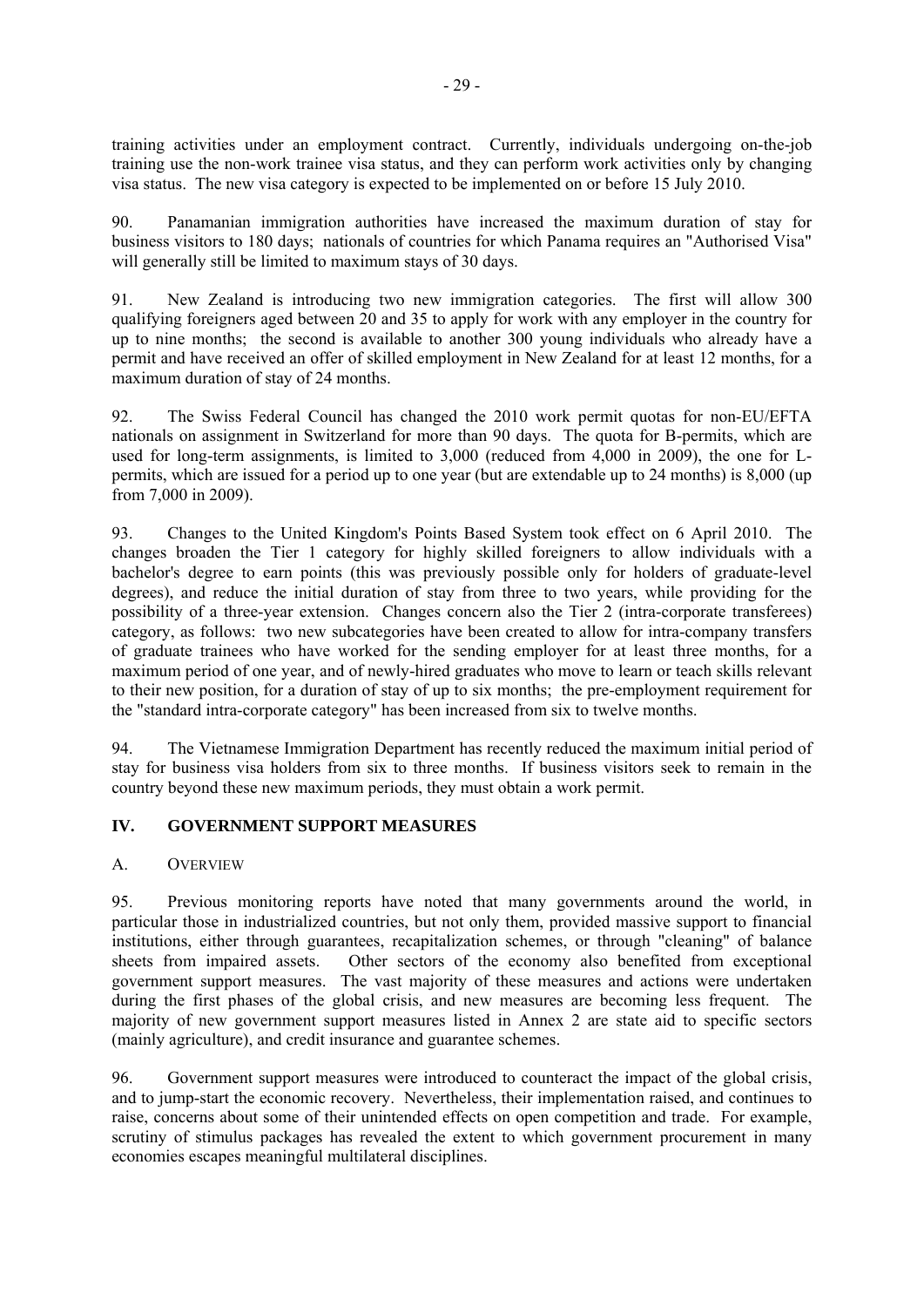97. Almost all government support measures were aimed at achieving one, or all, of the following policy objectives: to increase global demand (through infrastructure projects), stabilize financial markets (through bail-outs of financial institutions), and to provide support to specific sectors heavily affected by the global crisis.<sup>32</sup> In each one of these areas there are elements that potentially favour trade, and elements that potentially distort trade.

98. In the area of support to specific sectors, government measures took mostly the form of consumption or production subsidies, except on a limited number of instances of export subsidies in agriculture (which have a direct impact on trade patterns). Consumption subsidies (such as tax rebates and direct payments) are in principle trade-neutral by increasing demand not only for domestic products but for imported goods as well. Production subsidies on the other hand have the potential to distort trade, in some cases quite significantly. It is not the size of the production subsidy intervention *per se* that matters in this regard, but its non-neutral nature *vis-à-vis* domestic and foreign firms that may distort trade. For example, bailouts of major financial institutions will constitute (in the case of credit shortages) a trade distortion if the programmes require a withdrawal from overseas business in order to support domestic lending or if bailouts favour domestic banks and discriminate against foreign banks.

99. Production subsidies apply to output regardless of its market destination. This type of subsidy can have a direct impact on trade (exports, imports or both), depending on whether the subsidy is granted to an industry that is export-competing, import-competing or both. For an export competing industry, production subsidies would boost exports but would have an overall ambiguous effect on world trade; production subsidies for an import-competing industry would lead to a decline of imports and thus to a decline of world trade; and if an industry is both export and import competing the overall effect on world trade is ambiguous. Overall, production subsidies are not necessarily good for world trade as they may discriminate against foreign firms, and may postpone necessary restructuring efforts leaving overcapacity and low productivity in the affected sectors.

100. During the period under review, a number of countries, in particular G20 economies, continued to make available stimulus packages or provide state aid, including export credit schemes and specific support predominantly benefiting the agriculture, financial and automotive sectors.<sup>33</sup> Most stimulus packages include specific measures for SMEs. As a result of this type of support, State involvement in industries in crisis continues to be high. While these measures were necessary to overcome the global crisis and improving the economic conditions, there are still fears that the future exit of public funds from rescued firms could lead to an increase in economic nationalism. UNCTAD notes that overall, the quantity of new state aids and stimulus packages has decreased more recently; in addition several countries have started to terminate existing aid schemes.<sup>34</sup>

101. The following section provides an overview of three sectors where a number of governments implemented specific measures having a direct or indirect impact on trade and competition. The aim is to present an economic analysis of the sectors' performance before the global crisis erupted, a description of government specific measures, and their trade performance in the context of the crisis. The analysis shows that these sectors were confronted with adjustment problems long before the crisis, that they were already heavily hit by trade restrictions in the past, and that important challenges

<sup>&</sup>lt;sup>32</sup> For example, direct and indirect support to particular sectors have been frequent, with one third of OECD countries offering some type of financial support for their automotive industries, and many countries engaging in interventions to forestall plant closure through managed bankruptcies and government sanctioned mergers, as well as demand-side measures such as car scrapping schemes (OECD, Trade, Policy and the Economic Crisis, May 2010).<br><sup>33</sup> For example, the European Commission's temporary framework for state aid allows EU Member

States to grant limited amounts of aid (direct grants) to farmers encountering difficulties as a result of the financial crisis.<br><sup>34</sup> UNCTAD, Investment Policy Monitor,  $N^{\circ}$  2, 20 April 2010.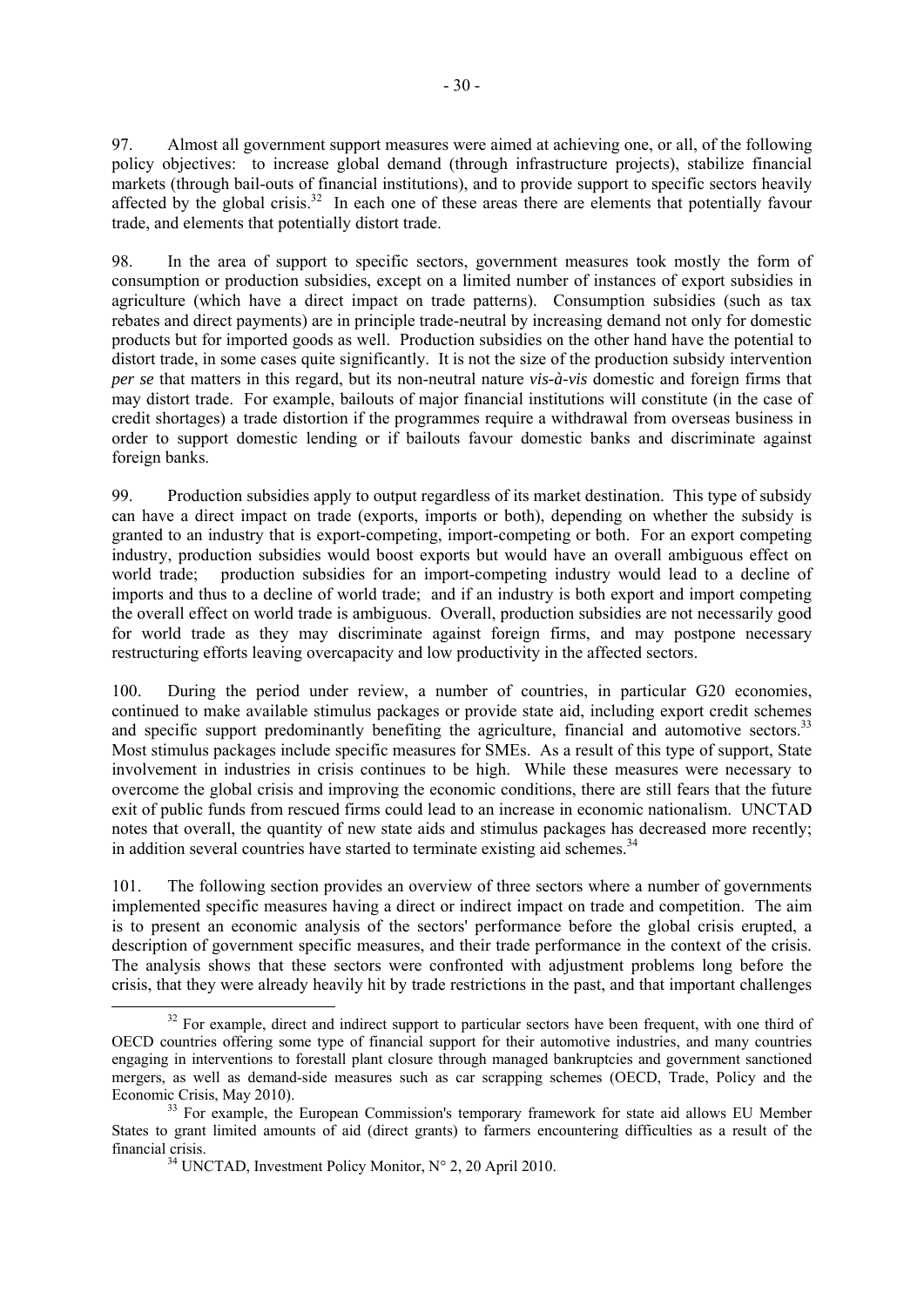still remain in face of them. The scope of the analysis is a first step towards a fuller analysis of trade developments in these sectors.

#### B. THE AUTOMOBILE INDUSTRY

#### **1. Introduction**

102. The automobile industry plays a significant role in many domestic economies and in international trade.<sup>35</sup> The industry is characterized by high degrees of disintegration along the value chain, important economies of scale and product differentiation. During the last decades, there have been structural changes in the industry, with waves of mergers and acquisitions, and relocation of production - especially labour-intensive production stages - away from high-wage OECD countries towards low-wage non-OECD ones.

103. The auto industry was hit hard by the global financial crisis, because demand for automobiles depends on access to credit (⅔ of auto purchases being done with credit). The slack in demand was exacerbated by uncertainty and lower levels of disposable income, which negatively affected purchases of durable goods, like cars. Production and export levels worldwide dropped significantly in the last months of 2008 and in the first semester of 2009, with some signs of recovery during the last twelve months.

104. Governments have implemented a number of measures in the auto industry, both to support producers' balance sheets and to sustain consumer demand (through for example the car scrapping programmes). The short-run impact of these measures is hard to quantify absent a counterfactual, but there is some evidence indicating that these measures have somewhat contributed to GDP recovery. Although none of them are specific trade measures, they are likely to have some trade effects.

#### **2. Sectoral production and trade structure**

105. The automobile industry constitutes an important sector in the world economy. In fact, despite a relatively small average share in terms of manufacturing value added, employment and exports, the sector is characterised by important upstream and downstream spillovers over the economy. The OECD estimates a multiplier effect from the automobile industry to the rest of the economy to be close to three in G7 countries, meaning that a US\$1 increase in the value added delivered by the automobile industry would increase output by US\$3. This effect is larger than the multiplier of most, if not all, other industries and always stronger than the average industry multiplier, estimated at  $2.2^{36}$ 

106. The automobile industry has some specific features. The sector is characterised by a high capital to labour ratio, which, other things being equal, gives a comparative advantage in the sector to countries where capital is abundant relatively to labour. At the same time, there is a high level of disintegration along the value chain, whereby automakers and part suppliers form buyer-supplier relationships on a global scale. Since some of the parts and components used for the final production of automobiles are labour-intensive, their production is carried out in labour-intensive countries. This is why among the top exporters in the sector there are both OECD and non-OECD countries.

<sup>&</sup>lt;sup>35</sup> For the purpose of this study, the automobile industry is defined as sector 34 in the ISIC (International Standard Industrial Classification), Rev. 3 nomenclature. The sector is classified as "Manufacture of motor vehicles, trailers and semi-trailers", and it includes "Manufacture of motor vehicles"; "Manufacture of bodies (coachwork) for motor vehicles; manufacture of trailers and semi-trailers"; "Manufacture of parts and accessories for motor vehicles and their engines".

 $36$  OECD Economic Outlook, No. 86, Chapter 2: The automobile industry in and beyond the crisis, November 2009.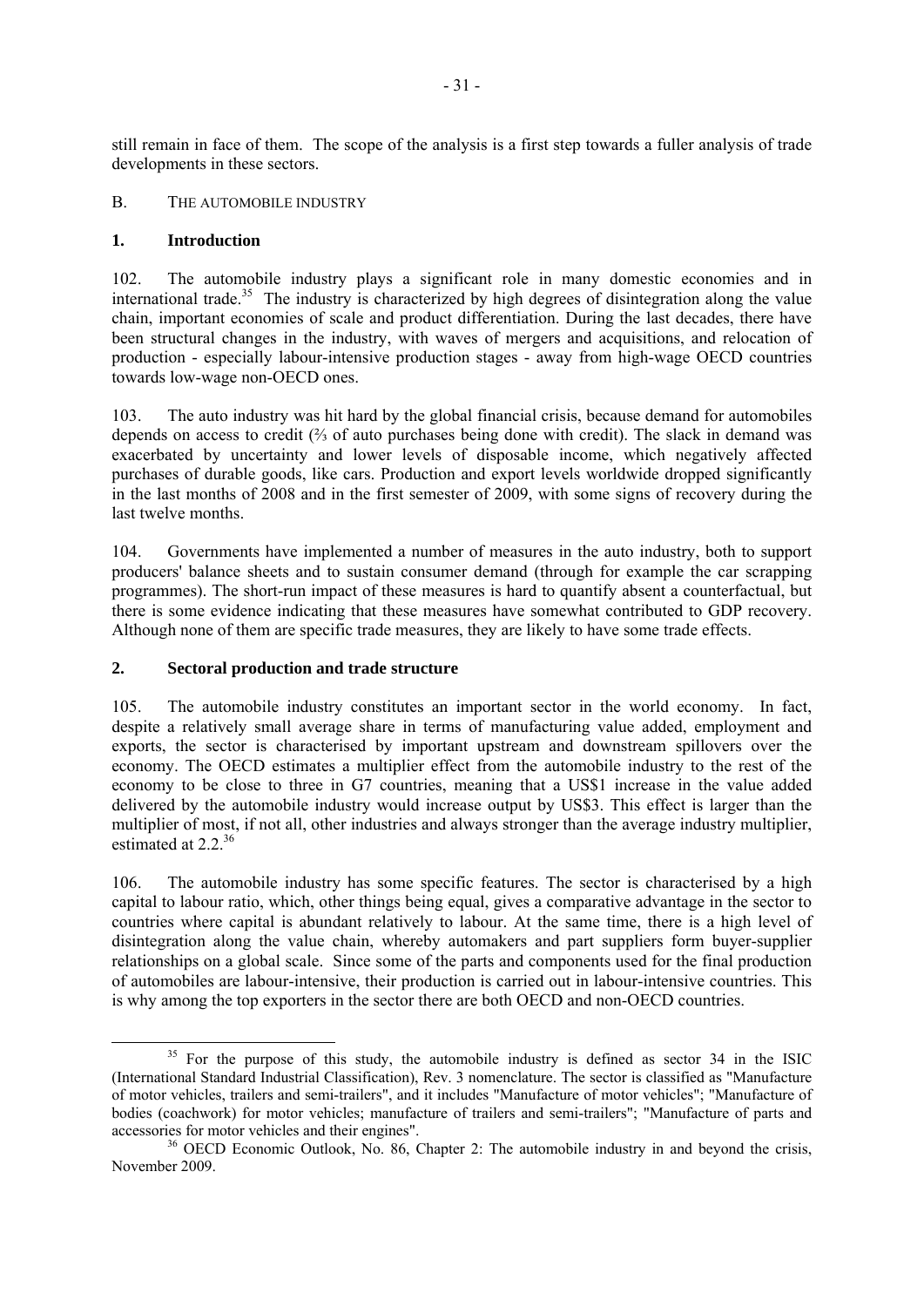107. Another marked characteristic of the sector is the importance of dynamic economies of scale. This has given rise to waves of mergers and acquisitions and to concentration of brands in a handful of countries. The historical trend of production is however shifting away from OECD countries, towards non-OECD countries. Factors that have encouraged this trend include labour costs, market saturation in OECD countries, high shipping costs and efforts by automakers to locate production close to consumer markets.<sup>37</sup>

108. The ILO estimates automotive production employment to be 8.4 million people globally in 2004, and just under 10 million in  $2007<sup>38</sup>$  China has the largest share in total world employment (39 per cent), followed by Germany, the United States and Japan (Table 2). These last three countries have the largest shares of world sectoral value added, with China lined well behind in the fourth position. This may indicate that Chinese production in this sector consists mainly of standardized parts and components.

109. Data on sectoral employment and value added, as a share of the overall levels of these variables in each country's manufacturing sector, is shown in Table 3. The share of employment in the auto sector in total employment in manufacturing is highest in Germany, Japan and Korea.<sup>39</sup> Clearly, these are the countries where employment concerns of fluctuations in sectoral output and growth rates are likely to be more relevant. The figures on value added show similar patterns, with Germany, Japan and Korea having the largest share of sectoral value added in manufacturing value added in 2005.

| <b>Share of world employment</b> |              | Share of world value added |              |  |
|----------------------------------|--------------|----------------------------|--------------|--|
| <b>Country</b>                   | <b>Share</b> | <b>Country</b>             | <b>Share</b> |  |
| China                            | 39.0         | <b>United States</b>       | 26.9         |  |
| Germany                          | 9.6          | Japan                      | 22.3         |  |
| <b>United States</b>             | 9.4          | Germany                    | 13.9         |  |
| Japan                            | 8.1          | China                      | 8.6          |  |
| Russian Federation               | 5.7          | Korea, Rep. of             | 5.7          |  |
| <b>Brazil</b>                    | 4.1          | France                     | 4.2          |  |
| France                           | 3.1          | <b>Brazil</b>              | 3.0          |  |
| Korea, Rep of                    | 2.6          | United Kingdom             | 2.7          |  |
| United Kingdom                   | 2.1          | Spain                      | 2.0          |  |
| Italy                            | 1.8          | Italy                      | 1.7          |  |
| Spain                            | 1.8          | Sweden                     | 1.3          |  |
| Iran                             | 1.2          | Indonesia                  | 0.8          |  |
| South Africa                     | 1.2          | Belgium                    | 0.7          |  |
| Poland                           | 1.2          | Poland                     | 0.7          |  |
| Czech Republic                   | 1.2          | Austria                    | 0.7          |  |
| Sweden                           | 1.0          | Iran                       | 0.7          |  |
| <b>Total</b>                     | 93.1         | <b>Total</b>               | 95.92        |  |

**Table 2 Country share of world employment and value added in automobiles, 2005**  (Per cent)

*Source*: UNIDO IndStat.

<sup>37</sup> OECD Economic Outlook, No. 86, Chapter 2: The automobile industry in and beyond the crisis, November 2009.<br><sup>38</sup> ILO, "The current global economic crisis: sectoral aspects", March 2009.<br><sup>39</sup> The table is sorted by the top ten exporters. It reports 2005 data because it is the last year in which

UNIDO statistics are available for all the top ten exporters.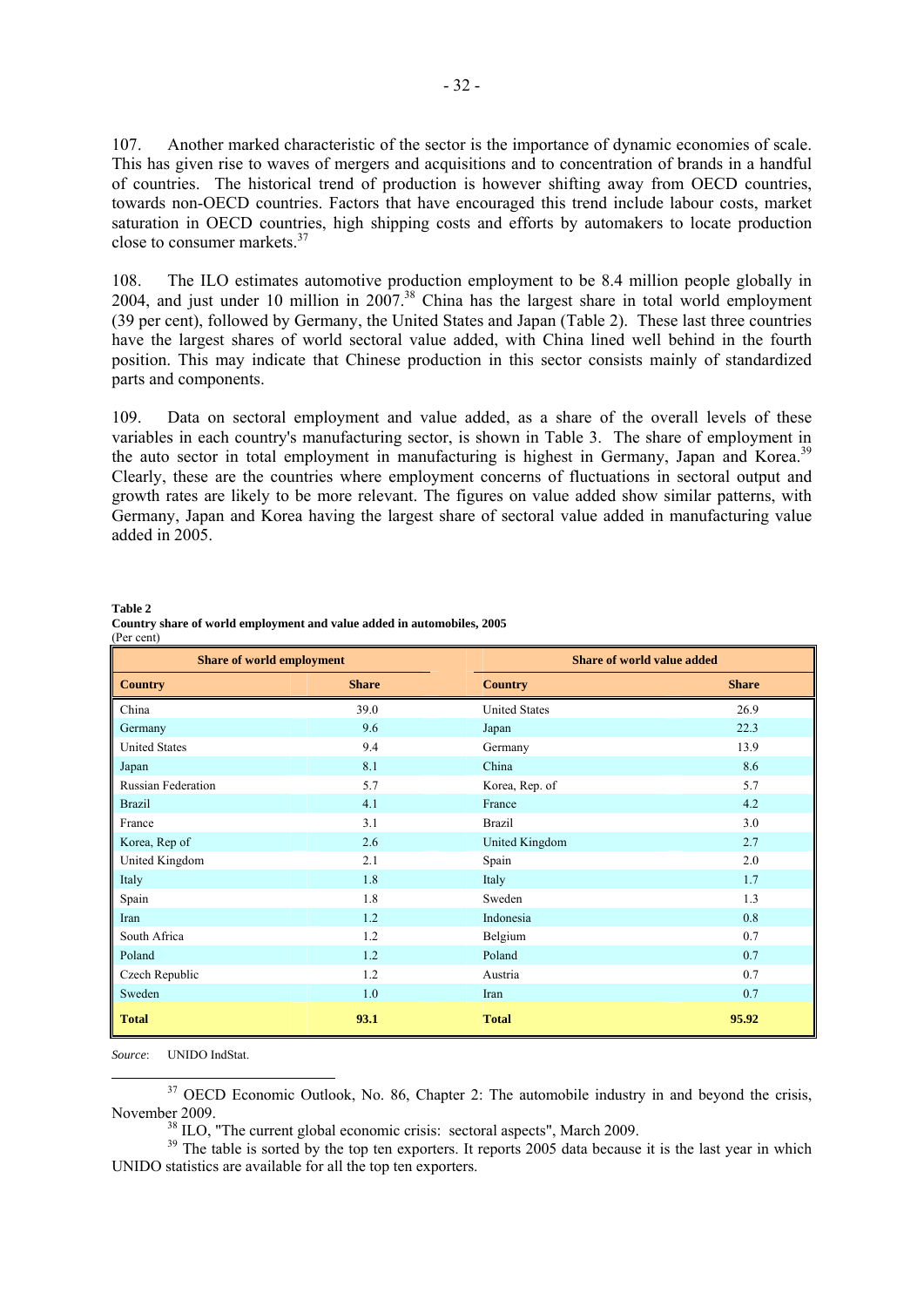| <b>Country</b>       | <b>Automobile employment</b><br>(thousand) | <b>Share in manufacturing</b><br>employment<br>(per cent) | <b>Automobile value added</b><br>(US\$ million) | <b>Share in manufacturing</b><br>value added<br>(per cent) |
|----------------------|--------------------------------------------|-----------------------------------------------------------|-------------------------------------------------|------------------------------------------------------------|
| Germany              | 865.0                                      | 12.4                                                      | 76,000                                          | 14.2                                                       |
| Sweden               | 81.4                                       | 11.5                                                      | 6,800                                           | 11.0                                                       |
| Iran                 | 110.0                                      | 10.5                                                      | 3,700                                           | 16.0                                                       |
| Japan                | 726.7                                      | 9.6                                                       | 120,000                                         | 12.9                                                       |
| South Africa         | 108.5                                      | 9.2                                                       | 3,300                                           | 8.2                                                        |
| Korea, Rep. of       | 237.0                                      | 8.7                                                       | 31,000                                          | 10.2                                                       |
| Czech Rep.           | 103.4                                      | 8.6                                                       | 3,600                                           | 12.8                                                       |
| Belgium              | 47.0                                       | 8.1                                                       | 4,100                                           | 6.8                                                        |
| France               | 275.3                                      | 7.5                                                       | 23,000                                          | 8.6                                                        |
| Spain                | 159.0                                      | 6.5                                                       | 11,000                                          | 7.0                                                        |
| <b>United States</b> | 839.0                                      | 6.4                                                       | 150,000                                         | 6.7                                                        |
| United Kingdom       | 191.3                                      | 6.1                                                       | 15,000                                          | 5.7                                                        |
| China                | 3,500.0                                    | 5.9                                                       | 47,000                                          | 6.7                                                        |
| <b>Brazil</b>        | 366.0                                      | 5.9                                                       | 16,000                                          | 8.5                                                        |
| Slovak Rep.          | 23.3                                       | 5.8                                                       | 710                                             | 9.7                                                        |

**Table 3 Automobile sector employment and value added shares, 2005** 

*Source*: UNIDO IndStat.

110. The automobiles sector plays a significant role in world trade, representing on average 10 per cent of world merchandise exports (Table 4). Auto exports have followed a positive trend between 2003 and 2007, with two-digit growth rates in 2004, 2006 and 2007 and an 8.1 per cent growth rate in 2005, before experiencing a slowdown in 2008 and a large decrease between 2008 and 2009 (-32.2 per cent). There has however been a downward trend in the share of auto exports in total merchandise exports (from 10.4 per cent in 2003 to 8.7 per cent in 2008, and down to 7.6 per cent in 2009). The reason for this downward trend is that world exports have grown at rates exceeding auto exports in booming years, and have contracted less than auto exports during the recent crisis. The latter phenomenon can be explained by the fact that the financial crisis disproportionately affected demand for consumer durables, leading consumers to postpone purchase of automobiles due to increased economic uncertainty and/or a reduction in disposable income.

#### **Table 4**

**World exports in the automobile industry, 2003-09** 

|                                         | 2003   | 2004   | 2005   | 2006     | 2007     | 2008    | 2009     |
|-----------------------------------------|--------|--------|--------|----------|----------|---------|----------|
| Automobile exports value (US\$ billion) | 722.50 | 848.90 | 917.90 | 1.015.90 | 1.205.90 | .244.10 | 843.90   |
| Percentage change from previous year    |        | 17.49  | 8.12   | 10.68    | 18.70    | 3.17    | $-32.17$ |
| Percentage of world merchandise exports | 10.37  | 10.05  | 9.67   | 9.31     | 9.56     | 8.69    | 7.55     |

*Source*: GTIS data.

111. From a regional perspective, the share of automobile exports, as percentage of total regional merchandise exports, is highest for OECD countries (12.3 per cent, Table 5). All other regions' shares are below 10 per cent, including South Asia and East Asia. Thus, the industry seems not to be extremely important in the export composition of any region, especially for Asia.<sup>40</sup>

112. In some economies, however, auto exports are important in the national composition of merchandise exports. The share is larger than one fourth in Japan and Slovakia, and larger than one fifth in Spain (Table 6). In these economies there is indeed a high reliance on automobile exports, which play a major role in their trade integration.

<sup>&</sup>lt;sup>40</sup> A similar decomposition by income group reveals similar patterns.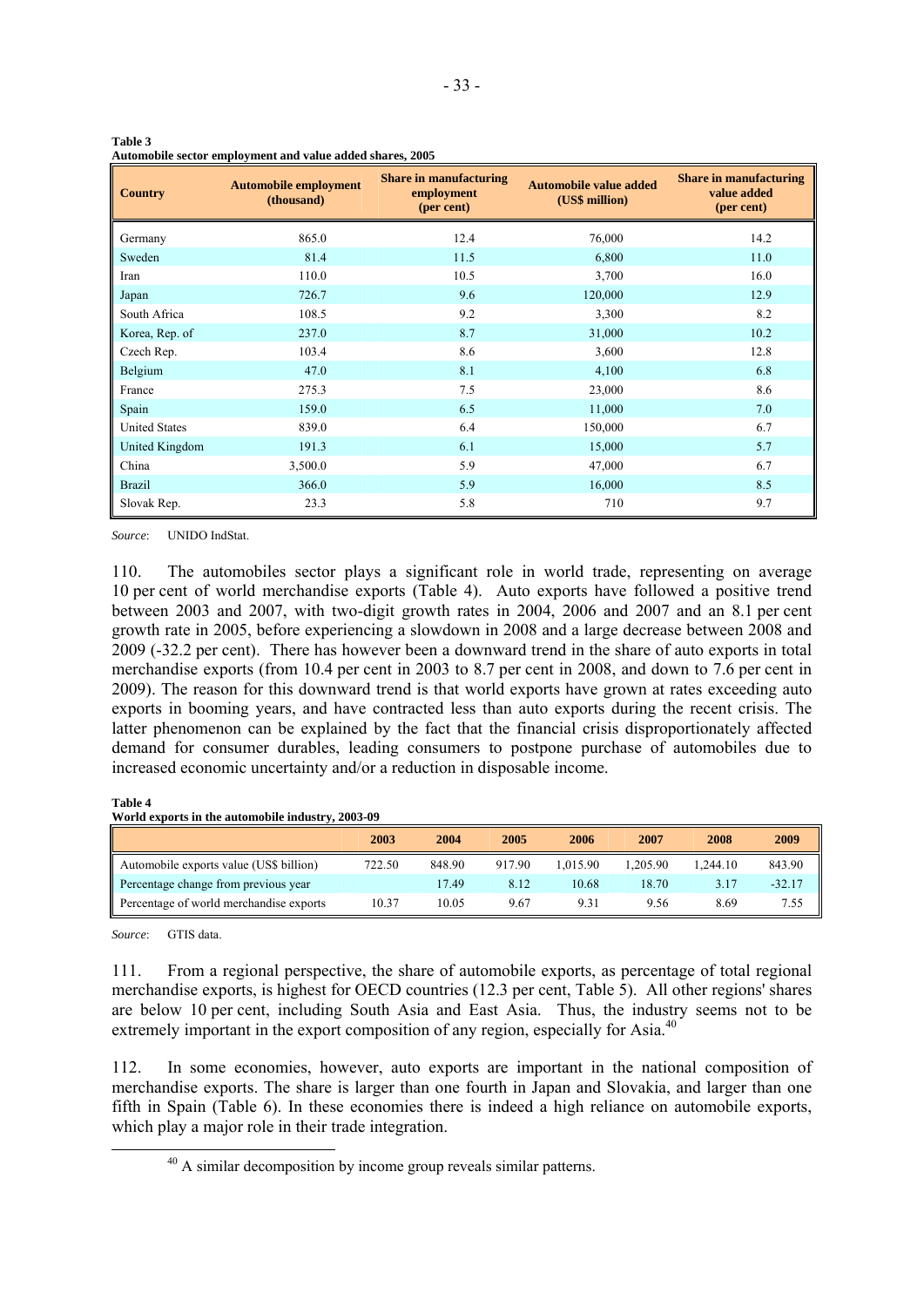| Automobile exports as a percentage of total merchandise exports (by region), 2007 |       |
|-----------------------------------------------------------------------------------|-------|
| <b>OECD</b>                                                                       | 12.33 |
| Latin America and Caribbean                                                       | 9.28  |
| Europe and Central Asia                                                           | 8.14  |
| Sub-Saharan Africa                                                                | 6.90  |
| South Asia                                                                        | 2.71  |
| East Asia and Pacific                                                             | 2.40  |
| Middle East and North Africa                                                      | 0.33  |

| <b>Table 5</b>                                                                    |  |
|-----------------------------------------------------------------------------------|--|
| Automobile exports as a percentage of total merchandise exports (by region), 2007 |  |

*Source*: GTIS data.

113. The major exporters in the sector are Germany, which with US\$239 billion accounted for almost 20 per cent of world exports in 2007, Japan (14 per cent), the United States (9 per cent), France (6 per cent) and Canada (5 per cent).<sup>41</sup> Japan, Spain, Germany and Canada (for which cars represent a high share of their total exports) have a significant share of world exports in the sector. In countries like the Slovak Republic and Slovenia, on the other hand, auto exports respectively accounts for 23.3 per cent and 18.4 per cent of national merchandise exports, but these two countries do not figure in the list of the top twenty exporters.

**Table 6** 

**Automobile exports as a share of total merchandise exports (top 20 countries), 2007** 

| $\frac{1}{2}$   |       |
|-----------------|-------|
| Japan           | 23.73 |
| Slovak Republic | 23.26 |
| Spain           | 21.01 |
| Slovenia        | 18.43 |
| Germany         | 18.07 |
| Czech Republic  | 16.75 |
| Mexico          | 15.41 |
| Canada          | 15.19 |
| Turkey          | 14.82 |
| Sweden          | 13.78 |
| Poland          | 13.50 |
| Korea, Rep. of  | 13.23 |
| France          | 12.31 |
| Portugal        | 11.98 |
| Belgium         | 11.44 |
| Hungary         | 11.36 |
| Austria         | 11.22 |
| United Kingdom  | 10.22 |
| Cyprus          | 10.15 |
| Argentina       | 9.48  |

*Source*: GTIS data.

114. The United States, with its sizeable domestic demand, represents the largest destination market of automobiles exports, accounting for 19 per cent of world imports in 2005 (GTIS data). Other major importers are Germany (almost 9 per cent), the United Kingdom (7 per cent), France (6 per cent), Canada (6 per cent), Spain (5 per cent) and Italy (5 per cent).

<sup>&</sup>lt;sup>41</sup> GTIS data. The other countries in the list of ten top exporters in 2007 are Spain, Belgium, Korea Republic, the United Kingdom and Italy.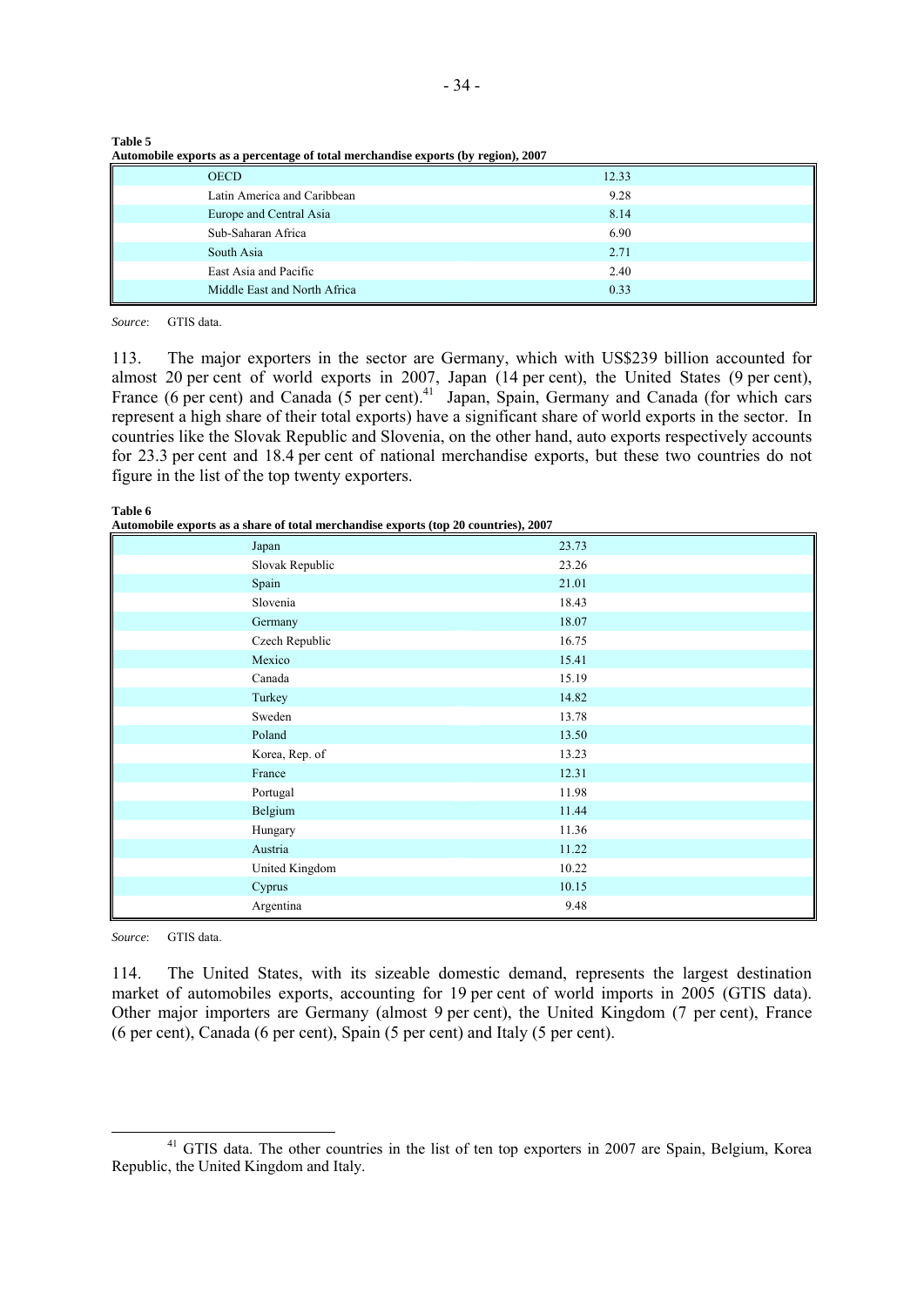115. It should be noted that the auto sector, being characterized by economies of scale and product differentiation, is a natural candidate for two-way trade of the intra-industry type.<sup>42</sup> This is the reason why top exporting countries largely overlap with top importing ones.

#### **3. Impact of the global crisis on production and trade**

116. The automobile industry was hit hard by the global financial crisis of 2008, experiencing the largest contraction of demand since the Second World War. The downturn was synchronized, with declines in car sales not only in OECD countries – where sales of automobiles fell on average by more than 20 per cent from September to January 2009 – but also in newly industrialized economies, like Brazil and China. Econometric evidence shows that 80 per cent of the reduction in car sales in the United States and Canada at the end of 2008 is attributable to tight credit conditions.<sup>43</sup> Tight credit conditions also had a significant negative effect in other G7 countries, except France, implying that potential buyers postponed purchases because of the inability to obtain auto loans on affordable terms. Other factors that have contributed to the fall in demand for cars are the reduction in income growth, the sharp increase in oil prices in 2008, the increased lifespan of motor vehicles, the increase in vehicle registration fees and the increased uncertainty about the future economic prospects, which leads consumers to increase precautionary savings and cut on postponeable durable goods' purchases.

117. All major producers of automobiles have been hit by the crisis, although in somewhat asymmetric ways. In the US market, sales of Chrysler contracted by 30 per cent, Ford and General Motors by more than 20 per cent, Nissan and Hyundai by more than 10 per cent, Toyota by 15 per cent and Honda by 8 per cent between December 2007 and December 2008, on a year-on-year basis. European brands also saw their US sales decline in the same time frame, with a 10 per cent reduction for BMW, more than 4 per cent for Volkswagen and more than 1 per cent for Daimler.<sup>44</sup> In Europe, there is some evidence that sales of small cars have fallen less than sales of other vehicles, contributing to the trend increase in the share of small cars.<sup>45</sup>

118. The immediate response of automobile producers to the crisis has been to slow down production. The OECD estimates that the number of passenger vehicles produced between December 2008 and May 2009 declined by 33.4 per cent in the United States, 17.8 per cent in Japan, 8.1 per cent in the United Kingdom and 13.9 per cent in Canada.<sup>46</sup> These reductions were carried out through temporary closures of supplier and assembly plants worldwide and reduction in employment (fewer hours worked, layoffs of temporary employees).<sup>47</sup> At the same time, auto producers worldwide sought various forms of government support, which is discussed in the next section.

119. Following the fall in demand, export volumes of automobiles also plunged at the end of 2008 and into early 2009. The slack in exports across the top five exporters in late 2008 until mid-2009 was highly synchronized and substantial (Chart 13). The year-on-year export growth rate was

<sup>&</sup>lt;sup>42</sup> Krugman, Paul (1980), "Scale Economies, product Differentiation, and the Pattern of Trade", American Economic Review 70(5).

 $43$  OECD Economic Outlook, No. 86, Chapter 2: The automobile industry in and beyond the crisis,

November 2009.<br><sup>44</sup> The data are from The Economist, "World Cars: The big Chill", January 16<sup>th</sup> 2009.<br><sup>45</sup> OECD Economic Outlook, No. 86, Chapter 2: The automobile industry in and beyond the crisis, November 2009. 46 OECD Economic Outlook, No. 86, Chapter 2: The automobile industry in and beyond the crisis,

November 2009. 47 Cross-country comparable data on employment are not available after 2005. As an example of

radical reductions in employment during the global crisis, one could cite the state of Michigan, in the United States. The ILO reports that in 2007 the assembly and parts manufacturers employed nearly 190,000 people. By December 2008 this was down to 153,000. The decline from December 2007 to December 2008 was 10.6 per cent for assembly and 22.2 per cent for parts.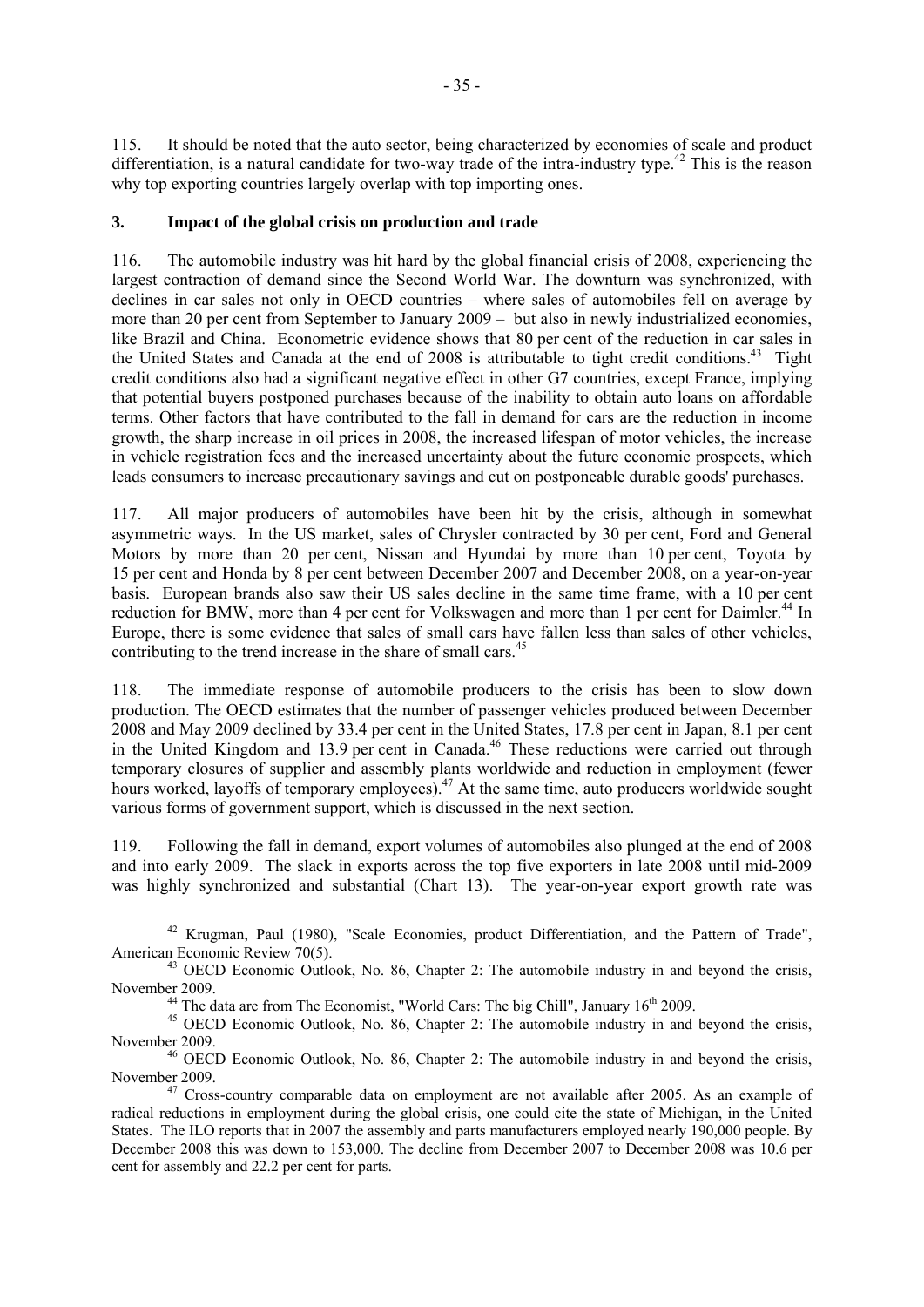negative between February 2008 and February 2009 for all of the top twenty exporters (Chart 14). Exports have restarted to grow in mid-2009, with year-on-year growth rates becoming less and less negative, and turning positive towards the end of the year. This upshot in export growth rates closely mirrors the increase in automobile sales that took place since mid-2009. For instance, data from the European Automobile Manufactures' Association (ACEA) show positive year-on-year growth rates in passenger car registrations between June 2009 and March 2010.48

120. Export volumes decreased for all countries, but not at the same pace. As a consequence, some countries increased their share in world exports of automobiles, while others saw their share shrink (Chart 15). $49$ 





**Automobile exports, December 2007 - December 2009** (Year-on-year growth for top 5 exporters)

*Source* :GTIS data.

<sup>&</sup>lt;sup>48</sup> The growth rates were: 3 per cent in June 2009, 3.1 per cent in July, 3.3 per cent in August, 6.3 per cent in September, 11.6 per cent in October, 26.9 per cent in November, 16.4 per cent in December, 16.4 per cent in January 2010, 12.9 per cent in February, 3 per cent in March and 10.8 per cent in April (European Automobile Manufacturers' Association, ACEA, "Passenger cars: registration down 7.4% in April",

<sup>&</sup>lt;sup>49</sup> Whether the global financial crisis will have permanently affected the patterns of production and trade is a question that can only be addressed in the future, as more data become available.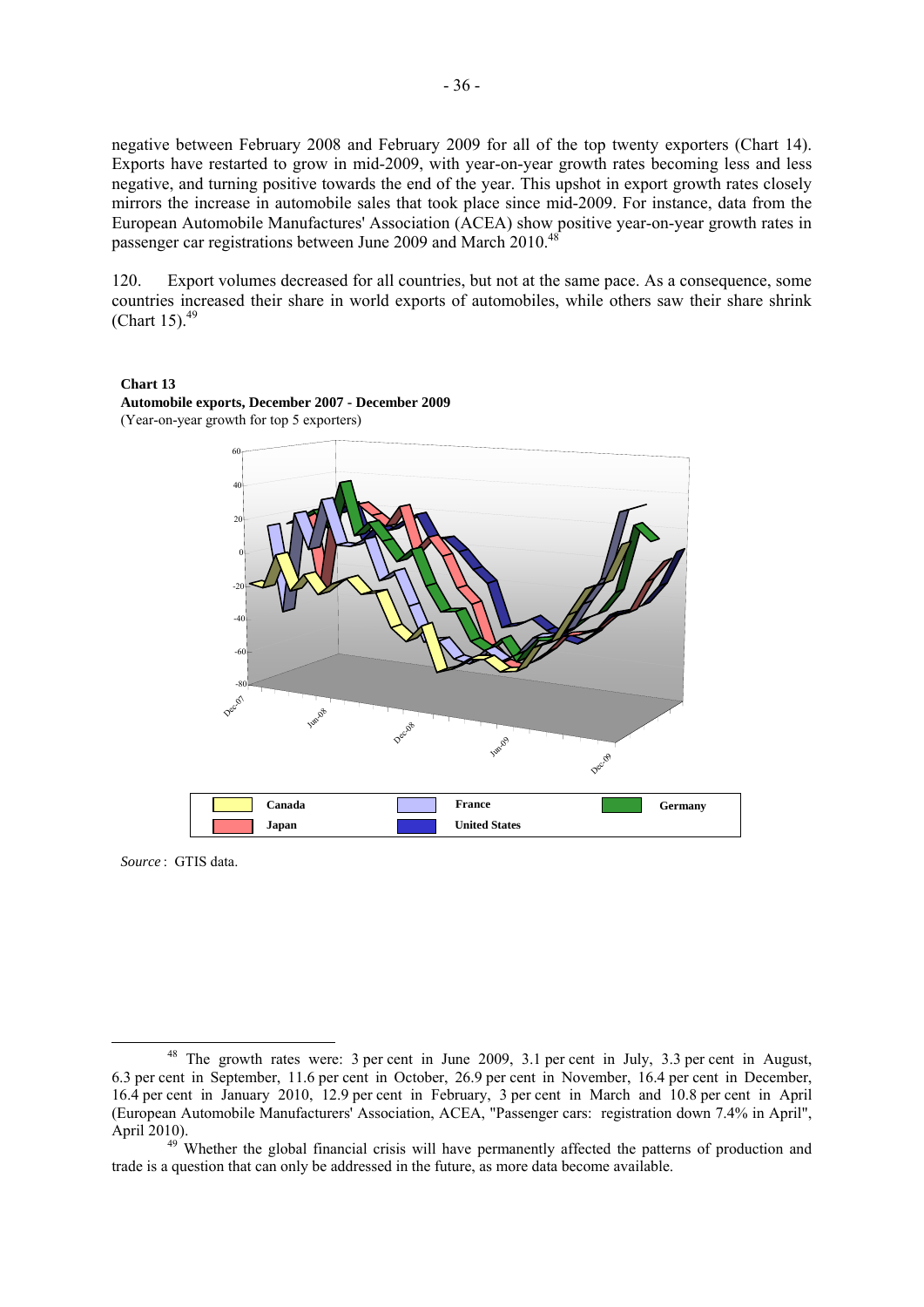



*Source:* GTIS data.

# **Chart 15 Change in the share in automobile world exports, February 2008 - February 2009**



*Source:* GTIS data.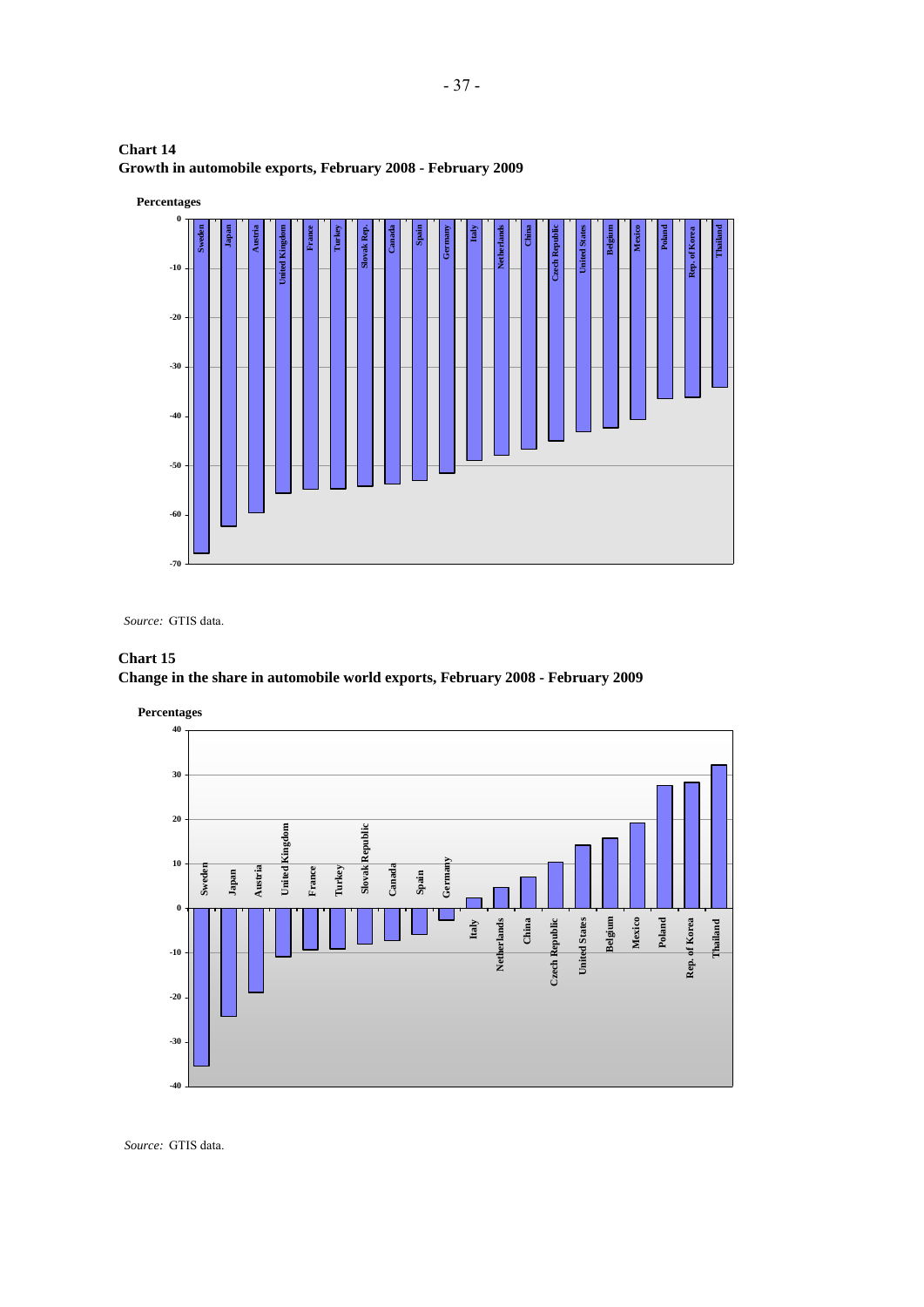## **4. Responses to the crisis and their economic impact**

121. As mentioned above, all major manufacturing producers sought some kind of government support in the context of the 2008 global crisis. A wide range of measures have indeed been implemented in the automobile industry to respond to the global slowdown. These measures can be divided into various categories:

- First, credit guarantees and direct lending have been extended to vehicle producers to maintain their solvency and liquidity. These financial support measures have been intended at helping the most affected producers to stay in business, stave off permanent closure of factories and provide producers with sufficient cash to allow them to carry on lending to customers.<sup>50</sup> As argued by the OECD, government interventions are motivated by various factors, including the following: (i) the industry is highly concentrated, making it politically sensitive (this explains the demand for these measures); (ii) the industry is characterized by strong spillovers (see above); and iii) when automakers have financing companies, bailing them out is a way of addressing wider financial sector problems.
- Second, governments have adopted programmes aimed at stimulating consumer demand in the short term, in the form of tax cuts, rebates and subsidies. In most cases, these programmes have incorporated longer-term environmental objectives such as cleaner vehicles. These "scrapping" programmes involve shifting purchases from the future to the present by subsidising the purchases of (in most cases) new energy-efficient vehicles. In 2009, car scrappage subsidies were worth some  $\epsilon$  6.5 billion in Europe<sup>51</sup>, \text{4} 370 billion ( $\epsilon$  2.78 billion) in Japan, and US\$3 billion in the United States.<sup>52</sup>
- Third, some measures have been implemented to support displaced workers in the industry. These include, among others, creating special re-employment services at the production site and facilitating transition to new jobs and avoid falling in longterm unemployment traps. $53$

122. Table 7 illustrates the trade and trade-related measures implemented in the automobile sector over the period November 2009 to mid May 2010.

123. The effects of government support measures are hard to asses, because the counterfactual (what would have happened in their absence) cannot be observed. On the one hand, auto producers' bailouts helped them survive the crisis. The measures taken to support demand have also had a positive effect on new car registrations, which went up sharply both in the European Union and in the United States. Overall, the OECD estimates that the car purchase incentive measures have had positive impact on the economies, with motor vehicle output adding 1.7 percentage points to real GDP change in the third quarter of 2009 in the United States, and positive but somewhat smaller effects in the euro area  $54$ 

 $50$  The Economist, "World Cars: The big Chill", 16 January 2009. Some producer support measures have targeted small and medium sized enterprises in the automobile value chain.

<sup>&</sup>lt;sup>51</sup> Financial Times, "Automotive industry sputters back to life", May  $4<sup>th</sup>$ , 2010.<br><sup>52</sup> OECD Economic Outlook, No. 86, Chapter 2: The automobile industry in and beyond the crisis, November 2009.<br><sup>53</sup> ILO, "The current global economic crisis: sectoral aspects", March 2009.<br><sup>54</sup> OECD Economic Outlook, No. 86, Chapter 2: The automobile industry in and beyond the crisis,

November 2009.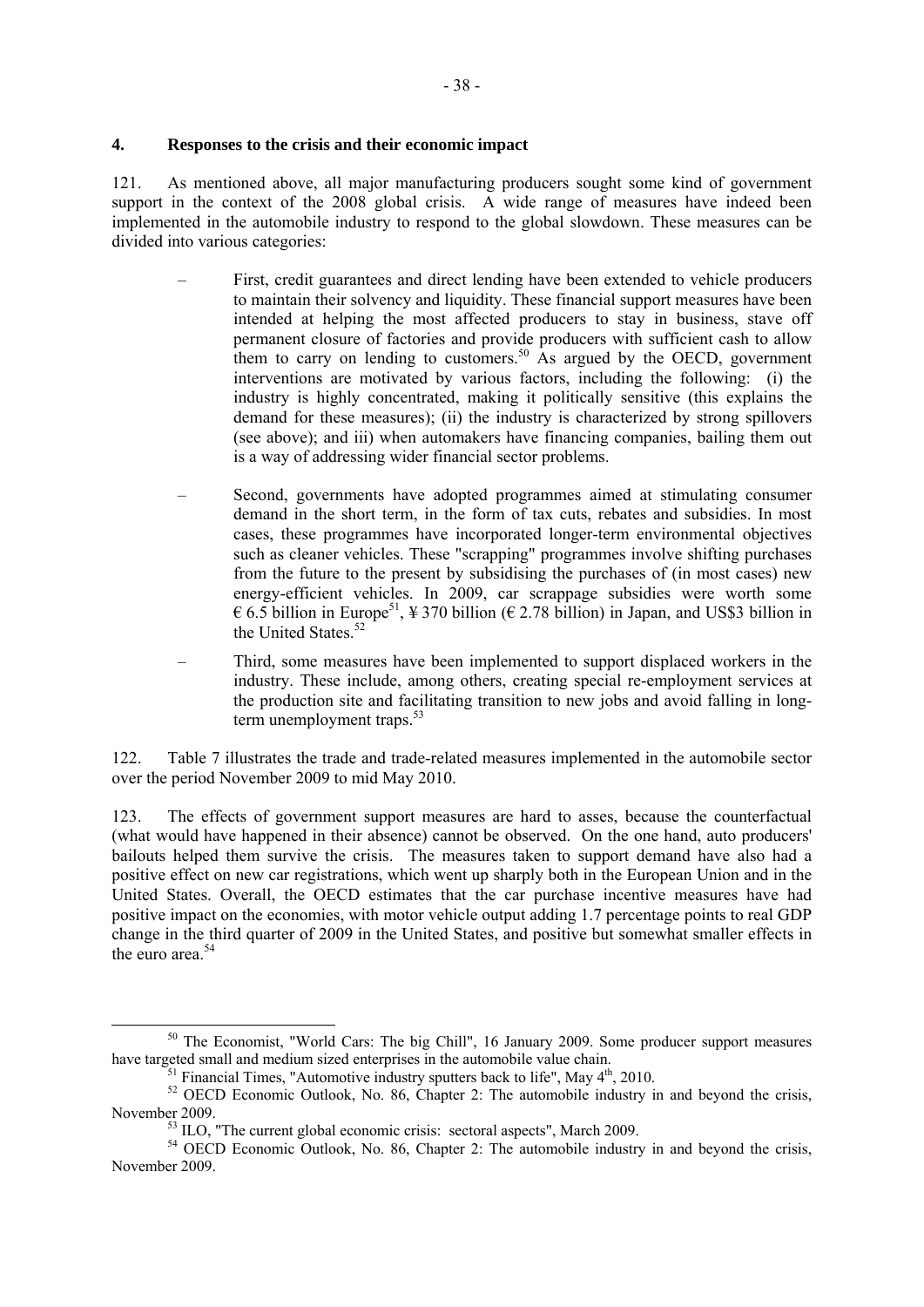| Table 7                                                             |
|---------------------------------------------------------------------|
| List of trade and trade-related measures in the automobile industry |
| (November $2009 - mid$ -May $2010$ )                                |
|                                                                     |

| Country               | (November 2009 – mid-May 2010)<br><b>Measure</b>                                                                                                                                                                                                                                                                                                                                                                                                           |
|-----------------------|------------------------------------------------------------------------------------------------------------------------------------------------------------------------------------------------------------------------------------------------------------------------------------------------------------------------------------------------------------------------------------------------------------------------------------------------------------|
| Argentina             | Initiation on 2 November 2009 of anti-dumping investigation on imports of electrical ignition or starting equipment of a<br>kind used for spark-ignition or compression-ignition internal combustion engines (for example, ignition magnetos,<br>magneto-dynamos, ignition coils, sparking plugs and glow plugs, starter motors), generators from China.                                                                                                   |
| Argentina             | Introduction of non automatic import licensing requirements, covering products such as autoparts, vehicles, parts and<br>accessories of motor vehicles.                                                                                                                                                                                                                                                                                                    |
| Argentina             | New customs regulation "aduanas especializadas en el despacho de determinadas mercaderías de importación para<br>consumo" amending the list of entry points (selected seaports and airports) for certain products such as vehicles and<br>parts and accessories.                                                                                                                                                                                           |
| Australia             | Reduction of applied tariffs on passenger motor vehicles and parts (from 10% down to 5%), as from 1 January 2010.                                                                                                                                                                                                                                                                                                                                          |
| <b>Brazil</b>         | Amendments to the IPI value-added tax incentive scheme. IPI increased (to 7%) for commercial vehicles as from March<br>2010.                                                                                                                                                                                                                                                                                                                               |
| China                 | Initiation on 6 November 2009 of anti-dumping and countervailing investigations on imports of saloon cars and cross-<br>country cars of a cylinder capacity of no less than 2,000 cc from the United States.                                                                                                                                                                                                                                               |
| India                 | Amendment to the Import Licensing Note No. 2(II)(d) under Chapter 87 restricting entry points for imports of new<br>vehicles to nine seaports and international airports.                                                                                                                                                                                                                                                                                  |
| India                 | Withdrawal of hot rolled coils, including seamless tubes/pipes, parts and accessories of motor vehicles from the import<br>restricted list.                                                                                                                                                                                                                                                                                                                |
| India                 | Elimination of import tariffs for refrigeration units ("air conditioners") used for the production of refrigerated vans or<br>trucks, effective as from 27 February 2010.                                                                                                                                                                                                                                                                                  |
| Israel                | Amendment to the import car scheme, allowing foreign manufacturers to select different licensed importer.                                                                                                                                                                                                                                                                                                                                                  |
| Italy                 | Temporary interest rate subsidies for "green" products (overall budget €300 million (US\$369.2 million)) until 31<br>December 2010. The Italian scheme, provides for interest rate subsidies for the production of environmentally friendly<br>(green) products related to an early adaptation to, or overachievement of, adopted but not yet in force EU environmental<br>product standards. The beneficiaries will include in particular the car sector. |
| Japan                 | As part of the New Stimulus Package, Government programme (¥370 billion (US\$4 billion)), to encourage the purchase<br>of environmentally friendly vehicles (local and imported). The amount of subsidies depends on the type of the vehicle,<br>the age of the car to be replaced, its fuel efficiency, or simply purchase of new one without replacement. Programme<br>undergoing amendments to facilitate greater participation of imported cars.       |
| Malaysia              | Exemption of import tariffs on completely built-up hybrid cars "CBU", and reduction (50%) of the excise duty, for the<br>period 1 January 2010 to 31 December 2010.                                                                                                                                                                                                                                                                                        |
| Poland                | Aid (Zl 11.7 million (US\$3.4 milliom)) for Volkswagen Motor Polska Sp. Z o.o, under a block exemption regulation.                                                                                                                                                                                                                                                                                                                                         |
| Romania               | Guarantees for FORD Romania (overall budget $\epsilon$ 400 million (US\$492.3 million)). The EU Commission authorized,<br>under the EU State aid rules, a State guarantee for FORD Romania SA to access a loan from the European Investment<br>Bank for the period 2009-14. The loan will co-finance the development of a low CO2 engine and subsequent vehicle<br>production at Ford's Craiova plant.                                                     |
| Russian<br>Federation | Temporary increase of import tariffs on snowmobiles (from 5% to 10%), abolished in January 2010.                                                                                                                                                                                                                                                                                                                                                           |
| Russian<br>Federation | Cash-for-clunkers plan (Rub 10 billion (US\$321.85 million)) allocated in the Federal Budget for 2010. Rub 50,000<br>(US\$1,609) for vehicles older than 10 years. Both foreign and domestic old cars can be utilized under this programme,<br>but only new domestic cars can be bought with the discount. The plan is part of the "Plan of Industry Support".                                                                                             |
| Slovak Rep.           | Aid ( $E14.3$ million (US\$17.6 million)) for Volkswagen Slovakia aiming at the transformation of an existing plant in<br>Bratislava. The project involving eligible investments of $\epsilon$ 300 million (US\$369.2 million) by Volkswagen Slovakia, is<br>aimed at contributing to the development of the region's economy.                                                                                                                             |
| Sweden                | State guarantee ( $\epsilon$ 400 million (US\$492.3 million)) for SAAB Automobile AB to access a loan from the European<br>Investment Bank, for the period 2010-19. SAAB is ask to pay an adequate remuneration for the guarantee and provide<br>sufficient securities in the case the guarantee would be drawn.                                                                                                                                           |
| Venezuela             | Authorization of import of certain parts and auto parts under the "Regimen de material de ensamblaje importado para<br>vehículos (MEIV)" for the assembly of cars. An import tariff of 3% is applied. Imports require a prior authorization by<br>the "Ministerio del Poder Popular de Planificación y Finanzas y para la Ciencia, Tecnología e Industrias Intermedias".                                                                                   |

Source: WTO Secretariat.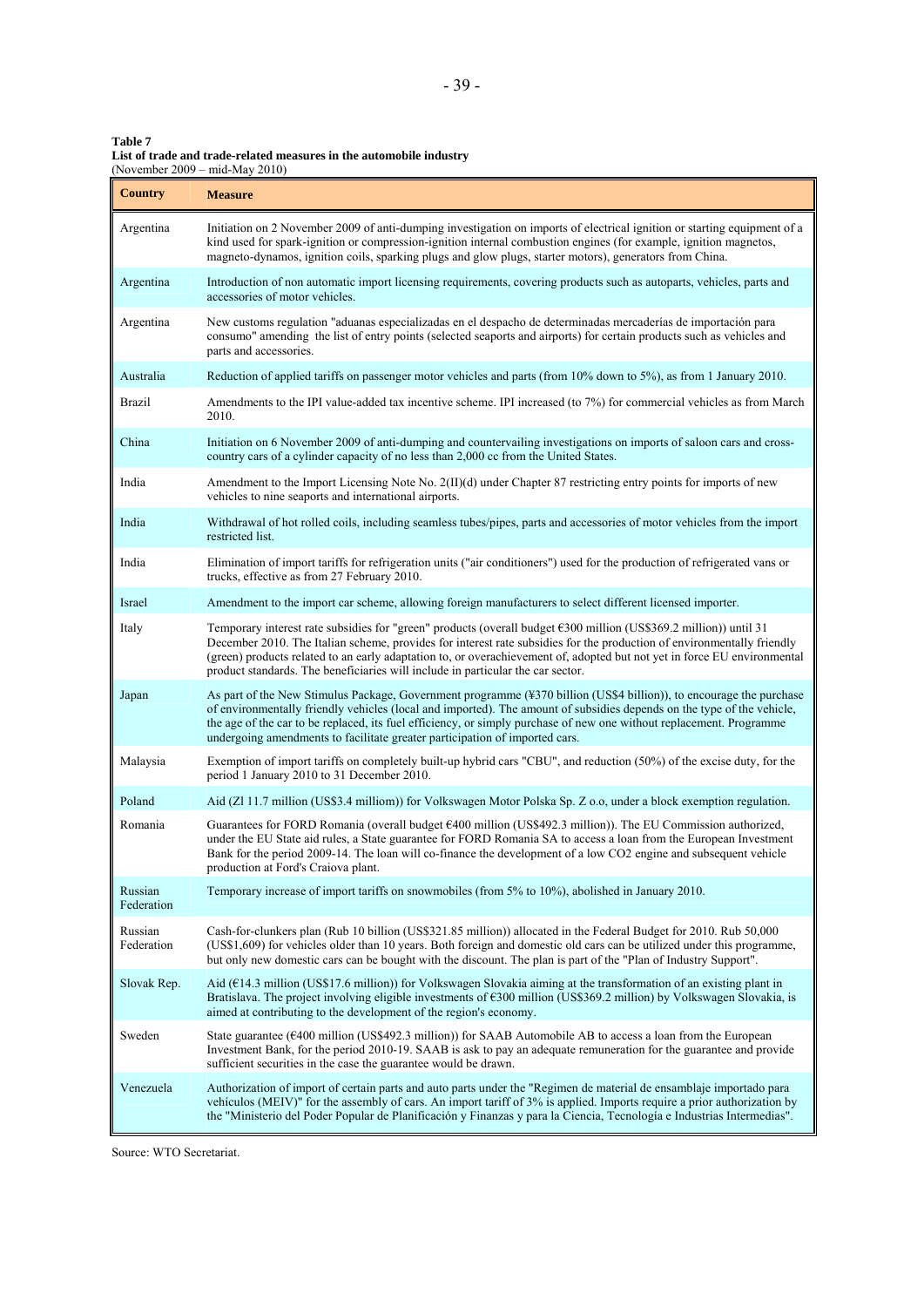124. However, these schemes suffer from a payback effect: in most cases, sales are depressed when the support measures are phased out. For instance, in Germany, where the scrapping scheme ended in September 2009, sales have been slipping on year-on-year terms since then, marking for instance a 31.7 per cent drop in April 2010 relative to April 2009. In France, where a scrapping scheme is still in place, there was a 1.9 per cent increase in new vehicles' registration over the same period.<sup>55</sup>

125. Moving to possible effects on trade flows, it should be noted that scrapping programs have positive spillover effects across nations, insofar they do not discriminate according to the origin of the vehicle. Absence of synchronization of the duration and coverage of scrapping schemes across nations is likely to increase foreign sales (towards countries where demand is sustained by such a scheme), relative to domestic sales (in countries where the payback effect lowers demand). It is interesting to note, for example, that in April 2010, orders of German car exports went up 58 per cent on a year-onyear basis<sup>56</sup>, while domestic sales, as reported above, fell by  $31.7$  per cent.

126. Finally, government support programmes may have negative long-run effects, by distorting competition in favour of incumbent firms, distorting the incentives for overall industry restructuring, and shifting demand away from high-margin luxury cars toward low-margin sedans.<sup>57</sup>

# C. THE IRON AND STEEL SECTOR

# **1. Introduction**

127. The iron and steel industry plays an important role in many economies and in international trade. Steel is an important input for other sectors such as construction, machinery and transport equipment, as well as for the production of metal products. In 2008, iron and steel accounted for 3.6 per cent of total world exports in value.<sup>58</sup> The industry is characterized by the relatively large scale of installations in many firms, as economies of scale are important for the sector's productivity; the world's top 40 producers account for about 56 per cent of global steel production in volume.

128. As in many other sectors, the iron and steel industry was hard hit by the global financial crisis, affected by the decline of consumption of steel by main steel-user industries, such as automotive manufacturing and construction. Exports also declined as the global demand for steel, as observed in the "apparent steel use", plunged by about 7 per cent in 2009. It would appear that credit restrictions also affected the steel industry. Domestic steel prices and employment substantially declined in many countries and regions.

129. Against such background, several governments have adopted various trade measures in the iron and steel sector. These include tariff increases, import licensing requirements, contingency measures (anti-dumping, countervailing, and safeguard measures), technical regulations, and exportfacilitating measures. Various fiscal stimulus packages adopted by some government also have significant direct and indirect effects on the steel industry. The short-run impact of these measures is hard to quantify in the absence of a counterfactual, but it is now evident that with the support of these stimulus measures and recovery of other manufacturing sectors in some economies, the global steel market is recovering strongly in the first quarter of 2010. The growing demand in Asia (China in

<sup>&</sup>lt;sup>55</sup> Data from European Automobile Manufacturers' Association, ACEA (2010).

<sup>&</sup>lt;sup>56</sup> German Association of the Automotive Industry (VDA), "Domestic passenger car market on the way back to normal". May 4th, 2010, and ACEA (2010) data.

 $57$  OECD Economic Outlook, No. 86, Chapter 2: The automobile industry in and beyond the crisis, November 2009. 58 UNSD, Comtrade database (SITC Rev.3).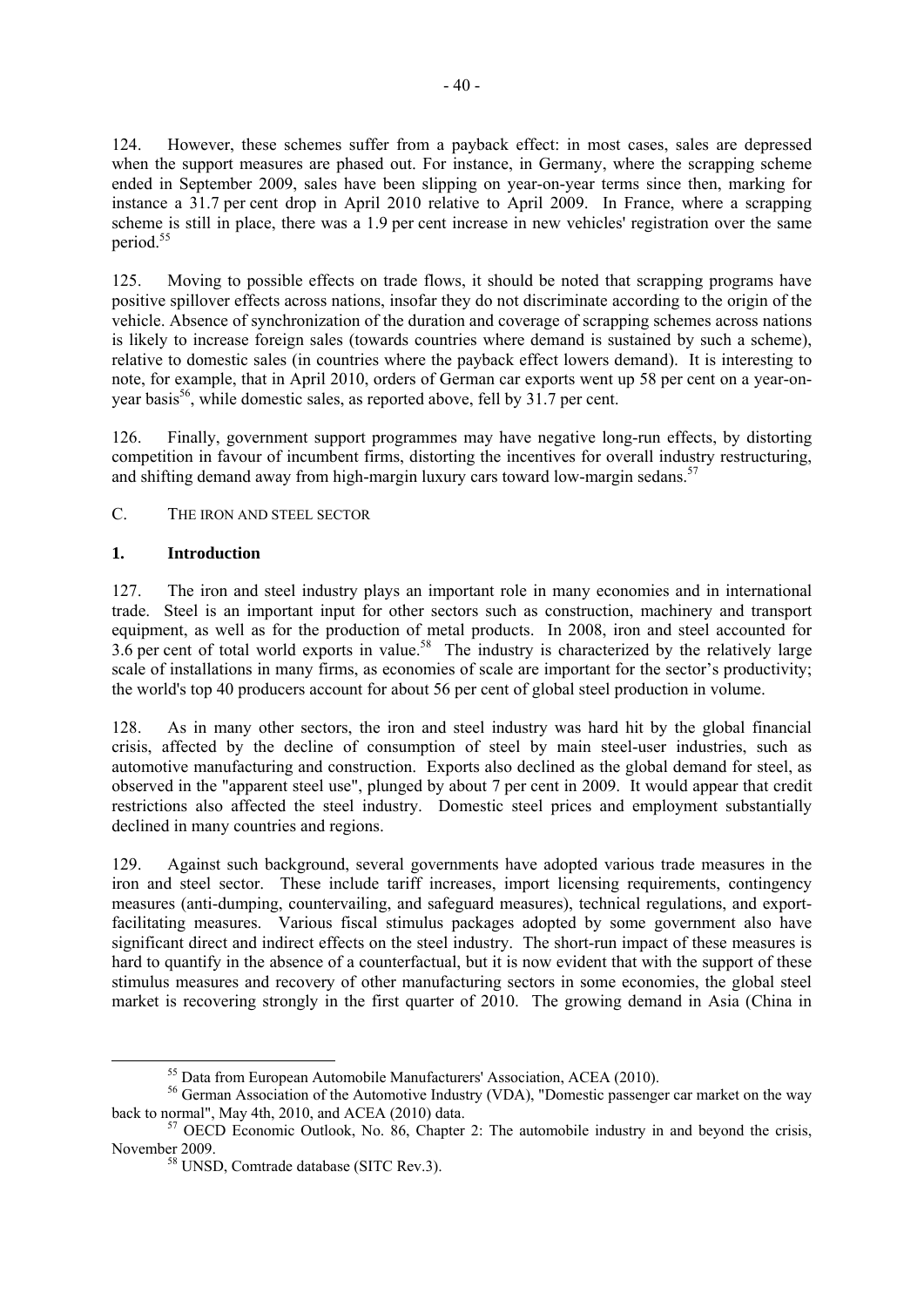particular) helped the recovery, while steel consumption in developed countries has not yet reached the pre-crisis level. On the supply side, developing economies continue to add to production capacity.

130. Consequently, global overcapacity remains one of the main issues in the sector. The need for the iron and steel producers to meet environmental requirements, as well as access to raw materials for the production of steel, are also likely to remain a challenge for the sector.

## **2. Sectoral production and trade**

131. Steel is one of the most important basic metals and essential inputs for construction (e.g. bridges, buildings, and railway), transport equipment (automobiles<sup>59</sup>, ships, and aeroplanes), machinery, and metal products. Main steel products include sheet, plate, rebar, wire rod, bar, pipe and tube, structures, and rail. The industry is characterized by the relatively large scale of installations in many firms, as economies of scale are important for productivity. The world's top 40 steel producers accounted for about 56 per cent of world production in 2008. In terms of countries and regions, steel production has been shifting away from developed countries towards developing countries, especially China and India. As a result, the share of Asia and Oceania in world production has increased, accounting for 63.7 per cent in 2009 compared with 52.2 per cent in 2005 (Table 8).

### **Table 8**

**Crude steel production, 2005-2009** 

|                           | 2005  | 2006  | 2007  | 2008  | 2009  |
|---------------------------|-------|-------|-------|-------|-------|
| <b>World</b>              | 1,147 | 1,251 | 1,351 | 1,329 | 1,220 |
| EU-27                     | 187   | 198   | 210   | 198   | 139   |
| Other Europe              | 25    | 28    | 31    | 32    | 29    |
| <b>CIS</b>                | 113   | 120   | 124   | 114   | 97    |
| <b>NAFTA</b>              | 128   | 132   | 133   | 124   | 82    |
| Central and South America | 45    | 45    | 48    | 47    | 38    |
| Africa                    | 18    | 19    | 19    | 17    | 15    |
| Middle East               | 15    | 15    | 16    | 17    | 17    |
| Asia and Oceania          | 598   | 676   | 762   | 771   | 776   |

*Source*: World Steel Association (2009), World Steel in Figures 2009, and various press releases by the World Steel Association.

132. On the demand side, Table 9 shows the global structure of steel consumption, expressed by the "apparent steel use", as published by the World Steel Association. The largest users of steel in 2008 were China, the EU, the United States, Japan, Korea and India.

133. The sector has long been characterized by prominent overcapacity. Production capacity in all regions but ASEAN, Oceania, and Middle East has been, by and large, exceeding their apparent regional use of steel. As a consequence, between 2001 and 2007, global capacity utilization ratio in crude steel averaged about 85 per cent.<sup>60</sup>

<sup>&</sup>lt;sup>59</sup> According to the European Automobile Manufactures' Association, steel accounts for about 60 to 80 per cent of metal used in an average passenger car, and between 5 to 10 per cent of the cost of an average

vehicle. 60 World Steel Association (2010), Global Steel Capacity Development, Spring 2010 update. Viewed at: http://www.oecd.org/dataoecd/23/4/45143921.pdf [30.05.2010].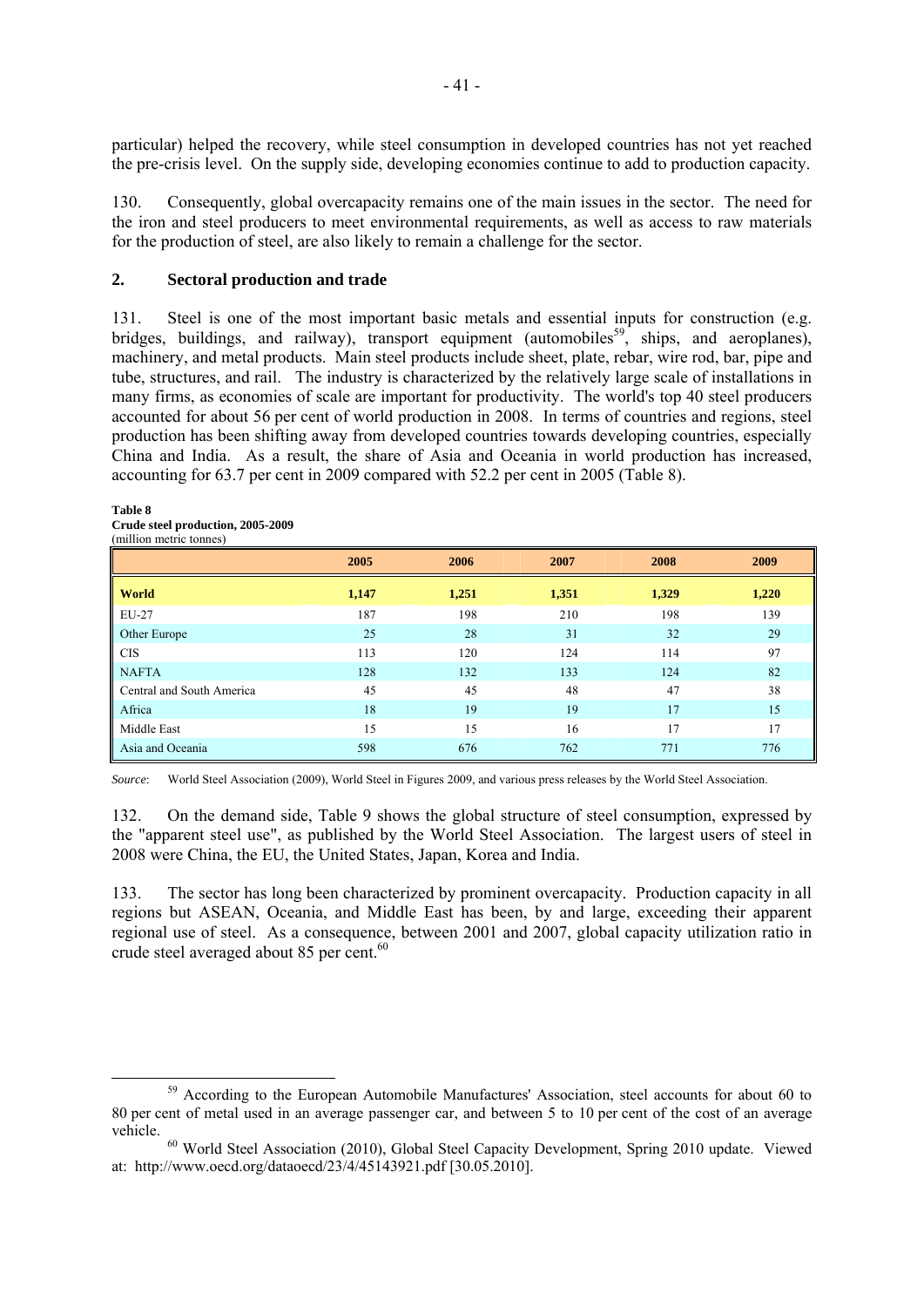#### **Table 9**

|  | Apparent steel use (finished steel), 2005-10 |  |
|--|----------------------------------------------|--|
|  |                                              |  |

(million metric tonnes)

|                           | 2005  | 2006  | 2007  | 2008  | 2009 <sup>a</sup> | $2010^{\rm b}$ |
|---------------------------|-------|-------|-------|-------|-------------------|----------------|
| World                     | 1,040 | 1,134 | 1,215 | 1,207 | 1,121             | 1,241          |
| EU-27                     | 166   | 189   | 198   | 181   | 118               | 135            |
| Other Europe              | 25    | 29    | 32    | 25    | 24                | 27             |
| <b>CIS</b>                | 42    | 49    | 57    | 49    | 36                | 40             |
| <b>NAFTA</b>              | 138   | 156   | 141   | 129   | 81                | 100            |
| Central and South America | 33    | 36    | 42    | 44    | 34                | 40             |
| Africa                    | 22    | 23    | 25    | 26    | 26                | 29             |
| Middle East               | 34    | 35    | 40    | 43    | 41                | 45             |
| Asia and Oceania          | 574   | 610   | 671   | 709   | 762               | 826            |
| China                     | 340   | 370   | 414   | 443   | 542               | 579            |

a. Estimates.<br>b Eorecasts **Forecasts** 

*Source*: World Steel Association (2009), World Steel in Figures 2009, and various press releases by the World Steel Association.

134. The iron and steel sector plays a significant role in world trade; iron and steel represented about 3.6 per cent of world merchandise exports in 2008 (Table 10). Iron and steel exports followed a double digit nominal growth between 2005 and 2008, although the speed of growth slowed down in 2008. Reflecting this fast growth, the share of steel in world merchandise exports has continued to increase since 2005.

### **Table 10**

### **World exports in the iron and steel industry, 2004-08**

|                                         | 2004 | 2005  | 2006  | 2007  | 2008  |
|-----------------------------------------|------|-------|-------|-------|-------|
| Steel exports value (US\$ billion)      | 278  | 325   | 376   | 476   | 570   |
| Percentage change from previous year    |      | 16.91 | 15.76 | 26.64 | 19.85 |
| Percentage of world merchandise exports | 3.06 | 3.14  | 3.14  | 3.45  | 3.58  |

*Source*: UN COMTRADE database.

### **3. Impact of the global crisis on production and trade**

135. The global financial crisis hit hard the iron and steel industry. Steel consumption was down by 1.4 per cent in 2008, followed by a 7.1 per cent decline in 2009, mainly due to weak aggregate demand and increased uncertainty about the future economic perspectives in many countries and economies; consumption was also negatively affected by weak demand for automobiles and construction, the main user industries of steel.<sup>61</sup> Credit restrictions also affected the steel industry's performance. In the fourth quarter of 2008, global production of steel decreased by 20 per cent yearon-year.

136. Nonetheless, strong recovery in production began in 2009 in Asia, particularly in China. OECD projects that steelmaking capacity in the world will increase to 1,986 million tonnes by 2012, compared with 1,806 million tonnes in  $2009.62$  On the demand side, apparent use of finished steel is estimated to have recovered by 10.7 per cent in 2009. In 2010, steel consumption is projected to grow

 $<sup>61</sup>$  The ILO estimates that declining car production may reduce global steel demand by a further 1 per</sup> cent in 2009. ILO document GB.304/stm/2/2, March 2009. Viewed at: http://www.ilo.org/wcmsp5/groups/<br>public/---ed norm/---relconf/documents/meetingdocument/wcms 103437. pdf. [28.05.2010]

 $62$  Statement from Risaburo Nezu, Chairman of the OECD Steel Committee. OECD online information. Viewed at: http://www.oecd.org/dataoecd/10/5/44258485.pdf [28.05.2010].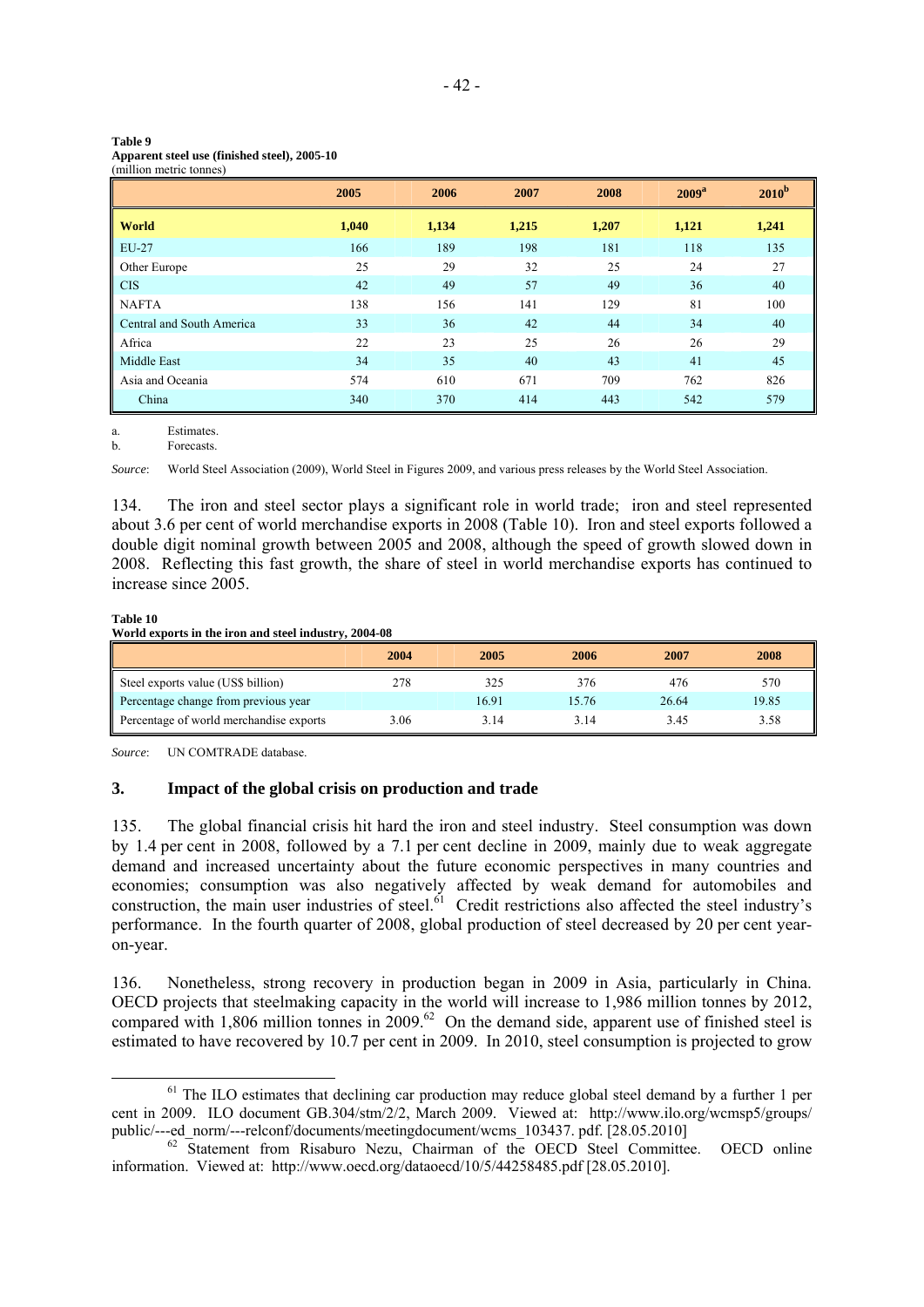the most in Asia and Oceania, including China, in absolute terms (by 57 mmt), while the growth rate is fastest in NAFTA (17.1 per cent) and in Other Europe (12.4 per cent), though from relatively weak levels.

137. Despite the crisis, production capacity for steel has continued to grow over the past few years. As a consequence, the global capacity utilization ratio decreased to less than 60 per cent at the end of  $2008^{63}$ ; it would appear that the ratio has recovered to around 80 per cent.

138. After an extended period of robust growth, the volume of steel trade declined in the final quarter of 2008 and into the first three quarters of 2009; global steel exports began to recover in 2009, although trade volumes of the 10 largest exporters have not yet recovered the level of the previous peak in 2007. According to estimates by the OECD, cross-border shipments of steel by major steel exporters<sup>64</sup> declined to 50 mmt in the fourth quarter of 2008, down 30 per cent quarter-onquarter, and 18 per cent year-on-year. In the first quarter of 2009, exports contracted further by 16 per cent quarter-on-quarter, to 42.4 mmt. Nonetheless, export volumes appear to have recovered in the second quarter of the year, reaching 46 mmt. In terms of volume of steel trade, EU27, Russia, Ukraine and China were the top five exporters of steel (in terms of volume) in 2009, and China, EU27, Korea, the United States and Turkey represent the five largest destination markets of steel exports.<sup>65</sup>

# **4. Government specific actions to support the sector and their potential impact**

139. Like some other industries, the steel industry was hard hit by the global financial crisis and the global recession that followed. Against the background of declining demand for steel, several countries adopted various trade measures since the outbreak of the crisis. These concerned increases in tariffs, adoption of import licensing requirements and technical regulations, and "buy local products" provisions; however, among the most prominent measures used were trade remedies, as in the past before the financial crisis.

140. Since the fourth quarter of 2008, more than 10 economies have adopted trade remedy measures (including the initiation of investigations), most of which involve anti-dumping measures. The frequent use of contingency measures is not a new phenomenon. Over the last two decades, the use of trade remedies in the sector has significantly expanded, with non-OECD members becoming increasingly frequent users.<sup>66</sup>

141. Other than trade remedies, a few countries increased MFN import tariffs; some adopted import licensing requirements, pre-shipment inspection requirements, and/or technical regulations. On public procurement, some governments introduced requirements to purchase from domestic

 $^{63}$  OECD Steel Committee says market recovering faster than expected. OECD website. Viewed at:<br>http://www.oecd.org/document/32/0,3343.en 2649 34487 45157280 1 1 1 1,00.html [28.05.2010]

<sup>&</sup>lt;sup>64</sup> These estimates are based on monthly data for the ten largest exporters (Brazil, China, Chinese Taipei, Japan, the EU27, Russia, the Republic of Korea, Turkey, Ukraine, and the United States). These economies accounted for 86 per cent of total steel exports in 2007. The figures exclude intra-EU trade. OECD document DSTI/SU/SC(2009)40, 20 November 2009.<br><sup>65</sup> Data on volume of trade are based on data of: ISSB Ltd., Japan Iron and Steel Federation (JISF),

The European Confederation of Iron and Steel Industries (EUROFER), and Instituto Aço Brasil.Trade. Data on the value of exports and imports by UNSD Comtrade were not yet available for 2009.

 $66$  In the 1980s, trade remedy cases were normally initiated by a few developed economies. In the 1990s, developing economies became frequent users. Since 1990, non-OECD economies initiated one out of every two anti-dumping/CVD actions involving steel, and contributed significantly to the sharp rise in antidumping cases in the late 1990s. More recently, the total number of AD/CVD initiations has risen (OECD, "Investigating the Effects of Trade Remedy Actions on Steel Trade Flows", 2009).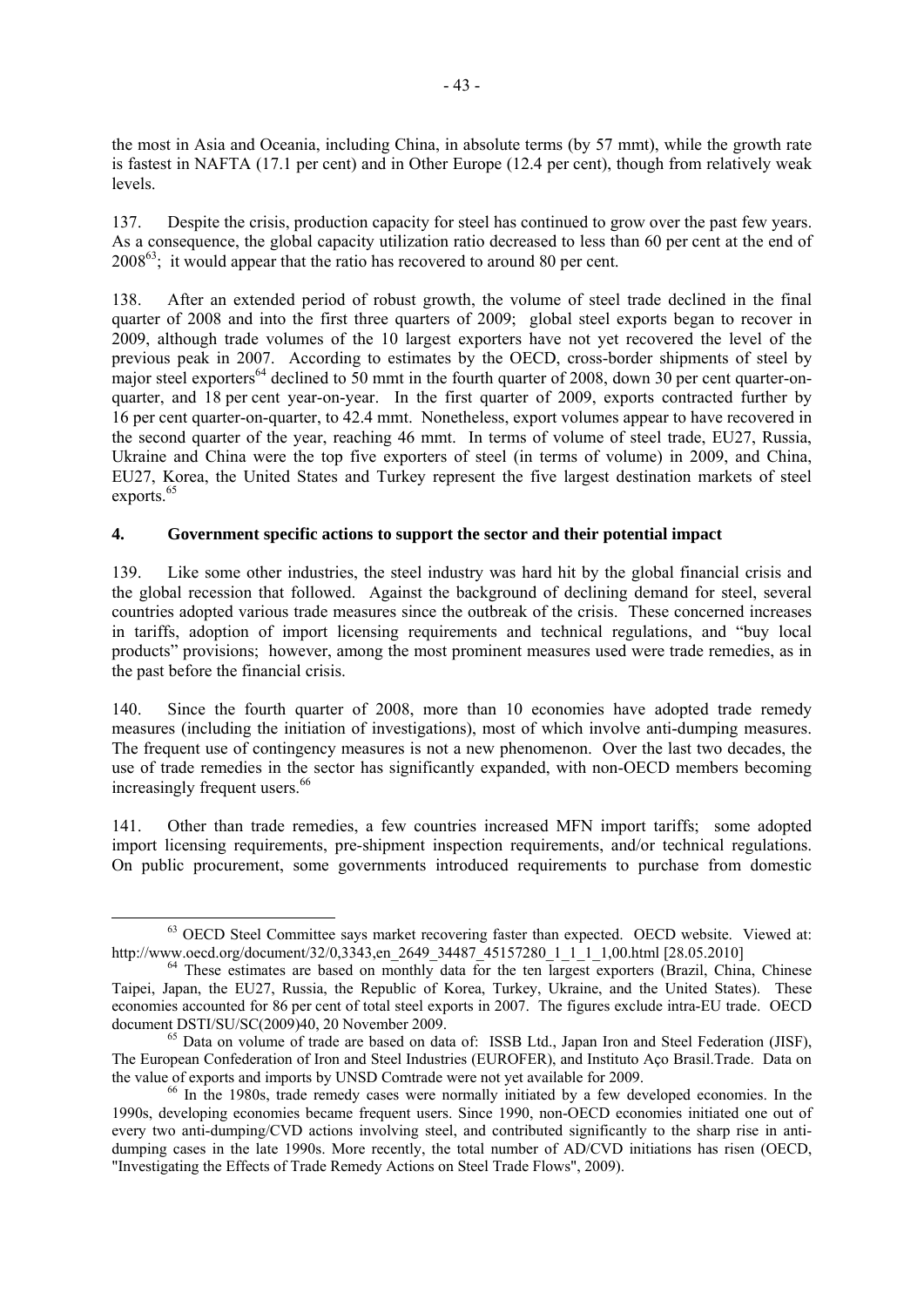producers. Table 11 lists the trade and trade-related measures taken in the iron and steel sector during the period November 2009 to mid-May 2010.

#### **Table 11 List of trade-related measures on iron and steel**  (November 2009 – mid-May 2010)

| Country/<br><b>Member State</b> | <b>Measure</b>                                                                                                                                                                                                                                                                   |
|---------------------------------|----------------------------------------------------------------------------------------------------------------------------------------------------------------------------------------------------------------------------------------------------------------------------------|
| Argentina                       | Initiation on 3 November 2009 of anti-dumping investigation on imports of certain oil country tubular goods from<br>China.                                                                                                                                                       |
| Argentina                       | New customs regulation "aduanas especializadas en el despacho de determinadas mercaderías de importación para<br>consumo" amending the list of entry points (selected seaports and airports) for certain products, such as articles of<br>iron or steel; articles of base metal. |
| Argentina                       | Initiation on 3 March 2010 of anti-dumping investigation on imports of steel straight slaw blades, for working metals<br>from China.                                                                                                                                             |
| Argentina                       | Temporary export ban on ferrous waste and scrap, remelting scrap ingots of iron or steel until 9 July 2010.                                                                                                                                                                      |
| Australia                       | Termination on 17 February 2010 (following a continuation inquiry) of anti-dumping duties on imports of hot dipped<br>galvanised steel pipe from Thailand (imposed on 18 February 2000).                                                                                         |
| China                           | Annual adjustment of the catalogue of items subject to automatic import licensing, which includes certain steel<br>products.                                                                                                                                                     |
| China                           | Elimination of export duties on 17 tariff lines including products such as ferro-alloys, as from 1 January 2010.                                                                                                                                                                 |
| EU                              | Renewal of the prior surveillance system on steel imports (first established in 2002) until 31 December 2012. Product<br>coverage has been updated and now also includes flat stainless steel products and large welded tubes.                                                   |
| EU                              | Termination (repealed after interim review no-dumping) on 30 December 2009 of anti-dumping duties on imports of<br>ferro-silicon from the Former Yugoslav Republic of Macedonia (imposed on 28 February 2008).                                                                   |
| EU                              | Initiation on 1 April 2010 of anti-dumping and countervailing investigations on imports of stainless steel bars and<br>rods from India.                                                                                                                                          |
| EU                              | Termination on 11 May 2010 of anti-dumping investigation on imports of steel ropes and cables from Korea (initiated<br>on 11 August 2009) (possible circumvention of anti-dumping measures imposed in 2005).                                                                     |
| India                           | Termination (without measure) on 8 December 2009 of safeguard investigation on imports of hot-rolled coils, sheet,<br>strips (initiated on 9 April 2009).                                                                                                                        |
| India                           | Initiation on 12 January 2010 of anti-dumping investigation on imports of seamless tubes, pipes & hollow profiles of<br>iron, alloy or non-alloy steel (other than cast iron) from China.                                                                                        |
| India                           | Initiation on 12 April 2010 of anti-dumping investigation on imports of hot rolled flat products of stainless steel from<br>the EU; Korea; South Africa; Chinese, Taipei; and the United States.                                                                                 |
| India                           | Withdrawal of hot rolled coils, including seamless tubes/pipes, parts and accessories of motor vehicles from the<br>import restricted list.                                                                                                                                      |
| Indonesia                       | Initiation on 19 January 2010 of safeguard investigation on imports of wire of iron/non-alloy steel, not plated/coated,<br>containing carbon less than 0.25% by weight.                                                                                                          |
| Indonesia                       | Initiation on 19 January 2010 of safeguard investigation on imports of wire of iron/non-alloy steel, plated with zinc.                                                                                                                                                           |
| Indonesia                       | Initiation on 5 February 2010 of safeguard investigation on imports of stranded wire, ropes and cables for locked<br>coil, flattened strands and non-rotating wire ropes.                                                                                                        |
| Indonesia                       | Initiation on 30 April 2010 of safeguard investigation on imports of stranded wire, ropes and cables, excluding<br>locked coil, flattened strands and non-rotating wire ropes.                                                                                                   |
| Korea, Rep. of                  | Initiation on 6 May 2010 of anti-dumping investigation on imports of stainless steel plate from Japan.                                                                                                                                                                           |
| Peru                            | Termination (automatic expiry after five-year imposition period) on 6 December 2009 of duties on imports of<br>stainless steel articles: pots, frying pans and saucepans from China, India, and Chinese Taipei (imposed on 4<br>December 2004).                                  |
| Russian<br>Federation           | Safeguard measure imposed (28.1% for three years) on certain types of corrosion-resistant pipes.                                                                                                                                                                                 |

**Table 11 (cont'd)**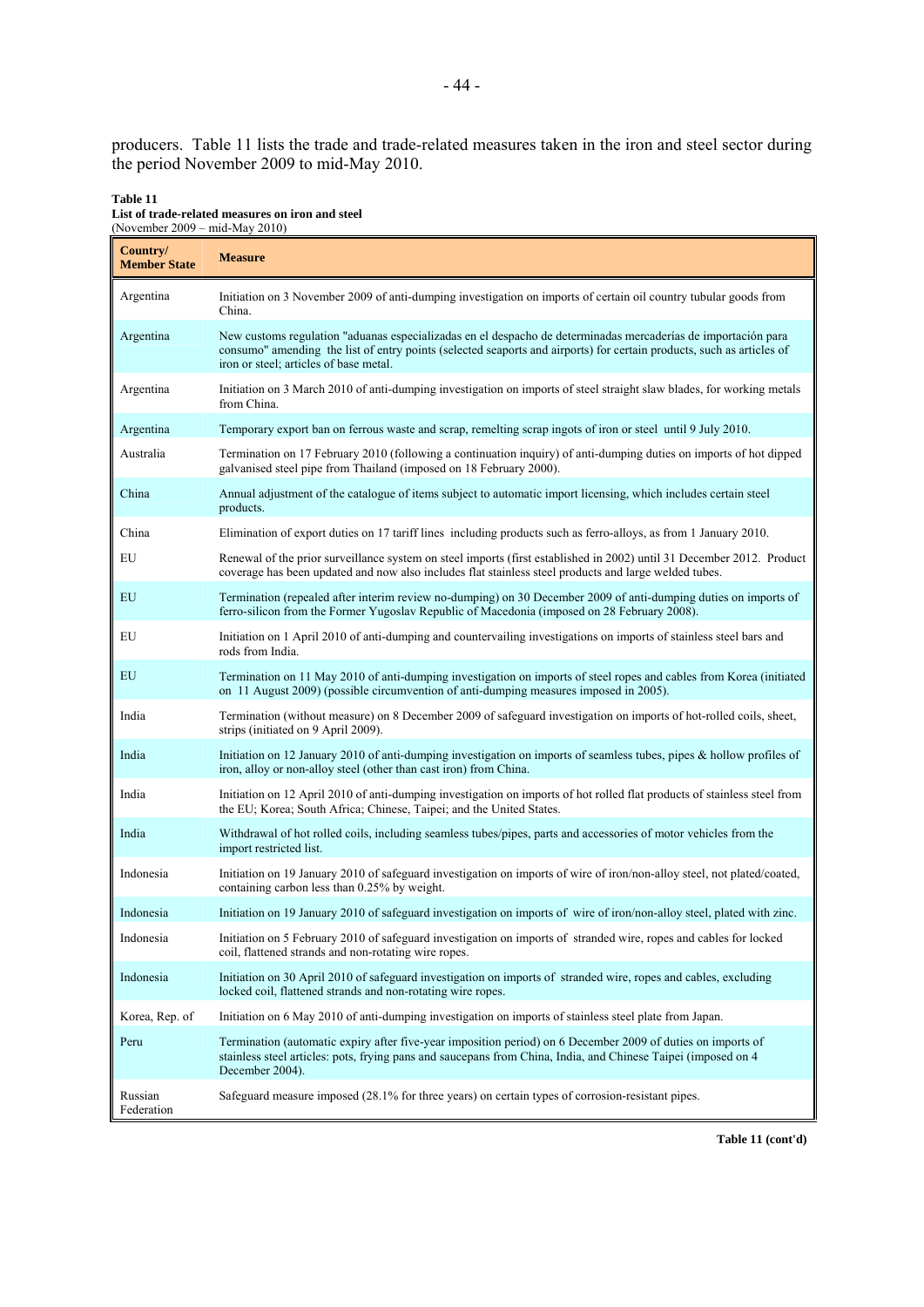| Country/<br><b>Member State</b> | <b>Measure</b>                                                                                                                                                                                  |
|---------------------------------|-------------------------------------------------------------------------------------------------------------------------------------------------------------------------------------------------|
| Russian<br>Federation           | Temporary increase of import tariffs (up to 15%) on certain types of flat metals, and certain types of ferrous metal<br>pipes (up to $15-20%$ ).                                                |
| Saudi Arabia                    | Re-imposition of import tariffs (5%) for imports of steel, as from January 2010. Imports from Gulf Cooperation<br>Council members exempted.                                                     |
| South Africa                    | Termination (without measure) on 6 November 2009 of countervailing investigation on imports of stainless steel<br>sinks from Malaysia (initiated on 25 July 2008).                              |
| Ukraine                         | Initiation on 17 February 2010 of safeguard investigation on imports of ferro-manganese.                                                                                                        |
| Ukraine                         | Licensing requirements for exports of certain products such as iron and steel.                                                                                                                  |
| <b>United States</b>            | Initiation on 21 January 2010 of anti-dumping and countervailing investigations on imports of steel drill pipe, and<br>steel drill collars from China.                                          |
| <b>United States</b>            | Termination (without measure) on 16 November 2009 of anti-dumping investigation on imports of certain standard<br>steel fasteners from China and Chinese Taipei (initiated on 22 October 2009). |
| <b>United States</b>            | Termination (without measure) on 16 November 2009 of countervailing investigation on imports of certain standard<br>steel fasteners from China (initiated on 22 October 2009).                  |

Source: WTO Secretariat.

142. Apart from any direct support measures targeting steel, such as subsidies and bailouts, fiscal stimulus packages can indirectly support steel sectors by increasing demand for steel-consuming sectors, such as construction and automobiles. Horizontal measures, such as support for the labour market and R&D activities, can also indirectly support steel manufacturing.

143. Like in the automobile industry, the effects of these measures are hard to assess, because the counterfactual (what would have happened in their absence) cannot be observed.<sup>67</sup> In the case of steel, the recovery in national economies supported by fiscal stimulus measures and in steel-user industries, such as automobiles, which have been supported by sector-specific assistance measures, apparently had positive effects on the recent performance.

# D. TEXTILES AND CLOTHING

# **1. Introduction**

144. The textiles and clothing industry plays a significant role in international trade, representing on average 4.7 per cent of total world exports. The sector is very important for developing economies, accounting for almost 30 per cent of their total merchandise exports, and is also of significance to some OECD countries.

145. Since the end of the Multi-Fiber Agreement in 2005, substantial structural changes have been taking place in the textiles and clothing industry. The complete integration of the sector into the multilateral trading system after 40 years of import quotas had an impact on the world shares of exports across countries, with larger countries gaining greater market shares. In addition, the sector has been continuously moving towards full scale competition. In fact, the capital-intensive textiles segment and the labor intensive clothing industry are increasingly integrated through vertical supply chains which involve not only production but also distribution and sales activities.

146. The 2008 global crisis led to a marked decline in demand from developed countries which represent a significant share in world imports of textiles and clothing products. The economic slowdown following the crisis also affected this sector which experienced negative growth of -

 $67$  On the other hand, it could be argued that the introduction of these measures may be related to the existence of substantial overcapacity.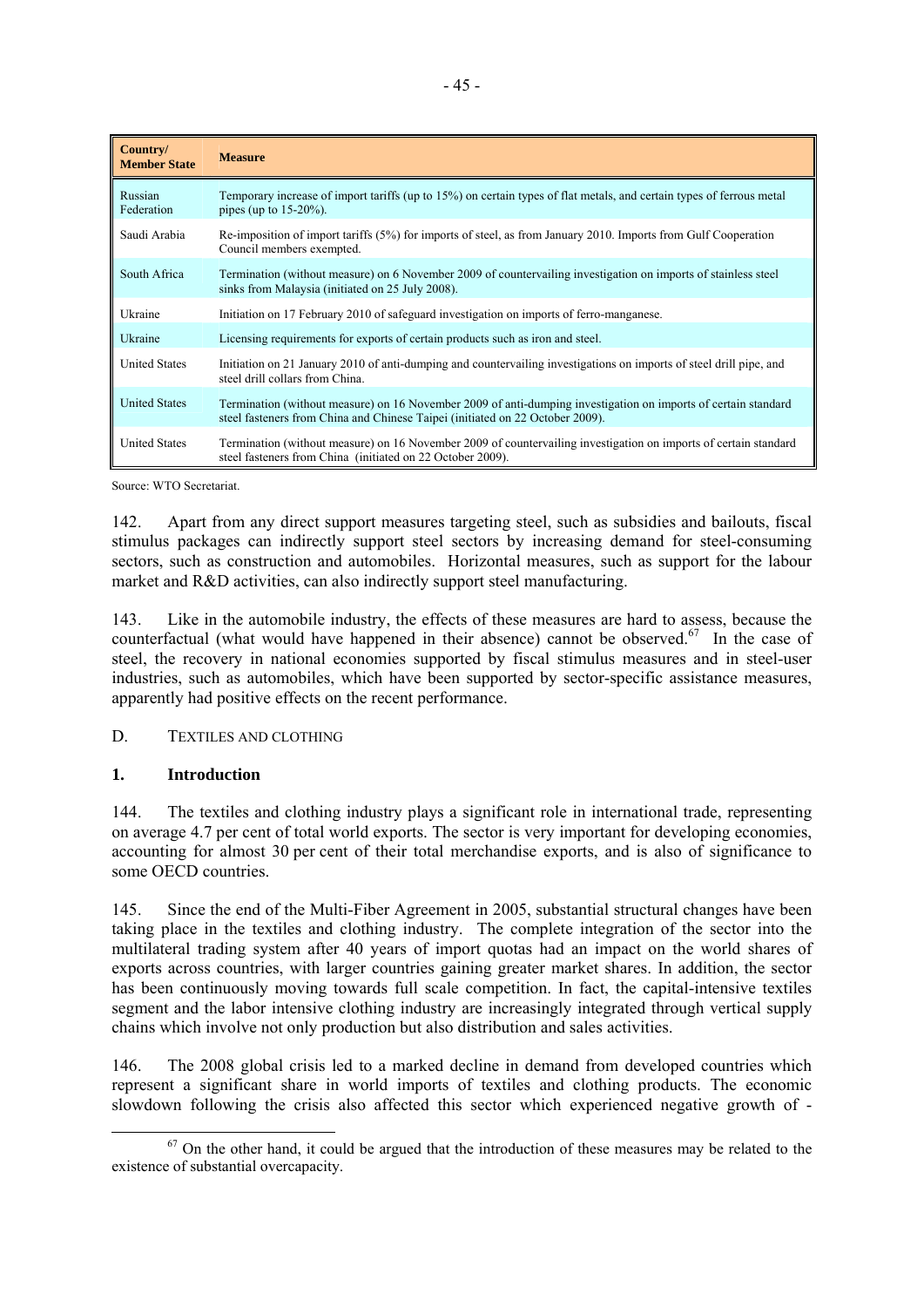14 per cent in 2009. The large decrease in trade also had an impact on employment with a loss in jobs of approximately 20 per cent in developing countries. During the crisis the structural changes in the industry intensified. The consolidation of supply chains continued and made it more difficult for small firms to survive the crisis. Countries that increased their share of world exports after the abolition of import quotas were less hit by the crisis.

147. The trade restricting measures implemented in the textiles and clothing sector have been limited. Other measures such as trade finance and specific support to enterprises have also been used by some governments. To evaluate the economic impact of these specific measures, factors such as the magnitude of the measures, the relative importance in the economy of the targeted products, and the size of the country adopting them should be considered.

# **2. Sectoral production and trade structure**

148. The textile and clothing industry is a large sector composed by a diversified range of activities requiring a different input-mix of labor and capital and hence located in different countries according to their relative resource endowments. The entire supply chain can be subdivided in four main production segments (the production of fibers; the treatment of raw materials; the transformation of fabrics into products such as clothes or apparel; and activities such as importing, distribution and retail).

149. It is not easy to separate the textile and clothing industries as, in most cases, the production processes are integrated and are sometimes situated in a single plant. One of the major differences, however, is that the clothing sector is generally more labour intensive than the textiles sector.<sup>68</sup> The textiles industry is usually more capital intensive. It is highly automated and is mainly located in capital abundant developed economies. Generally, the textiles industry is less flexible in adjusting to consumer tastes than the clothing industry because the lead time needed and the capital intensity of the industry result in relatively large minimum orders.

150. The importance of the textiles and clothing sector in employment is significant in countries such as China, Hong Kong (China), India and Turkey, where employment in the sector represents more than 20 per cent of total manufacturing employment. In these countries, the value added generated by the textiles and clothing industry represents around 10 per cent of the total value added of manufacturing products. From the top OECD exporters, Italy and Belgium have a significant number of employees working in the textiles and clothing industry (Table 12).

151. China is the leading producer of textiles and clothing (Table 13). Other countries representing more than 5 per cent of world value added are the United States, Italy and Japan. In the past decade the growth rate of the textile and clothing industry value added has been decreasing for industrialized countries while it has been increasing for developing countries. This pattern has continued throughout the financial crisis. UNIDO statistics show that while the growth rate of textiles and clothing between 2005 and 2008 was -5.4 per cent and -2.4 per cent respectively for developed countries<sup>69</sup> it was 8.5 per cent and 9.5 per cent for developing ones.

<sup>&</sup>lt;sup>68</sup> However, as Nordas (2005) points out, the clothing segment is becoming less labour intensive. Activities such as cutting are now often a computer-assisted process. In addition, specialised machines are used for different types of sewing.<br><sup>69</sup> Industrialized countries excluding CIS.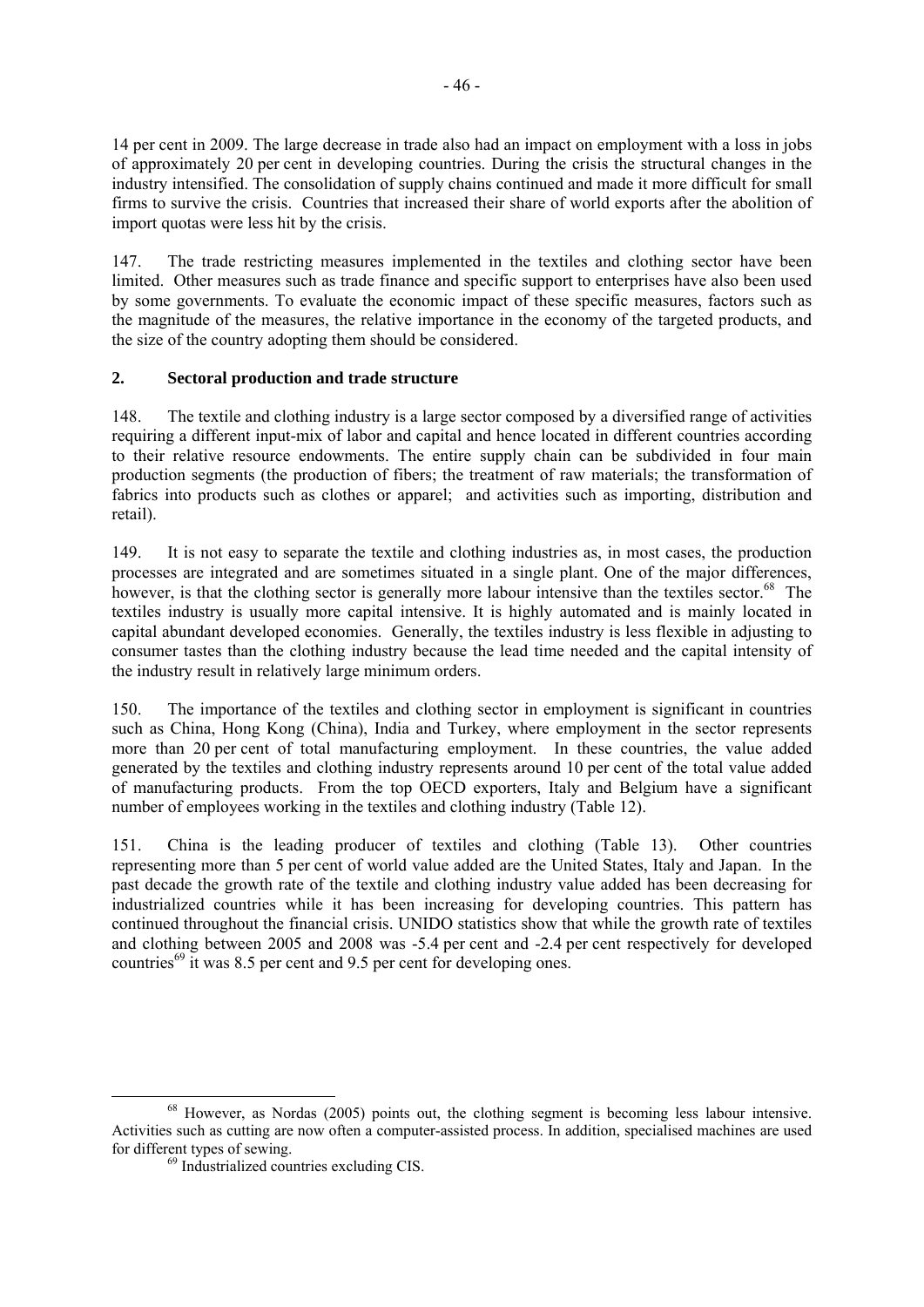|  | Textiles and Clothing employment and value added shares, 2005 |  |  |  |
|--|---------------------------------------------------------------|--|--|--|
|--|---------------------------------------------------------------|--|--|--|

| <b>Country</b>       | <b>Manufacturing</b><br>employment<br>(Thousand) | <b>Textiles and</b><br>clothing<br>employment<br>(Thousand) | <b>Share</b> | <b>Manufacturing</b><br>value added<br>(US\$ million) | <b>Textiles and</b><br>clothing<br>value added<br>(US\$ million) | <b>Share</b> |
|----------------------|--------------------------------------------------|-------------------------------------------------------------|--------------|-------------------------------------------------------|------------------------------------------------------------------|--------------|
| China                | 59,400.0                                         | 12,000.0                                                    | 0.20         | 698,000                                               | 68,000                                                           | 0.10         |
| Hong Kong, China     | 164.0                                            | 43.1                                                        | 0.26         | 6,080                                                 | 640                                                              | 0.11         |
| Italy                | 3,836.6                                          | 407.2                                                       | 0.11         | 260,000                                               | 20,000                                                           | 0.08         |
| Germany              | 7.004.2                                          | 152.2                                                       | 0.02         | 534,000                                               | 8,500                                                            | 0.02         |
| Turkey <sup>a</sup>  | 1,092.0                                          | 372.5                                                       | 0.34         |                                                       | .                                                                |              |
| India <sup>b</sup>   | 8,180.5                                          | 1,700.0                                                     | 0.21         | 66,700                                                | 5,400                                                            | 0.08         |
| France               | 3,662.0                                          | 153.5                                                       | 0.04         | 266,000                                               | 7,900                                                            | 0.03         |
| Belgium              | 578.0                                            | 30.3                                                        | 0.07         | 59,900                                                | 2,200                                                            | 0.04         |
| <b>United States</b> | 13,200.0                                         | 575.4                                                       | 0.04         | 2,200,000                                             | 49,000                                                           | 0.02         |
| <b>Netherlands</b>   | 725.3                                            | 15.7                                                        | 0.02         | 71,700                                                | 1,100                                                            | 0.02         |

a. Data from 2001.<br>b. Data from 2004.

Data from 2004.

... Not available.

*Source*: UNIDO Industrial Statistics.

#### **Table 13**

#### **Country share of world value added in textiles and apparel, 2007**

|                      | <b>Textiles</b> | <b>Apparel</b>       |              |  |
|----------------------|-----------------|----------------------|--------------|--|
| <b>Country</b>       | <b>Share</b>    | <b>Country</b>       | <b>Share</b> |  |
| China                | 36.7            | China                | 28.7         |  |
| <b>United States</b> | 7.5             | Japan                | 9.2          |  |
| Italy                | 6.1             | <b>United States</b> | 7.9          |  |
| India                | 4.2             | Italy                | 7.4          |  |
| Japan                | 4.0             | Thailand             | 5.3          |  |
| Pakistan             | 2.3             | Indonesia            | 2.5          |  |
| Germany              | 2.2             | United Kingdom       | 2.1          |  |
| Korea, Rep. of       | 2.2             | <b>Brazil</b>        | 2.0          |  |
| <b>Brazil</b>        | 2.1             | Bangladesh           | 1.7          |  |
| Turkey               | 2.1             | Viet Nam             | 1.7          |  |
| United Kingdom       | 2.1             | Mexico               | 1.6          |  |
| Mexico               | 2.0             | Turkey               | 1.6          |  |
| Bangladesh           | 1.9             | Korea, Rep. of       | 1.4          |  |
| Thailand             | 1.9             | Egypt                | 1.3          |  |
| France               | 1.5             | Argentina            | 1.2          |  |
| <b>Total</b>         | 78.8            | <b>Total</b>         | 75.6         |  |

*Source*: UNIDO Industrial Statistics.

152. The textiles and clothing industry plays a significant role in world trade, accounting on average for 4.7 per cent of total world exports (Table 14).<sup>70</sup> However, its share in total exports shows a decreasing pattern over time. Also, the growth rates of textiles and clothing exports have decreased. In this case, however, the pattern has not been linear but there has been a decrease of export growth rates in 2005 and 2006 with a slight recovery in 2007. Exports fell by more than 14 per cent in 2009.

 $70$  The world is composed by a set of 78 countries which represent more than 95 per cent of global exports. Due to the lack of data, economies such as Bangladesh, Pakistan, Macao (China), and Madagascar, for which textiles and clothing is a very significant sector for their economies, are not included in world exports. Their share of global exports is less than 4 per cent.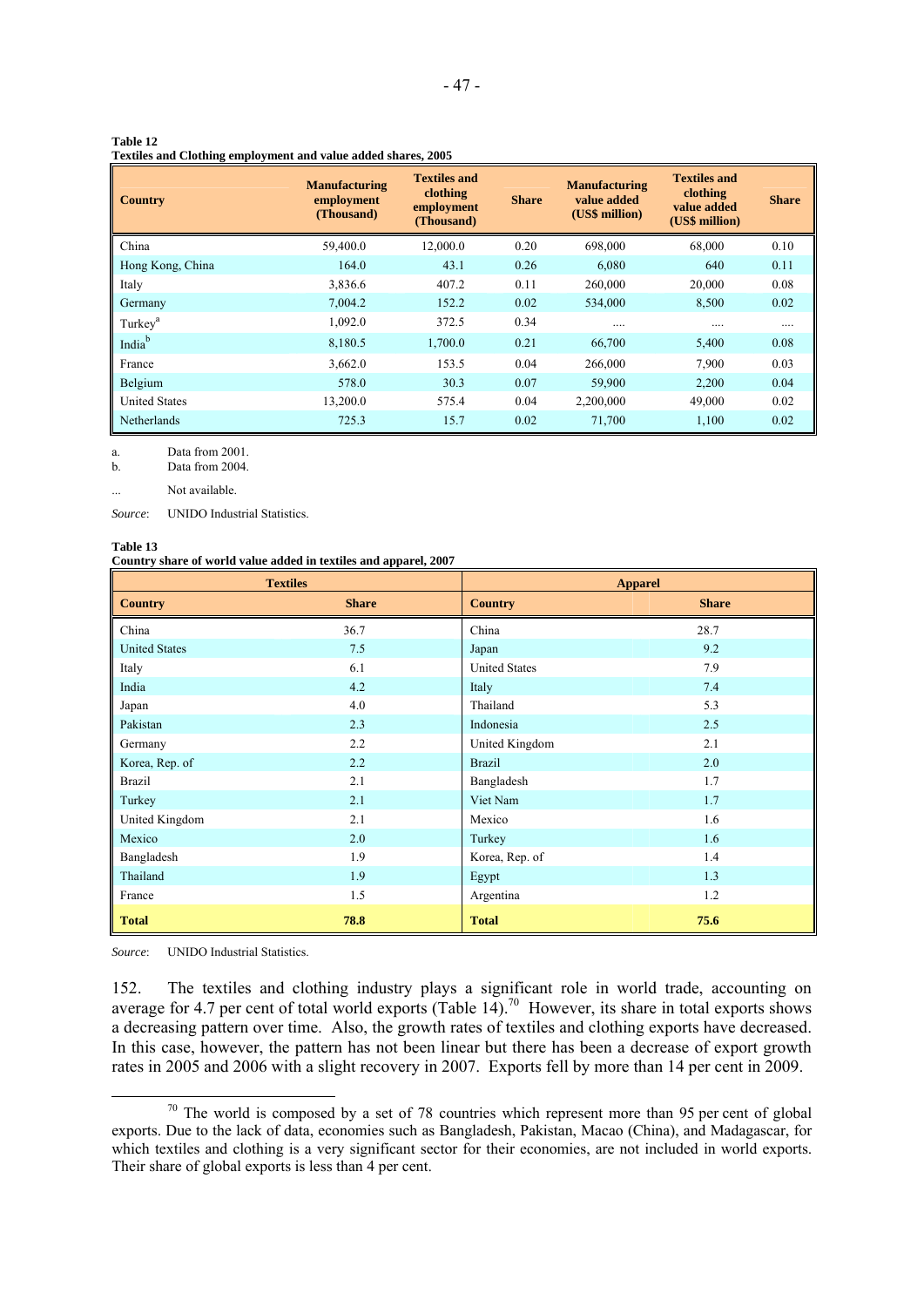**Table 14 World exports of textiles and clothing, 2003-09** 

|                                                           | 2003   | 2004   | 2005   | 2006   | 2007   | 2008   | 2009     |
|-----------------------------------------------------------|--------|--------|--------|--------|--------|--------|----------|
| <b>Textiles and clothing export values (US\$ billion)</b> | 387.56 | 433.96 | 463.43 | 506.45 | 560.26 | 585.24 | 498.57   |
| Percentage of world exports                               | 5.56   | 5.14   | 4.88   | 4.64   | 4.44   | 4.09   | 4.46     |
| Percentage change from previous year                      |        | 11.97  | 6.79   | 9.28   | 10.63  | 4.46   | $-14.81$ |

*Source*: Global Trade Atlas.

**Table 15** 

153. The textiles and clothing industry plays a relatively more important role for the development and trade integration of certain economies such as Bangladesh, Macao (China), and Pakistan, where this sector accounts for more than 60 per cent of their total merchandise exports (Table 15). Also in countries such as the Mauritius, Sri Lanka, El Salvador and Madagascar, textile and clothing exports represent between 40 per cent and 50 per cent of total merchandise exports and therefore are very significant for the economy.

| 1 UNIV 10<br>Textiles and clothing exports as a shore of total merchandise exports (top 20 countries), 2007 |                    |                  |              |  |
|-------------------------------------------------------------------------------------------------------------|--------------------|------------------|--------------|--|
| <b>Country</b>                                                                                              | <b>Share</b>       | <b>Country</b>   | <b>Share</b> |  |
| Bangladesh                                                                                                  | $79.45^{\text{a}}$ | Jordan           | 22.30        |  |
| Macao                                                                                                       | $66.57^{\text{a}}$ | Turkey           | 21.28        |  |
| Pakistan                                                                                                    | $63.31^{a}$        | China            | 14.06        |  |
| <b>Mauritius</b>                                                                                            | 47.08              | Bulgaria         | 13.31        |  |
| Sri Lanka                                                                                                   | 45.10              | Romania          | 13.30        |  |
| El Salvador                                                                                                 | 43.73              | India            | 13.15        |  |
| Madagascar                                                                                                  | $40.84^{a}$        | Hong Kong, China | 12.07        |  |
| Albania                                                                                                     | $28.95^{\text{a}}$ | Portugal         | 11.01        |  |
| Morocco                                                                                                     | 26.84              | Greece           | 9.89         |  |
| Guatemala                                                                                                   | 23.08              | Indonesia        | 8.50         |  |

a. Data from U.N. Comtrade statistics.

*Source*: Global Trade Atlas.

154. Data from the Global Trade Atlas show that the countries for which textiles and clothing exports represent a very high share of their total merchandise exports are not necessarily the countries that have a very significant share of world exports in this industry. For example, China represents more than 25 per cent, on average, of total world exports in the textiles and clothing industry, whereas this sector only represents 14 per cent of Chinese merchandise exports. Other Asian economies such as Hong Kong (China), India, and Indonesia, represent 8.1 per cent, 3.5 per cent, and 1.8 per cent respectively of world exports. Some EU economies are also important exporters with countries such as Italy, Germany, France and Belgium, the Netherlands, Spain, Portugal and Romania accounting as a group for almost 30 per cent of total world exports.

155. The European Union and the United States represent the largest destination markets for textiles and clothing products, accounting on average for around 38 and 20 per cent of world imports, respectively. Other important markets are Hong Kong (China) and China, representing respectively 6.5 per cent and 3.7 per cent of world imports.

156. The textiles and clothing industry has been in continuous transition over the past decade. With the end of the Multi Fiber Arrangement (MFA) some changes in the main patterns of world production and exports have occurred. With respect to production, there is evidence<sup>71</sup> that in

<sup>&</sup>lt;sup>71</sup> Kowalski, P & Molnar, M, 2009. "Economic Impacts of the Phase-out in 2005 of Quantitative Restrictions under the Agreement of textiles and Clothing," OECD Trade Policy Working Paper N. 90. OECD.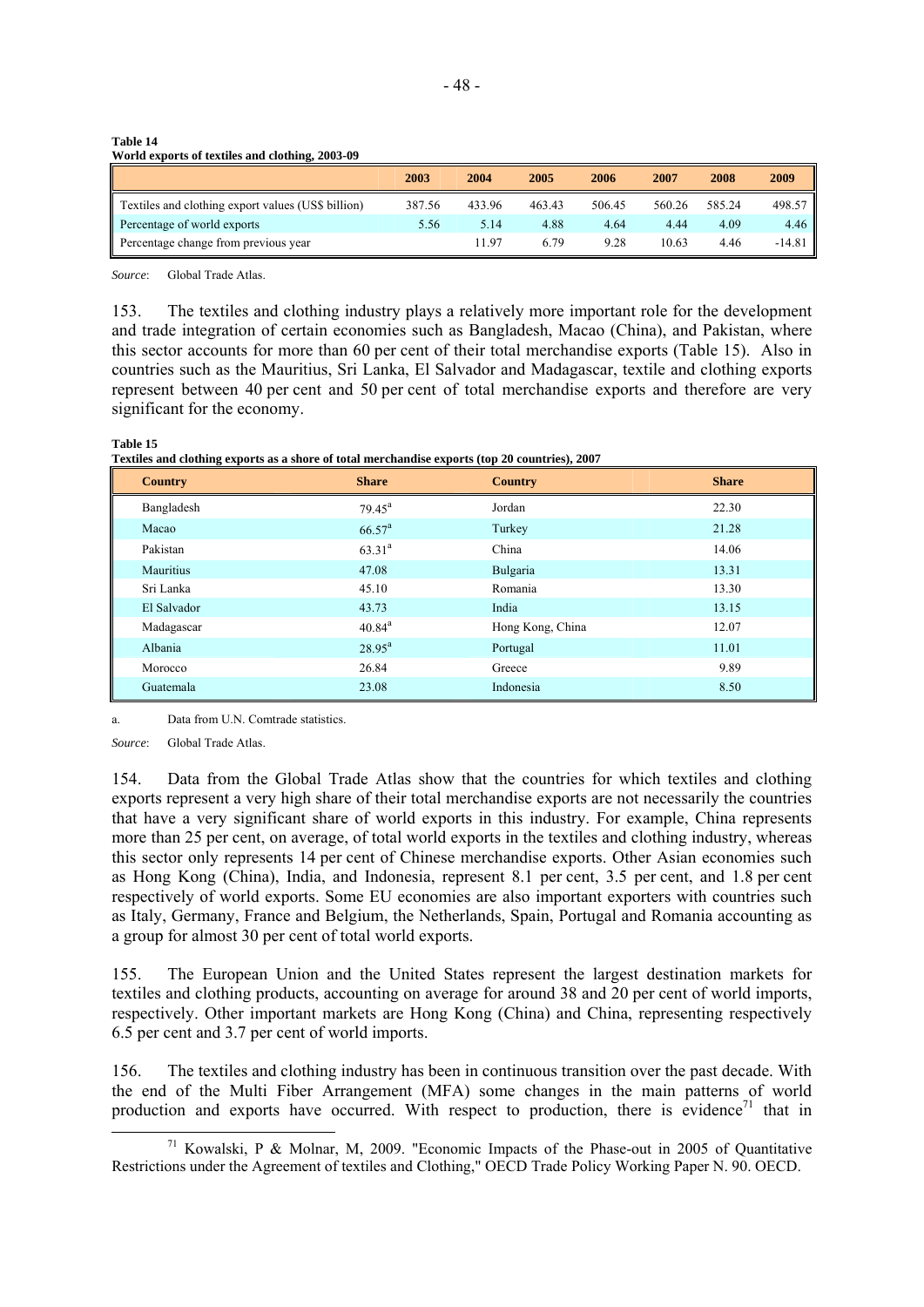anticipation of the phase-out of the MFA quotas, exporters in low-cost and high productivity developing countries started consolidating their production of standardized labour-intensive textiles and clothing products. In addition, producers also upgraded their capital stocks. In contrast, some producers in high-cost developed countries have moved from high scale production towards a market structure characterized by specialized firms which compete on quality and design.

157. In addition, some sectoral studies suggest that in the last 5 years, retailers have been adjusting to the increase in "fast fashion" production and to the improvement in inventory control techniques by shifting away from small traditional firms to fewer strategic-suppliers that can source materials, coordinate logistics and operate in locations where delivery cycles are shorter. Retailers have been consolidating towards larger suppliers and fewer countries.<sup>72</sup>

158. Some production patterns can be found in the trade data. Most of the top exporters are also top importers in this sector. This might reflect the fact that a significant percentage of trade is in intermediary goods, confirming the increasing integration of the sector trough vertical supply chains and the increasing importance of global suppliers in this industry.<sup>73</sup>

159. With respect to trade, after the abolition of quotas in 2005, exports of countries such as China have increased by as much as 21 per cent, the largest increase amongst all suppliers. Also, exports from India, Indonesia Turkey and Thailand increased by 19 per cent, 12 per cent, 7 per cent and 5 per cent respectively in 2005. While in the first two countries the growth rate of exports decelerated in the following two years, reaching rates of around 5 per cent, in the last two the growth rates of exports reached 17 per cent and 7 per cent respectively in 2007. Finally, Hong Kong (China), Belgium, the Netherlands, Germany, United States, Spain and France showed an increase in their exports of less than 5 per cent in 2005. With the exception of the United States, this set of economies experienced a higher increase in their exports, between 10 per cent and 15 per cent, during the following two years. In contrast, the end of the MFA had a negative impact on suppliers such as Mexico, the United Kingdom, Japan, Chinese Taipei, Portugal and South Korea, which experienced a contraction of exports in 2005. With the exception of Mexico and Chinese Taipei in this last set of economies, the negative trend of exports was reversed and became positive in the following two years.

# **3. Impact of the global crisis on production and trade**

160. The collapse in world demand as a result of the global financial crisis was reflected in a decrease of total retail sales.<sup>74</sup> In addition, the structural changes in the supply chain of the garment industry were still taking place during the economic downturn. In fact, the drop in retail sales was mainly driven by a reduction in sales of mainstream specialists and department stores, which were outperformed by big discounters and fast fashion retailers that in some cases were experiencing rising

<sup>&</sup>lt;sup>72</sup> See Nordas (2005), Kowalsky and Molnar (2009) above; and Ahmad, M & Diaz, D, 2008, "A Reality Check of Three Years of Post-Quota Trade in Textiles And why so many predictions of doom proved unfounded," International Textiles and Clothing Bureau, and Forstater, M., 2009, "Implications of the Global Financial and Economic Crisis on the Textile and Clothing Sector", ILO Sectoral Coverage of the Global Economic Crisis.<br><sup>73</sup> The high level of aggregation of trade data might however mask the fact that countries are

specializing and trading differentiated final products. For instance it might be the case that while China is specializing in standardized products such as T-shirts. Italy is exporting top-brand clothes.

 $\frac{74}{1}$ In the United States garment sales decreased 2.1 per cent with respect to the previous year. The European Union does not report clothing retail sales but in general, total retail sales decreased 1,9 per cent during 2008.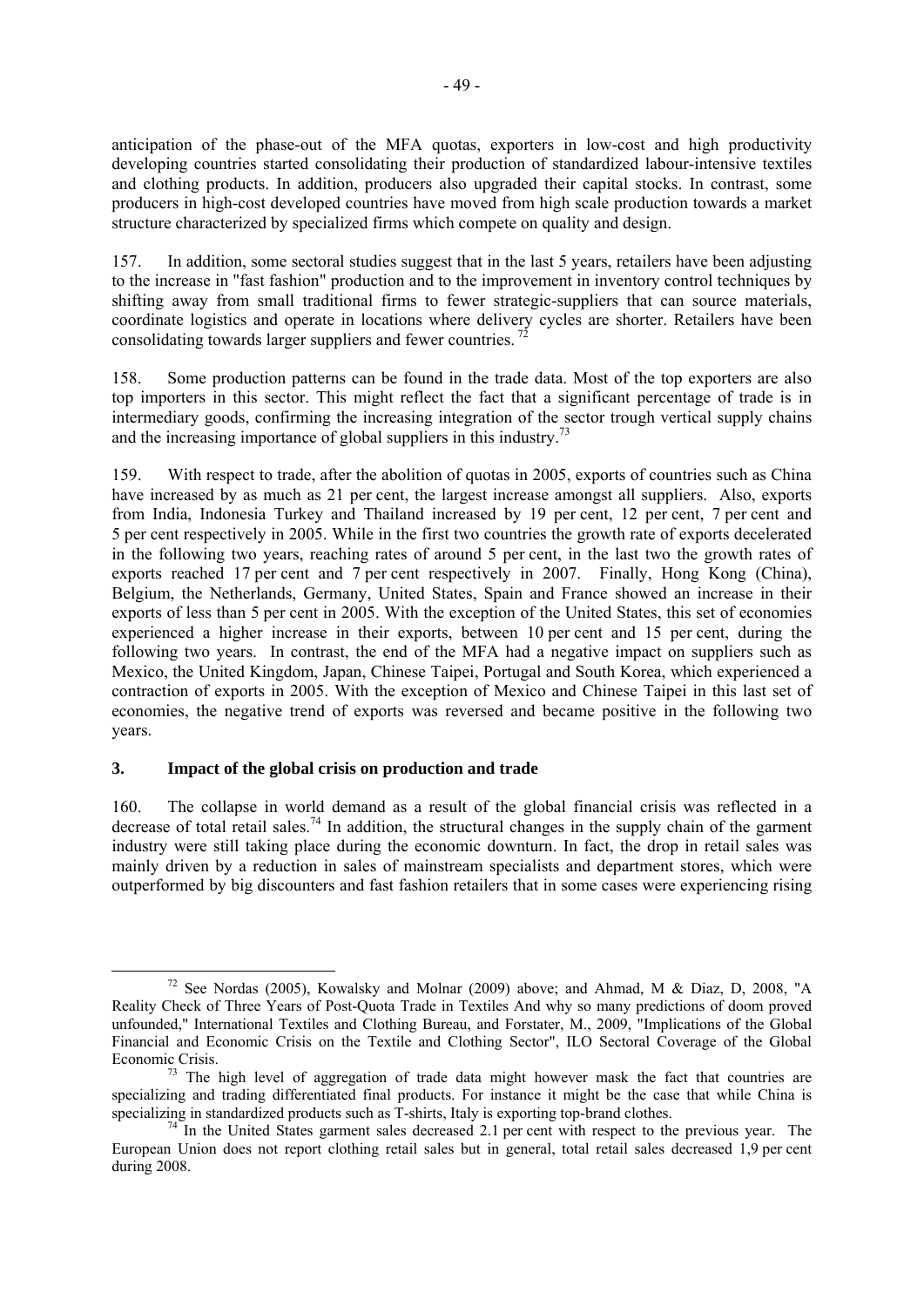sales volumes.<sup>75</sup> US imports of clothing started to decrease in 2009; this decrease was lagged with respect to retail sales, which experienced negative growth rates from September 2008, with respect to the previous year. In general the drop in retail sales of clothing was not large enough to explain the significant drop in imports. In addition, towards the last quarter of 2009 retail sales were already experiencing positive growth while import recovery was slower. One of the reasons why the main driver of falling US imports was not a drop in retail sales is that during the crisis, clothing retailers were decreasing their inventories. This fact is confirmed by a decreasing pattern of the ratio between inventories and sales since the end of the 2008.

161. The overall impact of the global crisis on exports of textiles and clothing was very negative during 2009, when the total value of exports decreased from US\$585,2 billion in 2008 to US\$498,6 billion in 2009, a decline of -14,8 per cent. During the crisis the share of textiles and clothing products in total exports was slightly below its average, implying that the demand of textiles and clothing was not substituted by the demand of other products.

162. Year-on-year export growth from the top 5 OECD exporters went below zero between September and November 2008 compared with the same months in 2007 (Chart 16). Italy experienced the lowest export growth during the crisis, and Italian exports declined by 34 per cent in April 2009. It is possible to observe a slight recovery of exports across all nations starting in May 2009. Germany and France experienced positive export growth from October 2009 and in general all countries experienced a positive growth of exports by the end of the 2009, compared with the previous year.

163. The pattern of year-on-year exports for the top 5 Asian exporters is less clear (Chart 17). While Hong Kong (China), India, Indonesia and Chinese Taipei started experiencing a decline in exports from September 2008, China sustained a positive growth until January 2009. With the exception of February 2009, where there was a negative peak for Chinese and Indian exports, the growth rate of exports were still negative but in general higher in this set of countries with respect to the OECD countries. In addition, all countries started to experience positive growth rates at the end of 2009.

164. The post-MFA picture of winners and losers has also continued throughout the crisis (Chart 18). During 2009, China, Japan, Spain, the Netherlands, Germany, Korea, Thailand and to a lesser extent India, increased their share of world exports. Mexico, the United States, Chinese Taipei, Hong Kong (China), Japan and Romania experienced a decrease in their export shares. Finally, some countries in the Latin American and Caribbean region such as Bolivia, Costa Rica, Colombia, Ecuador, Nicaragua, Paraguay, Chile and Venezuela lost more than 20 per cent of their market share with respect to 2008.

165. The global recession has had a very negative impact on employment in the textiles and clothing industry. However, it is very difficult to accurately assess the levels of unemployment and job losses in the textiles and clothing industry since this sector includes a large number of formal enterprises but there is also a significant amount of smaller and unregistered factories. In addition, short-term contracts are widely used in this sector. In developing countries around 8000 textiles and apparel production units have been shut down since June 2008. This has implied more than  $20$  per cent of jobs losses.<sup>76</sup> In particular, China experienced a 33 per cent of job losses in the sector. Also other main exporters such as India, Pakistan, Indonesia and Mexico experienced job losses of between 3 per cent and 10 per cent.

<sup>&</sup>lt;sup>75</sup> Studies such as Forstater (2009) show that US-retailer Wal-Mart experienced a raise in sales of 1.6 per cent during 2008. In addition, non US-retailers such as Inditex (Zara), H&M and outlets of Li&Fung had a raise in sales of respectively 10 per cent. 11 per cent and 14.5 per cent.

 $^{76}$  Data from the International Textile, Garment and Leather Workers' Federation (ITGLWF) survey on its national affiliates.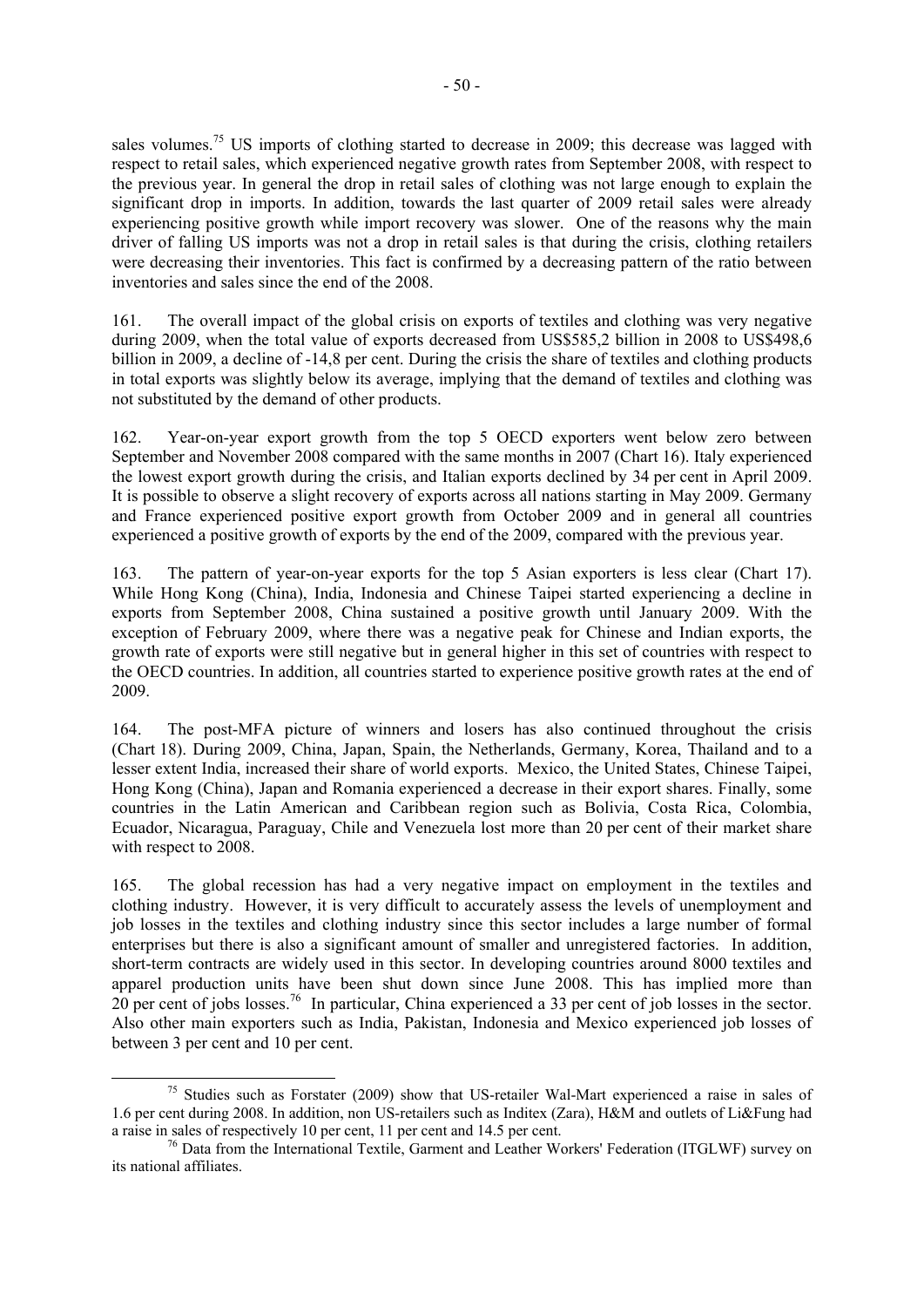



*Source* :Global Trade Atlas.

## **Chart 17**

**Leading non-OECD textiles and clothing exporters, December 2007 - December 2009** (Year-on-year growth of exports)



*Source* :Global Trade Atlas.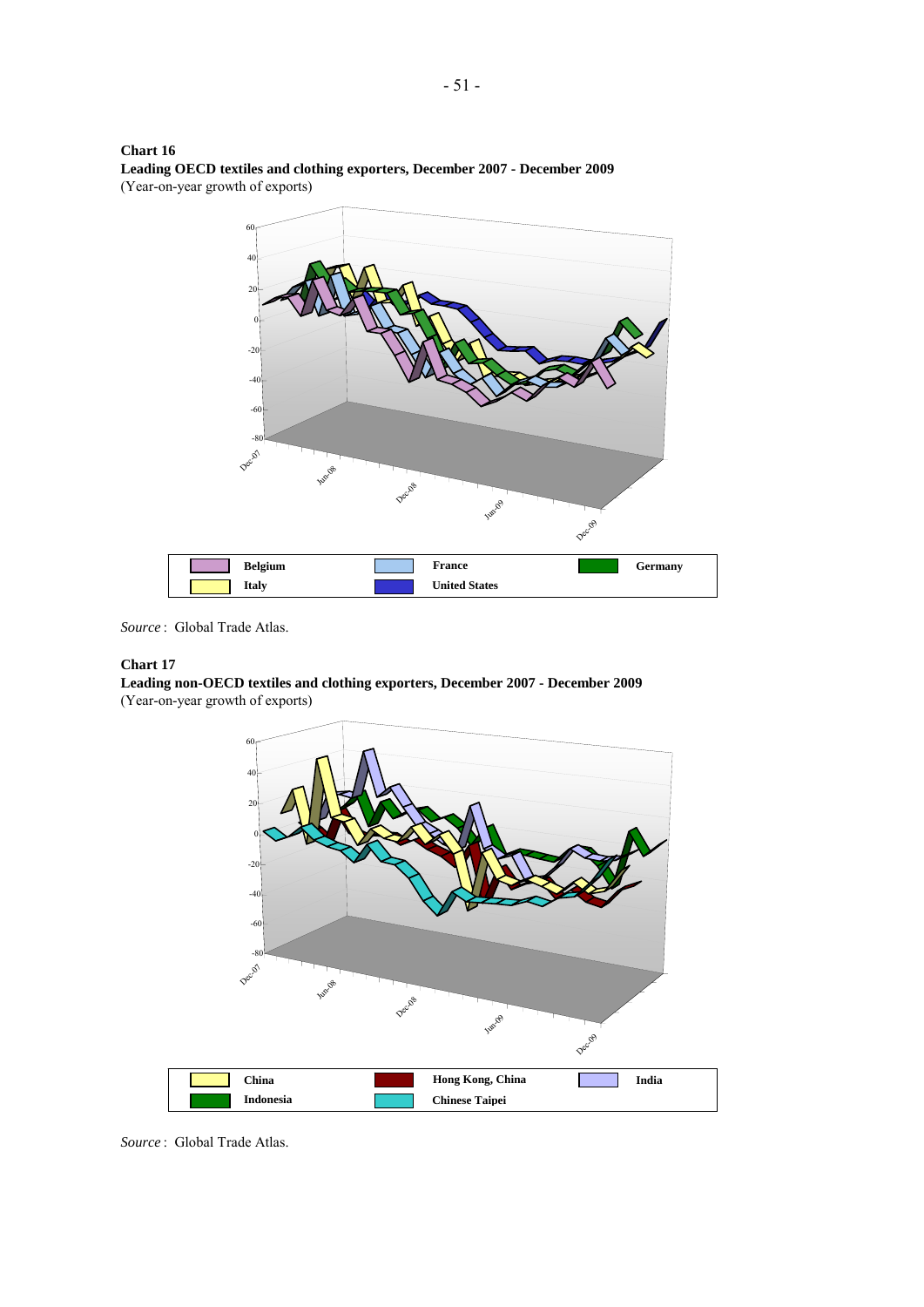



*Source:* Global Trade Atlas.

## **4. Responses to the crisis and their economic impact**

166. Some countries have used various trade measures to tackle the economic slowdown in the sector. The most common practice was the initiation of anti-dumping investigations. Interestingly, the increase in MFN tariffs in the textile and clothing sector has been rare across countries. With the exception of very few cases, the trend in applied MFN rates for the textiles and clothing industry continues to be downwards, a trend that has not been reversed by the crisis.<sup>77</sup> Other non tariff barriers such as the introduction of references prices, import licensing requirements and import duty surcharges have been adopted (Table 16).

## **Table 16**

**List of trade-related measures on textiles and clothing**  (November 2009 – mid-May 2010)

| Country/<br><b>Member State</b> | <b>Measure</b>                                                                                                                                                                                                                                     |
|---------------------------------|----------------------------------------------------------------------------------------------------------------------------------------------------------------------------------------------------------------------------------------------------|
| Argentina                       | Introduction of non automatic import licensing requirements, covering products such as textile fabrics, articles<br>of apparel and clothing accessories.                                                                                           |
| Argentina                       | New customs regulation "aduanas especializadas en el despacho de determinadas mercaderías de importación<br>para consumo" amending the list of entry points (selected seaports and airports) for certain products such as<br>textiles and apparel. |
| Argentina                       | Initiation on 11 February 2010 of anti-dumping investigation on imports of polypropylene filament yarn.                                                                                                                                            |
| Argentina                       | Initiation on 13 February 2010 of anti-dumping investigation on imports of men's or boy's suits, blazers and<br>jackets from China.                                                                                                                |

**Table 16 (cont'd)** 

 <sup>77</sup> Table 4 in WTO document WT/TPR/OV/12, part A of 18 November 2009.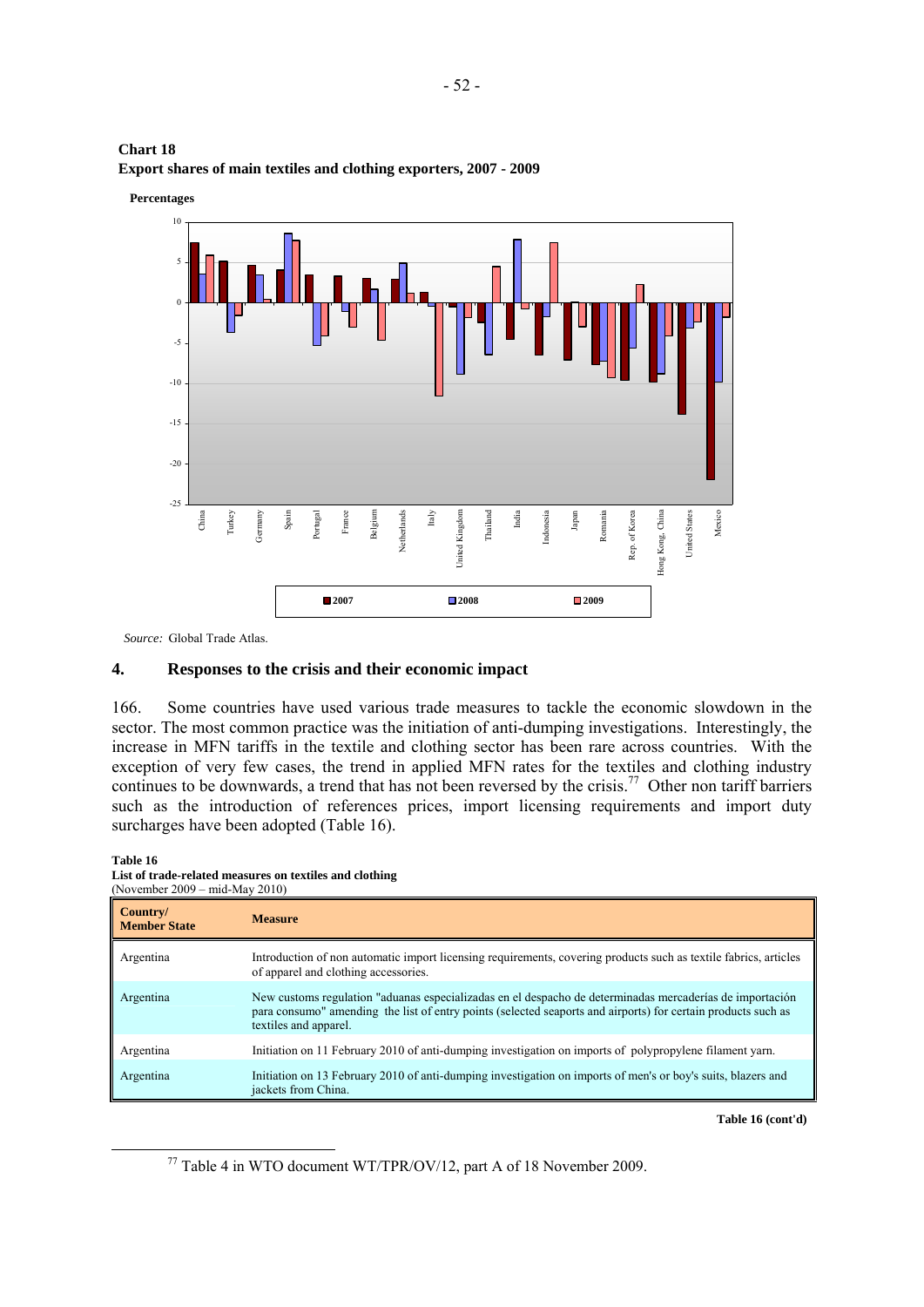| Country/<br><b>Member State</b>                          | <b>Measure</b>                                                                                                                                                                                                                                                                                                              |
|----------------------------------------------------------|-----------------------------------------------------------------------------------------------------------------------------------------------------------------------------------------------------------------------------------------------------------------------------------------------------------------------------|
| Argentina                                                | Update of the list of "criterion values" (valores criterio de carácter precautorio) for imports of a number of<br>products such as other knitted or crocheted fabrics of synthetic fibres dyed or printed from certain specified<br>origins.                                                                                |
| Argentina, Brazil,<br>Paraguay and Uruguay<br>(Mercosur) | Temporary increase of the Mercosur Common Tariff (to 18% and 26%) for 157 textiles and textile articles<br>tariff lines. Paraguay and Uruguay given a waiver on this measure.                                                                                                                                               |
| Australia                                                | Gradual reduction of applied tariffs on textiles, clothing, and footwear products until 2015 (for items with a<br>rate of 17.5% down to 10%; and for items with rates of 10% or 7.5% to 5%).                                                                                                                                |
| <b>Brazil</b>                                            | Initiation on 4 November 2009 of anti-dumping investigation on imports of knitted or crocheted viscose fabrics<br>from China.                                                                                                                                                                                               |
| Dominican Republic                                       | Initiation on 17 December 2009 of safeguard investigation on imports of polypropylene bags and tubular<br>fabric.                                                                                                                                                                                                           |
| Dominican Republic                                       | Initiation on 2 March 2010 of safeguard investigation on imports of certain socks and other hosiery.                                                                                                                                                                                                                        |
| Ecuador                                                  | Introduction of a compound tariff for imports of textile products (US\$5.5/kg plus 10%).                                                                                                                                                                                                                                    |
| EU                                                       | Termination on 18 March 2010 of anti-dumping duties on imports of polyester staple fibres from China, Korea,<br>and Saudi Arabia (imposed on 10 March 2005).                                                                                                                                                                |
| India                                                    | Imposition of new measures for cotton yarn sector such as (i) suspension of the DEPB (7.67%) benefit<br>available for cotton yarn exports; (ii) suspension of duty drawback scheme for cotton yarn exports (as from<br>29 April 2010); and (iii) mechanism to register cotton yarn exporters.                               |
| India                                                    | Re-imposition of a duty on exports of raw cotton and yarn. Prior to 9 April 2010, raw cotton exports were fully<br>exempted. After this date, this exemption was withdrawn.                                                                                                                                                 |
| Indonesia                                                | New Decree on textiles and textile products removing overlapping tariff lines and stipulating certain import<br>conditions (prevent misuse and/or manipulation in bonded zone), as from 26 January 2010.                                                                                                                    |
| Mexico                                                   | Gradual tariff reduction on 97% of manufactured goods. This reduction will take place in 5 annual phases. By<br>2013 the average applied tariff should be 4.3%; 63% of tariff lines should be duty-free. Average tariff on<br>manufactured goods fell from 10.6% in 2008 to 8.3% in 2009, and to 5.2% as of 1 January 2010. |
| Mexico                                                   | Initiation on 21 April 2010 of anti-dumping investigation on imports of woven fabrics of cotton "denim" from<br>China.                                                                                                                                                                                                      |
| Pakistan                                                 | Exemption of import tariffs on cotton yarn (other than sewing thread), containing 85% or more by weight of<br>cotton, not put up for retail sale, and cotton yarn (other than sewing thread), containing less than 85% by<br>weight of cotton, not put up for retail sale.                                                  |
| Pakistan                                                 | Temporary export restrictions (quota of 35 million kg) of all types of yarn, for the period 1 March 2010 to<br>30 June 2010. Withdrawn on 12 May 2010.                                                                                                                                                                      |
| Pakistan                                                 | As from 25 November 2009, exports of cotton yarn have been monitored through a system of registration to be<br>notified to the Trade Development Authority.                                                                                                                                                                 |
| Pakistan                                                 | Additional levy "regulatory duty (15%)", imposed on a temporary basis, on exports of all types of yarn.                                                                                                                                                                                                                     |
| Peru                                                     | Initiation on 8 November 2009 of anti-dumping investigation on imports of woven fabrics of polyester fibres,<br>mixed mainly or solely with viscose rayon staple fibres from India.                                                                                                                                         |
| Russian Federation                                       | Reduction of import tariffs on articles of apparel, clothing accessories and other articles of furskin (from 20%<br>to $10\%$ ).                                                                                                                                                                                            |
| South Africa                                             | Termination on 27 November 2009 of anti-dumping duties on imports of acrylic fabrics from Turkey (imposed<br>in November 2004).                                                                                                                                                                                             |
| Turkey                                                   | Termination (no application for sunset review) on 20 November 2009 of anti-dumping duties on imports of<br>polyester synthetic staple fibres from Belarus (imposed on 20 November 2004).                                                                                                                                    |

Source: WTO Secretariat.

167. Governments have also adopted other measures which can be grouped in four main areas: (i) credit and trade finance measures to encourage financial institutions to strengthen credit loans to the textiles and clothing industry have been developed by some countries; (ii) profit tax cuts and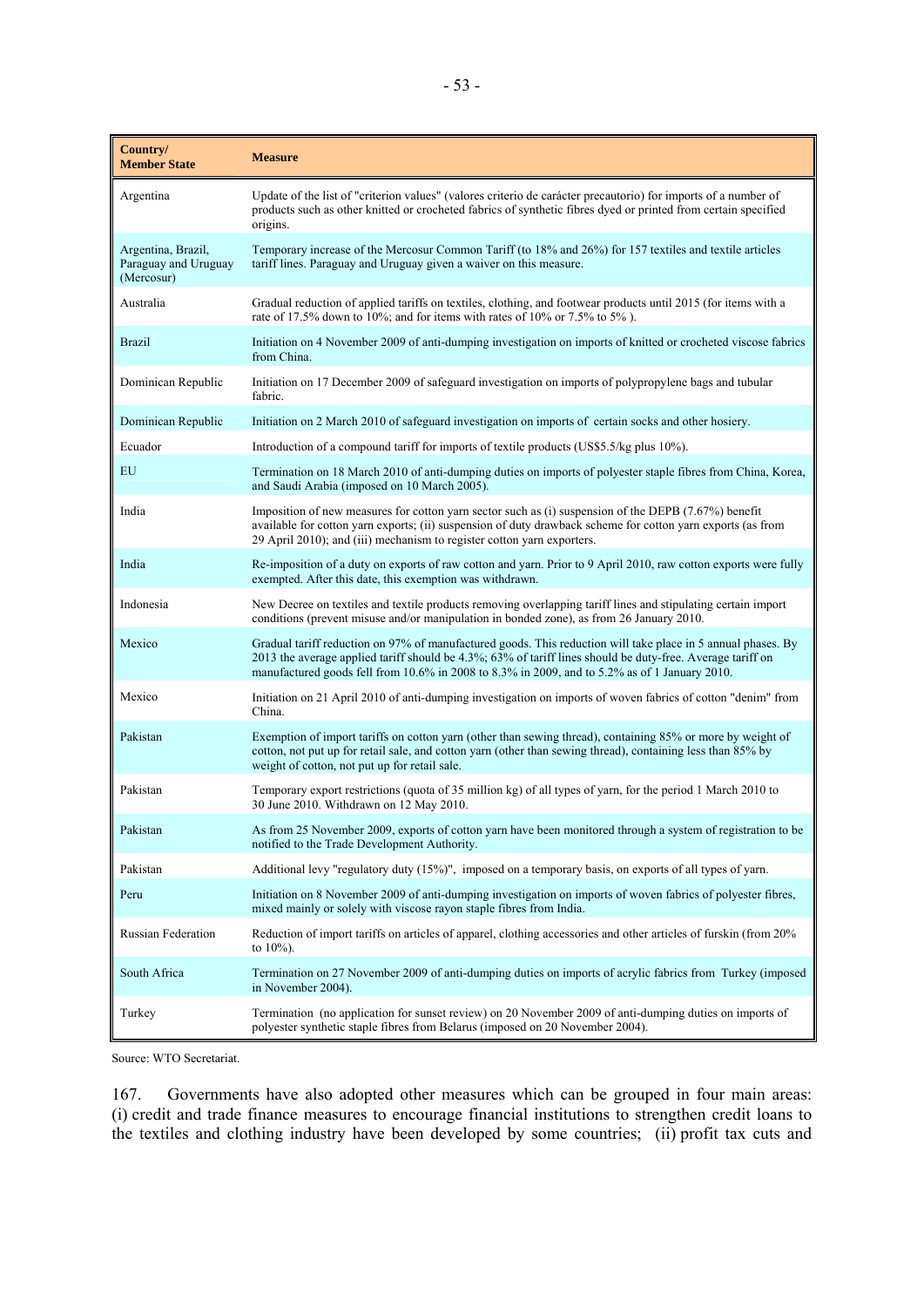subsidies; (iii) cost-cutting decisions such as temporal layoffs and wages freeze; and (iv) specific support to SMEs has been given by some.

168. The economic impact of trade measures on the textiles and clothing sector will depend on factors such as the relative importance in the economy of the targeted products, the magnitude of the actual measures and the size of the country adopting them. When the importing country is large in an international market, it means that its imports are a significant share in the world market for the product. In this case, any trade measure it implements will affect world demand sufficiently to change the world price of the product. In contrast, if the country is small then it will take international prices as given because their share of world demand will not be large enough to affect international prices.

169. Non tariff barriers such as anti-dumping measures, reference prices, import duties surcharges

and licensing, have a very similar effect to an import tariff.<sup>78</sup> Such measures will increase the price of the imported goods for domestic users or consumers.<sup>79</sup> This increase will have a positive impact on domestic producers. The price increase in the domestic market will not only raise the producer surplus in the industry but also will induce an increase in the output of existing domestic firms, an increase in employment, and an increase in total profits.

170. The first-order effect of both tariff and non tariff barriers is a decrease of imports of the specific product that has been targeted by the policy. During a global crisis, an import reduction of the product subject to a trade measure can arise not only from a decrease in domestic demand of imports but also from a decrease in the scale of operations in the exporting country. In fact, the economic literature shows<sup>80</sup> that during periods of reduced demand, dumping might come from the desire of foreign firms to maintain production capacity and under such circumstances the antidumping activity will make foreign firms scale-back their capacity and will indirectly reduce imports. In addition, the magnitude of the decrease in imports of the targeted product will depend on its degree of substitutability.

171. Tariffs and non tariff barriers could also cause trade diversion as a secondary effect. However, unlike import tariffs that are generally applied to all countries, other policies such as anti dumping measures are usually imposed on specific countries. Therefore, while in the first case, trade will be diverted towards substitute products, in the second case trade can also be diverted towards other nations producing the same product.

**\_\_\_\_\_\_\_\_\_\_\_\_\_\_\_** 

 $78$  The big difference between quantity measures such as licensing and a tariff is that in the first case the government does not receive any revenue from the imposition of the license and hence the welfare impact of quotas will depend on who receives these quota rents.<br><sup>79</sup> While anti-dumping measures, reference prices, import duties surcharges have a direct effect on the

prices of the imported product, measures such as import licensing have an indirect effect on domestic prices by restricting the quantity imported of a certain product.<br><sup>80</sup> Viner, J. 1923, "Dumping: a Problem in International Trade," Chicago: University of Chicago Press;

and Staiger, Robert & Wolak, Frank A, 1994, "Measuring Industry Specific Protection: Antidumping in the United States," NBER Working Papers 4696, National Bureau of Economic Research, Inc.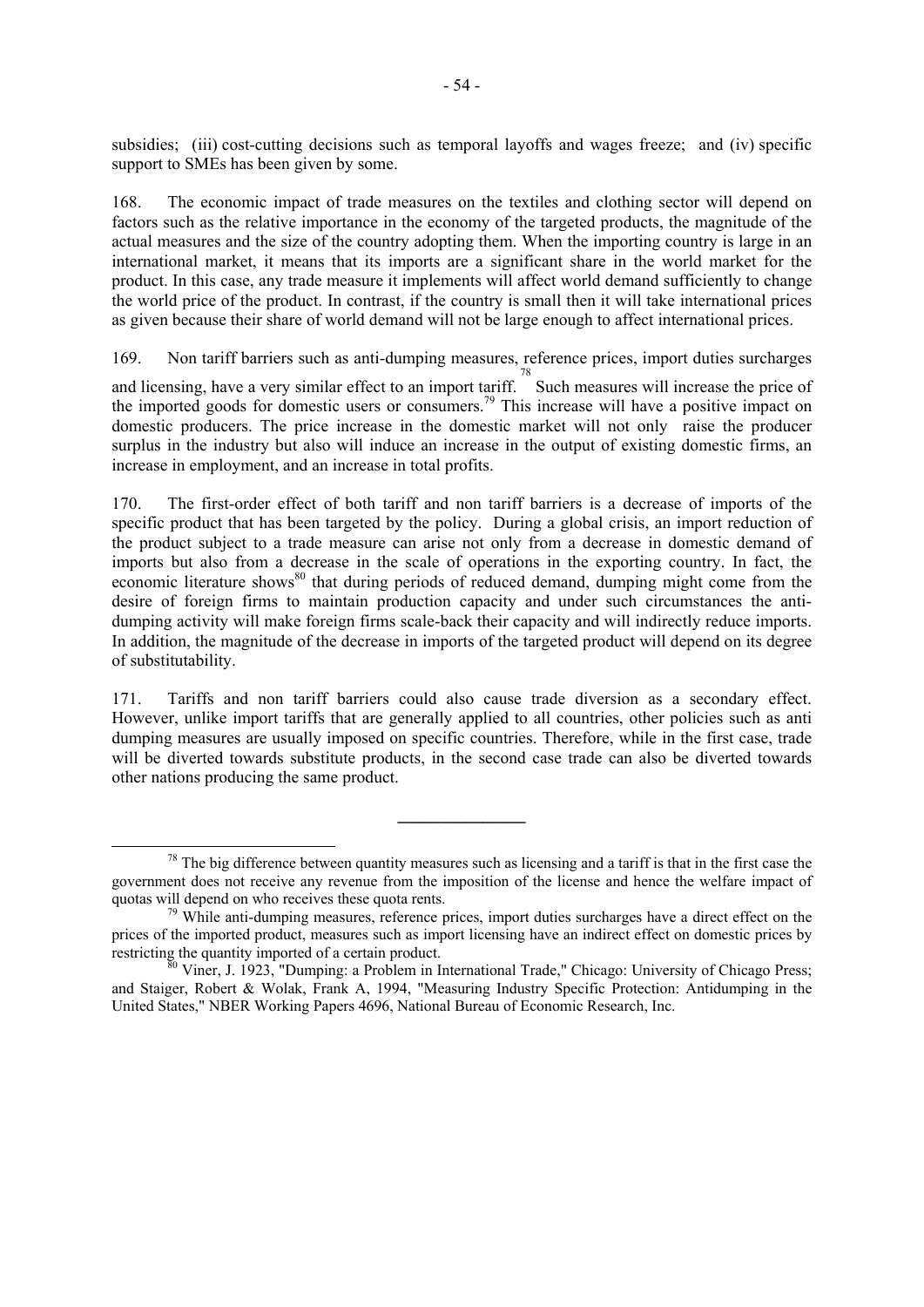## **ANNEX 1**

### G20 - Trade and trade-related measures**<sup>1</sup>** (November 2009 – mid-May 2010)

### **VERIFIED INFORMATION**

| Country/<br><b>Member</b><br><b>State</b> | <b>Measure</b>                                                                                                                                                                                                                                                                                                                                                                                                                         | <b>Source/Date</b>                                                                                                 | <b>Status</b> |
|-------------------------------------------|----------------------------------------------------------------------------------------------------------------------------------------------------------------------------------------------------------------------------------------------------------------------------------------------------------------------------------------------------------------------------------------------------------------------------------------|--------------------------------------------------------------------------------------------------------------------|---------------|
| Argentina                                 | Initiation on 2 November 2009 of anti-dumping investigation on<br>imports of electrical ignition or starting equipment of a kind used<br>for spark-ignition or compression-ignition internal combustion<br>engines (for example, ignition magnetos, magneto-dynamos,<br>ignition coils, sparking plugs and glow plugs, starter motors),<br>generators (NCM 8511.30.20; 8511.80.30; 8511.80.90;<br>9032.89.11) from China.              | Resolución SICPME<br>No. 20/2009<br>(29 October 2009).                                                             |               |
| Argentina                                 | Initiation on 3 November 2009 of anti-dumping investigation on<br>imports of certain oil country tubular goods (NCM 7304.29;<br>7306.29) from China.                                                                                                                                                                                                                                                                                   | Resolución SICPME<br>No. 29/2009<br>(2 November 2009).                                                             |               |
| Argentina                                 | Introduction of non automatic import licensing requirements,<br>covering products such as textile fabrics, autoparts, electrical<br>machinery and equipments, vehicles, parts and accessories of<br>motor vehicles, articles of apparel and clothing accessories,<br>chemicals, and paper (NCM Chapters 28; 48; 51; 52; 54; 55; 59;<br>60; 61; 62; 63; 65; 68; 73; 82; 84; 85; 87; 94; 96).                                            | <b>WTO Documents</b><br>$G/LIC/N/2/ARG/22$ of<br>3 November 2009 and<br>$G/LIC/N/2/ARG/23$ of<br>27 November 2009. |               |
| Argentina                                 | Introduction of "criterion values" (valores criterio de carácter<br>preventivo) for imports of a number of products such as<br>fungicides (NCM 3808.92); electro-mechanical domestic<br>appliances (NCM 8509.40); electrical ignition or starting<br>equipment (NCM 8511.80); optical media (CDs) (NCM<br>8523.40); and automatic regulating or controlling instruments<br>and apparatus (NCM 9032.89) from certain specified origins. | <b>Resoluciones Generales</b><br>AFIP Nos. 2699/2009.<br>2700/2009 and<br>2701/2009 (4 November<br>2009).          |               |
| Argentina                                 | Increase of the value-added tax (from $10.5\%$ to $21\%$ ) for<br>information technology products (NCM 8415; 8418; 8516; 8517;<br>8518; 8519; 8521; 8527; 8528), as well as of the product<br>coverage for the application of the excise tax (17%). Products<br>manufactured or assembled in the Tierra del Fuego free zone are<br>exempted.                                                                                           | Lev 26.539<br>(20 November 2009).                                                                                  |               |
| Argentina                                 | Initiation on 2 December 2009 of anti-dumping investigation on<br>imports of table, floor, wall, window, ceiling or roof fans, with a<br>self-contained electric motor (NCM 8414.51; 8414.59) from<br>China.                                                                                                                                                                                                                           | Resolución SICPME No.<br>70/2009<br>(24 November 2009).                                                            |               |
| Argentina                                 | Initiation on 18 December 2009 of anti-dumping investigation on<br>imports of new pneumatic tyres, of rubber (NCM 4011.10.00;<br>4011.20.90; 4011.61.00; 4011.92.10; 4011.92.90) from China.                                                                                                                                                                                                                                           | Resolución SICPME<br>No. 139/2009<br>(17 December 2009).                                                           |               |

 $\begin{array}{c|c}\n\hline\n\end{array}$ <sup>1</sup> The inclusion of any measure in this table implies no judgement by the WTO Secretariat on whether or not such measure, or its intent, is protectionist in nature. Moreover, nothing in the table implies any judgement, either direct or indirect, on the consistency of any measure referred to with the provisions of any WTO agreement or such measure's impact on, or relationship with, the global financial crisis.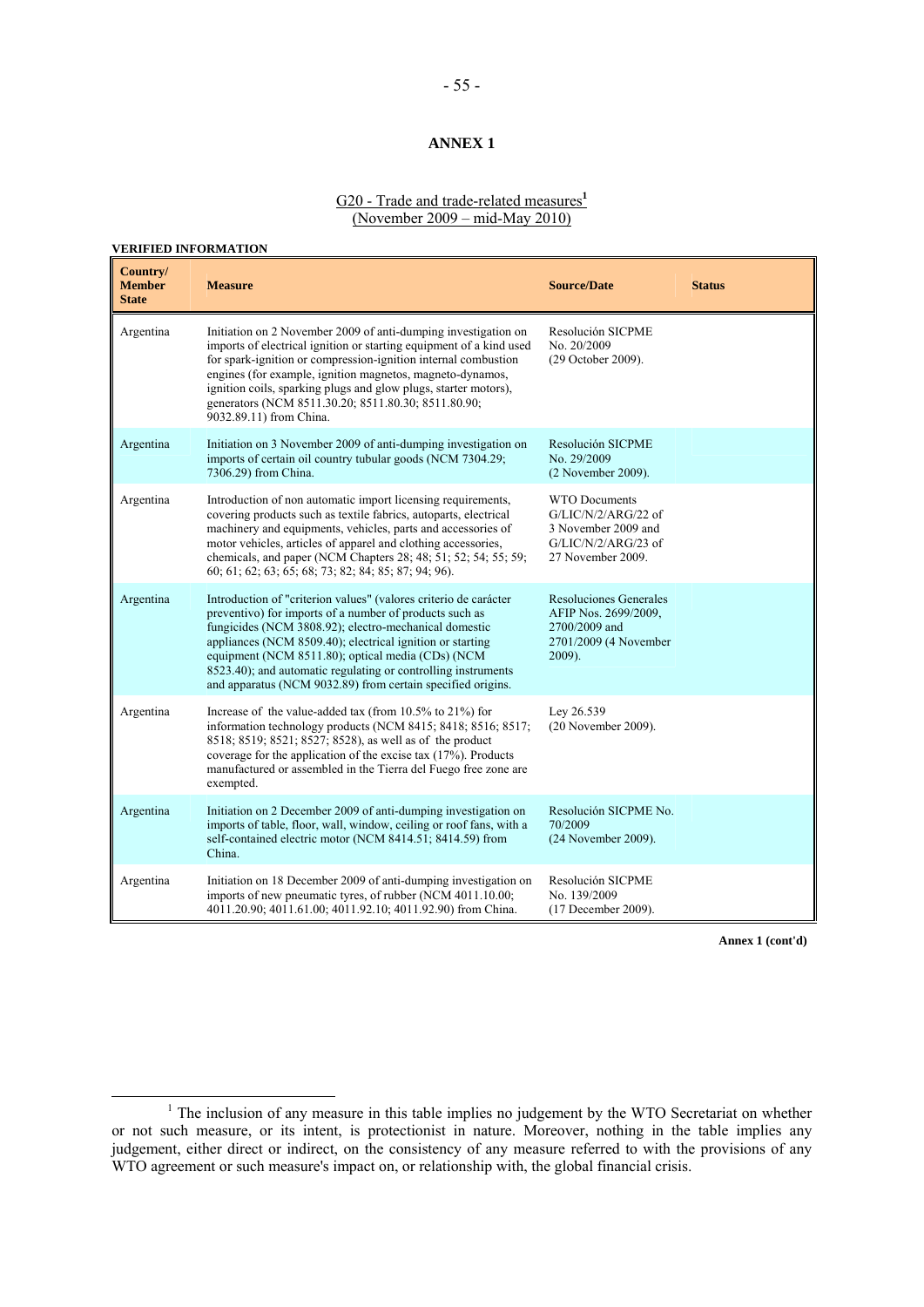| Country/<br><b>Member</b><br><b>State</b>                      | <b>Measure</b>                                                                                                                                                                                                                                                                                                                                                                                                                                                                                                                                                                                                                                                                                                         | <b>Source/Date</b>                                                                                                                                                                                              | <b>Status</b> |
|----------------------------------------------------------------|------------------------------------------------------------------------------------------------------------------------------------------------------------------------------------------------------------------------------------------------------------------------------------------------------------------------------------------------------------------------------------------------------------------------------------------------------------------------------------------------------------------------------------------------------------------------------------------------------------------------------------------------------------------------------------------------------------------------|-----------------------------------------------------------------------------------------------------------------------------------------------------------------------------------------------------------------|---------------|
| Argentina                                                      | New customs regulation "aduanas especializadas en el despacho<br>de determinadas mercaderías de importación para consumo"<br>amending the list of entry points (selected seaports and airports)<br>for certain products such as carbonates; tableware and<br>kitchenware; articles of leather; textiles and apparel; footwear;<br>ceramic products; glassware; imitation jewellery; articles of iron<br>or steel; articles of base metal; machinery and mechanical<br>appliances; electrical machinery and equipment; vehicles and<br>parts and accessories; clocks and watches; lamps; toys; and<br>manufactured articles (NCM Chapters 28; 39; 42; 50 to 64; 69;<br>70; 71; 73; 82; 83; 84; 85; 87; 90; 94; 95; 96). | Resolución No. 3/2010<br>DGA (29 January 2010).                                                                                                                                                                 |               |
| Argentina                                                      | Initiation on 11 February 2010 of anti-dumping investigation on<br>imports of polypropylene filament yarn (NCM 5402.48.00;<br>5402.59.00) from Brazil.                                                                                                                                                                                                                                                                                                                                                                                                                                                                                                                                                                 | Resolución SICPME<br>No. 15/10<br>(10 February 2010).                                                                                                                                                           |               |
| Argentina                                                      | Initiation on 13 February 2010 of anti-dumping investigation on<br>imports of air conditioning machines (NCM 8415.10.11;<br>8415.83.00; 8418.69.40) from Korea, Malaysia, Thailand, and<br>Viet Nam.                                                                                                                                                                                                                                                                                                                                                                                                                                                                                                                   | Resolución SICPME<br>No. $16/10$<br>$(12$ February 2010).                                                                                                                                                       |               |
| Argentina                                                      | Initiation on 13 February 2010 of anti-dumping investigation on<br>imports of men's or boy's suits, blazers and jackets<br>(NCM 6203.11; 6203.12; 6203.19; 6203.22; 6203.23;<br>6203.29.10; 6203.29.90; 6203.31; 6203.32; 6203.33; 6203.39)<br>from China.                                                                                                                                                                                                                                                                                                                                                                                                                                                             | Resolución SICPME<br>No. 18/10<br>$(12$ February 2010).                                                                                                                                                         |               |
| Argentina                                                      | Initiation on 3 March 2010 of anti-dumping investigation on<br>imports of steel straight slaw blades, for working metals (NCM<br>8202.91.00; 8202.99.90) from China.                                                                                                                                                                                                                                                                                                                                                                                                                                                                                                                                                   | Resolución SICPME<br>No. 36/10 (2 March<br>$2010$ ).                                                                                                                                                            |               |
| Argentina                                                      | Update of the list of "criterion values" (valores criterio de<br>carácter precautorio) for imports of a number of products such as<br>baby carriages and parts (NCM 8715.00); flywheels and pulleys,<br>including pulley blocks (NCM 8483.50.90); automatic circuit<br>breakers (NCM 8536.20.00); other knitted or crocheted fabrics<br>of synthetic fibres dyed or printed (NCM 6006.42.00;<br>6006.44.00); stemware drinking glasses, other than of glass-<br>ceramics (NCM 7013.28.00); other drinking glasses, other than<br>of glass-ceramics (NCM 7013.37.00); and benzoyl peroxide<br>(NCM 2916.32.10) from certain specified origins.                                                                          | Resoluciones Generales<br>AFIP Nos. 2720/2009,<br>2730/2009, 2777/2010,<br>2778/2010, 2779/2010,<br>2780/2010, 2781/2010,<br>2783/2010 and<br>2785/2010 (various dates<br>from November 2009 to<br>March 2010). |               |
| Argentina                                                      | Adjustment of "criterion values" (valores referenciales de<br>exportación de carácter precautorio) for exports of a number of<br>products such as natural honey (NCM 0409.00.00); fresh grapes<br>(NCM 0806.10.00); copper and articles thereof (NCM 74); and<br>fresh apples, pears and quinces (NCM 0808.10.00; 0808.20.10)<br>for certain specified destinations.                                                                                                                                                                                                                                                                                                                                                   | Resoluciones Generales<br>AFIP Nos. 2786/2010,<br>2787/2010, 2788/2010,<br>and 2790/2010<br>(26 February 2010).                                                                                                 |               |
| Argentina                                                      | Temporary export ban on ferrous waste and scrap, remelting<br>scrap ingots of iron or steel (NCM 7204.10.00, 7204.21.00;<br>7204.29.00; 7204.30.00; 7204.41.00; 7204.49.00; 7204.50.00)<br>until 9 July 2010.                                                                                                                                                                                                                                                                                                                                                                                                                                                                                                          | Permanent Delegation of<br>Argentina to the WTO<br>$(3 \text{ June } 2010).$                                                                                                                                    |               |
| Argentina,<br>Brazil,<br>Paraguay and<br>Uruguay<br>(Mercosur) | Temporary increase of the Mercosur Common Tariff (to 28%)<br>for 11 tariff lines (dairy products: NCM 0402.10; 0402.21;<br>0402.29; 0402.99; 0404.10; 0406.10; 0406.90), as from<br>31 January 2010 until 31 December 2011. Paraguay and<br>Uruguay given a waiver on this measure.                                                                                                                                                                                                                                                                                                                                                                                                                                    | Decisión No. 25/09 del<br>Consejo del Mercado<br>Común<br>(7 December 2009), and<br>Permanent Delegation of<br>Brazil to the WTO<br>(1 February 2010).                                                          |               |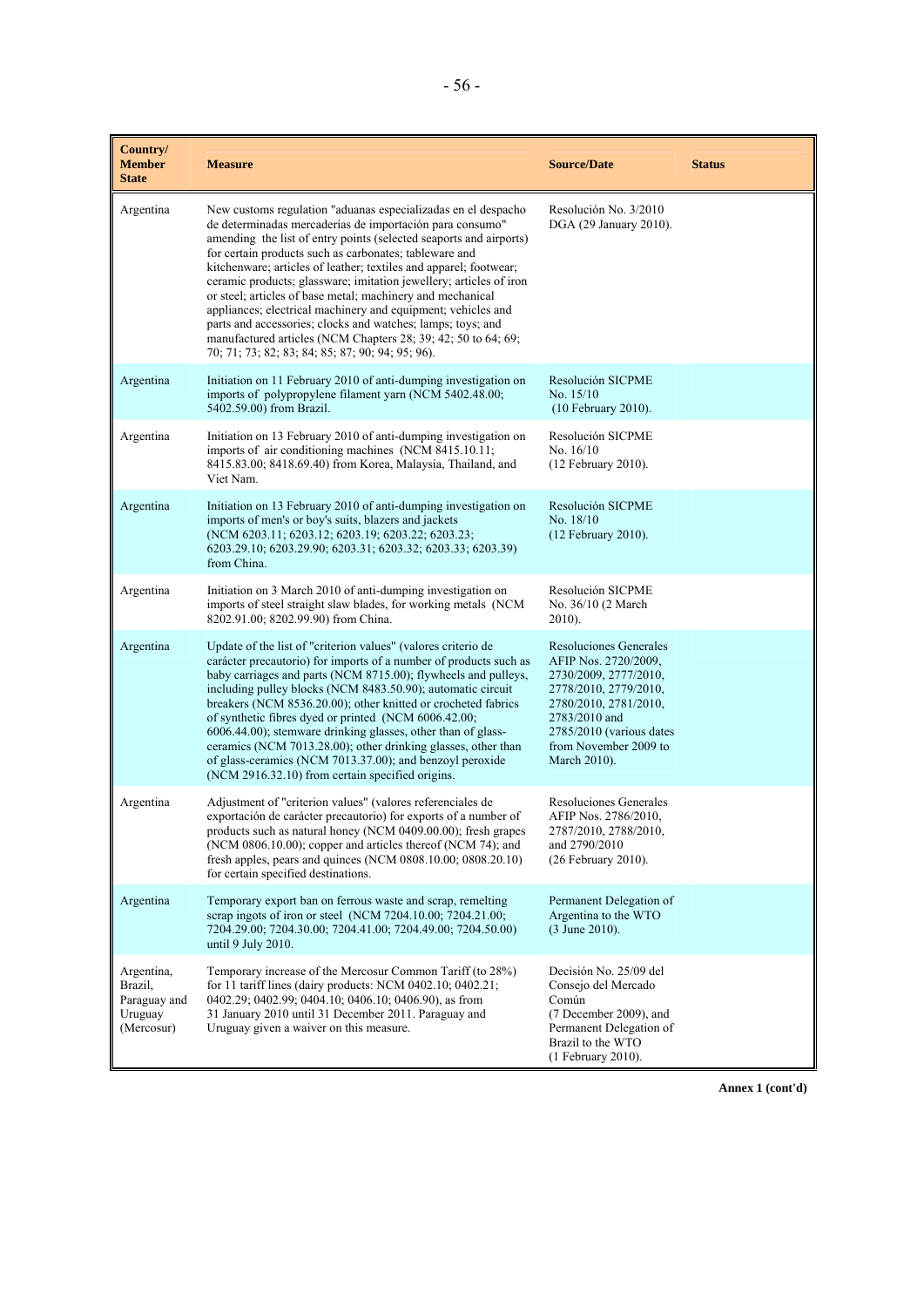| Country/<br><b>Member</b><br><b>State</b>                      | <b>Measure</b>                                                                                                                                                                                                                                                                                                                                                                                                                                           | <b>Source/Date</b>                                                                                                                                     | <b>Status</b> |
|----------------------------------------------------------------|----------------------------------------------------------------------------------------------------------------------------------------------------------------------------------------------------------------------------------------------------------------------------------------------------------------------------------------------------------------------------------------------------------------------------------------------------------|--------------------------------------------------------------------------------------------------------------------------------------------------------|---------------|
| Argentina,<br>Brazil,<br>Paraguay and<br>Uruguay<br>(Mercosur) | Temporary increase of the Mercosur Common Tariff (to 18%<br>and 26%) for 157 tariff lines (textiles and textile articles:<br>NCM 5004; 5005; 5006; 5106; 5107; 5108; 5109; 5110; 5204;<br>5205; 5206; 5207; 5306; 5307; 5308; 5401; 5402; 5403; 5404;<br>5405; 5502; 5508; 5509; 5510; 5911). Paraguay and Uruguay<br>given a waiver on this measure.                                                                                                    | Decisión No. 26/09 del<br>Consejo del Mercado<br>Común<br>(7 December 2009), and<br>Permanent Delegation of<br>Brazil to the WTO<br>(1 February 2010). |               |
| Argentina,<br>Brazil,<br>Paraguay and<br>Uruguay<br>(Mercosur) | Temporary increase of the Mercosur Common Tariff (to 35%)<br>for 3 tariff lines (articles of leather: NCM 4202.22.10;<br>4202.22.20; 4202.92.00). Paraguay and Uruguay given a waiver<br>on this measure.                                                                                                                                                                                                                                                | Decisión No. 27/09 del<br>Consejo del Mercado<br>Común<br>(7 December 2009), and<br>Permanent Delegation of<br>Brazil to the WTO<br>(1 February 2010). |               |
| Australia                                                      | Consumer price index adjustment for the calculation of new rates<br>of customs duties for certain products such as alcoholic<br>beverages (HS 2203; 2204; 2205; 2206; 2207; 2208) and tobacco<br>products (HS 2401; 2402; 2403) resulting in increase of the<br>customs and excise duties, as from 1 February 2010.                                                                                                                                      | Customs Notice<br>No. 2010/05<br>(2 February 2010).                                                                                                    |               |
| Australia                                                      | Gradual reduction of applied tariffs on textiles, clothing, and<br>footwear products until 2015 (for items with a rate of 17.5%<br>down to 10%; and for items with rates of 10% or 7.5% to 5%)<br>(HS Chapters 30, 38, 39, 40, 42, 43, 50, 51, 52, 54, 55, 56, 57,<br>58; 59; 60; 61; 62; 63; 64; 65; 90; 94).                                                                                                                                           | Permanent Delegation of<br>Australia to the WTO<br>(1 January 2010).                                                                                   |               |
| Australia                                                      | Reduction of applied tariffs on passenger motor vehicles and<br>parts (from 10% down to 5%) (HS Chapters 39; 40; 68; 70; 73;<br>83; 84; 85; 87; 90; 94; 96), as from 1 January 2010.                                                                                                                                                                                                                                                                     | Permanent Delegation of<br>Australia to the WTO<br>(1 January 2010).                                                                                   |               |
| Australia                                                      | Termination on 25 November 2009 of anti-dumping<br>investigation on imports of linear low density polyethylene<br>(HS 3901.10; 3901.90) from Canada and the United States<br>(initiated on 28 May 2009).                                                                                                                                                                                                                                                 | Permanent Delegation of<br>Australia to the WTO<br>(1 February 2010).                                                                                  |               |
| Australia                                                      | Initiation on 3 December 2009 of anti-dumping investigation on<br>imports of certain plywood sheeting, of conifer and non-conifer<br>species, in various widths and grades ranging from high quality<br>appearance structurally-certified grades with minimal<br>imperfections, through to non-structural non-appearance grades<br>to which no manufacturing standard applies (HS 4412.31;<br>4412.32; 4412.39) from Brazil, Chile, China, and Malaysia. | Permanent Delegation of<br>Australia to the WTO<br>$(1$ February 2010).                                                                                |               |
| Australia                                                      | Termination on 12 January 2010 (following a reinvestigation) of<br>anti-dumping duties on imports of toilet paper (HS 4818.10)<br>from China and Indonesia (reinvestigation initiated on<br>30 June 2009).                                                                                                                                                                                                                                               | Permanent Delegation of<br>Australia to the WTO<br>(1 February 2010).                                                                                  |               |
| Australia                                                      | Termination on 16 February 2010 of anti-dumping duties on<br>imports of certain silicon (HS 2804.69) from China (imposed on<br>17 February 2005).                                                                                                                                                                                                                                                                                                        | Permanent Delegation of<br>Australia to the WTO<br>(1 February 2010).                                                                                  |               |
| Australia                                                      | Termination on 17 February 2010 (following a continuation<br>inquiry) of anti-dumping duties on imports of hot dipped<br>galvanised steel pipe (HS 7306.30) from Thailand (imposed on<br>18 February 2000).                                                                                                                                                                                                                                              | Permanent Delegation of<br>Australia to the WTO<br>(1 February 2010).                                                                                  |               |
| Australia                                                      | Termination on 23 March 2010 of anti-dumping duties on<br>imports of polyvinyl chloride homopolymer resin (HS 3904.10)<br>from Hungary (no application for continuation received) and<br>Korea (following a continuation inquiry) (duties imposed on<br>24 March 2000).                                                                                                                                                                                  | Permanent Delegation of<br>Australia to the WTO<br>$(18$ May 2010).                                                                                    |               |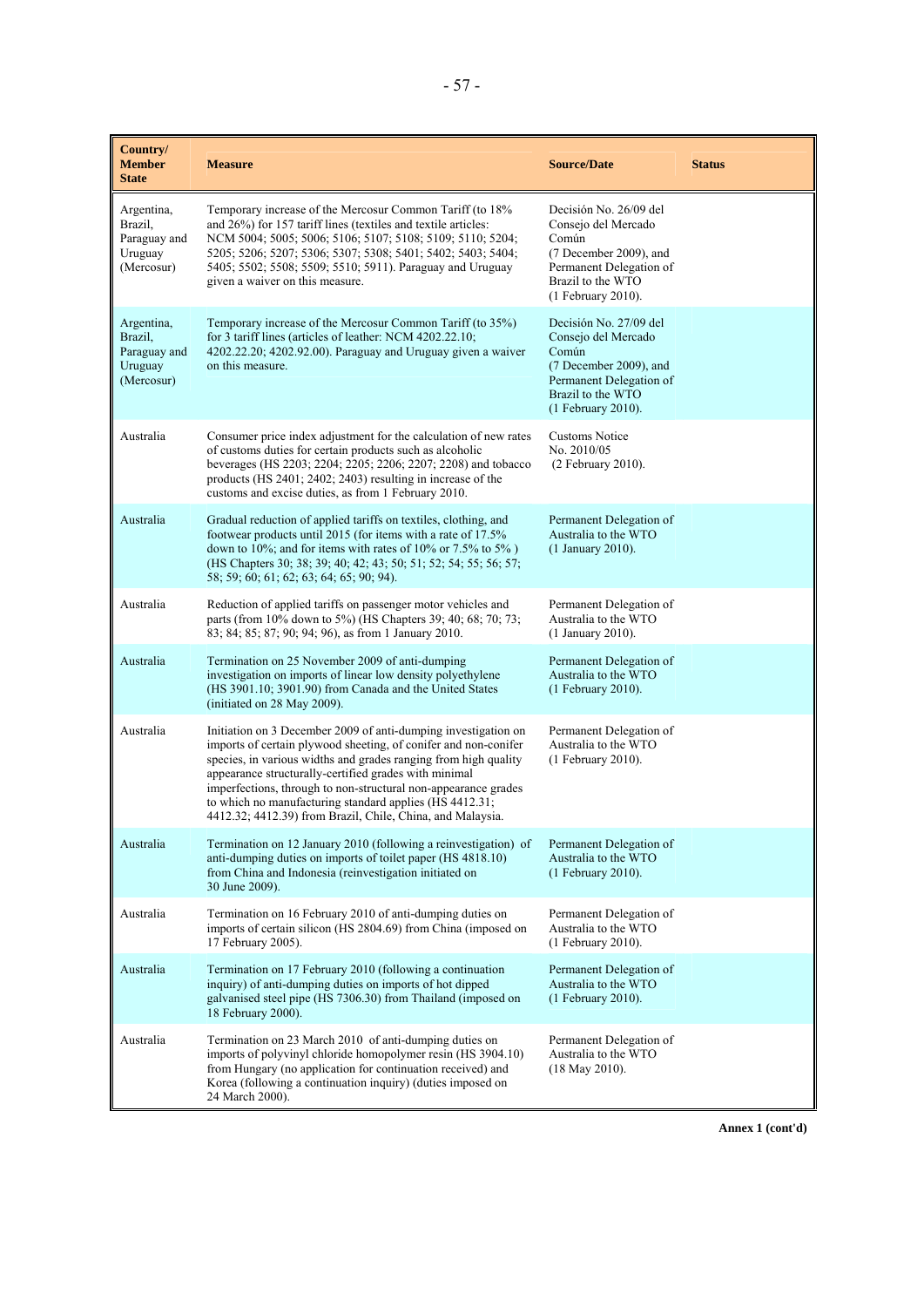| Country/<br><b>Member</b><br><b>State</b> | <b>Measure</b>                                                                                                                                                                                                                            | <b>Source/Date</b>                                                                                                                                   | <b>Status</b> |
|-------------------------------------------|-------------------------------------------------------------------------------------------------------------------------------------------------------------------------------------------------------------------------------------------|------------------------------------------------------------------------------------------------------------------------------------------------------|---------------|
| Australia                                 | Initiation on 19 April 2010 of anti-dumping investigation on<br>imports of clear float glass (CFG) in nominal thicknesses of<br>3 mm-12 mm (HS 7005.29.00) from China, Indonesia, and<br>Thailand.                                        | Report No. 159 -<br>Australian Customs and<br><b>Border Protection</b><br>Service (April 2010).                                                      |               |
| Australia                                 | Increase of excise rates for imports of certain tobacco products<br>(HS 2401.10.00; 2401.20.00; 2401.30.00; 2402.10.20;<br>2402.10.80; 2402.20.20; 2402.20.80; 2403.10.30; 2403.10.70;<br>2403.91.00; 2403.99.80), as from 30 April 2010. | Customs Notice (No 1)<br>2010 (29 April 2010).                                                                                                       |               |
| <b>Brazil</b>                             | Creation of new tariff lines, in some cases resulting in a decrease<br>of import tariffs on products such as codfish (NCM 0305.30.10)<br>(from 10% to 0%), and electrical equipment (from 18% to 0%),<br>as from 1 January 2010.          | Resolução No. 82<br>(15 December 2009).                                                                                                              |               |
| <b>Brazil</b>                             | Reduction of import tariffs (from a range of 12-14% down to<br>2%) on 573 tariff lines such as capital goods, informatics, and<br>telecommunication equipment.                                                                            | <b>CAMEX Resolutions</b><br>Nos. 61 and 62<br>(28 October 2009); 77<br>and 78<br>(15 December 2009); 3<br>and 4 (4 February 2010).                   |               |
| <b>Brazil</b>                             | Initiation on 4 November 2009 of anti-dumping investigation on<br>imports of knitted or crocheted viscose fabrics (NCM 6004;<br>6006) from China.                                                                                         | Circular No. 60<br>Ministério do<br>desenvolvimento,<br>indústria e comércio<br>exterior - Secretaria de<br>comércio exterior<br>(3 November 2009).  |               |
| <b>Brazil</b>                             | Initiation on 4 November 2009 of anti-dumping investigation on<br>imports of hand tools "rebitadores manuais" (NCM 8205.59.00)<br>from China.                                                                                             | Circular No. 72<br>Ministério do<br>desenvolvimento,<br>indústria e comércio<br>exterior - Secretaria de<br>comércio exterior<br>(22 December 2009). |               |
| <b>Brazil</b>                             | Termination (lapsing of application period) on 7 November 2009<br>of anti-dumping duties on imports of ammonium nitrate<br>(NCM 3102.30.00; 3105.51.00; 3105.59.00) from Russia and<br>Ukraine.                                           | <b>WTO</b> Document<br>$G/ADP/N/195/BRA$ of<br>23 March 2010.                                                                                        |               |
| <b>Brazil</b>                             | Termination (without measure) on 16 December 2009 of anti-<br>dumping investigation on imports of polyethylene terephthalate<br>resins (NCM 3907.60.00) from Argentina (initiated on<br>27 April 2009).                                   | <b>WTO</b> Document<br>G/ADP/N/195/BRA of<br>23 March 2010.                                                                                          |               |
| <b>Brazil</b>                             | Initiation on 12 March 2010 of anti-dumping investigation on<br>imports of salt "sal grosso" (NCM 2501.00.19) from Chile.                                                                                                                 | Circular No. 7<br>Ministério do<br>desenvolvimento,<br>indústria e comércio<br>exterior - Secretaria de<br>comércio exterior<br>(7 March 2010).      |               |
| <b>Brazil</b>                             | Reduction of import tariffs (to 2%) on 6 tariff lines such as<br>informatics, machinery and equipment (NCM 8419.50.90;<br>8471.70.12; 8537.20.90; 8541.30.29; 9030.40.90; 9030.82.10),<br>until 31 December 2010.                         | <b>CAMEX Resolution</b><br>No. 17 (25 March 2010).                                                                                                   |               |
| <b>Brazil</b>                             | Reduction of import tariffs (to 2%) on 163 capital goods tariff<br>lines (NCM Chapters 84, 85, 86, 87, 89, 90, and 94), until<br>31 December 2010.                                                                                        | <b>CAMEX Resolution</b><br>No. 18 (25 March 2010).                                                                                                   |               |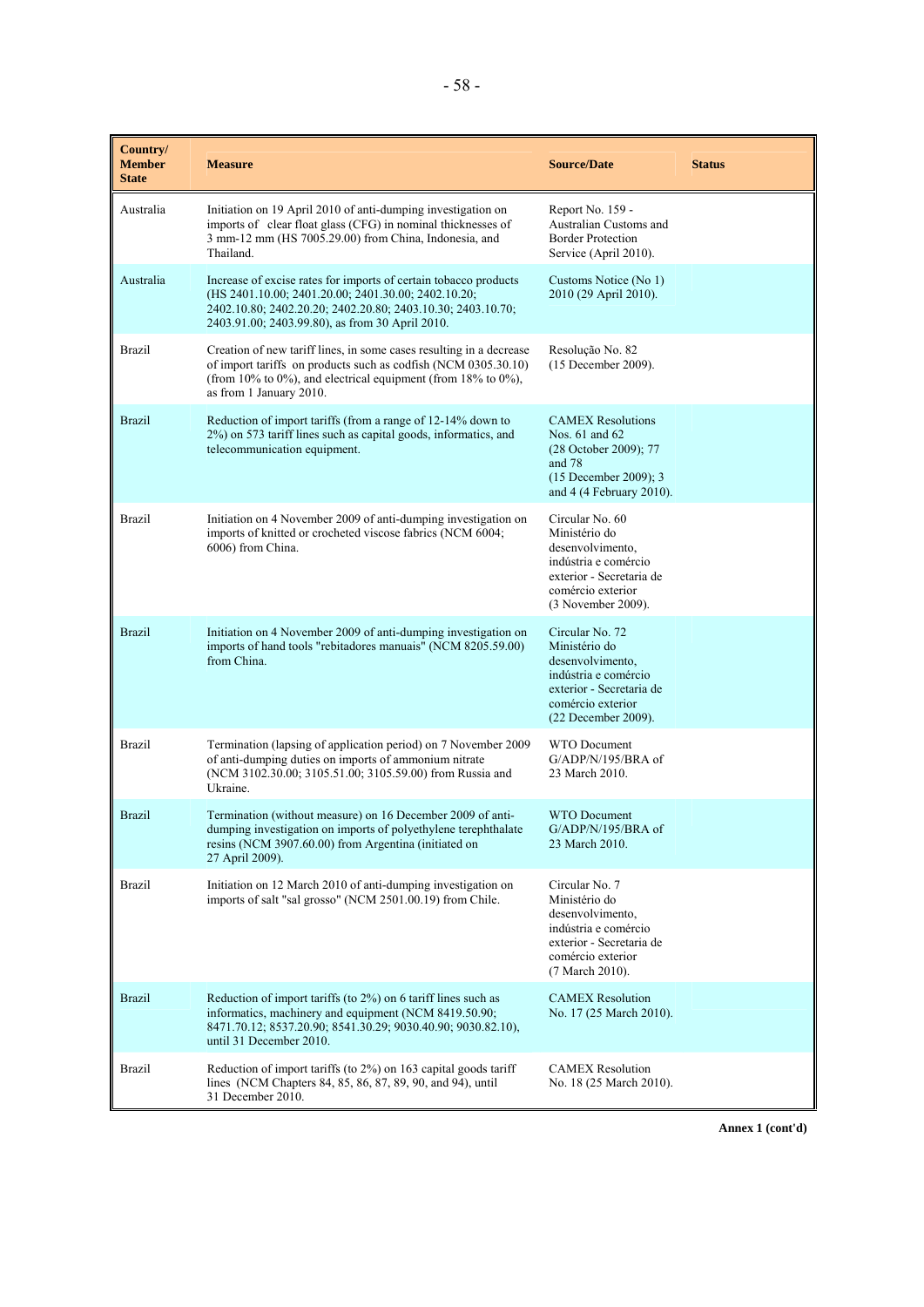| Country/<br><b>Member</b><br><b>State</b> | <b>Measure</b>                                                                                                                                                                                                                                                                                                                                                                                                             | <b>Source/Date</b>                                                                                                                                | <b>Status</b>                                                                                                                               |
|-------------------------------------------|----------------------------------------------------------------------------------------------------------------------------------------------------------------------------------------------------------------------------------------------------------------------------------------------------------------------------------------------------------------------------------------------------------------------------|---------------------------------------------------------------------------------------------------------------------------------------------------|---------------------------------------------------------------------------------------------------------------------------------------------|
| <b>Brazil</b>                             | Extension of the period until 31 December 2011, of the reduction<br>of import tariffs (to 2%) for 232 tariff lines (informatic and<br>telecommunication equipments, and capital goods)<br>(NCM Chapters 73; 82; 84; 85; 87; 89; 90).                                                                                                                                                                                       | <b>CAMEX Resolutions</b><br>Nos. 26 and 27<br>(14 April 2010).                                                                                    |                                                                                                                                             |
| <b>Brazil</b>                             | Initiation on 12 March 2010 of anti-dumping investigation on<br>imports of glassine and other glazed transparent or translucent<br>papers (NCM 4806.40.00) from France, Italy, and Hungary.                                                                                                                                                                                                                                | Circular No. 13<br>Ministério do<br>desenvolvimento.<br>indústria e comércio<br>exterior - Secretaria de<br>comércio exterior<br>(16 April 2010). |                                                                                                                                             |
| <b>Brazil</b>                             | Reduction of import tariffs (to zero) on A(H1N1) vaccines<br>(NCM 3002.20.11; 3002.20.21), for a period of 12 months.<br>(Included on its national list of exemptions to the Mercosur<br>Common Tariff).                                                                                                                                                                                                                   | <b>CAMEX Resolution</b><br>No. 22 (23 April 2010).                                                                                                |                                                                                                                                             |
| <b>Brazil</b>                             | Reduction of import tariffs (from 20% to zero) on ethyl alcohol<br>(NCM 2207.10.00; 2207.20.10) until 31 December 2011.<br>(Included on its national list of exemptions to the Mercosur<br>Common Tariff).                                                                                                                                                                                                                 | Permanent Delegation of<br>Brazil to the WTO and<br><b>CAMEX Resolution</b><br>No. 21 (23 April 2010).                                            |                                                                                                                                             |
| <b>Brazil</b>                             | Reduction of import tariffs (to 2%) on certain products such as<br>palm kernel (quota 150,000 tonnes) (NCM 1513.29.10); backed<br>refined copper (quota 450,000 units) (NCM 7410.21.10);<br>electrodes (quota 10,000 tonnes) (NCM 8545.19.90), for a<br>period of 12 months.                                                                                                                                               | <b>CAMEX Resolution</b><br>No. 25 (29 April 2010).                                                                                                |                                                                                                                                             |
| <b>Brazil</b>                             | Reduction of import tariffs (to 2%) on paper and paperboard in<br>rolls (NCM 4810.13.90).                                                                                                                                                                                                                                                                                                                                  | <b>CAMEX Resolution</b><br>No. 29 (14 May 2010).                                                                                                  |                                                                                                                                             |
| <b>Brazil</b>                             | Amendments to the IPI value-added tax incentive scheme. IPI<br>reductions for household appliances were eliminated as from<br>31 January 2010. IPI increased (to 7%) for commercial vehicles;<br>and (from 0 to $5\%$ ) for furniture and components as from March<br>and April 2010 respectively.                                                                                                                         | Permanent Delegation of<br>Brazil to the WTO<br>$(26$ May 2010).                                                                                  |                                                                                                                                             |
| <b>Brazil</b>                             | New tax incentives (Integrated Drawback) for exporters (mainly<br>agri-businesses); consisting in the elimination of the IPI value-<br>added tax (5%), or the PIS/Cofins social contribution on the<br>basis of the turnover $(9.5\%)$ on the purchase of inputs (local and<br>imported) to be used in the manufacturing of export products. A<br>similar scheme was already in place for machine parts, and<br>equipment. | Permanent Delegation of<br>Brazil to the WTO<br>$(26$ May 2010).                                                                                  | The full IPI reduction<br>was extended until<br>June 2010 for capital<br>goods; and until<br>31 December 2010 for<br>construction material. |
| <b>Brazil</b>                             | Elimination of import tariffs and the IPI value-added tax $(5\%)$<br>for computers for public schools.                                                                                                                                                                                                                                                                                                                     | Permanent Delegation of<br>Brazil to the WTO<br>(26 May 2010).                                                                                    |                                                                                                                                             |
| Canada                                    | Trade facilitation measure liberalizing the conditions under<br>which shipping containers (HS 9801.10.20) can temporarily be<br>imported into Canada on a duty-free basis.                                                                                                                                                                                                                                                 | Permanent Delegation of<br>Canada to the WTO<br>(1 February 2010).                                                                                | Permanent measure<br>effective as from<br>15 December 2009.                                                                                 |
| Canada                                    | Initiation on 22 March 2010 of anti-dumping investigation on<br>imports of greenhouse bell peppers (HS 0709.60.90) from the<br>Netherlands.                                                                                                                                                                                                                                                                                | Preliminary Injury<br>Inquiry No. PI-2009-005<br>- Canadian International<br>Trade Tribunal<br>(22 March 2010).                                   |                                                                                                                                             |
| Canada                                    | Elimination of import tariffs on 1,541 tariff lines (manufacturing<br>inputs, machinery and equipment). The majority of those items<br>with a simple average MFN rate of 7.2%, became duty-free as of<br>5 March 2010 (1,100 tariff lines), with the remainder scheduled<br>to be gradually eliminated, starting on 5 March 2010 but by no<br>later than 1 January 2015.                                                   | <b>WTO Document</b><br>$G/MA/W/101$ of<br>19 April 2010.                                                                                          |                                                                                                                                             |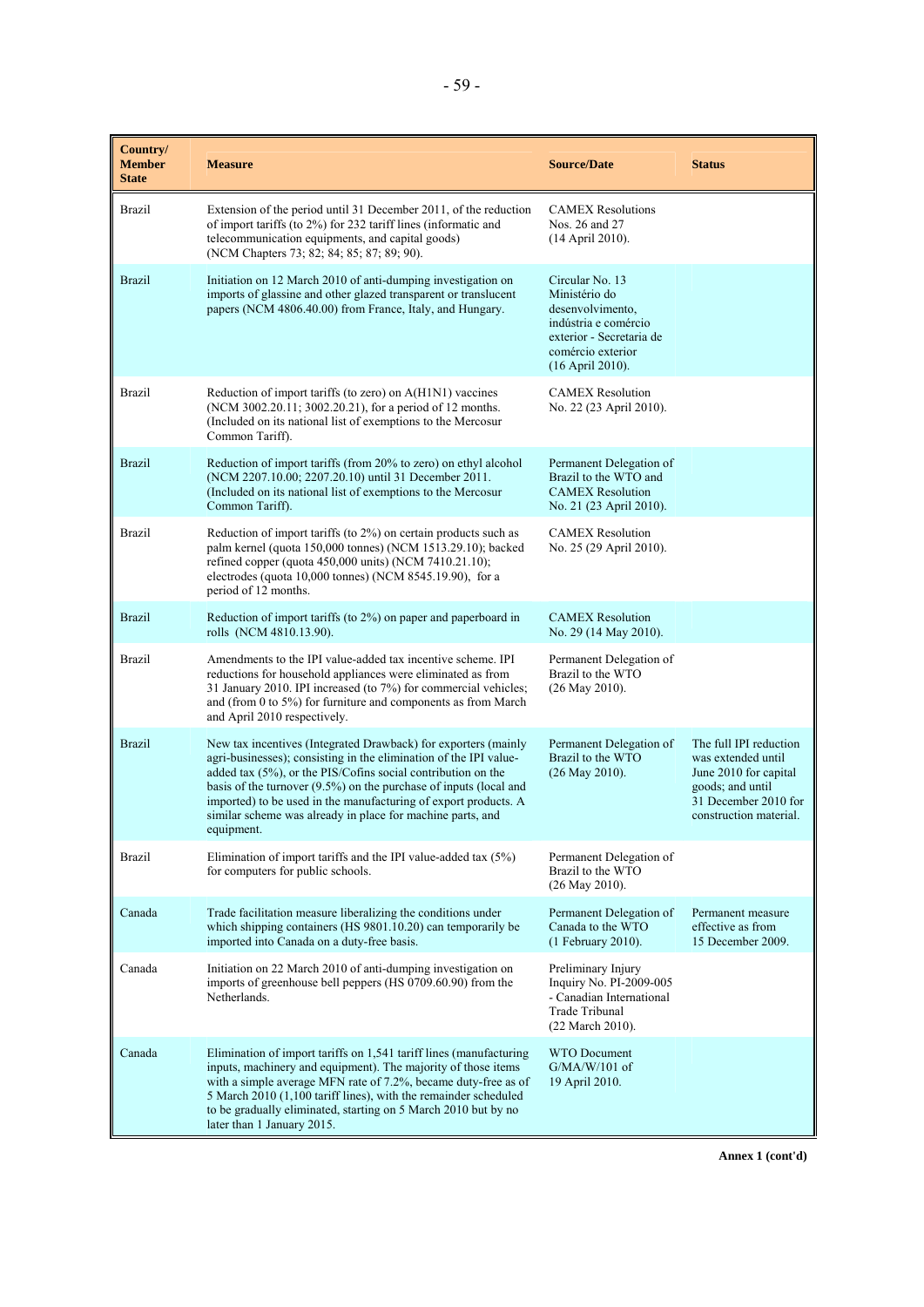| Country/<br><b>Member</b><br><b>State</b> | <b>Measure</b>                                                                                                                                                                                                                                                                                 | <b>Source/Date</b>                                                | <b>Status</b> |
|-------------------------------------------|------------------------------------------------------------------------------------------------------------------------------------------------------------------------------------------------------------------------------------------------------------------------------------------------|-------------------------------------------------------------------|---------------|
| Canada                                    | Termination (without measure) on 6 May 2010 of anti-dumping<br>investigation on imports of polyisocyanurate thermal insulation<br>board (HS 3921.13) from the United States (initiated on<br>8 October 2009).                                                                                  | Permanent Delegation of<br>Canada to the WTO<br>$(18$ May 2010).  |               |
| China                                     | Initiation on 6 November 2009 of anti-dumping investigation on<br>imports of saloon cars and cross-country cars of a cylinder<br>capacity of no less than 2,000 cc (HS 8703.23; 8703.24;<br>8703.32; 8703.33; 8703.90) from the United States.                                                 | Permanent Delegation of<br>China to the WTO<br>(1 February 2010). |               |
| China                                     | Initiation on 6 November 2009 of countervailing investigation on<br>imports of saloon cars and cross-country cars of a cylinder<br>capacity of no less than 2,000 cc (HS 8703.23; 8703.24;<br>8703.32; 8703.33; 8703.90) from the United States.                                               | Permanent Delegation of<br>China to the WTO<br>(1 February 2010). |               |
| China                                     | Annual adjustment of the catalogue of items subject to automatic<br>import licensing, which includes products such as pork, chicken,<br>vegetable oil, tobacco, paper, milk, minerals, chemicals,<br>electrical products, and certain steel products.                                          | Permanent Delegation of<br>China to the WTO<br>(1 February 2010). |               |
| China                                     | Reduction of applied MFN import tariffs on six tariff lines<br>(HS 0810.10; 0812.90; 2206.00.10; 2206.00.90; 4104.19;<br>5512.11) including products such as fresh strawberries,<br>fermented beverages, woven fabrics of synthetic staple fibres,<br>hides and skins, as from 1 January 2010. | Permanent Delegation of<br>China to the WTO<br>(1 February 2010). |               |
| China                                     | Elimination of export duties on 17 tariff lines (HS 2508; 2606;<br>2620; 2818; 2826; 2827; 2834; 7202; 7216) including products<br>such as clays, aluminium ores, chemicals, ferro-alloys, as from<br>1 January 2010.                                                                          | Permanent Delegation of<br>China to the WTO<br>(1 February 2010). |               |
| China                                     | Reduction of interim export duty rates on 21 tariff lines<br>(HS 2809; 2814; 2834; 3102; 3103; 3105) including products<br>such as chemicals and fertilizers, as from 1 January 2010.                                                                                                          | Permanent Delegation of<br>China to the WTO<br>(1 February 2010). |               |
| China                                     | Temporary increase of MFN import tariffs on fuel oil (to 3%),<br>and jet fuel (to $6\%$ ), but below their respective binding levels of<br>6% and 9%.                                                                                                                                          | Permanent Delegation of<br>China to the WTO<br>(1 February 2010). |               |
| China                                     | Termination (expiry without review) on 14 November 2009 of<br>anti-dumping duties on imports of monoethanolamine<br>diethanolamine from Iran and Mexico (initiated on<br>14 November 2004).                                                                                                    | <b>WTO Document</b><br>G/ADP/N/195/CHN of<br>19 March 2010.       |               |
| China                                     | Termination (expiry without review) on 30 November 2009 of<br>anti-dumping duties on imports of chloroform (HS 2903.13)<br>from India (imposed on 30 November 2004).                                                                                                                           | WTO Document<br>G/ADP/N/195/CHN of<br>19 March 2010.              |               |
| China                                     | Termination (expiry without review) on 31 December 2009 of<br>anti-dumping duties on imports of dispersion unshifted single-<br>model optical fiber (HS 9001.10) from the United States<br>(imposed on 1 January 2005).                                                                        | <b>WTO Document</b><br>G/ADP/N/195/CHN of<br>19 March 2010.       |               |
| China                                     | Initiation on 22 April 2010 of anti-dumping investigation on<br>imports of dispersion unshifted single-mode optical fibre<br>(HS 8544.70) from the EU and the United States.                                                                                                                   | Permanent Delegation of<br>China to the WTO<br>$(18$ May 2010).   |               |
| China                                     | Initiation on 22 April 2010 of anti-dumping investigation on<br>imports of caprolactam (HS 2933.71) from the EU and the<br>United States.                                                                                                                                                      | Permanent Delegation of<br>China to the WTO<br>$(18$ May 2010).   |               |
| China                                     | Import ban on poultry products (HS 0207) from Pennsylvania<br>and Texas (USA) (15 January 2010), and Bhutan (12 March<br>2010), due to low pathogenic avian influenza.                                                                                                                         | Permanent Delegation of<br>China to the WTO<br>$(18$ May 2010).   |               |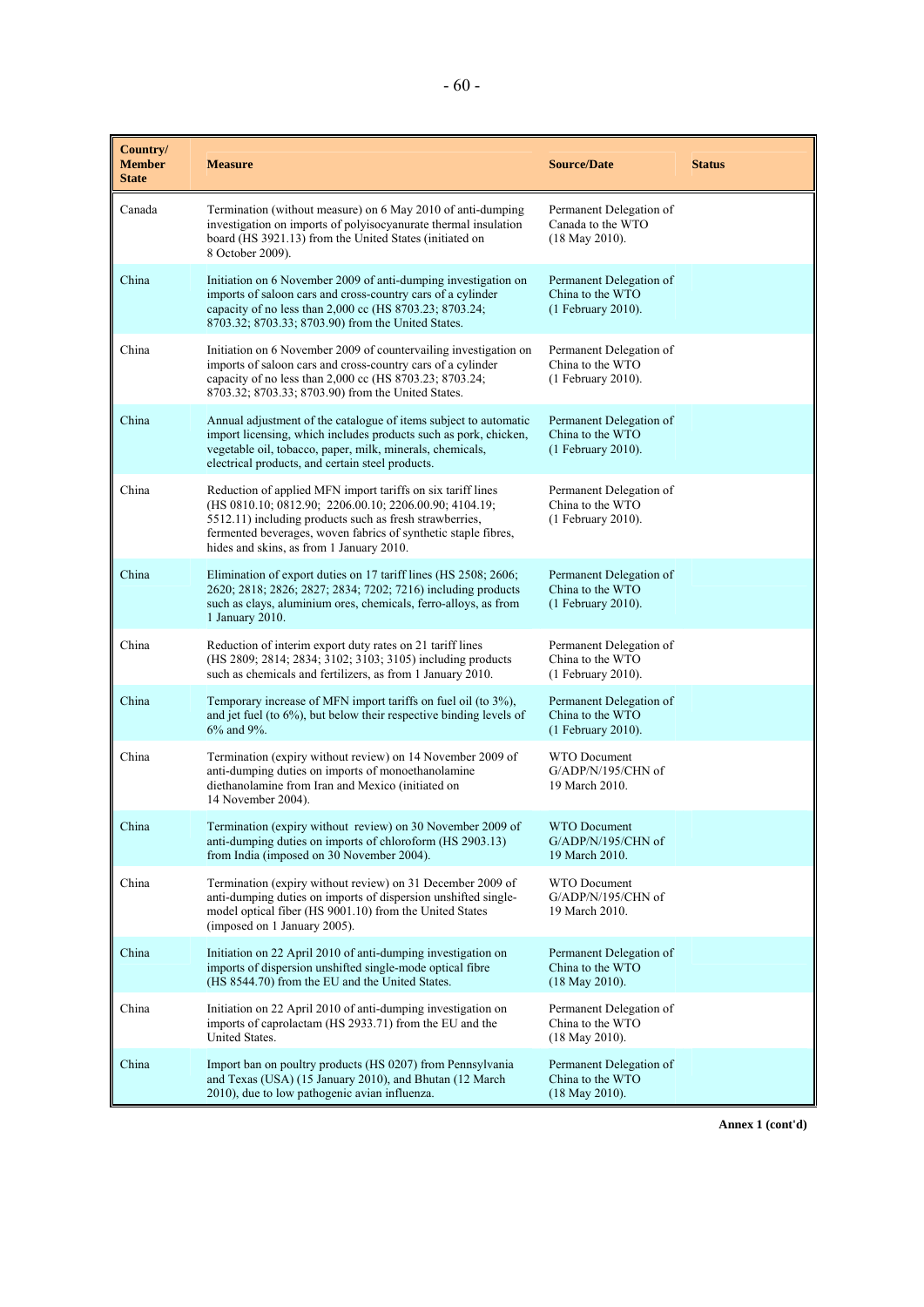| Country/<br><b>Member</b><br><b>State</b> | <b>Measure</b>                                                                                                                                                                                                                                                                                                                                                                                 | <b>Source/Date</b>                                                                                                                                                            | <b>Status</b>                                        |
|-------------------------------------------|------------------------------------------------------------------------------------------------------------------------------------------------------------------------------------------------------------------------------------------------------------------------------------------------------------------------------------------------------------------------------------------------|-------------------------------------------------------------------------------------------------------------------------------------------------------------------------------|------------------------------------------------------|
| China                                     | Elimination of import restrictions due to A(H1N1) Flu on swine<br>and swine products from Canada on 1 December 2009, and for<br>all countries, as from 23 February 2010.                                                                                                                                                                                                                       | Permanent Delegation of<br>China to the WTO<br>$(18$ May 2010).                                                                                                               |                                                      |
| China                                     | Elimination of import restrictions due to Bird Flu from Chile and<br>Thailand on 23 and 30 December 2009 respectively, and from<br>Belgium on 15 April 2010.                                                                                                                                                                                                                                   | Permanent Delegation of<br>China to the WTO<br>$(18$ May 2010).                                                                                                               |                                                      |
| EU                                        | Termination on 18 March 2010 of anti-dumping duties on<br>imports of polyester staple fibres (HS 5503.20.00) from China,<br>Korea, and Saudi Arabia (imposed on 10 March 2005).                                                                                                                                                                                                                | <b>Commission Notices</b><br>2009/C 249/08 and<br>249/09<br>(17 October 2009).                                                                                                |                                                      |
| EU                                        | Export refunds for milk and milk products.                                                                                                                                                                                                                                                                                                                                                     | <b>Commission Regulations</b><br>Nos. 1056/2009 of<br>5 November 2009 and<br>1113/2009 of<br>19 November 2009.                                                                | No longer applicable<br>as from<br>19 November 2009. |
| EU                                        | Initiation on 17 December 2009 of anti-dumping investigation on<br>imports of certain continuous filament glass fibre products<br>(HS 7019.11; 7019.12; 7019.19; 7019.31) from China.                                                                                                                                                                                                          | <b>Commission Notice</b><br>2009/C 307/11<br>(17 December 2009).                                                                                                              |                                                      |
| EU                                        | Renewal of the prior surveillance system on steel imports (first)<br>established in 2002) until 31 December 2012. Product coverage<br>has been updated and now also includes flat stainless steel<br>products and large welded tubes (HS chapters 72 and 73).                                                                                                                                  | Public information<br>available on the<br>European Commission's<br>website transmitted by<br>the EU Delegation<br>(17 December 2009).                                         |                                                      |
| EU                                        | Initiation on 22 December 2009 of anti-dumping investigation on<br>imports of purified terephthalic acid and its salts of a purity by<br>weight of 99.5% or more (HS 2917.36.00) from Thailand.                                                                                                                                                                                                | <b>Commission Notice</b><br>2009/C 313/08<br>(22 December 2009).                                                                                                              |                                                      |
| EU                                        | Initiation on 22 December 2009 of countervailing investigation<br>on imports of purified terephthalic acid and its salts of a purity<br>by weight of 99.5% or more (HS 2917.36.00) from Thailand.                                                                                                                                                                                              | <b>Commission Notice</b><br>2009/C 313/09<br>(22 December 2009).                                                                                                              |                                                      |
| EU                                        | Establishment of an additional quantitative limit<br>(500,000 tonnes) for the exports of out-of-quota white sugar<br>(HS 1701.99) without refund in respect of marketing year 2009-<br>10. The quota was fully allocated by 22 February 2010.                                                                                                                                                  | Public information<br>available on the<br>European Commission's<br>website transmitted by<br>the EU Delegation.<br>Commission Regulation<br>No. 94/2010<br>(3 February 2010). | <b>Expiration</b> date<br>30 June 2010.              |
| EU                                        | Initiation on 17 February 2010 of anti-dumping investigation on<br>imports of zeolite A powder (HS 2842.10.00) from Bosnia and<br>Herzegovina.                                                                                                                                                                                                                                                 | EU Notice (OJ C $40/05$ )<br>(17 February 2010).                                                                                                                              |                                                      |
| ${\rm EU}$                                | Initiation on 17 February 2010 of anti-dumping investigation on<br>imports of melamine (HS 2933.61.00) from China.                                                                                                                                                                                                                                                                             | EU Notice (OJ C $40/10$ )<br>(17 February 2010).                                                                                                                              |                                                      |
| EU                                        | Initiation on 18 February 2010 of anti-dumping investigation on<br>imports of coated fine paper, which is paper or paperboard<br>coated on one or both sides (excluding Kraft paper or Kraft<br>paperboard), in either sheets or rolls, and with a weight of<br>$70$ g/m <sup>2</sup> or more but not exceeding $400$ g/m <sup>2</sup> and brightness of<br>more than 84 (HS 4810) from China. | EU Notice (OJ 2010/<br>$C$ 41/06)<br>(18 February 2010).                                                                                                                      |                                                      |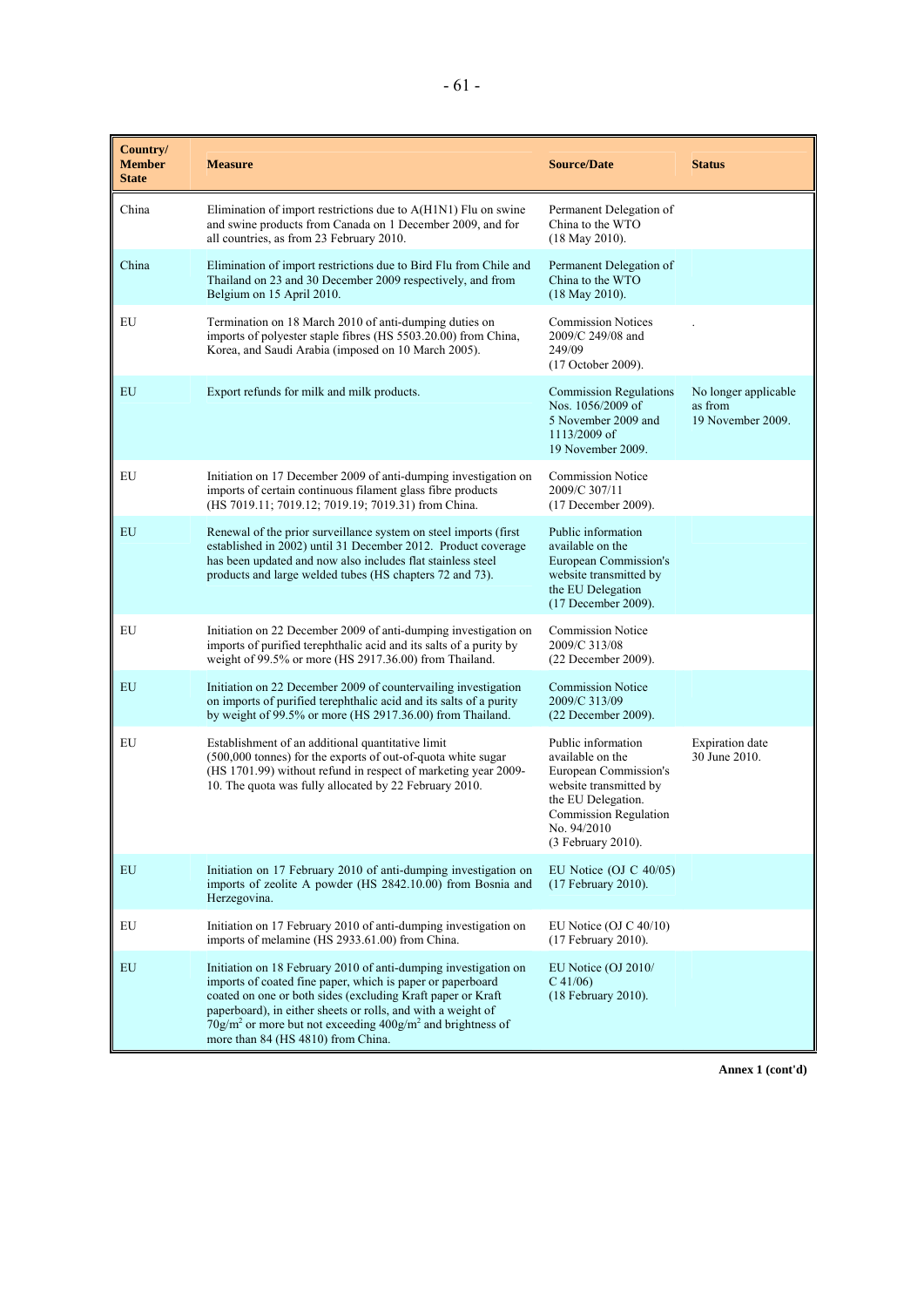| Country/<br><b>Member</b><br><b>State</b> | <b>Measure</b>                                                                                                                                                                                                                                                                                                                                                                                                                         | <b>Source/Date</b>                                                                                                            | <b>Status</b> |
|-------------------------------------------|----------------------------------------------------------------------------------------------------------------------------------------------------------------------------------------------------------------------------------------------------------------------------------------------------------------------------------------------------------------------------------------------------------------------------------------|-------------------------------------------------------------------------------------------------------------------------------|---------------|
| EU                                        | Termination (without measure) on 25 February 2010 of anti-<br>dumping investigation on ring binder mechanisms<br>(HS 8305.10.00) from Thailand (initiated on<br>17 December 2008).                                                                                                                                                                                                                                                     | <b>Commission Decision</b><br>2010/116/EU<br>$(24$ February 2010).                                                            |               |
| EU                                        | Termination on 21 March 2010 of anti-dumping duties on<br>imports of reciprocating compressors (excluding reciprocating<br>compressor pumps), giving a flow not exceeding $2 \text{ m}^3$ per minute<br>(HS 8414.40; 8414.80) from China (imposed on<br>18 March 2008).                                                                                                                                                                | <b>Commission Notice</b><br>2010/C 73/10<br>(23 March 2010).                                                                  |               |
| EU                                        | Termination (repealed after interim review no-dumping) on<br>30 December 2009 of anti-dumping duties on imports of Ferro-<br>silicon (HS 7202.21.00; 7202.29.20; 7202.29.90) from the<br>Former Yugoslav Republic of Macedonia (imposed on<br>28 February 2008).                                                                                                                                                                       | WTO Document<br>$G/ADP/N/195/EEC$ of<br>31 March 2010.                                                                        |               |
| EU                                        | Initiation on 1 April 2010 of anti-dumping investigation on<br>imports of stainless steel bars and rods, not further worked than<br>cold-formed or cold-finished, other than bars and rods of circular<br>cross-section of a diameter of 80 mm or more (HS 7222.20) from<br>India.                                                                                                                                                     | <b>Commission Notice</b><br>OJ C 87/1<br>(1 April 2010).                                                                      |               |
| EU                                        | Initiation on 1 April 2010 of countervailing investigation on<br>imports of stainless steel bars and rods, not further worked than<br>cold-formed or cold-finished, other than bars and rods of circular<br>cross-section of a diameter of 80 mm or more (HS 7222.20) from<br>India.                                                                                                                                                   | <b>Commission Notice</b><br>OJ C 87/17<br>$(1$ April 2010).                                                                   |               |
| EU                                        | Initiation on 17 April 2010 of countervailing investigation on<br>imports of coated fine paper, which is paper or paperboard<br>coated on one or both sides (excluding Kraft paper or Kraft<br>paperboard), in either sheets or rolls, and with a weight of<br>$70g/m2$ or more but not exceeding $400g/m2$ and brightness of<br>more than 84 (HS 4810) from China.                                                                    | EU Notice (OJ C $99/30$ )<br>(17 April 2010).                                                                                 |               |
| EU                                        | Termination on 11 May 2010 of anti-dumping investigation on<br>imports of steel ropes and cables, including locked coil ropes,<br>excluding ropes and cables of stainless steel, with a maximum<br>cross-sectional dimension exceeding 3 mm (SWR)<br>(HS 7312.10.81; 7312.10.83; 7312.10.85; 7312.10.89;<br>7312.10.98) from Korea (initiated on 11 August 2009) (possible<br>circumvention of anti-dumping measures imposed in 2005). | <b>EU</b> Regulation<br>No. 400/2010<br>(26 April 2010).                                                                      |               |
| India                                     | Initiation on 3 November 2009 of anti-dumping investigation on<br>imports of polymers of vinyl chloride or of other halogenated<br>olefins in primary forms (HS 3904.22.10) from China; Japan;<br>Korea; Malaysia; Russia; Chinese, Taipei; and Thailand.                                                                                                                                                                              | Notification<br>No. 14/36/2009-DGAD<br>Ministry of Commerce<br>$&$ Industry - Department<br>of Commerce<br>(3 November 2009). |               |
| India                                     | Initiation on 5 November 2009 of anti-dumping investigation on<br>imports of sodium tripoly phosphate (STPP) (HS 2835.31.00)<br>from China.                                                                                                                                                                                                                                                                                            | Notification No.<br>14/25/2009-DGAD<br>Ministry of Commerce<br>& Industry - Department<br>of Commerce<br>(5 November 2009).   |               |
| India                                     | Termination (without measure) on 4 November 2009 of<br>safeguard investigation on imports of oxo alcohols (HS 2905;<br>2912) (initiated on 16 January 2009).                                                                                                                                                                                                                                                                           | <b>WTO</b> Document<br>$G/SG/N/9/IND/4$ of<br>5 November 2009.                                                                |               |
| India                                     | Termination (without measure) on 8 December 2009 of<br>safeguard investigation on imports of hot-rolled coils, sheet,<br>strips (HS 7208) (initiated on 9 April 2009).                                                                                                                                                                                                                                                                 | WTO Document<br>G/SG/N/9/IND/5 of<br>23 November 2009.                                                                        |               |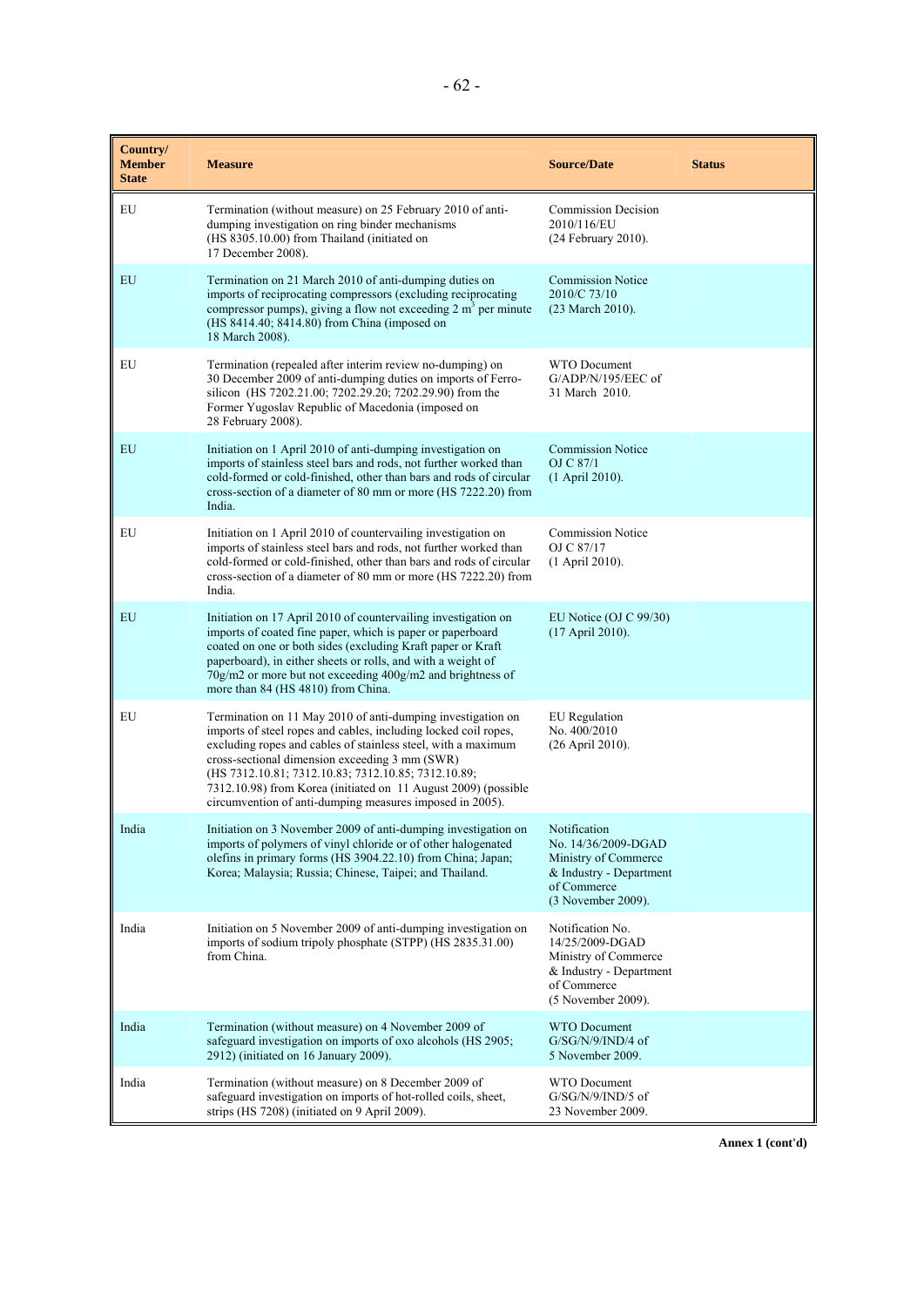| Country/<br><b>Member</b><br><b>State</b> | <b>Measure</b>                                                                                                                                                                                                                                                                                                          | <b>Source/Date</b>                                                                                                          | <b>Status</b>                          |
|-------------------------------------------|-------------------------------------------------------------------------------------------------------------------------------------------------------------------------------------------------------------------------------------------------------------------------------------------------------------------------|-----------------------------------------------------------------------------------------------------------------------------|----------------------------------------|
| India                                     | Termination (without measure) on 18 November 2009 of<br>safeguard investigation on imports of linear alkyl benzene-LAB<br>(HS 3817.00.11) (initiated on 6 January 2009).                                                                                                                                                | WTO Document<br>G/SG/N/9/IND/6 of<br>1 December 2009.                                                                       |                                        |
| India                                     | Termination (without measure) on 24 November 2009 of<br>safeguard investigation on imports of plain particle board<br>(HS 4410) (initiated on 22 April 2009).                                                                                                                                                           | WTO Document<br>$G/SG/N/9/IND/7$ of<br>1 December 2009.                                                                     |                                        |
| India                                     | Termination (without measure) on 5 November 2009 of<br>safeguard investigation on imports of uncoated paper and copy<br>paper (HS 4802) (initiated on 20 April 2009).                                                                                                                                                   | <b>WTO</b> Document<br>$G/SG/N/9/IND/8$ of<br>4 December 2009.                                                              |                                        |
| India                                     | Termination (without measure) on 6 November 2009 of<br>safeguard investigation on imports of unwrought aluminium,<br>aluminium waste and aluminium scraps whether or not alloyed<br>(HS 7601; 7602) (initiated on 22 May 2009).                                                                                         | Permanent Delegation of<br>India to the WTO<br>(December 2009).                                                             |                                        |
| India                                     | Termination (without measure) on 13 November 2009 of<br>safeguard investigation on imports of coated paper and paper<br>board (HS 4810) (initiated on 20 April 2009).                                                                                                                                                   | WTO Document<br>$G/SG/N/9/IND/9$ of<br>4 December 2009.                                                                     |                                        |
| India                                     | Initiation on 8 January 2010 of anti-dumping investigation on<br>imports of glass fibre and articles thereof, including glass<br>rovings, glass chopped strands, glass chopped strands mats<br>(HS 7019) from China.                                                                                                    | Notification No.<br>14/28/2009-DGAD<br>Ministry of Commerce<br>& Industry - Department<br>of Commerce<br>(8 January 2010).  |                                        |
| India                                     | Initiation on 12 January 2010 of anti-dumping investigation on<br>imports of seamless tubes, pipes $\&$ hollow profiles of iron, alloy<br>or non-alloy steel (other than cast iron), whether hot finished or<br>cold drawn or cold rolled, of an external diameter not exceeding<br>273 mm or 10" (HS 7304) from China. | Notification No.<br>14/55/2009-DGAD<br>Ministry of Commerce<br>& Industry - Department<br>of Commerce<br>(12 January 2010). |                                        |
| India                                     | Transfer of electrical energy (HS 2716.00.00) to the restricted<br>list. Imposition of import licensing requirement for this item.                                                                                                                                                                                      | Permanent Delegation of<br>India to the WTO<br>(1 February 2010).                                                           |                                        |
| India                                     | Increase of the purchase price for domestic wheat (HS 1001)<br>from Rs $1,080$ /quintal (US\$23/quintal) for 2008-09 to<br>Rs 1,100/quintal (US\$23.6/quintal) for 2009-10.                                                                                                                                             | Permanent Delegation of<br>India to the WTO<br>(1 February 2010).                                                           |                                        |
| India                                     | Increase of export tax on iron ore fines (HS 2601.11.30;<br>$2601.11.40$ ) (from 0% to 5%), and on iron ore lumps and pellets<br>$(HS 2601.11.10; 2601.11.20)$ (from 5% to 10%).                                                                                                                                        | Permanent Delegation of<br>India to the WTO<br>(1 February 2010).                                                           | Effective as from<br>24 December 2009. |
| India                                     | Temporary reduction of import tariffs (to zero) for refined sugar<br>(HS 1701.91.00; 1701.99.90) (until 31 December 2010).                                                                                                                                                                                              | Permanent Delegation of<br>India to the WTO<br>(1 February 2010).                                                           |                                        |
| India                                     | Initiation on 1 February 2010 of anti-dumping investigation on<br>imports of PVC flex films (HS 3918.10.90; 3918.90.90;<br>3919.90.90; 3920.10.12; 3920.10.19; 3920.49.00; 3921.90.26;<br>3921.90.29; 3926.90.80; 3926.90.99) from China.                                                                               | Notification<br>No. 14/04/2010-DGAD<br>Ministry of Commerce<br>and Industry<br>(1 February 2010).                           |                                        |
| India                                     | Suspension of export prohibition on wheat and wheat products<br>(HS 1001.10; 1001.10.90; 1001.90; 1001.90.20; 1001.90.39)<br>(imposed as of 8 October 2007) for the export of 50,000 MT to<br>Nepal through Food Cooperation of India.                                                                                  | Ministry of Commerce<br>and Industry Notification<br>No. 29/2009-2014<br>(9 February 2010).                                 |                                        |
| India                                     | Amendment to the Import Licensing Note No. 2(II)(d) under<br>Chapter 87 restricting entry points for imports of new vehicles to<br>nine seaports and international airports.                                                                                                                                            | Ministry of Commerce<br>and Industry Notification<br>No. 30/2009-2014<br>(10 February 2010).                                |                                        |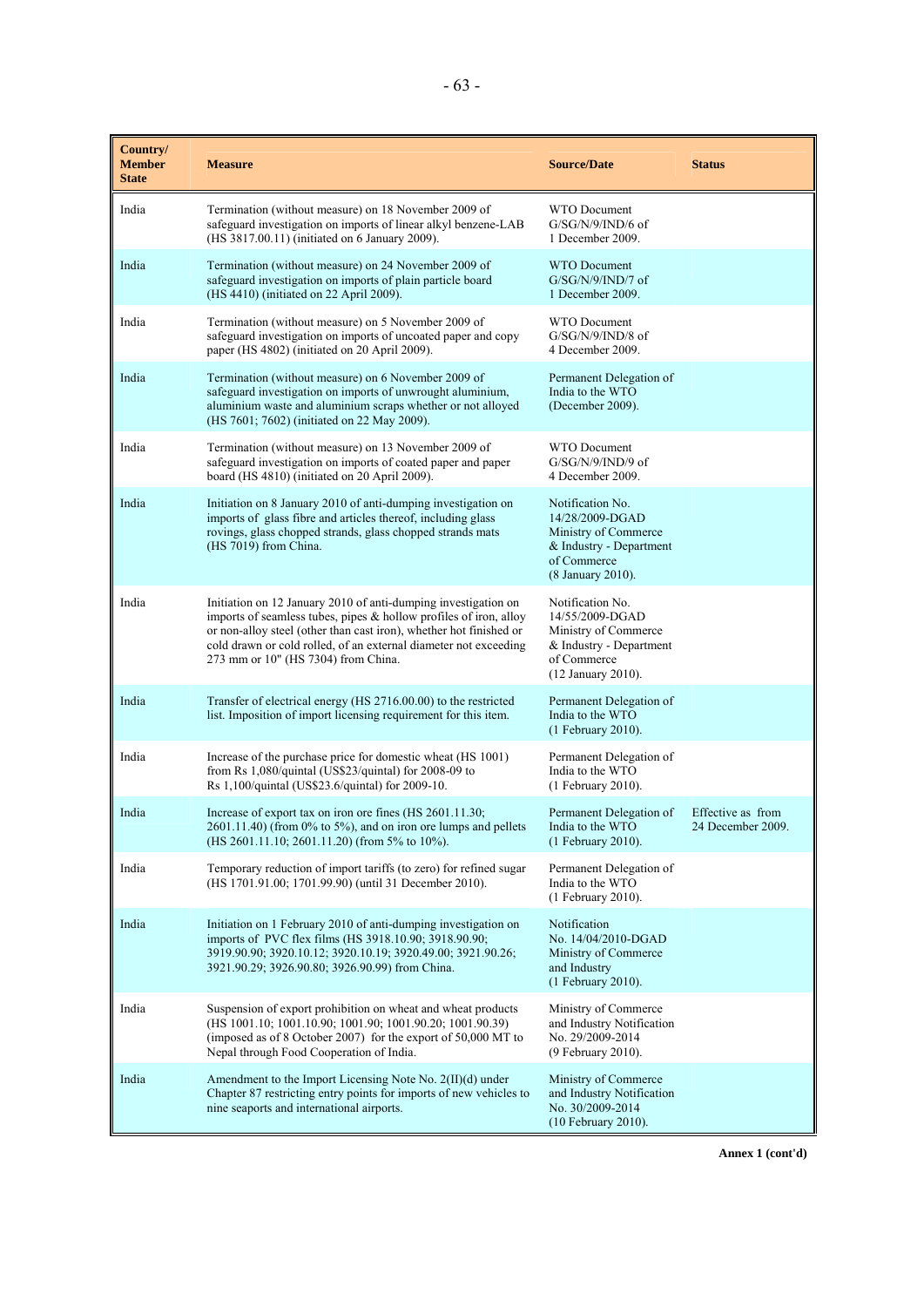| Country/<br><b>Member</b><br><b>State</b> | <b>Measure</b>                                                                                                                                                                                                                                                                                                                                     | <b>Source/Date</b>                                                                                                        | <b>Status</b>                                       |
|-------------------------------------------|----------------------------------------------------------------------------------------------------------------------------------------------------------------------------------------------------------------------------------------------------------------------------------------------------------------------------------------------------|---------------------------------------------------------------------------------------------------------------------------|-----------------------------------------------------|
| India                                     | Initiation on 10 February 2010 of anti-dumping investigation on<br>imports of polypropylene "homo-polymers and co-polymers of<br>propylene" (HS 3902.10.00; 3902.30.00) from Korea; Chinese,<br>Taipei; and the United States.                                                                                                                     | Ministry of Commerce<br>and Industry Notification<br>DGAD No. 14/26/2009<br>$(10$ February 2010).                         |                                                     |
| India                                     | Initiation on 12 April 2010 of anti-dumping investigation on<br>imports of hot rolled flat products of stainless steel of ASTM<br>Grade 304 with all its variants (HS 7219.11; 7219.12; 7219.13;<br>7219.14; 7219.21; 7219.22; 7219.23; 7219.24; 7220.11;<br>7220.12) from the EU; Korea; South Africa; Chinese, Taipei;<br>and the United States. | Notification No.<br>14/12/2010-DGAD<br>Ministry of Commerce<br>& Industry - Department<br>of Commerce<br>(12 April 2010). |                                                     |
| India                                     | Initiation on 16 April 2010 of anti-dumping investigation on<br>imports of azodicarbonamide (ADC) "blowing agent or foaming<br>agent" (HS 2927.00.90; 2942.00.90; 3812.00.89) from China.                                                                                                                                                          | Ministry of Commerce<br>and Industry Notification<br>DGAD No. 14/7/2010<br>(16 April 2010).                               |                                                     |
| India                                     | On 29 April 2010 the export duty rate on iron ore lumps<br>(HS 2601.11.10; 2601.11.20) was further increased from 10% to<br>$15%$ .                                                                                                                                                                                                                | Permanent Delegation of<br>India to the WTO<br>(3 June 2010).                                                             |                                                     |
| India                                     | Elimination of the foreign commission concession $(12.5\%)$<br>which was included in the calculation of the minimum export<br>price (MEP) for basmati rice (HS 1006.30.20), reducing its<br>export floor price.                                                                                                                                    | Permanent Delegation of<br>India to the WTO<br>$(3$ June 2010).                                                           |                                                     |
| India                                     | Suspension of import tariffs on semi-milled or wholly milled-<br>rice (HS 1006.30), until 30 September 2010.                                                                                                                                                                                                                                       | Permanent Delegation of<br>India to the WTO<br>$(3 \text{ June } 2010).$                                                  |                                                     |
| India                                     | Elimination of export ban of organic non-basmati rice (HS<br>1006.10.90; 1006.20.00; 1006.30.10; 1006.30.90; 1006.40.00)<br>and wheat (HS 1001). Rice exports limited to 10,000<br>tonnes/year, and wheat exports to 5,000 tonnes/year.                                                                                                            | Permanent Delegation of<br>India to the WTO<br>(3 June 2010).                                                             |                                                     |
| India                                     | Withdrawal of hot rolled coils, including seamless tubes/pipes,<br>parts and accessories of motor vehicles (HS 7208), and carbon<br>black (HS 2803.00.10) from the import restricted list.                                                                                                                                                         | Permanent Delegation of<br>India to the WTO<br>(3 June 2010).                                                             |                                                     |
| India                                     | Imposition of new measures for cotton yarn sector such as<br>(i) suspension of the DEPB $(7.67%)$ benefit available for cotton<br>yarn exports; (ii) suspension of duty drawback scheme for cotton<br>yarn exports (as from 29 April 2010); and (iii) mechanism to<br>register cotton yarn exporters.                                              | Permanent Delegation of<br>India to the WTO<br>$(3$ June 2010).                                                           | The DEPB was<br>suspended as from<br>21 April 2010. |
| India                                     | Re-imposition of a duty on exports of raw cotton and yarn. Prior<br>to 9 April 2010, raw cotton exports were fully exempted. After<br>this date, this exemption was withdrawn.                                                                                                                                                                     | Permanent Delegation of<br>India to the WTO<br>$(3$ June 2010).                                                           |                                                     |
| India                                     | Concessional import tariff rate (5%) for certain agricultural<br>machineries (i.e. paddy transplanter; laser land leveller; reaper-<br>cum-blinder; sugarcane harvester; straw or fodder balers; cotton<br>picker) not locally manufactured.                                                                                                       | Permanent Delegation of<br>India to the WTO<br>$(3$ June 2010).                                                           |                                                     |
| India                                     | Elimination of import tariffs for refrigeration units ("air<br>conditioners") used for the production of refrigerated vans or<br>trucks.                                                                                                                                                                                                           | Permanent Delegation of<br>India to the WTO<br>(3 June 2010).                                                             | Effective as from<br>27 February 2010.              |
| India                                     | Notice from the Department of Telecommunications requesting<br>local satellite-based communications services providers to obtain<br>security clearance (30 working day) before importing<br>communication equipments, for national security purposes.                                                                                              | Permanent Delegation of<br>India to the WTO<br>(3 June 2010).                                                             |                                                     |
| India                                     | Reduction and elimination of import tariffs on selected products<br>(polymer, inputs for orthopaedic implants, rhodium, gold ore,<br>raw materials, long pepper, asafoetida), under the Union Budget<br>2010-11.                                                                                                                                   | Permanent Delegation of<br>India to the WTO<br>$(3 \text{ June } 2010).$                                                  |                                                     |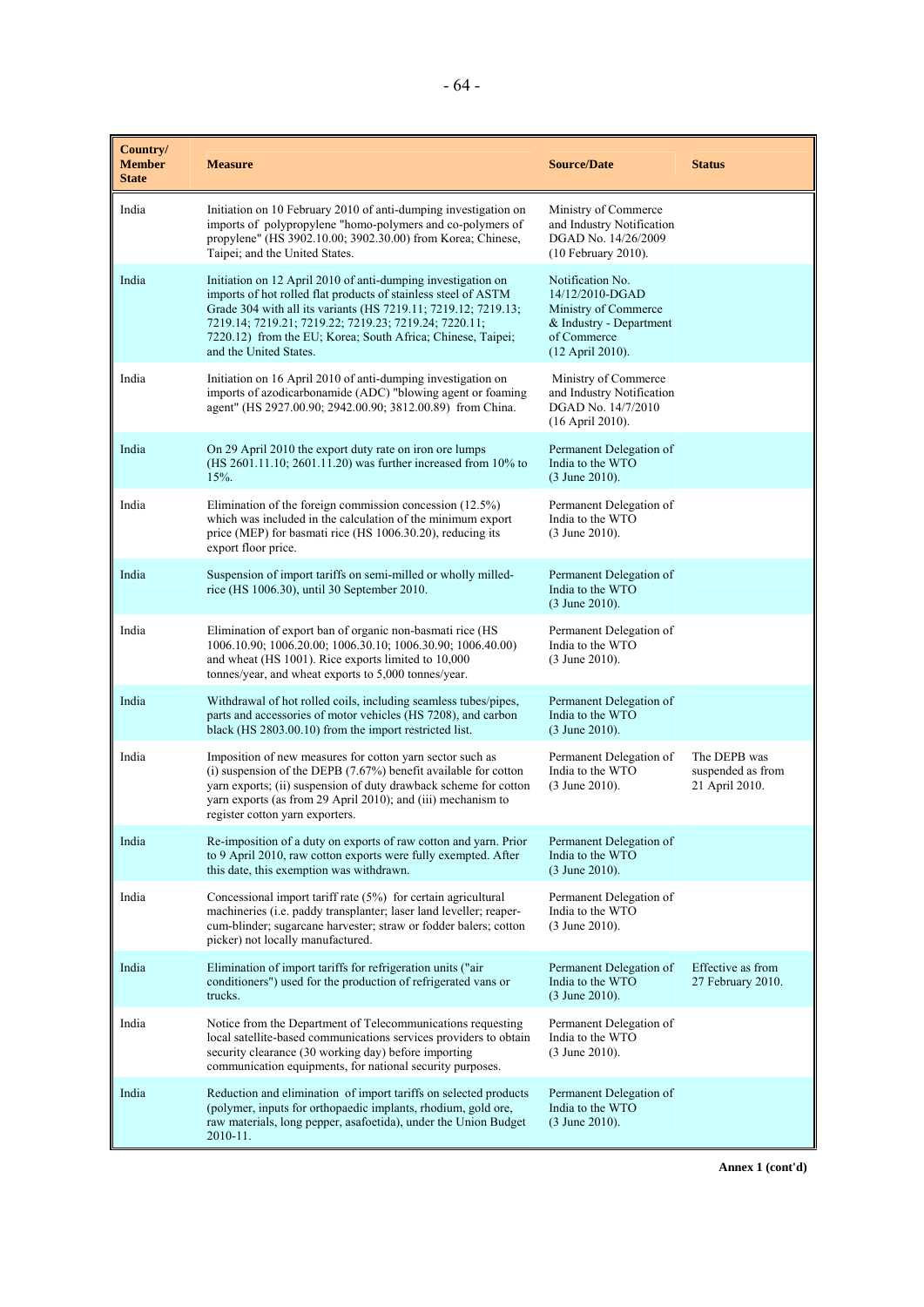| Country/<br><b>Member</b><br><b>State</b> | <b>Measure</b>                                                                                                                                                                                                                                                                                                                                                                                                                                                              | <b>Source/Date</b>                                                                                                           | <b>Status</b> |
|-------------------------------------------|-----------------------------------------------------------------------------------------------------------------------------------------------------------------------------------------------------------------------------------------------------------------------------------------------------------------------------------------------------------------------------------------------------------------------------------------------------------------------------|------------------------------------------------------------------------------------------------------------------------------|---------------|
| India                                     | Import ban on dairy products including chocolates (HS 0401;<br>0402; 0403; 0404; 0405; 0406; 1806).                                                                                                                                                                                                                                                                                                                                                                         | Permanent Delegation of<br>India to the WTO<br>$(3$ June 2010).                                                              |               |
| Indonesia                                 | New Decree to protect human health and public moral,<br>stipulating that imports, distribution and selling of alcohol can<br>only be made through companies owned by Indonesian citizens<br>which are situated in Indonesia, as from 1 January 2010.                                                                                                                                                                                                                        | Permanent Delegation of<br>Indonesia to the WTO.                                                                             |               |
| Indonesia                                 | Regulation requiring local and foreign bidders for energy service<br>contracts to use a minimum of 35% domestic content in their<br>operations.                                                                                                                                                                                                                                                                                                                             | Permanent Delegation of<br>Indonesia to the WTO<br>(December 2009) and<br>Regulation PTK No. 007<br>$Revisi-1/PTK/IX/2009$ . |               |
| Indonesia                                 | New Decree prioritizing the supply of mineral coal to domestic<br>needs, in order to manage and prevent shortages, as from 31<br>December 2009.                                                                                                                                                                                                                                                                                                                             | Permanent Delegation of<br>Indonesia to the WTO<br>$(18$ May 2010) and<br>Decree No. 34/2009.                                |               |
| Indonesia                                 | Implementation of trade facilitation measures such as duty<br>exemption for imports of machines, goods and materials for the<br>establishment and development of industries for investment, as<br>from 16 November 2009. The exemption is granted only if<br>products are: (i) not yet produced domestically; (ii) produced<br>domestically but not fulfil the required specifications; and<br>(iii) produced domestically but not sufficient for the industries'<br>needs. | Permanent Delegation of<br>Indonesia to the WTO<br>$(1$ February 2010).                                                      |               |
| Indonesia                                 | Initiation on 19 January 2010 of safeguard investigation on<br>imports of aluminium foil food container/aluminium tray and<br>plain lid (HS 7612.90.90).                                                                                                                                                                                                                                                                                                                    | <b>WTO Document</b><br>$G/SG/N/6/IDN/6$ of<br>5 February 2010.                                                               |               |
| Indonesia                                 | Initiation on 19 January 2010 of safeguard investigation on<br>imports of wire of iron/non-alloy steel, not plated/coated,<br>containing carbon less than 0.25% by weight (HS 7217.10.10).                                                                                                                                                                                                                                                                                  | <b>WTO Document</b><br>$G/SG/N/6/IDN/7$ of<br>5 February 2010.                                                               |               |
| Indonesia                                 | Initiation on 19 January 2010 of safeguard investigation on<br>imports of wire of iron/non-alloy steel, plated with zinc<br>(HS 7217.20.10).                                                                                                                                                                                                                                                                                                                                | <b>WTO</b> Document<br>G/SG/N/6/IDN/8 of<br>5 February 2010.                                                                 |               |
| Indonesia                                 | Initiation on 5 February 2010 of safeguard investigation on<br>imports of stranded wire, ropes and cables for locked coil,<br>flattened strands and non-rotating wire ropes (HS 7312.10.10).                                                                                                                                                                                                                                                                                | <b>WTO</b> Document<br>G/SG/N/6/IDN/9 of<br>18 February 2010.                                                                |               |
| Indonesia                                 | New Decree on textiles and textile products removing<br>overlapping tariff lines and stipulating certain import conditions<br>(prevent misuse and/or manipulation in bonded zone), as from<br>26 January 2010.                                                                                                                                                                                                                                                              | Permanent Delegation of<br>Indonesia to the WTO<br>$(18$ May 2010) and<br>Decree No. 02/M-<br>DAG/PER/1/2010.                |               |
| Indonesia                                 | Elimination of import ban due to A(H1N1) Flu, as from<br>11 February 2010.                                                                                                                                                                                                                                                                                                                                                                                                  | Permanent Delegation of<br>Indonesia to the WTO<br>$(18$ May 2010).                                                          |               |
| Indonesia                                 | Import surveillance mechanism for certain products such as<br>machines, machines equipments (HS 8428.33.90; 8443.19.00;<br>8477.10.39; 8477.90.39; 8480.71.00; 8480.79.00; 9010.50.90),<br>raw materials (HS 3907.40.00), blank optical discs, and loaded<br>optical discs (HS 8523.40), for IPR "protection/reinforcement"<br>purposes, as from 15 March 2010.                                                                                                             | Permanent Delegation of<br>Indonesia to the WTO<br>$(18$ May 2010) and<br>Decree No. 11/<br>M-DAG/PER/3/2010.                |               |
| Indonesia                                 | Trade facilitation measure related to the provision of importer's<br>identification number (API), as from 29 March 2010.                                                                                                                                                                                                                                                                                                                                                    | Permanent Delegation of<br>Indonesia to the WTO<br>$(18$ May 2010) and<br>Decree No. 17/<br>M-DAG/PER/3/2010.                |               |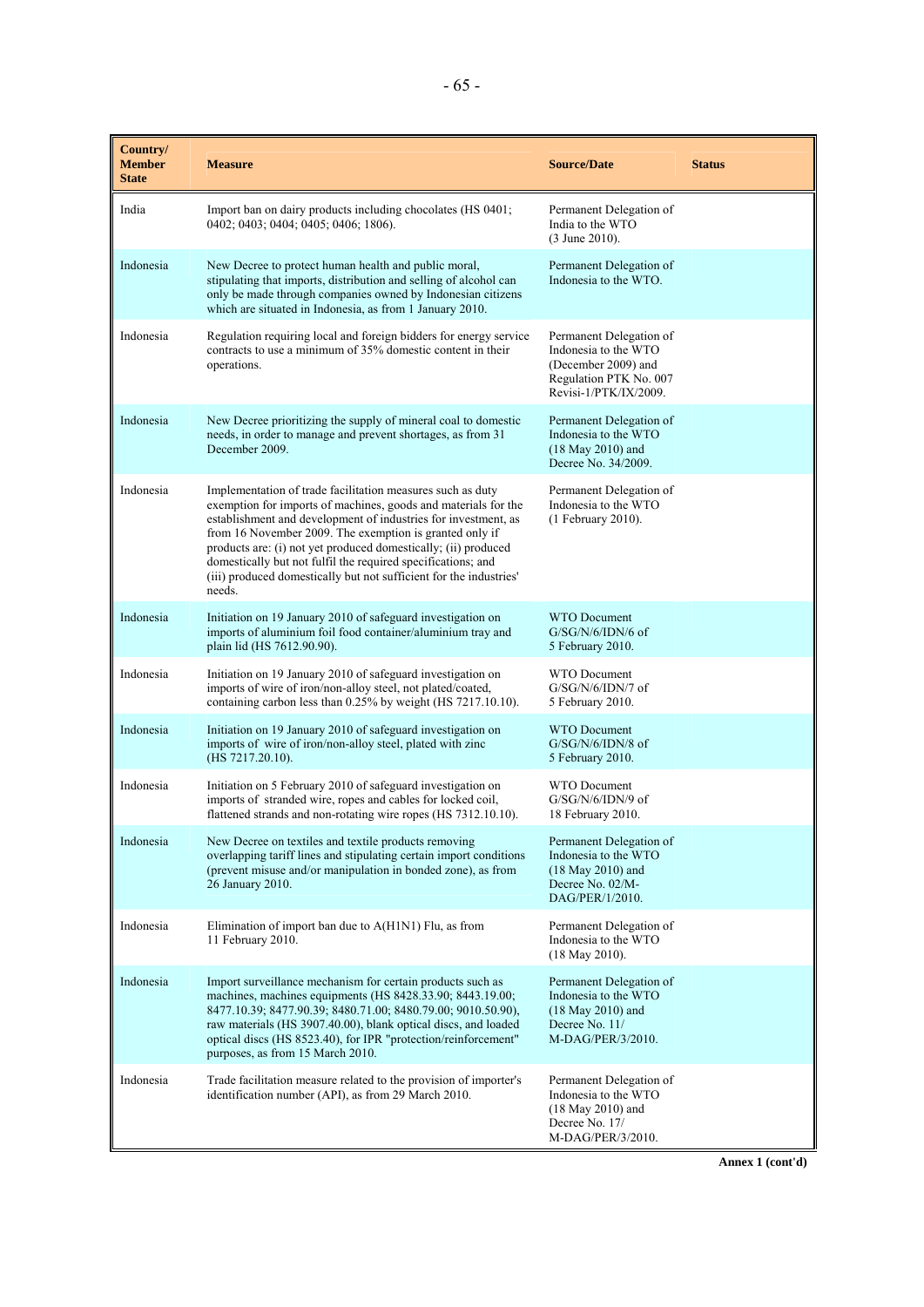| Country/<br><b>Member</b><br><b>State</b> | <b>Measure</b>                                                                                                                                                                                                                                                                                                                                                                                                                                                                                                                                                                                                                                                         | <b>Source/Date</b>                                                                                                                          | <b>Status</b>                          |
|-------------------------------------------|------------------------------------------------------------------------------------------------------------------------------------------------------------------------------------------------------------------------------------------------------------------------------------------------------------------------------------------------------------------------------------------------------------------------------------------------------------------------------------------------------------------------------------------------------------------------------------------------------------------------------------------------------------------------|---------------------------------------------------------------------------------------------------------------------------------------------|----------------------------------------|
| Indonesia                                 | New import license regime implementing two different types of<br>licenses. A general import license (API-U) for the imports for<br>third parties, and a producer import license (API-I) for imports<br>for own consumption and/or to be utilized in the production<br>process. The Decree aims to increase business certainty and<br>expedite services.                                                                                                                                                                                                                                                                                                                | Permanent Delegation of<br>Indonesia to the WTO<br>$(1$ June 2010) and<br>Decree No. 45/<br>M-DAG/PER/9/2009.                               | Implemented as from<br>1 January 2010. |
| Indonesia                                 | Additional requirements on imports of cosmetic and traditional<br>herbal medicines (HS 2106.90; 3301.29; 3301.90; 3303; 3304;<br>3305; 3306; 3307; 3401; 8539.31.90).                                                                                                                                                                                                                                                                                                                                                                                                                                                                                                  | Permanent Delegation of<br>Indonesia to the WTO<br>$(1$ June 2010) and<br>Decree No. 23/<br>M-DAG/PER/5/2010<br>(signed on<br>21 May 2010). | Effective as from<br>21 June 2010.     |
| Indonesia                                 | Initiation on 30 April 2010 of safeguard investigation on imports<br>of stranded wire, ropes and cables, excluding locked coil,<br>flattened strands and non-rotating wire ropes; platted or coated<br>with brass, and of a nominal diameter not exceeding 3 mm; and<br>stranded wire of diameter of less than 3 mm (HS 7312.10.90).                                                                                                                                                                                                                                                                                                                                   | <b>WTO Document</b><br>$G/SG/N/6/IDN/10$ of<br>21 May 2010.                                                                                 |                                        |
| Japan                                     | Reduction of applied import tariffs on 10 tariff lines including<br>products such as industrial alcohol and petroleum products<br>(HS 2207.10; 2710.11; 2710.19), as part of a multi-year planned<br>progressive tariff cuts.                                                                                                                                                                                                                                                                                                                                                                                                                                          | Permanent Delegation of<br>Japan to the WTO<br>(1 April 2010).                                                                              |                                        |
| Japan                                     | The Postal Reform Bill was approved by the Cabinet on 30 April<br>2010. Its main contents are: (i) Japan Post Group to be<br>reorganized from 5 to 3 companies; (ii) to ensure universal<br>services such as postal services, savings, and life insurances, to<br>be integrally available at post offices in a simple and user-<br>friendly manner; and (iii) to ensure that Japan Post Group be<br>able to provide postal services equally and universally<br>throughout the country. The Japanese government intends to<br>ensure the consistency with its GATS and other international<br>agreements in the future operation, and relevant laws and<br>regulations. | Permanent Delegation of<br>Japan to the WTO<br>$(1$ June 2010).                                                                             |                                        |
| Korea, Rep.<br>of                         | Recent legislation "Framework Act on Low Carbon and Green<br>Growth" aiming at cutting energy consumption and greenhouse<br>gas emissions, encouraging Korean government agencies to<br>purchase energy efficient products.                                                                                                                                                                                                                                                                                                                                                                                                                                            | Permanent Delegation of<br>Korea to the WTO<br>(April 2010).                                                                                |                                        |
| Korea, Rep.<br>οf                         | Termination on 22 November 2009 of anti-dumping duties on<br>imports of guide hole puncher (HS 8462.41; 8462.49) from<br>Japan (imposed on 23 November 2006).                                                                                                                                                                                                                                                                                                                                                                                                                                                                                                          | <b>WTO</b> Document<br>G/ADP/N/195/KOR of<br>6 April 2010.                                                                                  |                                        |
| Korea, Rep.<br>of                         | Termination on 11 December 2009 of anti-dumping duties on<br>imports of polyvinyl alcohol (HS 3905.30; 3905.91) from<br>China, Singapore, and the United States (imposed on<br>12 December 2006).                                                                                                                                                                                                                                                                                                                                                                                                                                                                      | <b>WTO Document</b><br>G/ADP/N/195/KOR of<br>6 April 2010.                                                                                  |                                        |
| Korea, Rep.<br>of                         | Termination on 19 December 2009 of anti-dumping duties on<br>imports of PVC plate (HS 3917.39; 3919.19; 3920.49; 3921.12;<br>3921.90) from Japan (imposed on 20 December 2004).                                                                                                                                                                                                                                                                                                                                                                                                                                                                                        | <b>WTO Document</b><br>G/ADP/N/195/KOR of<br>6 April 2010.                                                                                  |                                        |
| Korea, Rep.<br>of                         | Reduction of import tariffs "base duty rate" (from 40% to 35%)<br>for refined sugar (HS 1701.91; 1701.99).                                                                                                                                                                                                                                                                                                                                                                                                                                                                                                                                                             | Permanent Delegation of<br>Korea to the WTO<br>$(18$ May 2010).                                                                             | Effective as from<br>1 January 2010.   |
| Korea, Rep.<br>of                         | Initiation on 6 May 2010 of anti-dumping investigation on<br>imports of stainless steel plate (HS 7219.21; 7219.22) from<br>Japan.                                                                                                                                                                                                                                                                                                                                                                                                                                                                                                                                     | Permanent Delegation of<br>Korea to the WTO<br>$(1$ June 2010).                                                                             |                                        |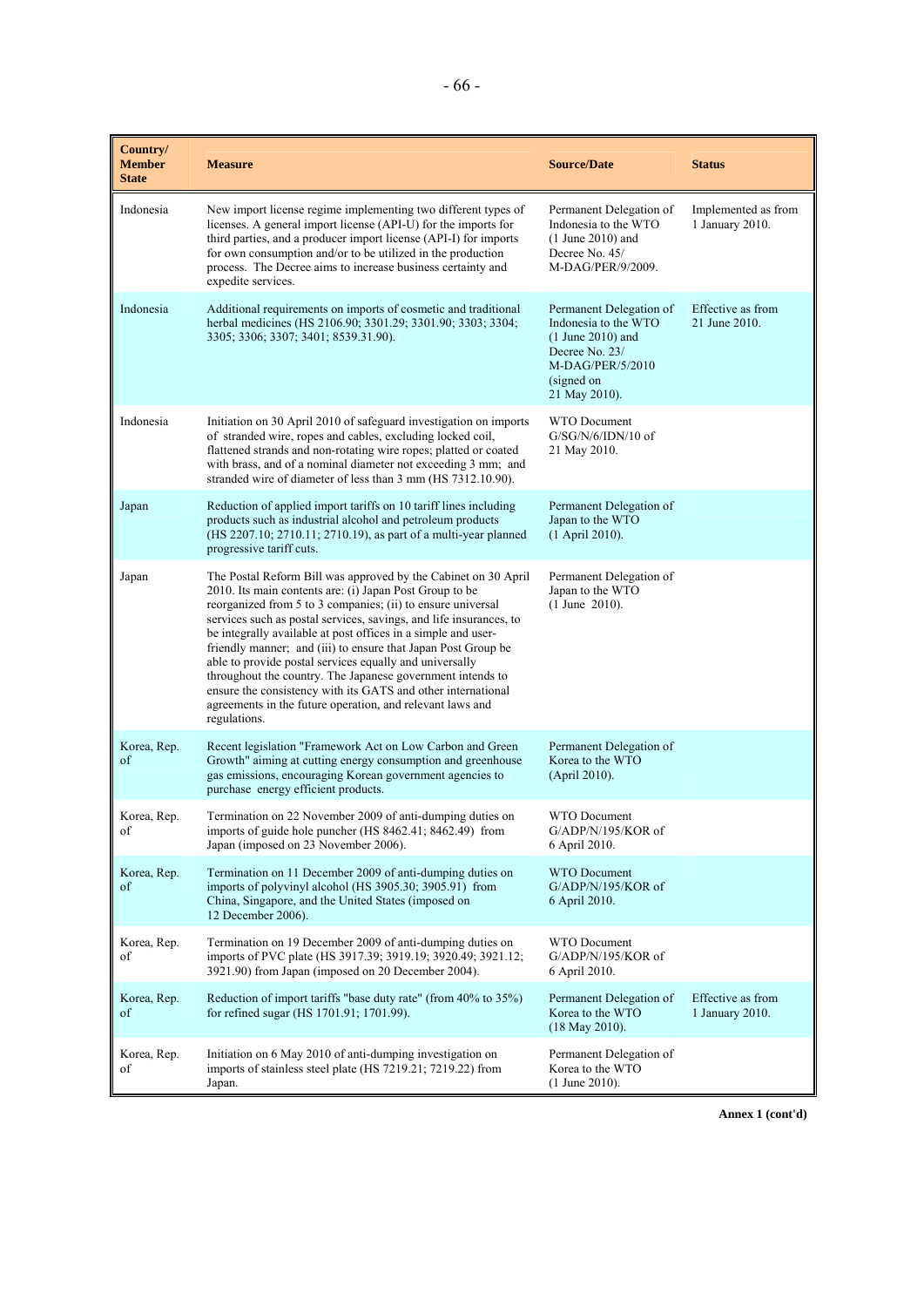| Country/<br><b>Member</b><br><b>State</b> | <b>Measure</b>                                                                                                                                                                                                                                                                                                                       | <b>Source/Date</b>                                                       | <b>Status</b>                                                                           |
|-------------------------------------------|--------------------------------------------------------------------------------------------------------------------------------------------------------------------------------------------------------------------------------------------------------------------------------------------------------------------------------------|--------------------------------------------------------------------------|-----------------------------------------------------------------------------------------|
| Mexico                                    | Gradual tariff reduction on 97% of manufactured goods. This<br>reduction will take place in 5 annual phases. By 2013 the<br>average applied tariff should be 4.3%; 63% of tariff lines should<br>be duty-free. Average tariff on manufactured goods fell from<br>10.6% in 2008 to 8.3% in 2009, and to 5.2% as of<br>1 January 2010. | Permanent Delegation of<br>Mexico to the WTO<br>(February 2010).         | Second phase took<br>place on<br>1 January 2010.                                        |
| Mexico                                    | Termination on 19 November 2009 of anti-dumping duties on<br>imports of monobutyl ether (HS 2909.43.01) from the<br>United States (imposed on 30 May 2008).                                                                                                                                                                          | <b>WTO Document</b><br>G/ADP/N/195/MEX of<br>25 March 2010.              |                                                                                         |
| Mexico                                    | Federal Programme "Programa de Regulación Base Cero" aimed<br>at reducing and/or eliminating unnecessary trade procedures, as<br>well as facilitate customs formalities.                                                                                                                                                             | Permanent Delegation of<br>Mexico to the WTO<br>(12 May 2010).           | Effective as from<br>January 2010.                                                      |
| Mexico                                    | Increase of tariff-free import quota for toys (HS 9503.00;<br>9504.30; 9504.40; 9504.90; 9505.90; 9506.56.99; 9506.62.01;<br>9506.69; 9506.70; 9506.99), as from 26 March 2010 until<br>31 December 2014.                                                                                                                            | Permanent Delegation of<br>Mexico to the WTO<br>(31 May 2010).           |                                                                                         |
| Mexico                                    | Initiation on 21 April 2010 of anti-dumping investigation on<br>imports of woven fabrics of cotton "denim" (HS 5209.42.01;<br>5209.42.99; 5211.42.01; 5211.42.99) from China.                                                                                                                                                        | Permanent Delegation of<br>Mexico to the WTO<br>(31 May 2010).           |                                                                                         |
| Russian<br>Federation                     | Reduction of import tariffs on stamping machines with<br>programmed numerical control (from 10% to duty-free)<br>(HS 8462.10.10).                                                                                                                                                                                                    | Permanent Delegation of<br>the Russian Federation<br>(13 December 2009). | Measure implemented<br>in December 2009 and<br>abolished in<br>January 2010.            |
| Russian<br>Federation                     | Specific import tariffs ( $\epsilon$ 0.07/kg (US\$0.09/kg)) on top of current<br>import duty on caustic soda (HS 2815.11.00).                                                                                                                                                                                                        | Permanent Delegation of<br>the Russian Federation<br>(1 February 2010).  | Measure (which was<br>introduced in<br>September 2009)<br>abolished in<br>January 2010. |
| Russian<br>Federation                     | Increase of import tariffs (from 0% to 5%) on water boilers,<br>internal combustion engines, air and vacuum pumps<br>(HS Chapter 84).                                                                                                                                                                                                | Permanent Delegation of<br>the Russian Federation<br>(1 February 2010).  | Measure (which was<br>introduced in October<br>2009) abolished in<br>January 2010.      |
| Russian<br>Federation                     | Increase of import tariffs (from $0\%$ to $10\%$ ) on certain type of<br>pumps (HS 8414.60.00).                                                                                                                                                                                                                                      | Permanent Delegation of<br>the Russian Federation<br>(1 February 2010).  | Measure implemented<br>in November 2009 and<br>abolished in<br>January 2010.            |
| Russian<br>Federation                     | New import tariffs on polyvinylchloride (from 10% to 15%), but<br>not less than $\epsilon$ 0.12/kg (US\$0.15/kg) (HS 3904.10.00).                                                                                                                                                                                                    | Permanent Delegation of<br>the Russian Federation<br>(1 February 2010).  | Measure (which was<br>introduced in October<br>2009) abolished in<br>January 2010.      |
| Russian<br>Federation                     | Increase of import tariffs on snowmobiles (from 5% to 10%)<br>(HS 8703.10.11), for nine months.                                                                                                                                                                                                                                      | Permanent Delegation of<br>the Russian Federation<br>(1 February 2010).  | Measure (which was<br>introduced in<br>October 2009)<br>abolished in<br>January 2010.   |
| Russian<br>Federation                     | Reduction on import tariffs (from 20% to 15%) on certain types<br>of corrosion-resistant pipes (HS 7304.11; 7304.41; 7304.49;<br>7306.11; 7306.40), as from 2 November 2009.                                                                                                                                                         | Permanent Delegation of<br>the Russian Federation<br>(1 February 2010).  | No longer applicable.<br>Safeguard measure<br>imposed (28.1% for<br>three years).       |
| Russian<br>Federation                     | Increase of export duty (from 5% to 20%) on certain magnesium<br>scrap, but not less than €138/tonne (US\$170/tonne)<br>(HS 8104.20.00), as from 8 November 2009.                                                                                                                                                                    | Permanent Delegation of<br>the Russian Federation<br>(1 February 2010).  |                                                                                         |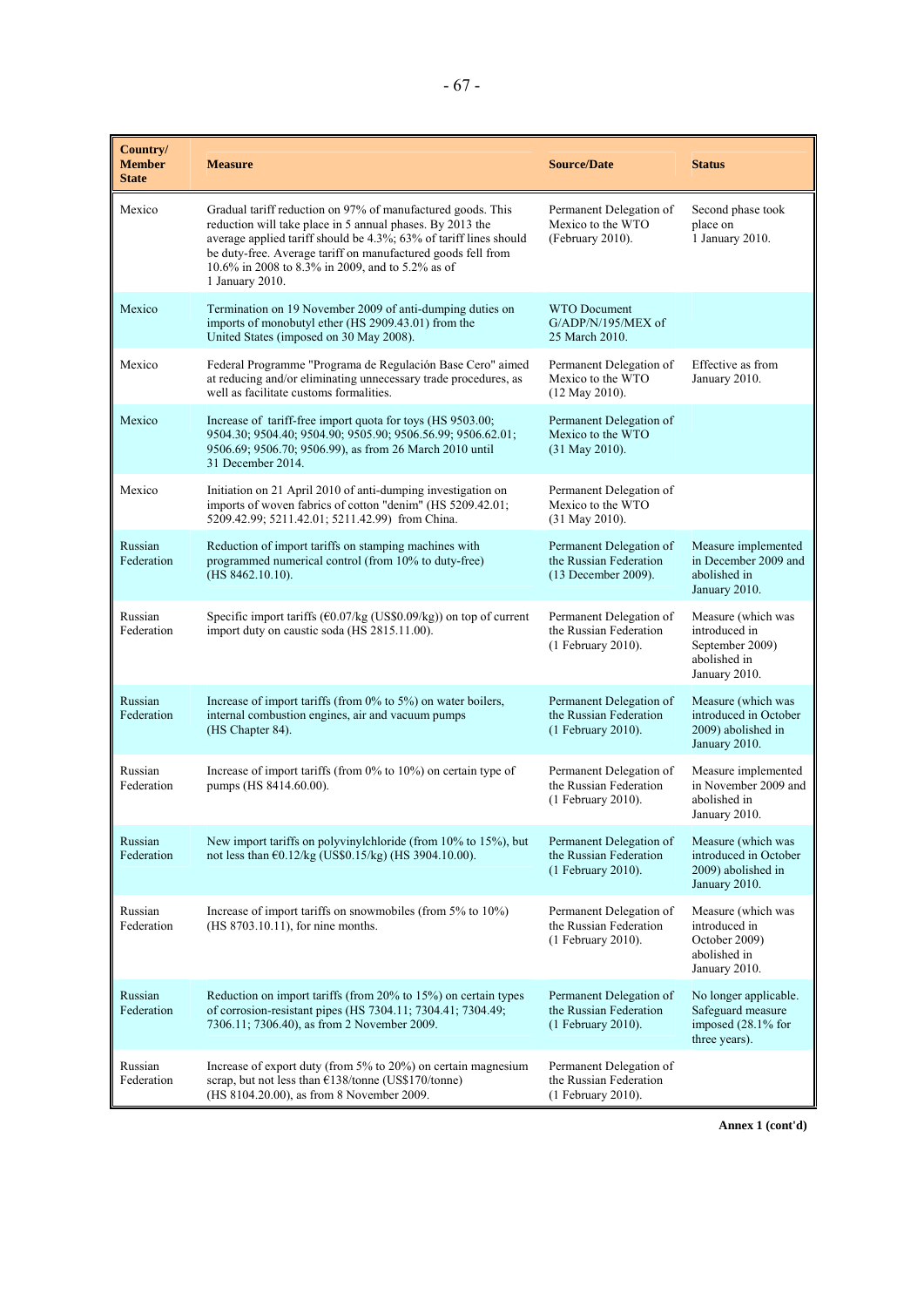| Country/<br><b>Member</b><br><b>State</b> | <b>Measure</b>                                                                                                                                                                                                                                                                                                                                                                                                                                                                                         | <b>Source/Date</b>                                                        | <b>Status</b>                          |
|-------------------------------------------|--------------------------------------------------------------------------------------------------------------------------------------------------------------------------------------------------------------------------------------------------------------------------------------------------------------------------------------------------------------------------------------------------------------------------------------------------------------------------------------------------------|---------------------------------------------------------------------------|----------------------------------------|
| Russian<br>Federation                     | Increase of import tariffs on live pigs (from 5% to 40%, but not<br>less than $\epsilon$ 0.5/kg (US\$0.6/kg)) (HS 0103.91; 0103.92).                                                                                                                                                                                                                                                                                                                                                                   | Permanent Delegation of<br>the Russian Federation<br>(1 February 2010).   | Effective as from<br>1 January 2010.   |
| Russian<br>Federation                     | New Decree "Food Security Doctrine" aiming at guaranteeing<br>food security and the development of the domestic food<br>production sector. It stipulates specific weight criteria of<br>domestic production which is used for estimation of the level of<br>food security (based on FAO recommendations). Specific weight<br>is stipulate at the level of 95% for grain and potatoes, no less<br>than 90% for milk, no less than 85% for meat and salt, and no<br>less than 80% for sugar and seafood. | Permanent Delegation of<br>the Russian Federation<br>$(1$ February 2010). |                                        |
| Russian<br>Federation                     | Reduction of US import quotas for the year 2010 for poultry<br>(from 750,000 to 600,000 tonnes) (HS 0105; 0207) and pork<br>(from 100,000 to 57,500 tonnes) (HS 0203).                                                                                                                                                                                                                                                                                                                                 | Permanent Delegation of<br>the Russian Federation<br>(1 February 2010).   |                                        |
| Russian<br>Federation                     | Increase of US import quotas for the year 2010 for beef (from<br>18,500 to 21,700 tonnes) (HS 0202).                                                                                                                                                                                                                                                                                                                                                                                                   | Permanent Delegation of<br>the Russian Federation<br>(1 February 2010).   |                                        |
| Russian<br>Federation                     | Extension of duty-free access for certain metal processing<br>equipments (HS 8455.22), for nine months.                                                                                                                                                                                                                                                                                                                                                                                                | Permanent Delegation of<br>the Russian Federation<br>$(18$ May 2010).     | Effective until<br>8 July 2010.        |
| Russian<br>Federation                     | Prolongation in January 2010 of the temporary import tariff<br>increase on butter and certain types of dairy products (by<br>€0.13/kg up to $€0.35/kg$ (US\$0.16/kg to US\$0.43/kg)); and milk<br>and dairy cream (by 5% up to 20%), for nine months.                                                                                                                                                                                                                                                  | Permanent Delegation of<br>the Russian Federation<br>$(18$ May 2010).     |                                        |
| Russian<br>Federation                     | Prolongation in November 2009 of the temporary import tariff<br>increase on wheat and silo harvesters (from 5% to 15%) (HS<br>8433.51.00; 8433.59), for nine months.                                                                                                                                                                                                                                                                                                                                   | Permanent Delegation of<br>the Russian Federation<br>$(18$ May 2010).     |                                        |
| Russian<br>Federation                     | Prolongation in December 2009 of the temporary import tariff<br>increase on soy oil meal (from $0\%$ to $5\%$ ) (HS 2304.00.00), for<br>nine months.                                                                                                                                                                                                                                                                                                                                                   | Permanent Delegation of<br>the Russian Federation<br>$(18$ May 2010).     |                                        |
| Russian<br>Federation                     | Increase of import tariffs on rice and milling products (HS<br>1006.10; 1006.40; 1103.19.50; 1103.20.50; 1104.19.91;<br>1108.19.10) (from €0.07/kg to €0.12/kg (US\$0.09/kg to<br>$US$0.15/kg$ ), for nine months.                                                                                                                                                                                                                                                                                     | Permanent Delegation of<br>the Russian Federation<br>$(18$ May 2010).     | Effective as from<br>10 December 2009. |
| Russian<br>Federation                     | Prolongation in November 2009 of the import tariff elimination<br>on certain types of high-speed trains (HS 8603.10.00;<br>8605.00.00).                                                                                                                                                                                                                                                                                                                                                                | Permanent Delegation of<br>the Russian Federation<br>(18 May 2010).       |                                        |
| Russian<br>Federation                     | Prolongation of the temporary elimination of import tariffs (to<br>zero) for natural rubber (HS 4001.22.00; 4001.29.00).                                                                                                                                                                                                                                                                                                                                                                               | Permanent Delegation of<br>the Russian Federation<br>$(18$ May 2010).     | Effective as from<br>16 November 2009. |
| Russian<br>Federation                     | Elimination in January 2010 of the temporary specific import<br>tariff component (not less than $\epsilon$ 1.6/unit (US\$2.2/unit) on top of<br>current import duty (20%) on tableware (HS 8211.91.30;<br>8215.20.10; 8215.99.10). Current ad valorem tariff reduced to<br>15%.                                                                                                                                                                                                                        | Permanent Delegation of<br>the Russian Federation<br>$(18$ May 2010).     |                                        |
| Russian<br>Federation                     | Increase of import tariffs (up to 15%) on certain types of flat<br>metals, and certain types of ferrous metal pipes (up to 15-20%)<br>(HS 7213, 7214, 7216, 7219, 7220, 7227, 7228, 7303, 7304,<br>7305, 7306), for nine months.                                                                                                                                                                                                                                                                       | Permanent Delegation of<br>the Russian Federation<br>$(18$ May 2010).     | Effective as from<br>14 February 2010. |
| Russian<br>Federation                     | Introduction of export tariffs on nickel (5%) (HS 7502.10.00), as<br>from 16 December 2009.                                                                                                                                                                                                                                                                                                                                                                                                            | Permanent Delegation of<br>the Russian Federation<br>$(18$ May 2010).     |                                        |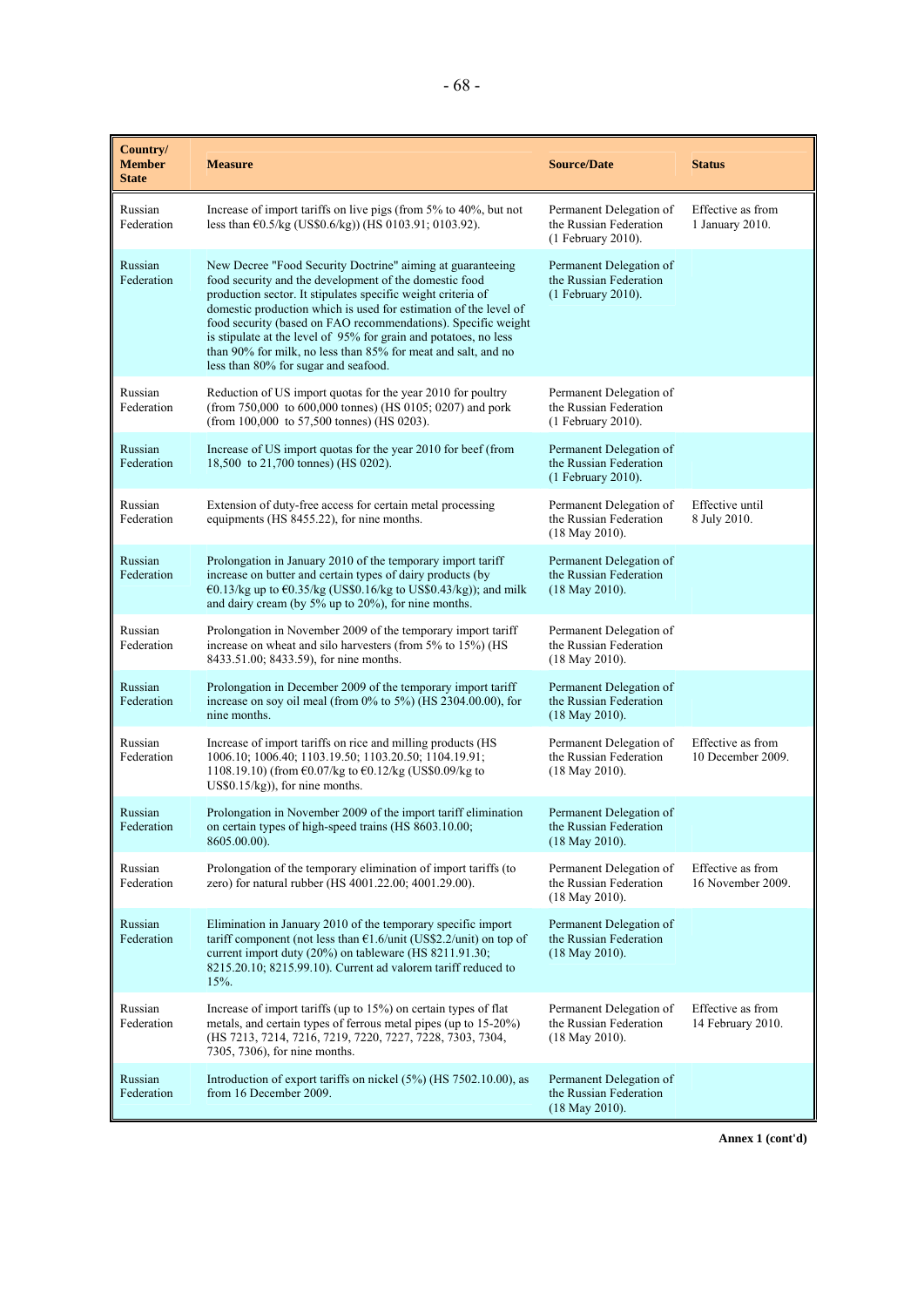| Country/<br><b>Member</b><br><b>State</b>        | <b>Measure</b>                                                                                                                                                                                                                                                                                                                                                                                                                                                                                                                                                                                                                                                                                                                                               | <b>Source/Date</b>                                                    | <b>Status</b>                          |
|--------------------------------------------------|--------------------------------------------------------------------------------------------------------------------------------------------------------------------------------------------------------------------------------------------------------------------------------------------------------------------------------------------------------------------------------------------------------------------------------------------------------------------------------------------------------------------------------------------------------------------------------------------------------------------------------------------------------------------------------------------------------------------------------------------------------------|-----------------------------------------------------------------------|----------------------------------------|
| Russian<br>Federation                            | Reduction of import tariffs on articles of apparel, clothing<br>accessories and other articles of furskin (from 20% to 10%)<br>(HS 4303.10.10; 4303.10.90).                                                                                                                                                                                                                                                                                                                                                                                                                                                                                                                                                                                                  | Permanent Delegation of<br>the Russian Federation<br>(18 May 2010).   | Effective as from<br>18 December 2009. |
| Russian<br>Federation                            | Elimination of import tariffs on polystyrene (HS 3903.11.00).                                                                                                                                                                                                                                                                                                                                                                                                                                                                                                                                                                                                                                                                                                | Permanent Delegation of<br>the Russian Federation<br>(18 May 2010).   | Effective as from<br>20 December 2009. |
| Russian<br>Federation                            | Increase of import tariffs on polycarbonates (from $0\%$ to $5\%$ )<br>(HS 3907.40.00).                                                                                                                                                                                                                                                                                                                                                                                                                                                                                                                                                                                                                                                                      | Permanent Delegation of<br>the Russian Federation<br>(18 May 2010).   | Effective as from<br>February 2010.    |
| Russian<br>Federation                            | Reduction of import tariffs on drops for eye lens (from 15% to<br>5%) (HS 3307.90.00).                                                                                                                                                                                                                                                                                                                                                                                                                                                                                                                                                                                                                                                                       | Permanent Delegation of<br>the Russian Federation<br>(18 May 2010).   | Effective as from<br>December 2009.    |
| Russian<br>Federation                            | Initiation on 11 March 2010 of safeguard investigation on<br>imports of caramel (HS 1704.90.71; 1704.90.75; 1806.90.50).                                                                                                                                                                                                                                                                                                                                                                                                                                                                                                                                                                                                                                     | Permanent Delegation of<br>the Russian Federation<br>$(1$ June 2010). |                                        |
| Russian<br>Federation                            | Elimination of import restrictions on pork from 11 US slaughter<br>plants, participating in an "export verification programme".                                                                                                                                                                                                                                                                                                                                                                                                                                                                                                                                                                                                                              | Permanent Delegation of<br>the Russian Federation<br>$(1$ June 2010). |                                        |
| Russian<br>Federation                            | Implementation of measures aimed at facilitating the imports of<br>meat from Paraguay.                                                                                                                                                                                                                                                                                                                                                                                                                                                                                                                                                                                                                                                                       | Permanent Delegation of<br>the Russian Federation<br>$(1$ June 2010). |                                        |
| Belarus,<br>Kazakhstan,<br>Russian<br>Federation | Adoption of a Common External Tariff (CET) consisting of<br>11,170 tariff lines, of which 9,208 are subject to ad valorem<br>duties, 1,746 to compound duties and 216 to specific duties. CET<br>rates on 9,024 tariff lines are equal to those of the Russian import<br>tariff (as of November 2009). For 426 tariff lines including<br>products such as meat, cheese, eggs, rice, flour, oils, sugar,<br>cement, plastic, wood, textiles, aluminium, the CET rates are<br>higher than those of the Russian import tariff. For 1,357 tariff<br>lines including products such as live animals, vegetables,<br>chemicals, plastics, footwear, metals, mechanical equipment,<br>machinery, the CET rates are lower than those of the Russian<br>import tariff. | <b>WTO Document</b><br>JOB/ACC/1 of<br>12 April 2010.                 | Effective as from<br>1 January 2010.   |
| Saudi Arabia                                     | Re-imposition of import tariffs (5%) for imports of steel<br>(HS 7213; 7214; 7215), as from January 2010. Imports from<br>Gulf Cooperation Council members exempted.                                                                                                                                                                                                                                                                                                                                                                                                                                                                                                                                                                                         | Permanent Delegation of<br>Saudi Arabia to the<br>WTO (2 June 2010).  |                                        |
| South Africa                                     | Termination on 27 November 2009 of anti-dumping duties on<br>imports of acrylic fabrics (HS 5512; 5515; 5801) from Turkey<br>(imposed in November 2004).                                                                                                                                                                                                                                                                                                                                                                                                                                                                                                                                                                                                     | <b>WTO Document</b><br>G/ADP/N/195/ZAF of<br>5 February 2010.         |                                        |
| South Africa                                     | Termination (without measure) on 6 November 2009 of<br>countervailing investigation on imports of stainless steel sinks<br>(HS 7324.10) from Malaysia (initiated on 25 July 2008).                                                                                                                                                                                                                                                                                                                                                                                                                                                                                                                                                                           | <b>WTO Document</b><br>G/SCM/N/203/ZAF of<br>9 February 2010.         |                                        |
| South Africa                                     | Increase of import tariffs on wheat and meslin (HS 1001.90)<br>(from zero to R 0.1407/kg (US\$0.02/kg)) and wheat or meslin<br>flour (HS 1101.00) (from zero to R $0.211/kg$ (US\$0.03/kg)).<br>Imports from Southern African Development Community<br>(SADC) members exempted.                                                                                                                                                                                                                                                                                                                                                                                                                                                                              | Government Gazette No.<br>33140 - No. R. 341<br>(30 April 2010).      |                                        |
| Turkey                                           | Initiation on 22 January 2010 of anti-dumping investigation on<br>imports of glass fibre reinforcement materials (HS 7019) from<br>China.                                                                                                                                                                                                                                                                                                                                                                                                                                                                                                                                                                                                                    | Permanent Delegation of<br>Turkey to the WTO<br>(22 January 2010).    |                                        |
| Turkey                                           | Increase of import tariffs (from 0% to 34% for EU Members and<br>to 37% for non-EU Members) for bream fish (HS 0301.99.80),<br>as from 1 January 2010.                                                                                                                                                                                                                                                                                                                                                                                                                                                                                                                                                                                                       | Permanent Delegation of<br>Turkey to the WTO<br>(1 February 2010).    |                                        |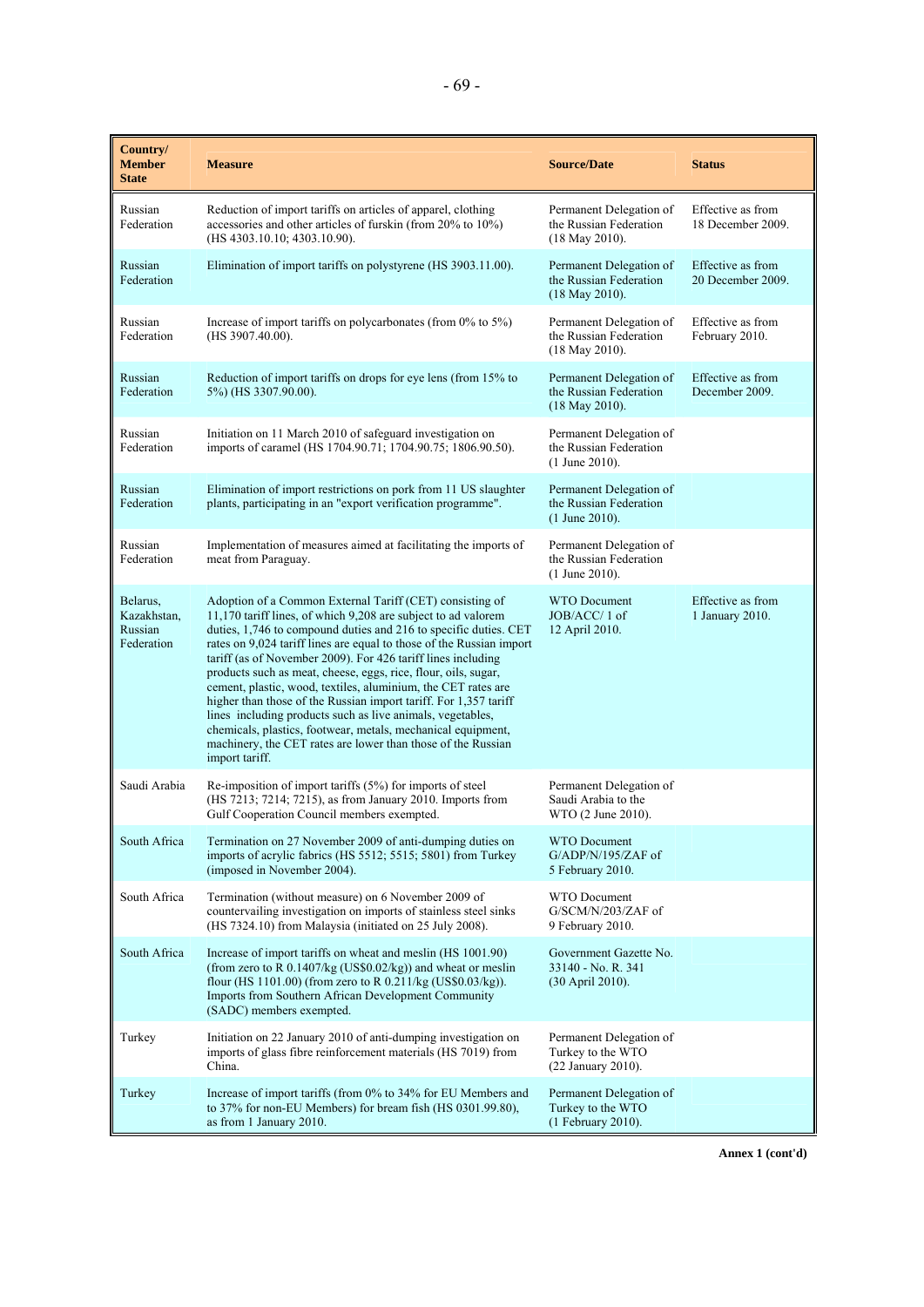| Country/<br><b>Member</b><br><b>State</b> | <b>Measure</b>                                                                                                                                                                                                                                                                                                                                                                                                                                                                                                                                                                                                                                                                                                                                                                                                                                                                                                                                                 | <b>Source/Date</b>                                                                                                                 | <b>Status</b> |
|-------------------------------------------|----------------------------------------------------------------------------------------------------------------------------------------------------------------------------------------------------------------------------------------------------------------------------------------------------------------------------------------------------------------------------------------------------------------------------------------------------------------------------------------------------------------------------------------------------------------------------------------------------------------------------------------------------------------------------------------------------------------------------------------------------------------------------------------------------------------------------------------------------------------------------------------------------------------------------------------------------------------|------------------------------------------------------------------------------------------------------------------------------------|---------------|
| Turkey                                    | Reduction of import tariffs for buckwheat (HS 1008.10) (from<br>130% to 40%) and for millet (HS 1008.20) (from 130% to 80%),<br>as from 1 January 2010.                                                                                                                                                                                                                                                                                                                                                                                                                                                                                                                                                                                                                                                                                                                                                                                                        | Permanent Delegation of<br>Turkey to the WTO<br>(1 February 2010).                                                                 |               |
| Turkey                                    | Termination (no application for sunset review) on 20 November<br>2009 of anti-dumping duties on imports of polyester synthetic<br>staple fibres (HS 5503.20) from Belarus (imposed on<br>20 November 2004).                                                                                                                                                                                                                                                                                                                                                                                                                                                                                                                                                                                                                                                                                                                                                    | <b>WTO Document</b><br>G/ADP/N/195/TUR/<br>Rev.1 of 21 April 2010.                                                                 |               |
| Turkey                                    | Requirement for reciprocity for good manufacturing practices<br>certificates to be submitted for receiving market authorization for<br>pharmaceutical products, as from 1 March 2010.                                                                                                                                                                                                                                                                                                                                                                                                                                                                                                                                                                                                                                                                                                                                                                          | Permanent Delegation of<br>Turkey to the WTO<br>(31 May 2010).                                                                     |               |
| <b>United States</b>                      | Initiation on 21 January 2010 of anti-dumping investigation on<br>imports of steel drill pipe, and steel drill collars, whether or not<br>conforming to American Petroleum Institute (API) or non-API<br>specifications, whether finished or unfinished (including green<br>tubes suitable for drill pipe), without regard to the specific<br>chemistry of the steel, and without regard to length or outer<br>diameter (HS 7304; 8431) from China.                                                                                                                                                                                                                                                                                                                                                                                                                                                                                                            | <b>United States</b><br><b>International Trade</b><br>Commission Inv. Nos.<br>701-TA-474 and<br>731-TA-1176<br>(31 December 2009). |               |
| <b>United States</b>                      | Initiation on 21 January 2010 of countervailing investigation on<br>imports of steel drill pipe, and steel drill collars, whether or not<br>conforming to American Petroleum Institute (API) or non-API<br>specifications, whether finished or unfinished (including green<br>tubes suitable for drill pipe), without regard to the specific<br>chemistry of the steel, and without regard to length or outer<br>diameter (HS 7304; 8431) from China.                                                                                                                                                                                                                                                                                                                                                                                                                                                                                                          | <b>United States</b><br><b>International Trade</b><br>Commission Inv.<br>Nos. 701-TA-474 and<br>731-TA-1176<br>(31 December 2009). |               |
| <b>United States</b>                      | U.S.-Canada Agreement on Government Procurement. The<br>agreement has two elements. First, it includes permanent and<br>reciprocal commitments under the WTO Government<br>Procurement Agreement (GPA) with respect to provincial,<br>territorial and state procurement. In addition, the agreement<br>provides for additional, reciprocal guarantees of access on a<br>temporary basis. Canada is providing US suppliers with access<br>to construction procurement of a number of provincial and<br>territorial entities (not covered by the GPA) and municipal<br>entities. The United States is providing Canadian suppliers with<br>access to state and local public works projects in seven<br>programmes funded by the American Recovery and<br>Reinvestment Act of 2009 (ARRA). The United States is also<br>offering access to the seven ARRA programmes to the other<br>GPA parties, based on the negotiation of mutually acceptable<br>commitments. | Permanent Delegation of<br>the United States to the<br><b>WTO</b><br>(18 February 2010).                                           |               |
| <b>United States</b>                      | Termination (without measure) on 16 November 2009 of anti-<br>dumping investigation on imports of certain standard steel<br>fasteners (HS 7318.15; 7318.16) from China and Chinese Taipei<br>(initiated on 22 October 2009).                                                                                                                                                                                                                                                                                                                                                                                                                                                                                                                                                                                                                                                                                                                                   | <b>WTO Document</b><br>$G/ADP/N/195/USA$ of<br>18 March 2010.                                                                      |               |
| <b>United States</b>                      | Termination (without measure) on 16 November 2009 of<br>countervailing investigation on imports of certain standard steel<br>fasteners (HS 7318.15; 7318.16) from China (initiated on<br>22 October 2009).                                                                                                                                                                                                                                                                                                                                                                                                                                                                                                                                                                                                                                                                                                                                                     | <b>WTO Document</b><br>G/SCM/N/203/USA of<br>18 March 2010.                                                                        |               |
| <b>United States</b>                      | Termination (without measure) on 5 November 2009 of<br>countervailing duties on imports of ni-resist piston inserts<br>(HS 8409.99) from Argentina (imposed on 6 July 2009).                                                                                                                                                                                                                                                                                                                                                                                                                                                                                                                                                                                                                                                                                                                                                                                   | WTO Document<br>G/SCM/N/203/USA of<br>18 March 2010.                                                                               |               |
| <b>United States</b>                      | Initiation on 20 April 2010 of anti-dumping investigation on<br>imports of certain aluminium extrusions which are shapes and<br>forms produced via an extrusion process of aluminium alloys<br>(HS 7604.21.00; 7604.29.10; 7604.29.30; 7604.29.50;<br>7608.20.00; 7610.10; 7610.90; 7615.19; 7615.20; 7616.99) from<br>China.                                                                                                                                                                                                                                                                                                                                                                                                                                                                                                                                                                                                                                  | US Department of<br>Commerce -<br><b>International Trade</b><br><b>Administration Fact</b><br>Sheet (April 2010).                  |               |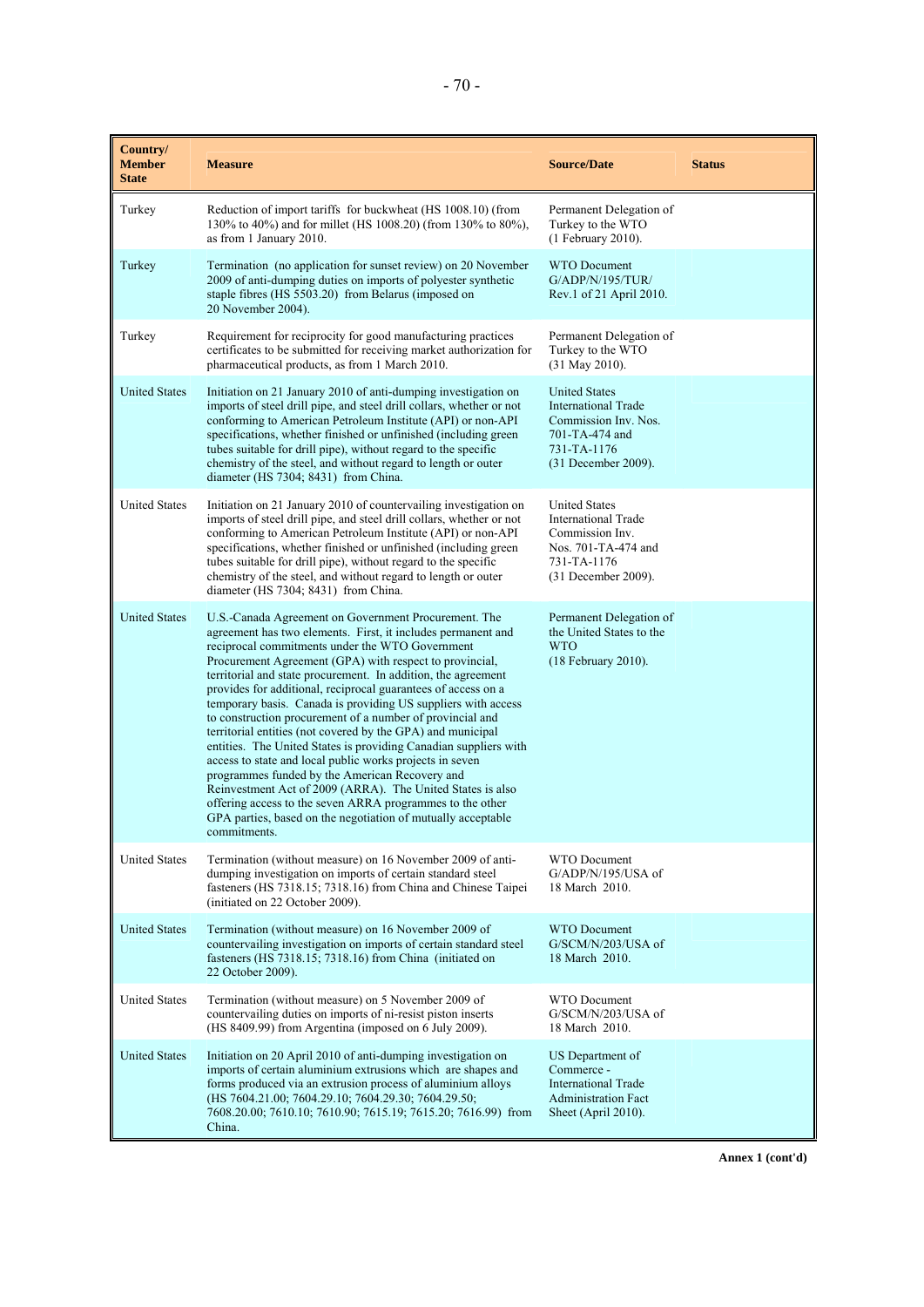| Country/<br><b>Member</b><br><b>State</b> | <b>Measure</b>                                                                                                                                                                                                                                                                                                                                                                                                      | <b>Source/Date</b>                                                                                         | <b>Status</b>                     |
|-------------------------------------------|---------------------------------------------------------------------------------------------------------------------------------------------------------------------------------------------------------------------------------------------------------------------------------------------------------------------------------------------------------------------------------------------------------------------|------------------------------------------------------------------------------------------------------------|-----------------------------------|
| <b>United States</b>                      | Initiation on 20 April 2010 of countervailing investigation on<br>imports of certain aluminium extrusions which are shapes and<br>forms produced via an extrusion process of aluminium alloys<br>(HS 7604.21.00; 7604.29.10; 7604.29.30; 7604.29.50;<br>7608.20.00; 7610.10; 7610.90; 7615.19; 7615.20; 7616.99) from<br>China.                                                                                     | US Department of<br>Commerce -<br>International Trade<br><b>Administration Fact</b><br>Sheet (April 2010). |                                   |
| <b>United States</b>                      | Establishment of an additional in-quota (181,437 metric tonnes<br>raw value MTRV) quantity of the fiscal year 2010 tariff-rate<br>quota (TRO) for imported raw cane sugar (HS 1701) for the<br>remainder of fiscal year 2010 (30 September 2010) for<br>27 countries. This quantity is in addition to the minimum amount<br>to which the US is committed pursuant the Uruguay Round<br>Agreements (1,117,195 MTRV). | Permanent Delegation of<br>the United States to the<br>WTO (31 May 2010).                                  | Effective as from<br>11 May 2010. |

## **NON-VERIFIED INFORMATION**

| Country/<br><b>Member</b><br><b>State</b> | <b>Measure</b>                                                                                                                                                                                                                                                                                                                                                                                                                                                                                                                                                                                                                                                                           | <b>Source/Date</b>                                                                                 | <b>Status</b> |
|-------------------------------------------|------------------------------------------------------------------------------------------------------------------------------------------------------------------------------------------------------------------------------------------------------------------------------------------------------------------------------------------------------------------------------------------------------------------------------------------------------------------------------------------------------------------------------------------------------------------------------------------------------------------------------------------------------------------------------------------|----------------------------------------------------------------------------------------------------|---------------|
| China                                     | Promulgation of the "2009 National Indigenous Innovation<br>Products Accreditation Programme" on 15 November 2009<br>which reportedly extends preferences for government<br>procurement purposes only to products whose intellectual<br>property is owned and originally trademarked in China (products<br>covered include computers, communications devices, software,<br>and new energy products). It was clarified by the Chinese<br>authorities that the Notice is only an invitation for application so<br>that the applicants may have their products accredited as national<br>indigenous innovation products. The Notice is not linked to<br>government procurement regulations. | Inside US-China Trade<br>$(6$ January 2010) and<br>Oxford<br>Analytica<br>referring to Notice 618. |               |
| China                                     | Reported implementation of measures aimed at helping domestic<br>production, including GPA preferences for local companies, tax<br>incentives and rebates, and local content preferences for energy-<br>related equipments.                                                                                                                                                                                                                                                                                                                                                                                                                                                              | The Christian Science<br>Monitor<br>(16 March 2010).                                               |               |
| China                                     | Reported inclusion in the National Indigenous Innovation<br>Product Catalogue of "third generation communications network<br>construction" under the domestic "time division synchronous<br>code division multiple access (TD-SCDMA)".                                                                                                                                                                                                                                                                                                                                                                                                                                                   | Press reports<br>(17 March 2010).                                                                  |               |
| China                                     | New access requirements for foreign operators in the credit card<br>payment-processing market. Foreign operators are only allowed<br>to participate in the local currency bank card market by issuing<br>co-branded cards with local institutions.                                                                                                                                                                                                                                                                                                                                                                                                                                       | China Economic Review<br>Publishing<br>(26 March 2010).                                            |               |
| China                                     | Stringent controls on soya and soya oil imports (HS 1201; 1507)<br>from Argentina.                                                                                                                                                                                                                                                                                                                                                                                                                                                                                                                                                                                                       | <b>BBC</b> Mundo<br>(6 April 2010).                                                                |               |
| China                                     | New management mechanism by the Ministry of Industry and<br>Information Technology for imports of iron ore (HS 2601.11;<br>$2601.12$ ).                                                                                                                                                                                                                                                                                                                                                                                                                                                                                                                                                  | Xinhua's China<br>Economic Information<br>Service (19 April 2010).                                 |               |
| China                                     | Reported import ban on US dairy products (HS 0401; 0402;<br>0403; 0404; 0405; 0406), as from 1 May 2010.                                                                                                                                                                                                                                                                                                                                                                                                                                                                                                                                                                                 | WTO Reporter<br>(29 April 2010).                                                                   |               |
| China                                     | Duty-free access for 5,000 products from Bangladesh.                                                                                                                                                                                                                                                                                                                                                                                                                                                                                                                                                                                                                                     | The Financial Express<br>$(9$ May 2010).                                                           |               |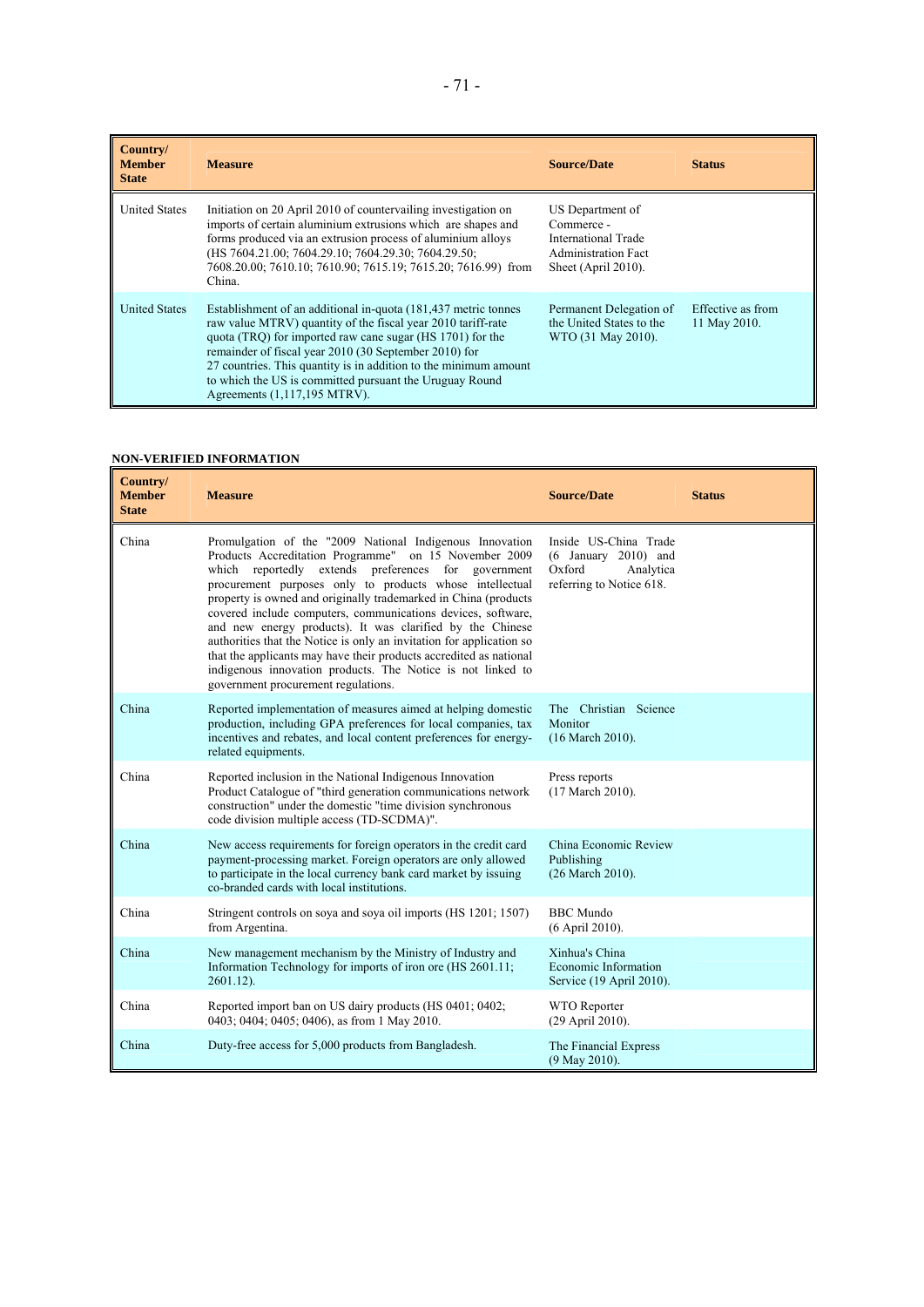## ANNEX 2

### G20 - General Economic Stimulus Measures**<sup>1</sup>** (November 2009 – mid-May 2010)

### **VERIFIED INFORMATION**

| Country/<br><b>Member State</b> | <b>Measure</b>                                                                                                                                                                                                                                                                                                                                                                                                                                                                                                                                                                                                                | <b>Source/Date</b>                                                          | <b>Status</b>                                                                                    |
|---------------------------------|-------------------------------------------------------------------------------------------------------------------------------------------------------------------------------------------------------------------------------------------------------------------------------------------------------------------------------------------------------------------------------------------------------------------------------------------------------------------------------------------------------------------------------------------------------------------------------------------------------------------------------|-----------------------------------------------------------------------------|--------------------------------------------------------------------------------------------------|
| Brazil                          | Additional credit line (US\$4 billion) for State<br>Governments through the National Development<br>Bank (BNDES).                                                                                                                                                                                                                                                                                                                                                                                                                                                                                                             | Permanent Delegation of<br>Brazil to the WTO<br>$(1$ February 2010).        | Terminated on<br>31 December 2009.                                                               |
| <b>Brazil</b>                   | Additional credit line (R\$80 billion<br>(US\$44 billion)) through the National<br>Development Bank (BNDES), allocated to<br>maintain activities already scheduled. The credit<br>line will not generate new commitments.                                                                                                                                                                                                                                                                                                                                                                                                     | Permanent Delegation of<br>Brazil to the WTO<br>$(2$ June 2010).            |                                                                                                  |
| <b>Brazil</b>                   | Announcement of phase 2 of the Growth<br>Acceleration Programme (PAC 2) (estimated<br>investments US\$520 million for the period 2011-<br>14) encompassing a set of actions and investment<br>goals aimed at creating the necessary conditions for<br>long -term economic growth and social<br>development.                                                                                                                                                                                                                                                                                                                   | Permanent Delegation of<br>Brazil to the WTO<br>$(2$ June 2010).            |                                                                                                  |
| China                           | Refund of 13% of the sales price granted to farmers<br>on the purchase of nine types of home appliances,<br>including TV sets (initially established on<br>1 February 2009).                                                                                                                                                                                                                                                                                                                                                                                                                                                  | Permanent Delegation of<br>China to the WTO<br>(1 February 2010).           | On 1 January 2010,<br>the scope of<br>beneficiaries of the<br>programme was<br>further expanded. |
| China                           | Measures to promote the domestic film industry<br>such as preferential fiscal measures, and $\frac{2}{3}$ of<br>screening time reserved for local films (already<br>applicable since 2001), under the Guiding Opinions<br>on Promotion of Prosperous Development of the<br>Film Industry of 21 January 2010.                                                                                                                                                                                                                                                                                                                  | Permanent Delegation of<br>China to the WTO<br>(1 February 2010).           |                                                                                                  |
| EU                              | Amendment to the "Temporary Community<br>Framework for State Aid measures to support<br>access to finance in the current financial and<br>economic crisis".                                                                                                                                                                                                                                                                                                                                                                                                                                                                   | Communication from the<br>Commission (2009/C<br>303/04) (15 December 2009). |                                                                                                  |
| EU                              | Specific market support measure for dairy farmers<br>$(\text{\textsterling}300 \text{ million}$ (US\$369 million)). The measure is<br>intended to grant a financial envelope in order to<br>support dairy farmers that are severely affected by<br>the collapse of world market and EU market prices<br>and encounter liquidity problems in these<br>circumstances. Members to communicate to the<br>Commission without delay and no lather than 31<br>March 2010 a description of the objective criteria<br>used to determine the methods for granting support<br>and the provision taken to avoid distortion of<br>markets. | Commission Regulation<br>No. 1233/2009<br>(15 December 2009).               |                                                                                                  |

 $\begin{array}{c|c}\n\hline\n\end{array}$ <sup>1</sup> The inclusion of any measure in this table implies no judgement by the WTO Secretariat on whether or not such measure, or its intent, is protectionist in nature. Moreover, nothing in the table implies any judgement, either direct or indirect, on the consistency of any measure referred to with the provisions of any WTO agreement or such measure's impact on, or relationship with, the global financial crisis.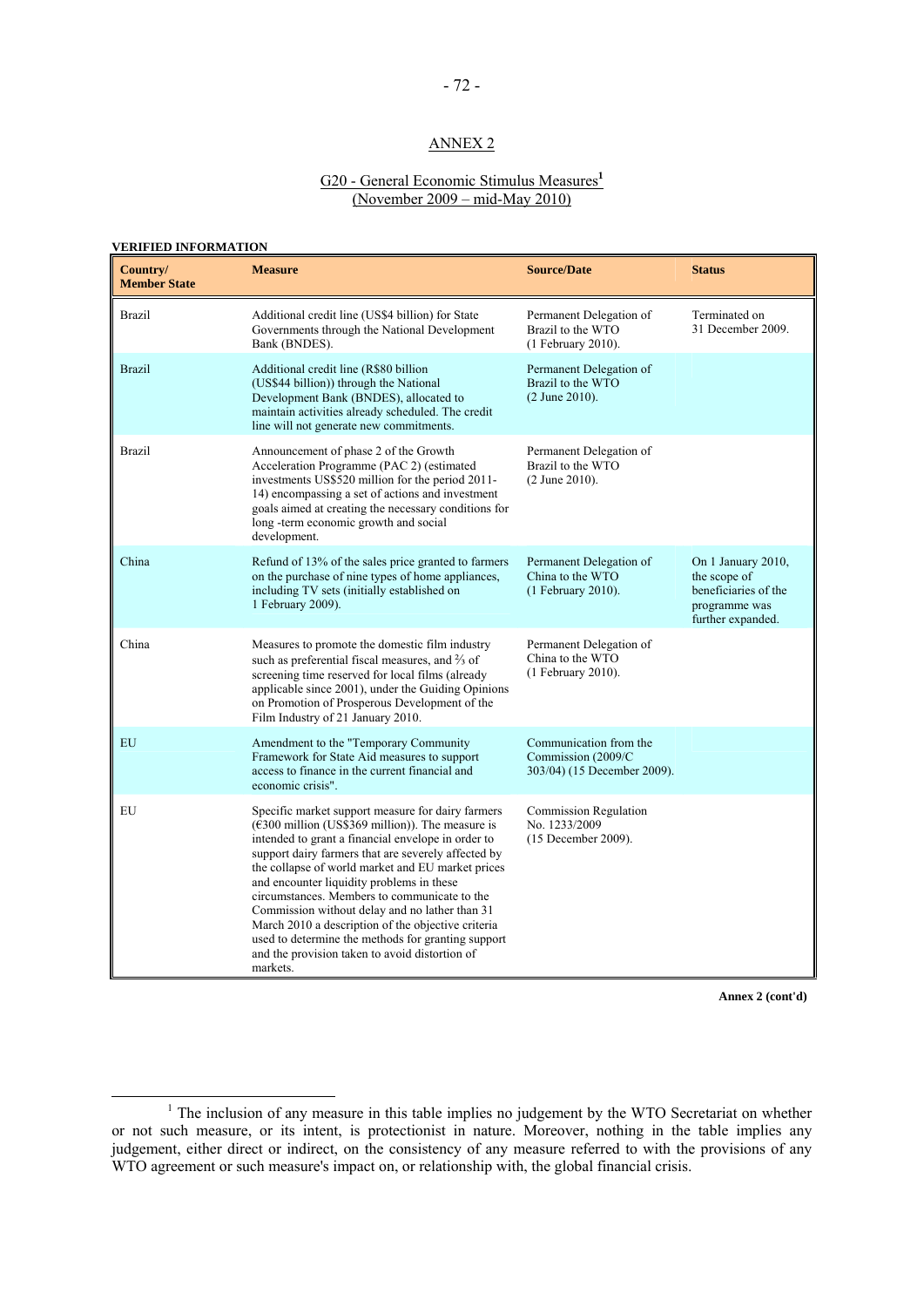| Country/<br><b>Member State</b> | <b>Measure</b>                                                                                                                                                                                                                                                                                                                                                                                                                                                                                                                                                                                                                         | <b>Source/Date</b>                                                                                                                                                               | <b>Status</b>                           |
|---------------------------------|----------------------------------------------------------------------------------------------------------------------------------------------------------------------------------------------------------------------------------------------------------------------------------------------------------------------------------------------------------------------------------------------------------------------------------------------------------------------------------------------------------------------------------------------------------------------------------------------------------------------------------------|----------------------------------------------------------------------------------------------------------------------------------------------------------------------------------|-----------------------------------------|
| Austria                         | "Bürgschaftsrichtlinien" Aid scheme (overall<br>budget $£15.8$ million (US\$19.45 million) and<br>annual budget €5.1 million (US\$6.3 million)), in<br>the form of guarantee for restructuring firms in<br>difficulty (all sectors), for the period 10 October<br>2009 until 9 October 2011.                                                                                                                                                                                                                                                                                                                                           | EU State Aid N 673/09<br>$(22$ January $2010$ ).                                                                                                                                 |                                         |
| Austria                         | Short-term export credit insurance scheme. The<br>Commission authorized, under EU State aid rules, a<br>measure adopted by Austria to limit the adverse<br>impact of the current financial crisis on exporting<br>firms. The scheme is effective until<br>31 December 2010.                                                                                                                                                                                                                                                                                                                                                            | Public information available<br>on the European<br>Commission's website<br>transmitted by the EU<br>Delegation (1 February<br>2010). EU State Aid<br>N 434/09 (OJ 2010/C 25/02). |                                         |
| Austria                         | Temporary state aid to help farmers $(\epsilon 1.2$ million<br>(US\$1.5 million)) available until the end of 2010.                                                                                                                                                                                                                                                                                                                                                                                                                                                                                                                     | Public information available<br>on the European<br>Commission's website<br>transmitted by the EU<br>Delegation (2 June 2010).<br>EU State Aid N $118/10$ .                       | Decision adopted on<br>19 April 2010.   |
| Belgium                         | BELGACAP: "Assurance-crédit export de court<br>terme". Aid scheme (overall budget €300 million<br>(US\$369 million)) for all sectors, until<br>31 December 2010.                                                                                                                                                                                                                                                                                                                                                                                                                                                                       | EU State Aid N 532/09<br>(6 November 2009).                                                                                                                                      |                                         |
| Belgium                         | Limited amounts of aid $(€2.73$ million<br>(US\$3.36 million)) for primary producers hit by the<br>financial crisis, available until the end of 2010. Aid<br>will take the form of state guarantees on working<br>capital loans.                                                                                                                                                                                                                                                                                                                                                                                                       | EU State Aid N 34/10<br>$(11$ February 2010).                                                                                                                                    |                                         |
| Bulgaria                        | Temporary state aid to help farmers ( $€10.26$ million<br>(US\$12.6 million)) available until the end of 2010.                                                                                                                                                                                                                                                                                                                                                                                                                                                                                                                         | Public information available<br>on the European<br>Commission's website<br>transmitted by the EU<br>Delegation (2 June 2010).<br>EU State Aid N 108/10.                          | Decision adopted on<br>19 April 2010.   |
| Denmark                         | Danish Act on Eksport Kredit Fonden (ad hoc<br>contracts). Temporary export lending facility<br>(overall budget DKr 20 billion (US\$3.3 billion))<br>that supplies Danish exporters and their customers<br>with the required liquidity to continue trading until<br>31 December 2011.                                                                                                                                                                                                                                                                                                                                                  | Public information available<br>on the European<br>Commission's website<br>transmitted by the EU<br>Delegation (14 April 2010).<br>EU State Aid NN 4/10 (10<br>March 2010).      |                                         |
| France                          | Temporary aid scheme $(\text{\textsterling}700 \text{ million})$<br>(US\$861.5 million)) for farmers. The scheme<br>provides aid in the form of direct grants, interest<br>rate subsidies, subsidized loans, as well as aid<br>towards the payment of social security<br>contributions, valid until 31 December 2010. The<br>scheme is in application of the amendment to the<br>Commission's Temporary framework for State aid<br>measures to support access to finance in the current<br>financial and economic crisis, which introduced the<br>possibility of granting limited amounts of aid to<br>primary agricultural producers. | EU State Aid N 609/09<br>(OJ C30) (6 January 2010).                                                                                                                              | Decision adopted on<br>2 December 2009. |
| France                          | Aid scheme "aides à l'assistance technique dans le<br>secteur des fruits et légumes" (overall budget<br>€1 million (US\$1.23 million)), up to<br>31 December 2013.                                                                                                                                                                                                                                                                                                                                                                                                                                                                     | EU State Aid No. XA 232/09<br>(OJ 2010/C 39/06)<br>$(16$ February 2010).                                                                                                         |                                         |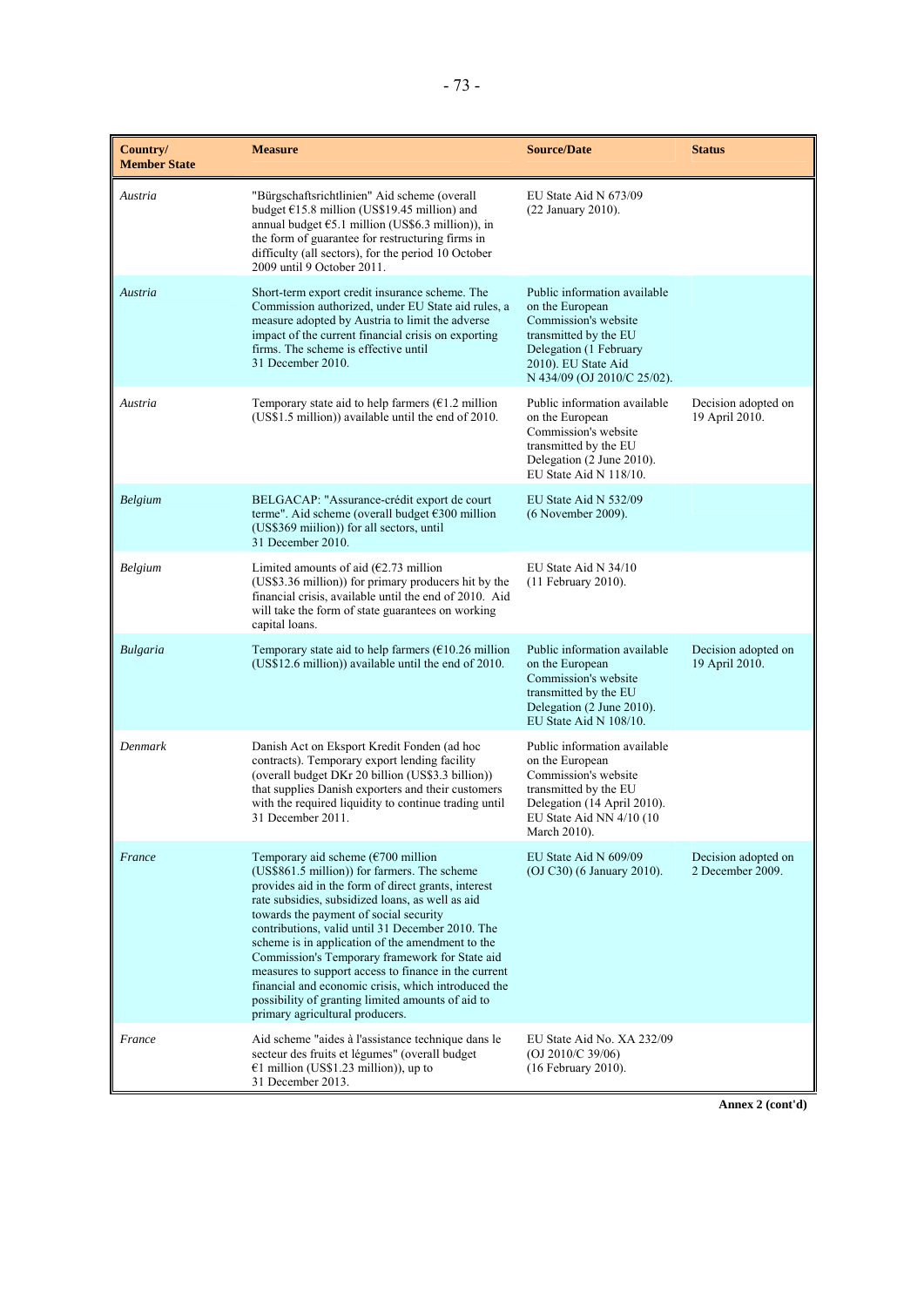| Country/<br><b>Member State</b> | <b>Measure</b>                                                                                                                                                                                                                                                                                                                                                                                                                                                                                                                                                                                                                                                                                  | <b>Source/Date</b>                                                                                                                                                               | <b>Status</b>                                                                                                         |
|---------------------------------|-------------------------------------------------------------------------------------------------------------------------------------------------------------------------------------------------------------------------------------------------------------------------------------------------------------------------------------------------------------------------------------------------------------------------------------------------------------------------------------------------------------------------------------------------------------------------------------------------------------------------------------------------------------------------------------------------|----------------------------------------------------------------------------------------------------------------------------------------------------------------------------------|-----------------------------------------------------------------------------------------------------------------------|
| France                          | Direct grant (overall budget $E2.276$ million<br>(US\$2.8 million)) for Eastern Airways, aiming at<br>developing new air services from Dijon-Longvic<br>airport, for the period 2010-13.                                                                                                                                                                                                                                                                                                                                                                                                                                                                                                        | EU State Aid N 709/09<br>(25 March 2010).                                                                                                                                        |                                                                                                                       |
| Germany                         | Temporary framework scheme $(\text{\textsterling}100 \text{ million})$<br>(US\$123 million)) for farmers. The scheme<br>provides aid in the form of direct grants, interest<br>rates subsidies, subsidized loans, as well as aid of<br>social security contributions, valid until<br>31 December 2010, and with a maximum amount<br>of $\epsilon$ 15,000 (US\$18,460) per aid. The scheme is in<br>application of the amendment to the Commission's<br>Temporary framework for State aid measures to<br>support access to finance in the current financial<br>and economic crisis, which introduced the<br>possibility of granting limited amounts of aid to<br>primary agricultural producers. | EU State Aid N 597/09<br>(OJ C33)<br>(10 February 2010).                                                                                                                         | Decision adopted on<br>23 November 2009.                                                                              |
| Germany                         | Scheme to facilitate the refinancing of export<br>credits (overall budget $E1.5$ billion<br>(US\$1.85 billion)) through KfW Frankfurt am<br>Main, from 15 September 2009 until<br>14 March 2010. The Commission authorized the<br>scheme, under EU State aid rules, to limit the<br>adverse impact of the current financial and<br>economic crisis on the supply of export credit.                                                                                                                                                                                                                                                                                                              | Public information available<br>on the European<br>Commission's website<br>transmitted by the EU<br>Delegation. EU State Aid<br>N 48/10 (9 March 2010).                          | Prolongation of the<br>scheme (with some<br>technical<br>modifications) on<br>9 March 2010 until<br>31 December 2010. |
| Germany                         | Aid package ( $\epsilon$ 30.18 million (US\$37.1 million)) to<br>steel producer ArcelorMittal Eisenhüttenstadt<br>GmbH's for a top gas recycling project (TGR).                                                                                                                                                                                                                                                                                                                                                                                                                                                                                                                                 | Public information available<br>on the European<br>Commission's website<br>transmitted by the EU<br>Delegation (2 June 2010).<br>EU State Aid N 450/09<br>(9 March 2010).        |                                                                                                                       |
| Italy                           | Temporary interest rate subsidies for "green"<br>products (overall budget $\epsilon$ 300 million<br>(US\$369.2 million)) until 31 December 2010. The<br>Italian scheme, which was authorized by the<br>Commission under the Temporary Community<br>Framework for State Aid measures to support<br>access to finance in the current financial crisis,<br>provides for interest rate subsidies for the<br>production of environmentally friendly (green)<br>products related to an early adaptation to, or<br>overachievement of, adopted but not yet in force<br>EU environmental product standards. The<br>beneficiaries will include in particular the car<br>sector.                          | Public information available<br>on the European<br>Commission's website<br>transmitted by the EU<br>Delegation (1 February<br>2010). EU State Aid N<br>542/09 (OJ 2010/C 25/04). |                                                                                                                       |
| Italy                           | Export credits insurance (overall budget<br>€31.5 million (US\$38.8 million)) for Vinyls Italia<br>S.p.A. (land transport and transport via pipelines,<br>chemicals and pharmaceutical industry), from<br>1 April 2010 to 1 October 2010.                                                                                                                                                                                                                                                                                                                                                                                                                                                       | EU State Aid N 77/10<br>$(25 \text{ March } 2010).$                                                                                                                              |                                                                                                                       |
| Latvia                          | Guarantee for development of enterprise<br>competitiveness, valid until 31 December 2010.<br>Amendment to the approved aid scheme to include<br>"cooperative partnerships" which provide services<br>to producers of agricultural products (purchase,<br>supply, distribution, and transport), to the list of<br>eligible beneficiaries. Due to the extension of<br>eligible beneficiaries, the Latvian authorities<br>estimate an increase of the overall budget to<br>LVL 40.6 million (US\$70.25 million).                                                                                                                                                                                   | Public information available<br>on the European<br>Commission's website<br>transmitted by the EU<br>Delegation<br>(22 December 2009). EU<br>State Aid N 506/2009.                |                                                                                                                       |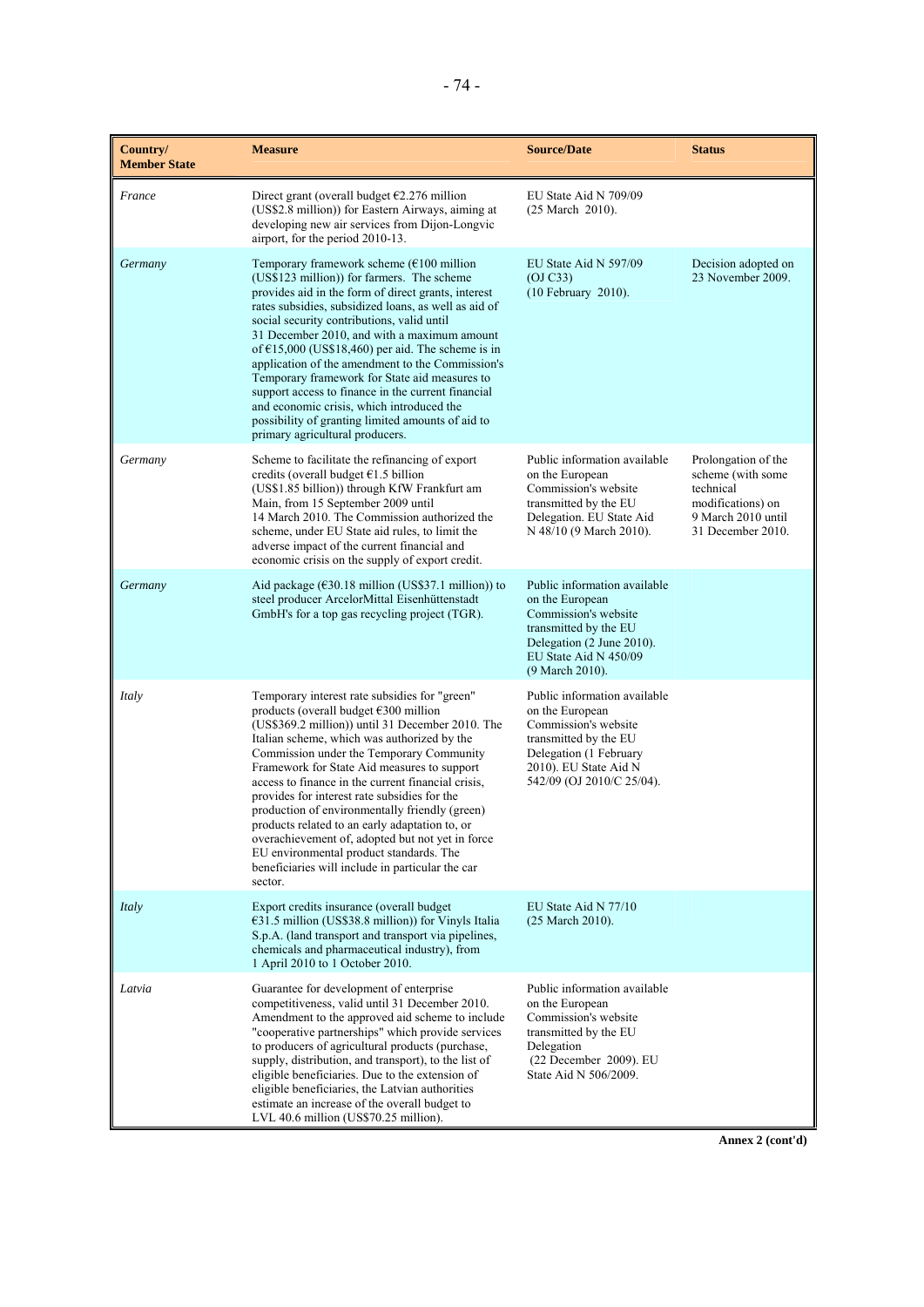| Country/<br><b>Member State</b> | <b>Measure</b>                                                                                                                                                                                                                                                                                                 | <b>Source/Date</b>                                                                                                                                                                     | <b>Status</b>                                                                                                                                                                                                                                                                                                       |
|---------------------------------|----------------------------------------------------------------------------------------------------------------------------------------------------------------------------------------------------------------------------------------------------------------------------------------------------------------|----------------------------------------------------------------------------------------------------------------------------------------------------------------------------------------|---------------------------------------------------------------------------------------------------------------------------------------------------------------------------------------------------------------------------------------------------------------------------------------------------------------------|
| Latvia                          | State guarantee ( $\epsilon$ 89 million (US\$154 million)) to<br>steel manufacturer JSC Liepājas Metalurgs (LM),<br>authorised by the Commission under EU State aid<br>rules. The aid is intended for the company<br>modernization and is valid until<br>15 December 2019.                                     | Public information available<br>on the European<br>Commission's website<br>transmitted by the EU<br>Delegation<br>(1 February 2010). EU State<br>Aid N 670/2009.                       |                                                                                                                                                                                                                                                                                                                     |
| Lithuania                       | Scheme allowing aid of up to $\epsilon$ 500,000<br>(US\$615,350) per firm to businesses facing<br>funding problems because of the current credit<br>squeeze. (Beneficiary: companies that were not in<br>difficulty on 1 July 2008).                                                                           | Public information available<br>on the European<br>Commission's website<br>transmitted by the EU<br>Delegation (1 February<br>2010). EU State Aid<br>N 272/09.                         | Amended on<br>13 November 2009,<br>extending its scope of<br>application to include<br>two measures (i) on<br>diversification into<br>non-agricultural<br>activities; and (ii) on<br>support for business<br>creation and<br>development, which<br>are integrated in the<br>Rural Development<br>Programme 2007-13. |
| Lithuania                       | Short-term export credit insurance<br>(LTL 100 million (US\$35.4 million)). The<br>Commission authorized, under EU State aid rules, a<br>measure adopted by Lithuania to limit the adverse<br>impact of the current financial crisis on exporting<br>firms. The scheme is effective until<br>31 December 2010. | Public information available<br>on the European<br>Commission's website<br>transmitted by the EU<br>Delegation<br>(1 February 2010). EU State<br>Aid N 659/09<br>$(OJ 2010/C 33/02)$ . |                                                                                                                                                                                                                                                                                                                     |
| Netherlands                     | Amendments to the short-term export credit<br>insurance (initially approved on 2 October 2009).<br>The modified scope of the cover provided and the<br>level of the premium charged are designed to<br>stimulate exports.                                                                                      | Public information available<br>on the European<br>Commission's website<br>transmitted by the EU<br>Delegation . EU State Aid<br>N 14/10 (5 February 2010).                            |                                                                                                                                                                                                                                                                                                                     |
| Netherlands                     | Temporary state aid to help farmers ( $\epsilon$ 2.81 million<br>(US\$3.46 million)) available until the end of 2010.<br>Aid will take the form of state guarantees on<br>working capital loans.                                                                                                               | EU State Aid N $611/09$<br>(OJ C 30) (6 February 2010).                                                                                                                                | Decision adopted on<br>22 December 2009.                                                                                                                                                                                                                                                                            |
| Netherlands                     | "Subsidieregeling innovatieve zeescheepsbouw".<br>Direct grant (overall budget $\epsilon$ 60 million<br>(US\$73.8 million), annual budget €20 million<br>(US\$24.6 million)) for the shipbuilding sector,<br>from 1 January 2010 to 31 December 2011.                                                          | EU State Aid N 692/09<br>(9 February 2010).                                                                                                                                            |                                                                                                                                                                                                                                                                                                                     |
| Poland                          | State aid to Polish farmers for the purchase of<br>agricultural land under the form of subsidized<br>interest payments on loans amounting to a<br>maximum of Zl 400 million (US\$117.8 million)<br>and granted between 1 January 2010 and<br>31 December 2013.                                                 | Council Decision<br>2010/10/EC (20 November<br>2009) (OJ L 4/89 of<br>8 January 2010).                                                                                                 |                                                                                                                                                                                                                                                                                                                     |
| Poland                          | Temporary scheme for granting aid of up to<br>€500,000 (US\$615,350) per firm. On<br>8 October 2009 the scheme was amended, allowing<br>an increase of the overall aid at the disposal of an<br>additional group of vulnerable companies,<br>particularly in rural areas.                                      | Public information available<br>on the European<br>Commission's website<br>transmitted by the EU<br>Delegation<br>(1 February 2010).                                                   |                                                                                                                                                                                                                                                                                                                     |
| Poland                          | Aid (Zl 11.7 million (US\$3.4 milliom)) for<br>Volkswagen Motor Polska Sp. Z o.o, under a block<br>exemption regulation.                                                                                                                                                                                       | EC State Aid $X$ 128/2010<br>$(16$ April 2010).                                                                                                                                        | Aid granted on<br>28 December 2009.                                                                                                                                                                                                                                                                                 |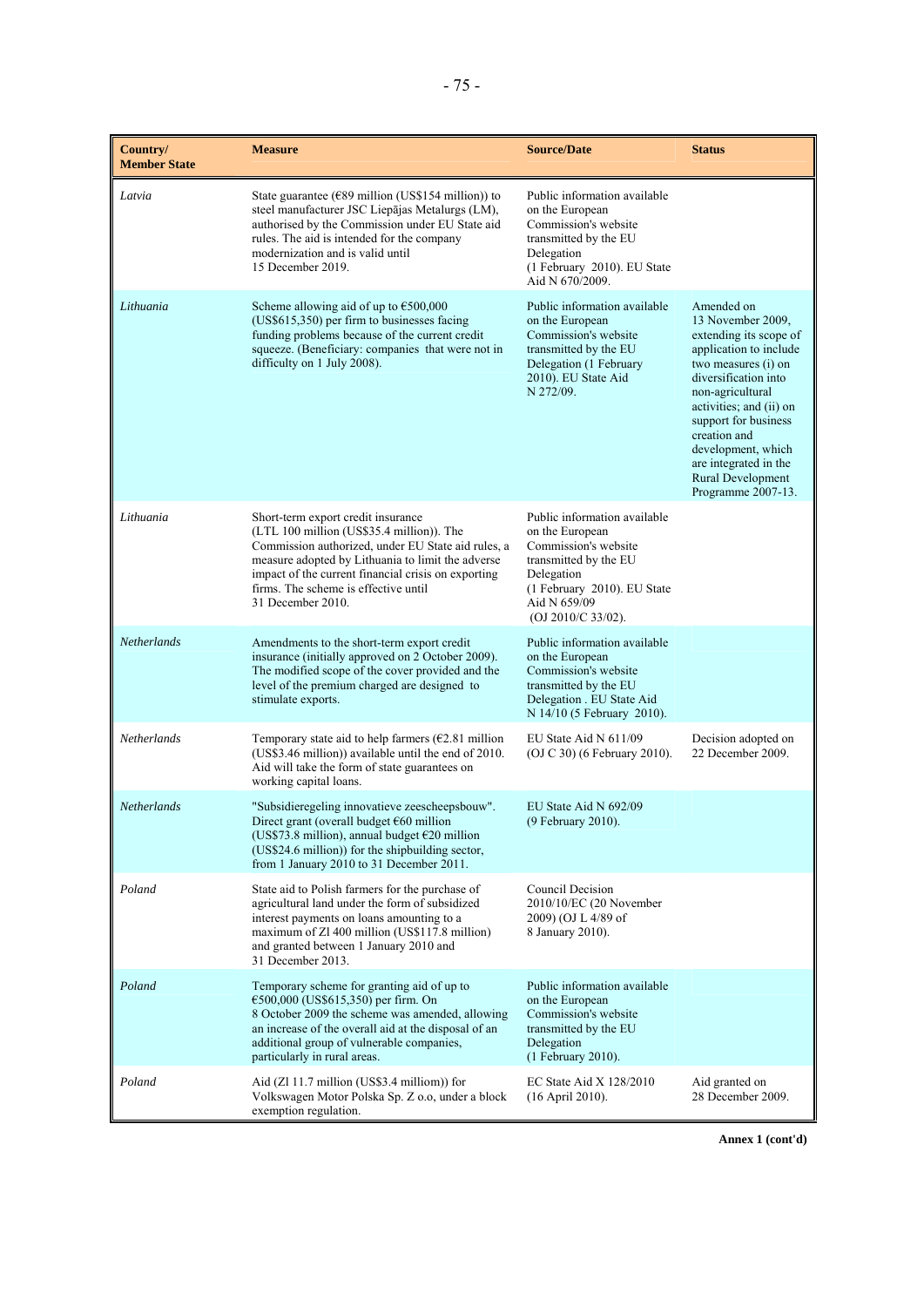| Country/<br><b>Member State</b> | <b>Measure</b>                                                                                                                                                                                                                                                                                                                                                                                                                                                                                                                                                                                                                                                                                                                                                                                                                                                                                                     | <b>Source/Date</b>                                                                                                                                              | <b>Status</b>                                                        |
|---------------------------------|--------------------------------------------------------------------------------------------------------------------------------------------------------------------------------------------------------------------------------------------------------------------------------------------------------------------------------------------------------------------------------------------------------------------------------------------------------------------------------------------------------------------------------------------------------------------------------------------------------------------------------------------------------------------------------------------------------------------------------------------------------------------------------------------------------------------------------------------------------------------------------------------------------------------|-----------------------------------------------------------------------------------------------------------------------------------------------------------------|----------------------------------------------------------------------|
| Poland                          | Aid (Zl 12.48 million (US\$3.7 milliom)) for MTU<br>Aero Engines Poslka Sp. Z o.o, under a block<br>exemption regulation.                                                                                                                                                                                                                                                                                                                                                                                                                                                                                                                                                                                                                                                                                                                                                                                          | EC State Aid $X$ 130/2010<br>(16 April 2010).                                                                                                                   | Aid granted on<br>29 December 2009.                                  |
| Romania                         | Guarantees for FORD Romania (overall budget<br>$€400$ million (US\$492.3 million)). The<br>Commission authorized, under the EU State aid<br>rules, a State guarantee for FORD Romania SA to<br>access a loan from the European Investment Bank<br>for the period 2009-14. The loan will co-finance the<br>development of a low CO2 engine and subsequent<br>vehicle production at Ford's Craiova plant.                                                                                                                                                                                                                                                                                                                                                                                                                                                                                                            | Public information available<br>on the European<br>Commission's website<br>transmitted by the EU<br>Delegation (13 November<br>2009). EU State Aid<br>N 478/09. |                                                                      |
| Slovak Rep.                     | Aid $(E14.3$ million (US\$17.6 million)) for<br>Volkswagen Slovakia aiming at the transformation<br>of an existing plant in Bratislava. The project<br>involving eligible investments of $\epsilon$ 300 million<br>(US\$369.2 million) by Volkswagen Slovakia, is<br>aimed at contributing to the development of the<br>region's economy.                                                                                                                                                                                                                                                                                                                                                                                                                                                                                                                                                                          | EU State Aid N $674/2008$<br>(2 December 2009).                                                                                                                 |                                                                      |
| Slovak Rep.                     | Scheme for a temporary provision of small aid<br>$(\text{\textsterling}400 \text{ million}$ (US\$492.3 million)) in the primary<br>agriculture production sector for the duration of the<br>financial and economic crisis.                                                                                                                                                                                                                                                                                                                                                                                                                                                                                                                                                                                                                                                                                         | EU State Aid N 707/09<br>(3 March 2010).                                                                                                                        | Effective until<br>31 December 2010.                                 |
| Slovak Rep.                     | Temporary aid scheme allowing direct grants of up<br>to $(\text{\textsterling}500,000 \text{ (US$615,350)})$ per company, for the<br>period 2009-10. (Beneficiary: companies facing<br>funding problems due to the current crisis).                                                                                                                                                                                                                                                                                                                                                                                                                                                                                                                                                                                                                                                                                | Public information available<br>on the European<br>Commission's website<br>transmitted by the EU<br>Delegation. EU State Aid<br>N 711/09 (2 February 2010).     |                                                                      |
| Slovak Rep.                     | Aid support ( $63.32$ million (US\$4.1 million)) for<br>farmers through direct grants.                                                                                                                                                                                                                                                                                                                                                                                                                                                                                                                                                                                                                                                                                                                                                                                                                             | Public information available<br>on the European<br>Commission's website<br>transmitted by the EU<br>Delegation (2 June 2010).<br>EU State Aid XA 7/10.          | <b>Effective</b> from<br>19 February 2010 until<br>31 December 2010. |
| Slovenia                        | Short-term export credit insurance scheme<br>$(\text{\textsterling}50 \text{ million}$ (US\$61.54 million)). The scheme<br>requires a higher remuneration than that offered by<br>the private market and tackles the problem of the<br>current insufficiency of short-term export credit<br>insurance covered by the private market.<br>(Beneficiary: insurance companies that insure<br>claims of insurance holders registered in Slovenia,<br>provided that these companies have concluded a<br>whole-turnover contract with insurers).                                                                                                                                                                                                                                                                                                                                                                          | Public information available<br>on the European<br>Commission's website<br>transmitted by the EU<br>Delegation. EU State Aid<br>N 713/09 (16 March 2010).       | Effective until<br>31 December 2010.                                 |
| Slovenia                        | Amendment to the Temporary Framework Scheme<br>"Guarantees-Jamstvena Schema (NN 34/09)"<br>(overall budget €1.2 billion (US\$1.48 billion)) up<br>to 31 December 2010. The amendment relates to<br>the possibility to calculate maximum amount of the<br>underlying investment loan covered by a guarantee<br>also on the basis of the annual EU-27 average<br>labour costs. The original scheme intended to be.<br>provide in the form of guarantees to both<br>investment and working capital loans including the<br>reprogramming of short-term loans into medium-or<br>long-term loans. Reprogramming of loans is<br>allowed only for short-term loans. Loans intended<br>for the buy-out of companies or shares therein or<br>for the paying-off of existing loans not covered by<br>the scheme are excluded. (Beneficiary: SMEs and<br>large enterprises that exercise an economic activity<br>in Slovenia). | Public information available<br>on the European<br>Commission's website<br>transmitted by the EU<br>Delegation. EU State Aid<br>N 105/10 (16 April 2010).       |                                                                      |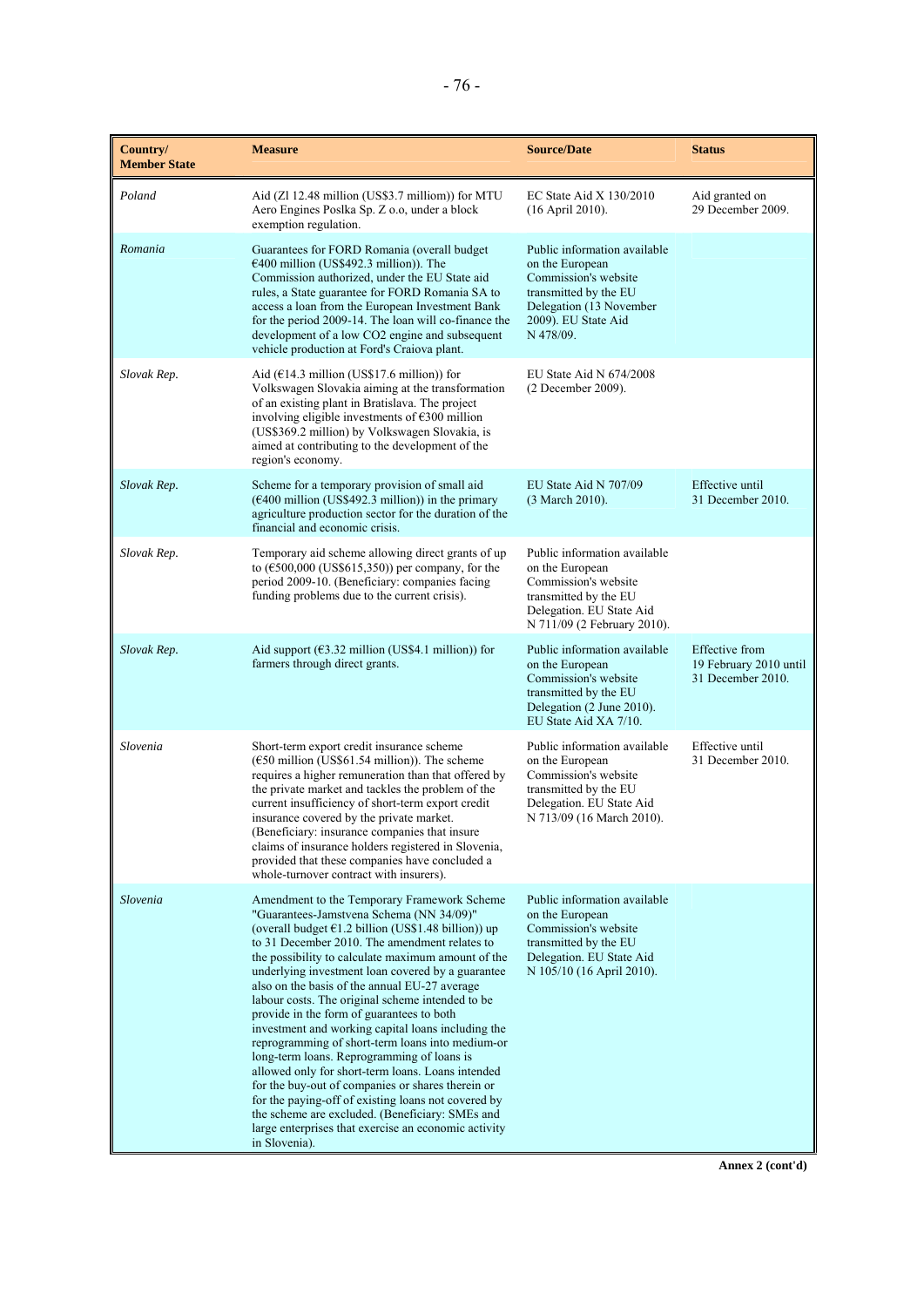| Country/<br><b>Member State</b> | <b>Measure</b>                                                                                                                                                                                                                                                                                                                                                                                                                                                                                | <b>Source/Date</b>                                                                                                                                          | <b>Status</b>                                                                                                                                          |
|---------------------------------|-----------------------------------------------------------------------------------------------------------------------------------------------------------------------------------------------------------------------------------------------------------------------------------------------------------------------------------------------------------------------------------------------------------------------------------------------------------------------------------------------|-------------------------------------------------------------------------------------------------------------------------------------------------------------|--------------------------------------------------------------------------------------------------------------------------------------------------------|
| Sweden                          | Short-term export credit insurance scheme, valid<br>until 31 December 2010. The Commission<br>authorized under EU State aid rules, a measure<br>adopted by Sweden to limit the adverse impact of<br>the current financial crisis on exporting firms.                                                                                                                                                                                                                                          | EU State Aid N 605/09<br>(25 November 2009).                                                                                                                |                                                                                                                                                        |
| Sweden                          | State guarantee ( $\epsilon$ 400 million (US\$492.3 million))<br>for SAAB Automobile AB to access a loan from<br>the European Investment Bank, for the period<br>2010-19. SAAB is ask to pay an adequate<br>remuneration for the guarantee and provide<br>sufficient securities in the case the guarantee would<br>be drawn.                                                                                                                                                                  | Public information available<br>on the European<br>Commission's website<br>transmitted by the EU<br>Delegation. EU State Aid<br>N 541/09 (8 February 2010). |                                                                                                                                                        |
| India                           | Government support (financial aid package) for the<br>National Aviation Company of India Ltd. (Air<br>India). Rs 8 billion (US\$171.3 million) approved<br>on 18 February 2010.                                                                                                                                                                                                                                                                                                               | Permanent Delegation of<br>India to the WTO<br>(4 March 2010).                                                                                              |                                                                                                                                                        |
| India                           | Extension of the stimulus package for exporters<br>covering sectors such as textiles and apparel,<br>engineering, electronics, agro-food, and agro-<br>chemicals, as from 31 March 2010.                                                                                                                                                                                                                                                                                                      | Permanent Delegation of<br>India to the WTO<br>(3 June 2010).                                                                                               |                                                                                                                                                        |
| Japan                           | First Supplementary Budget (2009), new Stimulus<br>Package (¥15.4 trillion (US\$169.2 billion)) (3%<br>GDP) to ease credit squeeze; provide safety net for<br>unemployed, and stimulate consumer demand.                                                                                                                                                                                                                                                                                      | Permanent Delegation of<br>Japan to the WTO<br>(1 February 2010).                                                                                           | Projects worth<br>¥2.93 trillion<br>(US\$32.8 billion)<br>suspended on<br>16 October 2009.<br>Second Supplementary<br>Budget (2009) being<br>executed. |
| Japan                           | As part of the New Stimulus Package, Government<br>programme $(\frac{2370 \text{ billion}}{100 \text{ m/s}})$ , to<br>encourage the purchase of environmentally friendly<br>vehicles (local and imported). The amount of<br>subsidies depends on the type of the vehicle, the<br>age of the car to be replaced, its fuel efficiency, or<br>simply purchase of new one without replacement.<br>Programme undergoing amendments to facilitate<br>greater participation of imported cars.        | Permanent Delegation of<br>Japan to the WTO<br>(1 February 2010).                                                                                           | Programme extended<br>for six months, until<br>30 September 2010.                                                                                      |
| Korea, Rep. of                  | Korean Hidden Champion Programme of the<br>Export-Import Bank of Korea (KEXIM) providing<br>tailored loans and guarantees at market rates<br>according to the risk profile of the borrower, for<br>selected SMEs with high technologies and growth<br>potential (45 identified as of May 2010). The total<br>amount of the programme is not fixed, but KEXIM<br>set a target of W 20 trillion (US\$16.6 billion) for<br>the next 10 years. The programme is not aimed at<br>specific sectors. | Permanent Delegation of<br>Korea to the WTO<br>$(1$ June 2010).                                                                                             |                                                                                                                                                        |
| <b>Russian Federation</b>       | "Plan of Industry Support" (Rub 195 billion<br>(US\$6.3 billion)) for 2010 (mainly through the<br>provision of State guarantees on credits). Measures<br>include support to companies, purchase of vehicles<br>for the public sector, and support to housing and<br>utilities sector.                                                                                                                                                                                                         | Permanent Delegation of the<br><b>Russian Federation</b><br>(1 February 2010).                                                                              |                                                                                                                                                        |
| Russian Federation              | Cash-for-clunkers plan (Rub 10 billion<br>(US\$321.85 million)) allocated in the Federal<br>Budget for 2010. Rub 50,000 (US\$1,609) for<br>vehicles older than 10 years. Both foreign and<br>domestic old cars can be utilized under this<br>programme, but only new domestic cars can be<br>bought with the discount. The plan is part of the<br>"Plan of Industry Support".                                                                                                                 | Permanent Delegation of the<br><b>Russian Federation</b><br>(1 February 2010).                                                                              |                                                                                                                                                        |